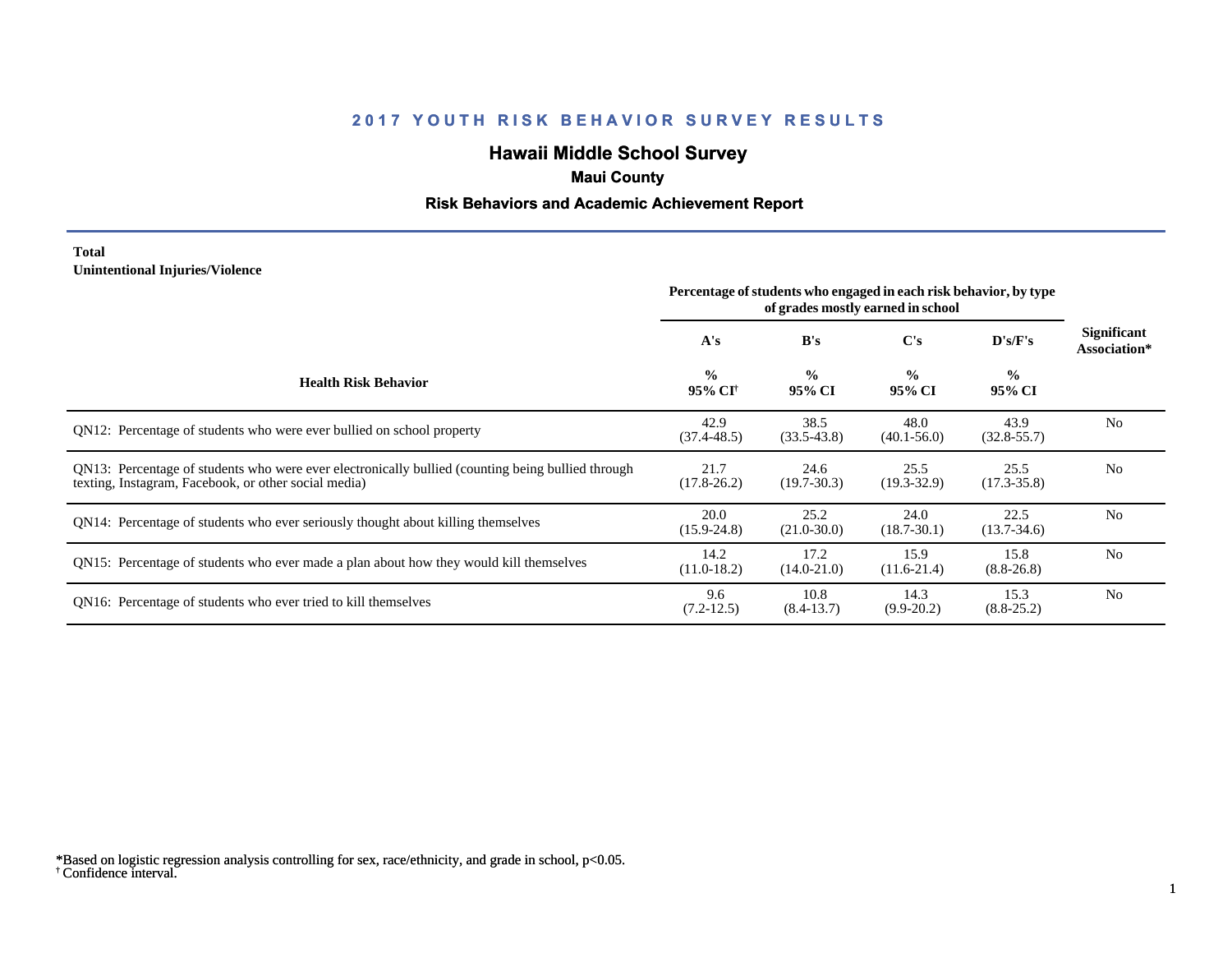# **Hawaii Middle School Survey**

# **Maui County**

## **Risk Behaviors and Academic Achievement Report**

#### **Total Tobacco Use**

|                                                                                                                                                                                                                                                                                                                 | Percentage of students who engaged in each risk behavior, by type<br>of grades mostly earned in school |                         |                         |                         |                                    |
|-----------------------------------------------------------------------------------------------------------------------------------------------------------------------------------------------------------------------------------------------------------------------------------------------------------------|--------------------------------------------------------------------------------------------------------|-------------------------|-------------------------|-------------------------|------------------------------------|
|                                                                                                                                                                                                                                                                                                                 | A's                                                                                                    | B's                     | C's                     | D's/F's                 | <b>Significant</b><br>Association* |
| <b>Health Risk Behavior</b>                                                                                                                                                                                                                                                                                     | $\frac{0}{0}$<br>95% CI <sup>+</sup>                                                                   | $\frac{0}{0}$<br>95% CI | $\frac{0}{0}$<br>95% CI | $\frac{0}{0}$<br>95% CI |                                    |
| QN18: Percentage of students who tried cigarette smoking for the first time before age 11 years (even<br>one or two puffs)                                                                                                                                                                                      | 2.9<br>$(1.7-4.7)$                                                                                     | 4.8<br>$(3.1 - 7.3)$    | 10.2<br>$(6.4-15.9)$    | 13.1<br>$(6.2 - 25.7)$  | Yes                                |
| QN19: Percentage of students who currently smoked cigarettes (on at least 1 day during the 30 days<br>before the survey)                                                                                                                                                                                        | 2.4<br>$(1.3-4.6)$                                                                                     | 2.4<br>$(1.3-4.2)$      | 6.4<br>$(3.4-11.9)$     | 11.0<br>$(5.3-21.4)$    | Yes                                |
| QNFRCIG: Percentage of students who currently smoked cigarettes frequently (on 20 or more days<br>during the 30 days before the survey)                                                                                                                                                                         | 0.2<br>$(0.0-0.9)$                                                                                     | 0.0                     | 0.3<br>$(0.0-2.2)$      | 3.0<br>$(0.6-13.9)$     | Yes                                |
| QNDAYCIG: Percentage of students who currently smoked cigarettes daily (on all 30 days during the<br>30 days before the survey)                                                                                                                                                                                 | 0.2<br>$(0.0-0.9)$                                                                                     | 0.0                     | 0.3<br>$(0.0-2.2)$      | 3.0<br>$(0.6-13.9)$     | Yes                                |
| QN21: Percentage of students who ever used an electronic vapor product (including e-cigarettes,<br>e-cigars, e-pipes, vape pipes, vaping pens, e-hookahs, and hookah pens [such as blu, NJOY, Vuse,<br>MarkTen, Logic, Vapin Plus, eGo, and Halo])                                                              | 23.5<br>$(19.2 - 28.3)$                                                                                | 32.9<br>$(28.4 - 37.8)$ | 39.8<br>$(32.7 - 47.4)$ | 60.4<br>$(47.1 - 72.3)$ | Yes                                |
| QN22: Percentage of students who currently used an electronic vapor product (including e-cigarettes,<br>e-cigars, e-pipes, vape pipes, vaping pens, e-hookahs, and hookah pens [such as blu, NJOY, Vuse,<br>MarkTen, Logic, Vapin Plus, eGo, and Halo], on at least 1 day during the 30 days before the survey) | 9.8<br>$(7.2 - 13.1)$                                                                                  | 19.6<br>$(15.6 - 24.2)$ | 22.7<br>$(17.2 - 29.3)$ | 45.0<br>$(33.0 - 57.5)$ | Yes                                |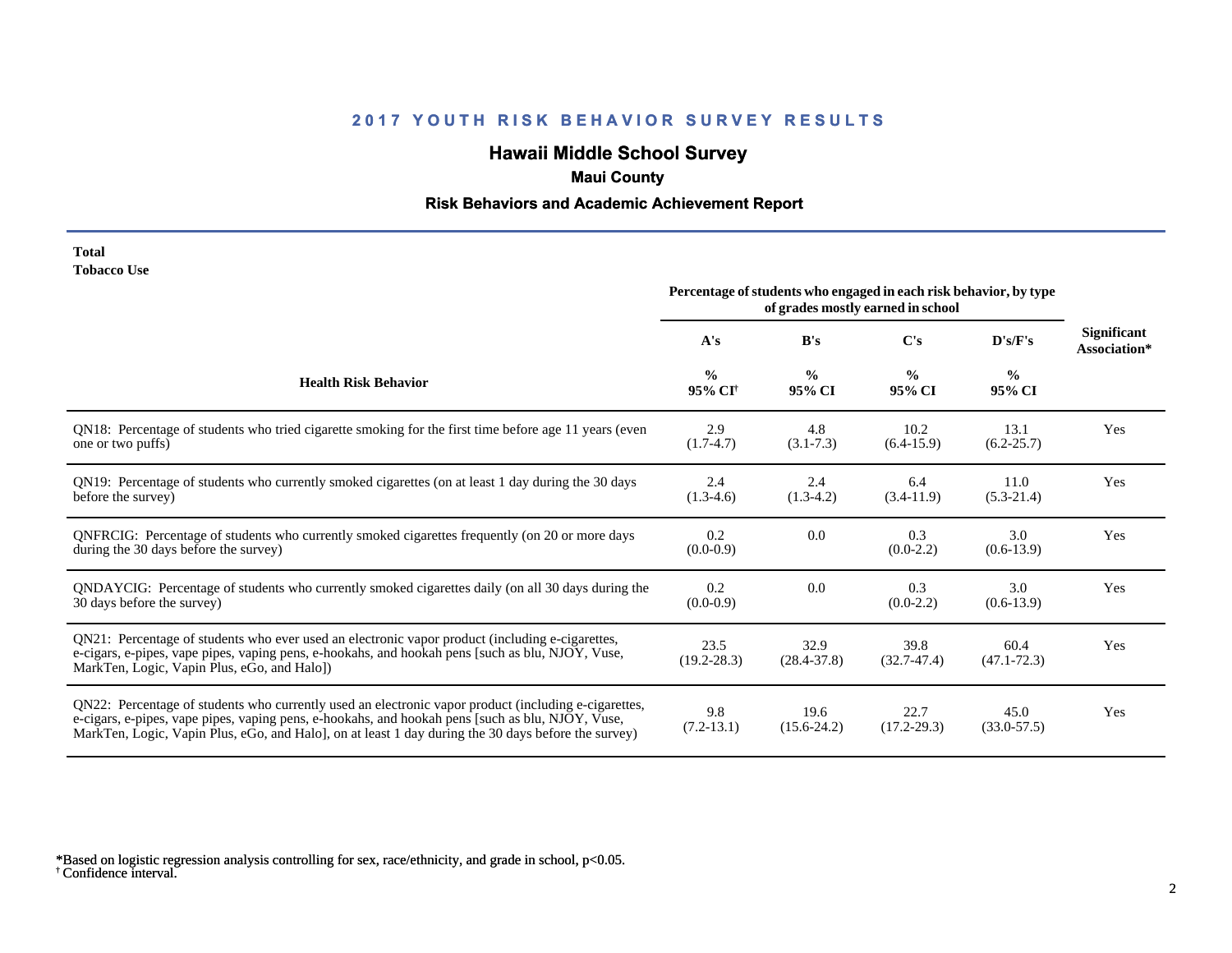# **Hawaii Middle School Survey**

# **Maui County**

## **Risk Behaviors and Academic Achievement Report**

### **Total Alcohol/Other Drug Use**

|                                                                                                                                                                                                                                                  | Percentage of students who engaged in each risk behavior, by type<br>of grades mostly earned in school |                         |                         |                         |                             |
|--------------------------------------------------------------------------------------------------------------------------------------------------------------------------------------------------------------------------------------------------|--------------------------------------------------------------------------------------------------------|-------------------------|-------------------------|-------------------------|-----------------------------|
|                                                                                                                                                                                                                                                  | A's                                                                                                    | B's                     | C's                     | D's/F's                 | Significant<br>Association* |
| <b>Health Risk Behavior</b>                                                                                                                                                                                                                      | $\frac{0}{0}$<br>95% CI <sup>+</sup>                                                                   | $\frac{0}{0}$<br>95% CI | $\frac{0}{0}$<br>95% CI | $\frac{0}{0}$<br>95% CI |                             |
| QN27: Percentage of students who drank alcohol for the first time before age 11 years (other than a<br>few sips)                                                                                                                                 | 7.3<br>$(5.4-9.8)$                                                                                     | 17.1<br>$(13.5 - 21.4)$ | 18.1<br>$(12.9 - 24.8)$ | 14.3<br>$(7.3-26.2)$    | Yes                         |
| QN29: Percentage of students who tried marijuana for the first time before age 11 years                                                                                                                                                          | 1.8<br>$(1.0-3.2)$                                                                                     | 2.1<br>$(1.1-4.1)$      | 6.1<br>$(3.6-10.2)$     | 14.0<br>$(6.8-26.8)$    | Yes                         |
| QN30: Percentage of students who ever used cocaine (any form of cocaine, including powder, crack,<br>or freebase)                                                                                                                                | 1.6<br>$(0.9-2.8)$                                                                                     | 2.6<br>$(1.2-5.3)$      | 1.8<br>$(0.7-4.3)$      | 8.8<br>$(3.5 - 20.7)$   | N <sub>0</sub>              |
| QN33: Percentage of students who ever took prescription pain medicine without a doctor's<br>prescription or differently than how a doctor told them to use it (counting drugs such as codeine,<br>Vicodin, Oxycontin, hydrocodone, and Percocet) | 5.2<br>$(3.7 - 7.3)$                                                                                   | 7.0<br>$(4.9-10.0)$     | 9.0<br>$(5.3 - 15.0)$   | 14.2<br>$(8.0-24.0)$    | N <sub>0</sub>              |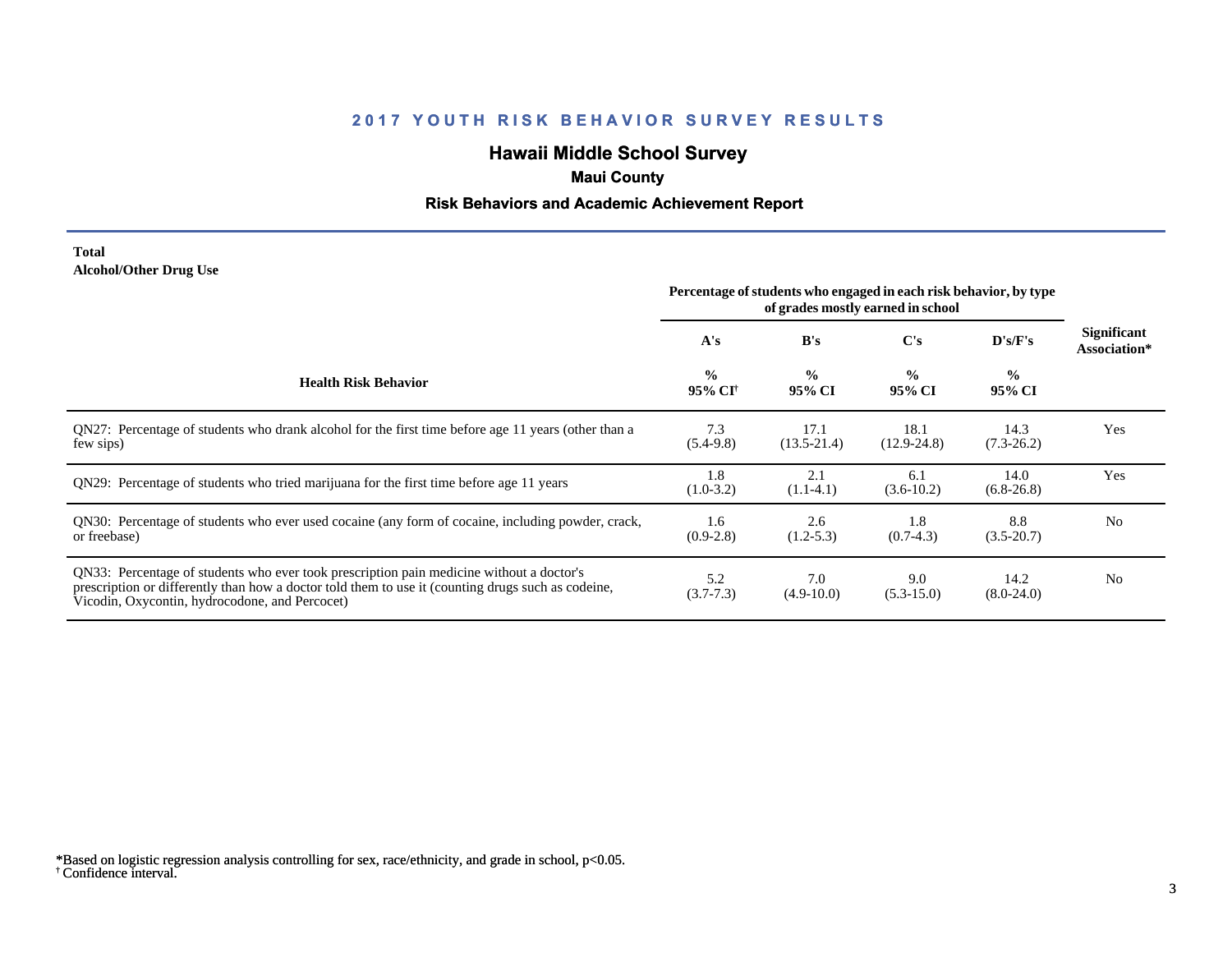# **Hawaii Middle School Survey**

# **Maui County**

## **Risk Behaviors and Academic Achievement Report**

#### **Total Sexual Behaviors**

|                                                                                                | Percentage of students who engaged in each risk behavior, by type<br>of grades mostly earned in school |                         |                         |                         |                                    |
|------------------------------------------------------------------------------------------------|--------------------------------------------------------------------------------------------------------|-------------------------|-------------------------|-------------------------|------------------------------------|
|                                                                                                | A's                                                                                                    | B's                     | C's                     | D's/F's                 | <b>Significant</b><br>Association* |
| <b>Health Risk Behavior</b>                                                                    | $\frac{0}{0}$<br>95% CI†                                                                               | $\frac{0}{0}$<br>95% CI | $\frac{6}{6}$<br>95% CI | $\frac{6}{6}$<br>95% CI |                                    |
| QN35: Percentage of students who had sexual intercourse for the first time before age 11 years | 2.3<br>$(1.3-4.0)$                                                                                     | 3.9<br>$(2.4-6.4)$      | 2.5<br>$(0.9-6.5)$      | 6.5<br>$(2.3-16.8)$     | N <sub>0</sub>                     |
| QN36: Percentage of students who ever had sexual intercourse with three or more persons        | 0.6<br>$(0.3-1.5)$                                                                                     | 2.1<br>$(1.0-4.5)$      | ر،<br>$(0.6-6.4)$       | 10.2<br>$(4.4 - 22.0)$  | Yes                                |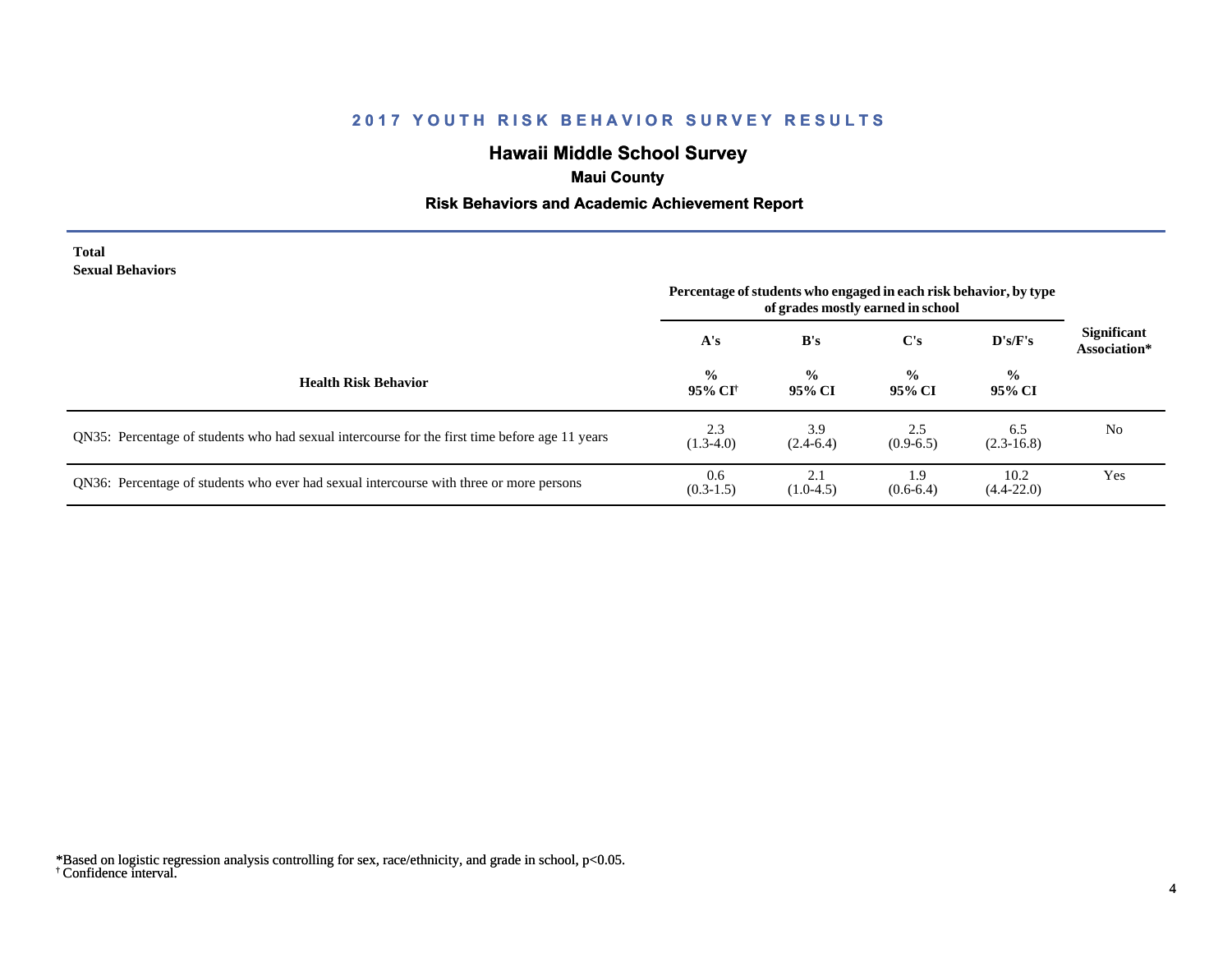# **Hawaii Middle School Survey**

# **Maui County**

## **Risk Behaviors and Academic Achievement Report**

### **Total Dietary Behaviors**

|                                                                                                           | Percentage of students who engaged in each risk behavior, by type<br>of grades mostly earned in school |                         |                         |                         |                                    |
|-----------------------------------------------------------------------------------------------------------|--------------------------------------------------------------------------------------------------------|-------------------------|-------------------------|-------------------------|------------------------------------|
|                                                                                                           | A's                                                                                                    | B's                     | C's                     | $\bf{D's/F's}$          | <b>Significant</b><br>Association* |
| <b>Health Risk Behavior</b>                                                                               | $\frac{0}{0}$<br>95% CI†                                                                               | $\frac{0}{0}$<br>95% CI | $\frac{0}{0}$<br>95% CI | $\frac{0}{0}$<br>95% CI |                                    |
| QN38: Percentage of students who described themselves as slightly or very overweight                      | 25.6<br>$(21.9-29.7)$                                                                                  | 29.3<br>$(24.4 - 34.9)$ | 29.7<br>$(24.0 - 36.1)$ | 35.2<br>$(22.1 - 51.1)$ | N <sub>0</sub>                     |
| ON39: Percentage of students who were trying to lose weight                                               | 48.1<br>$(43.5 - 52.8)$                                                                                | 45.4<br>$(40.6 - 50.4)$ | 49.1<br>$(41.7-56.5)$   | 57.1<br>$(44.3 - 69.0)$ | N <sub>0</sub>                     |
| QN40: Percentage of students who did not eat breakfast (during the 7 days before the survey)              | 8.1<br>$(6.0-10.9)$                                                                                    | 13.8<br>$(10.7-17.7)$   | 10.4<br>$(6.2 - 16.7)$  | 25.8<br>$(16.7 - 37.6)$ | Yes                                |
| QNBK7DAY: Percentage of students who ate breakfast on all 7 days (during the 7 days before the<br>survey) | 51.8<br>$(47.3 - 56.2)$                                                                                | 42.5<br>$(37.7-47.5)$   | 42.7<br>$(35.2 - 50.6)$ | 36.4<br>$(26.6 - 47.5)$ | Yes                                |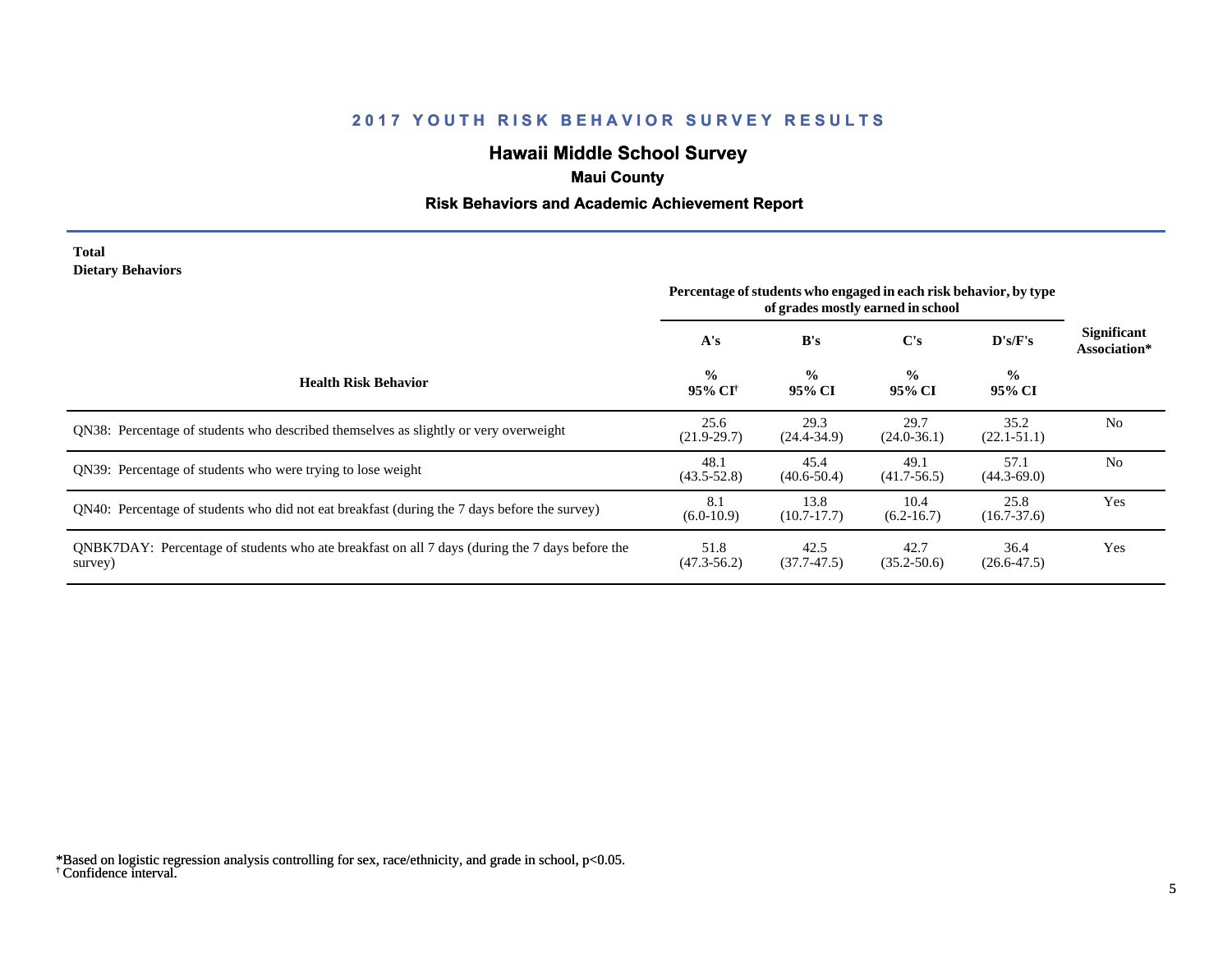# **Hawaii Middle School Survey**

# **Maui County**

## **Risk Behaviors and Academic Achievement Report**

### **Total Physical Activity**

|                                                                                                                                                                                                                                                                                                                                                      | Percentage of students who engaged in each risk behavior, by type<br>of grades mostly earned in school |                         |                         |                         |                                    |
|------------------------------------------------------------------------------------------------------------------------------------------------------------------------------------------------------------------------------------------------------------------------------------------------------------------------------------------------------|--------------------------------------------------------------------------------------------------------|-------------------------|-------------------------|-------------------------|------------------------------------|
|                                                                                                                                                                                                                                                                                                                                                      | A's                                                                                                    | B's                     | C's                     | D's/F's                 | <b>Significant</b><br>Association* |
| <b>Health Risk Behavior</b>                                                                                                                                                                                                                                                                                                                          | $\frac{0}{0}$<br>95% CI <sup>+</sup>                                                                   | $\frac{0}{0}$<br>95% CI | $\frac{0}{0}$<br>95% CI | $\frac{0}{0}$<br>95% CI |                                    |
| QN41: Percentage of students who were physically active at least 60 minutes per day on 5 or more<br>days (in any kind of physical activity that increased their heart rate and made them breathe hard some<br>of the time during the 7 days before the survey)                                                                                       | 51.7<br>$(47.1 - 56.4)$                                                                                | 49.2<br>$(44.5 - 53.9)$ | 53.0<br>$(44.6 - 61.2)$ | 49.4<br>$(39.4 - 59.4)$ | N <sub>0</sub>                     |
| QNPA0DAY: Percentage of students who did not participate in at least 60 minutes of physical activity<br>on at least 1 day (in any kind of physical activity that increased their heart rate and made them breathe<br>hard some of the time during the 7 days before the survey)                                                                      | 10.0<br>$(7.3-13.6)$                                                                                   | 10.3<br>$(7.8-13.4)$    | 11.3<br>$(7.2-17.1)$    | 16.9<br>$(10.0-27.1)$   | N <sub>0</sub>                     |
| ONPA7DAY: Percentage of students who were physically active at least 60 minutes per day on all 7<br>days (in any kind of physical activity that increased their heart rate and made them breathe hard some<br>of the time during the 7 days before the survey)                                                                                       | 28.3<br>$(24.5 - 32.5)$                                                                                | 28.6<br>$(24.1 - 33.6)$ | 26.3<br>$(20.4 - 33.3)$ | 26.3<br>$(16.9 - 38.5)$ | N <sub>0</sub>                     |
| QN42: Percentage of students who watched television 3 or more hours per day (on an average school<br>day)                                                                                                                                                                                                                                            | 18.6<br>$(15.2 - 22.7)$                                                                                | 25.8<br>$(21.8-30.2)$   | 26.6<br>$(20.2 - 34.1)$ | 19.1<br>$(11.5-30.2)$   | N <sub>0</sub>                     |
| QN43: Percentage of students who played video or computer games or used a computer 3 or more<br>hours per day (counting time spent on things such as Xbox, PlayStation, an iPad or other tablet, a<br>smartphone, texting, YouTube, Instagram, Facebook, or other social media, for something that was not<br>school work, on an average school day) | 45.8<br>$(40.5 - 51.2)$                                                                                | 49.6<br>$(44.3 - 54.9)$ | 52.8<br>$(44.4-61.0)$   | 49.6<br>$(37.5-61.6)$   | N <sub>0</sub>                     |
| QN44: Percentage of students who attended physical education (PE) classes on 1 or more days (in an<br>average week when they were in school)                                                                                                                                                                                                         | 65.7<br>$(58.7 - 72.1)$                                                                                | 63.1<br>$(55.6 - 70.1)$ | 66.0<br>$(57.3 - 73.7)$ | 58.3<br>$(45.2 - 70.3)$ | N <sub>0</sub>                     |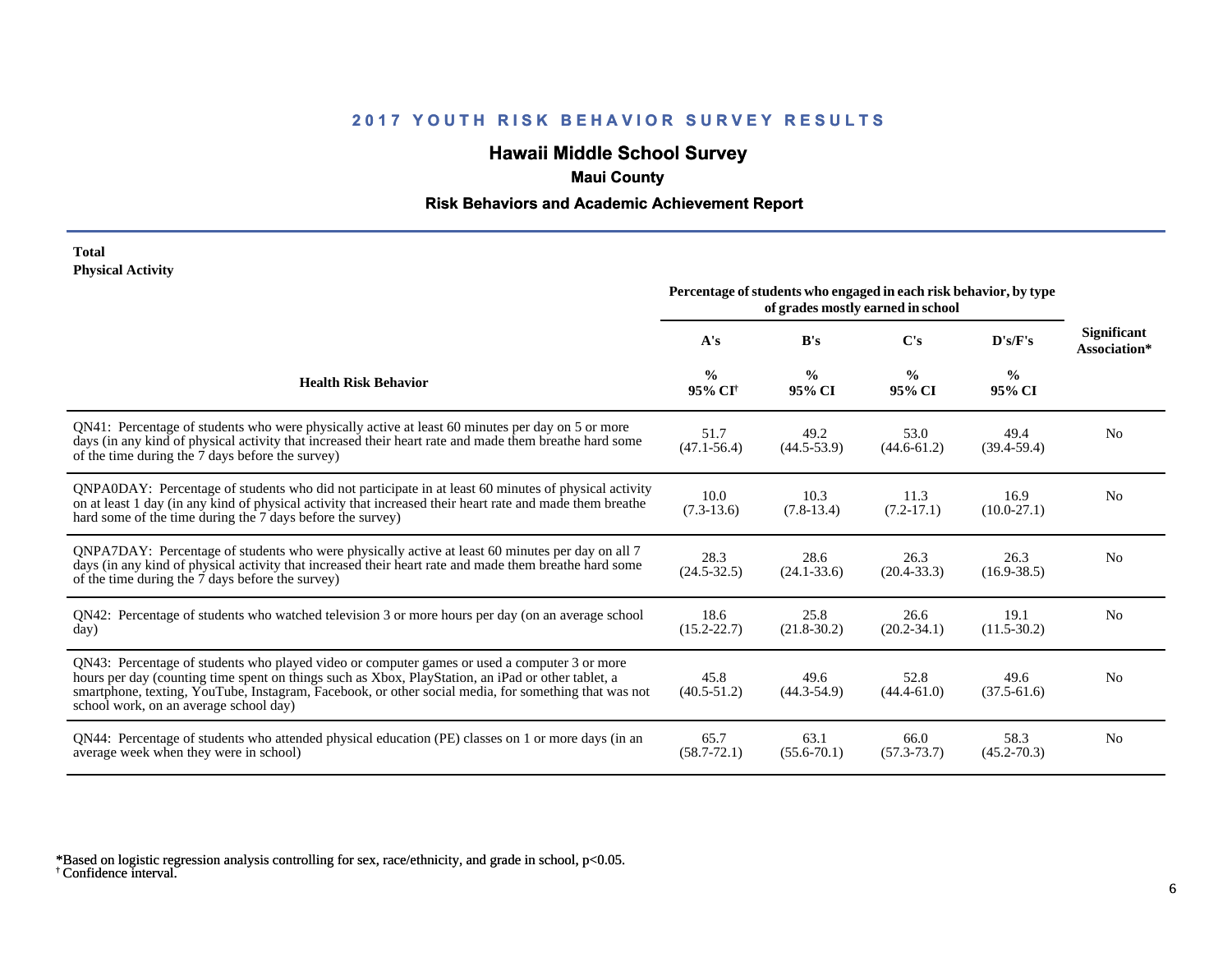# **Hawaii Middle School Survey**

# **Maui County**

## **Risk Behaviors and Academic Achievement Report**

### **Total Physical Activity**

|                                                                                                                                                                                  | Percentage of students who engaged in each risk behavior, by type<br>of grades mostly earned in school |                         |                         |                         |                                    |
|----------------------------------------------------------------------------------------------------------------------------------------------------------------------------------|--------------------------------------------------------------------------------------------------------|-------------------------|-------------------------|-------------------------|------------------------------------|
|                                                                                                                                                                                  | A's                                                                                                    | B's                     | C's                     | D's/F's                 | <b>Significant</b><br>Association* |
| <b>Health Risk Behavior</b>                                                                                                                                                      | $\frac{0}{0}$<br>95% CI <sup>†</sup>                                                                   | $\frac{0}{0}$<br>95% CI | $\frac{0}{0}$<br>95% CI | $\frac{6}{6}$<br>95% CI |                                    |
| QNDLYPE: Percentage of students who attended physical education (PE) classes on all 5 days (in an<br>average week when they were in school)                                      | 9.5<br>$(6.9-13.0)$                                                                                    | 12.5<br>$(8.9-17.2)$    | 15.9<br>$(11.4 - 21.6)$ | 13.9<br>$(7.6-23.9)$    | N <sub>0</sub>                     |
| QN45: Percentage of students who played on at least one sports team (counting any teams run by their<br>school or community groups, during the past 12 months before the survey) | 59.6<br>$(54.9 - 64.2)$                                                                                | 58.4<br>$(52.5-64.0)$   | 48.8<br>$(40.6 - 57.1)$ | 54.6<br>$(42.3 - 66.3)$ | N <sub>0</sub>                     |
| QN46: Percentage of students who had a concussion from playing a sport or being physically active<br>(one or more times during the 12 months before the survey)                  | 17.4<br>$(13.6 - 21.9)$                                                                                | 24.3<br>$(19.9-29.4)$   | 19.7<br>$(14.6 - 25.9)$ | 27.7<br>$(17.7-40.6)$   | N <sub>0</sub>                     |
| QN48: Percentage of students who got 8 or more hours of sleep (on an average school night)                                                                                       | 59.6<br>$(54.7 - 64.3)$                                                                                | 49.7<br>$(44.6 - 54.8)$ | 49.1<br>$(41.2 - 57.0)$ | 34.9<br>$(24.2 - 47.4)$ | Yes                                |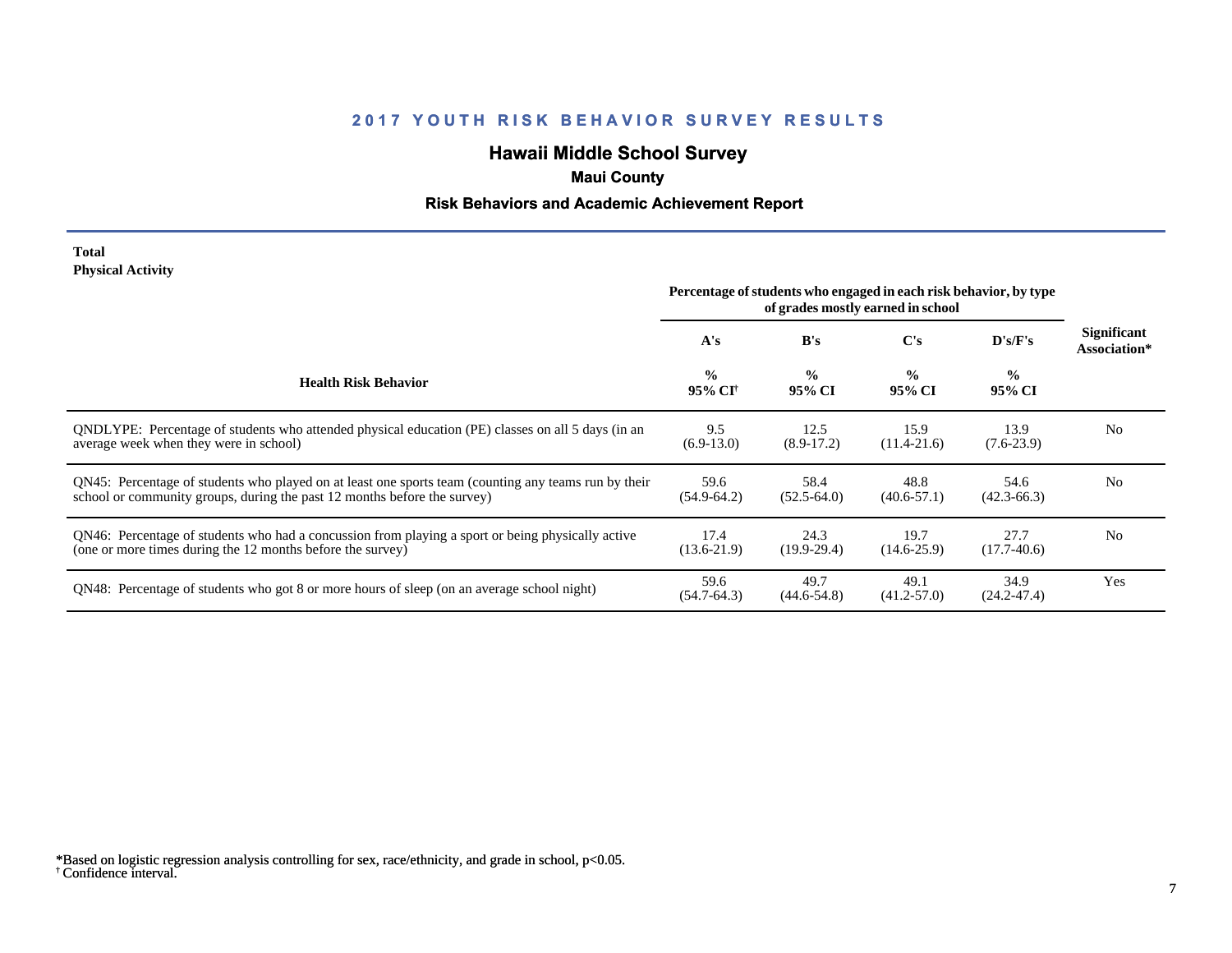# **Hawaii Middle School Survey**

# **Maui County**

## **Risk Behaviors and Academic Achievement Report**

| <b>Total</b><br>Other                                                                         | Percentage of students who engaged in each risk behavior, by type<br>of grades mostly earned in school |                         |                         |                         |                                    |
|-----------------------------------------------------------------------------------------------|--------------------------------------------------------------------------------------------------------|-------------------------|-------------------------|-------------------------|------------------------------------|
|                                                                                               | A's                                                                                                    | B's                     | $\bf C's$               | D's/F's                 | <b>Significant</b><br>Association* |
| <b>Health Risk Behavior</b>                                                                   | $\frac{6}{10}$<br>95% CI†                                                                              | $\frac{0}{0}$<br>95% CI | $\frac{0}{0}$<br>95% CI | $\frac{0}{0}$<br>95% CI |                                    |
| QN47: Percentage of students who had ever been told by a doctor or nurse that they had asthma | 21.3<br>$(17.7 - 25.4)$                                                                                | 22.5<br>$(18.8 - 26.7)$ | 23.5<br>$(17.2 - 31.3)$ | 24.2<br>$(16.7 - 33.5)$ | N <sub>0</sub>                     |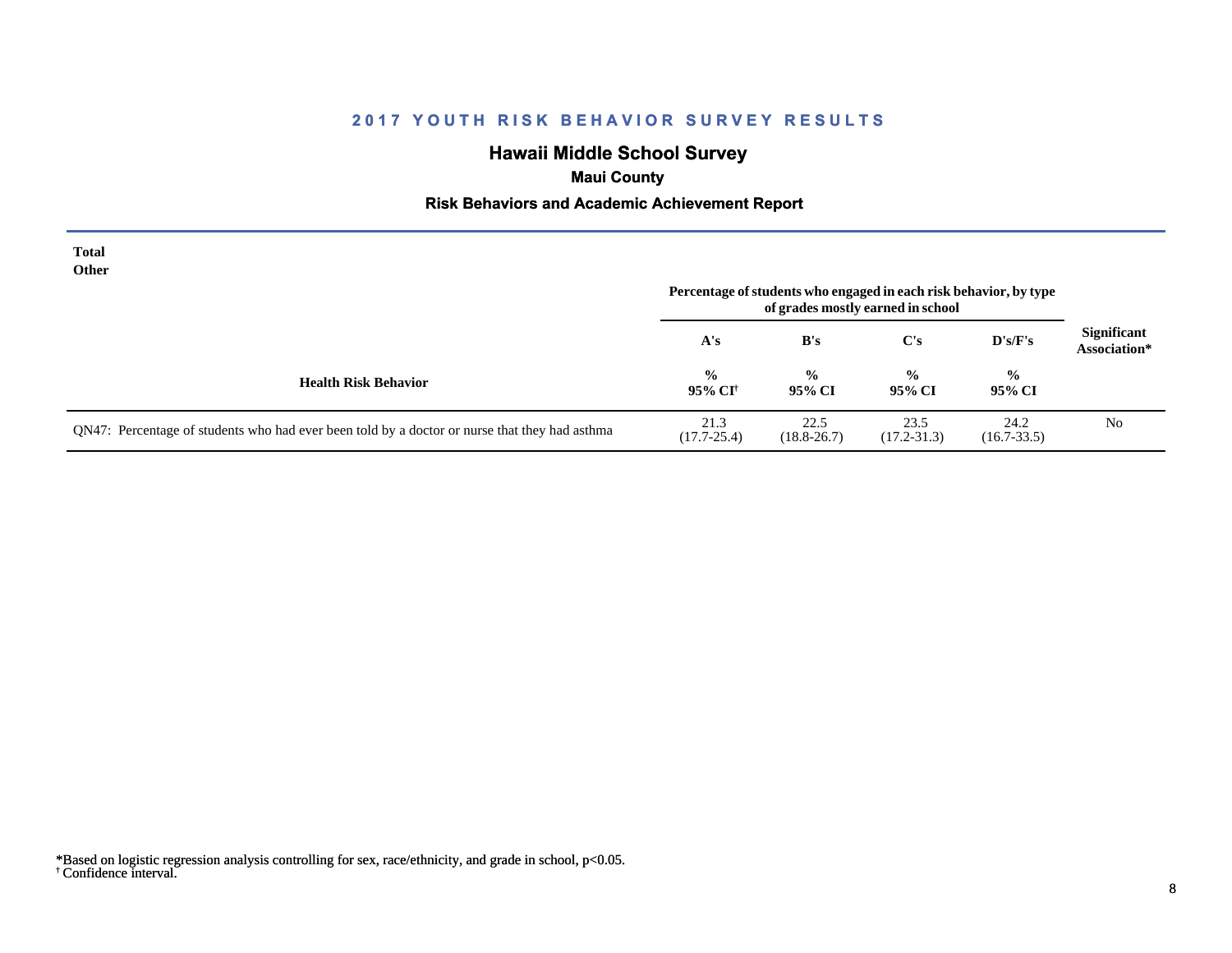# **Hawaii Middle School Survey**

# **Maui County**

## **Risk Behaviors and Academic Achievement Report**

| Total      |
|------------|
| Site-Added |

| one maara                                                                                              | Percentage of students who engaged in each risk behavior, by type<br>of grades mostly earned in school |                         |                         |                         |                                    |
|--------------------------------------------------------------------------------------------------------|--------------------------------------------------------------------------------------------------------|-------------------------|-------------------------|-------------------------|------------------------------------|
|                                                                                                        | A's                                                                                                    | B's                     | C's                     | D's/F's                 | <b>Significant</b><br>Association* |
| <b>Health Risk Behavior</b>                                                                            | $\frac{0}{0}$<br>95% CI <sup>+</sup>                                                                   | $\frac{0}{0}$<br>95% CI | $\frac{0}{0}$<br>95% CI | $\frac{0}{0}$<br>95% CI |                                    |
| QN50: Percentage of students who report they do not describe themselves as only one race or ethnicity  | 17.2<br>$(14.5 - 20.3)$                                                                                | 15.9<br>$(12.5 - 20.0)$ | 13.7<br>$(9.4-19.5)$    | 13.7<br>$(8.6-21.1)$    | N <sub>0</sub>                     |
| QN51: Percentage of students who reported that either of their parents or other adults in their family | 15.4                                                                                                   | 21.5                    | 21.3                    | 20.5                    | N <sub>0</sub>                     |
| are serving on active duty in the military                                                             | $(12.2 - 19.3)$                                                                                        | $(17.4 - 26.3)$         | $(16.1 - 27.7)$         | $(13.4 - 30.1)$         |                                    |
| QN52: Percentage of students who have serious difficulty concentrating, remembering, or making         | 19.7                                                                                                   | 28.0                    | 32.8                    | 42.9                    | Yes                                |
| decisions (because of a physical, mental, or emotional problem)                                        | $(16.1 - 23.9)$                                                                                        | $(23.4 - 33.2)$         | $(26.5 - 39.7)$         | $(31.4 - 55.3)$         |                                    |
| QN53: Percentage of students who carried a weapon (such as a gun, knife, or club, during the 12        | 12.5                                                                                                   | 18.3                    | 21.9                    | 26.6                    | Yes                                |
| months before the survey)                                                                              | $(9.8-15.9)$                                                                                           | $(14.6 - 22.7)$         | $(16.4 - 28.7)$         | $(16.3 - 40.4)$         |                                    |
| QN54: Percentage of students who did not go to school because they felt they would be unsafe at        | 4.9                                                                                                    | 9.2                     | 15.2                    | 13.4                    | Yes                                |
| school or on their way to or from school (during the 12 months before the survey)                      | $(3.2 - 7.5)$                                                                                          | $(6.6-12.8)$            | $(10.6 - 21.3)$         | $(7.4-23.1)$            |                                    |
| QN55: Percentage of students who have been in a physical fight (during the 12 months before the        | 13.2                                                                                                   | 16.5                    | 24.8                    | 34.7                    | Yes                                |
| survey)                                                                                                | $(9.9-17.4)$                                                                                           | $(13.7-19.6)$           | $(18.7 - 32.0)$         | $(24.8 - 46.0)$         |                                    |
| QN56: Percentage of students who were ever physically forced to have sexual intercourse (when they     | 1.7                                                                                                    | 3.1                     | 3.3                     | 7.3                     | Yes                                |
| did not want to)                                                                                       | $(1.0-2.9)$                                                                                            | $(1.8-5.4)$             | $(1.6-6.8)$             | $(3.1 - 16.2)$          |                                    |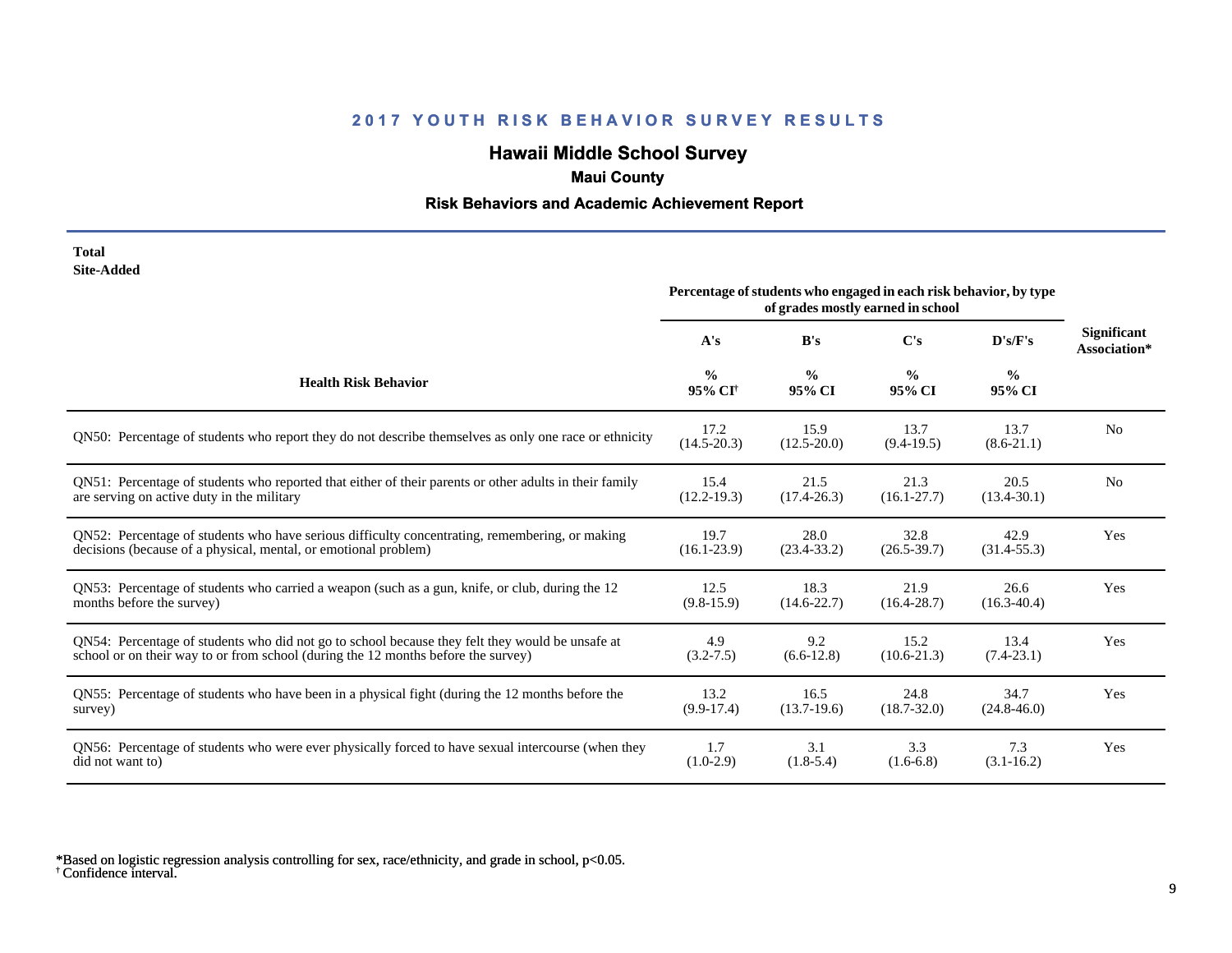# **Hawaii Middle School Survey**

# **Maui County**

## **Risk Behaviors and Academic Achievement Report**

| Total             |
|-------------------|
| <b>Site-Added</b> |

|                                                                                                                                                                                                                                                                                                                                                                                                                                                                             | Percentage of students who engaged in each risk behavior, by type<br>of grades mostly earned in school |                         |                         |                         |                             |
|-----------------------------------------------------------------------------------------------------------------------------------------------------------------------------------------------------------------------------------------------------------------------------------------------------------------------------------------------------------------------------------------------------------------------------------------------------------------------------|--------------------------------------------------------------------------------------------------------|-------------------------|-------------------------|-------------------------|-----------------------------|
|                                                                                                                                                                                                                                                                                                                                                                                                                                                                             | A's                                                                                                    | B's                     | C's                     | D's/F's                 | Significant<br>Association* |
| <b>Health Risk Behavior</b>                                                                                                                                                                                                                                                                                                                                                                                                                                                 | $\frac{0}{0}$<br>95% CI <sup>+</sup>                                                                   | $\frac{0}{0}$<br>95% CI | $\frac{0}{0}$<br>95% CI | $\frac{6}{6}$<br>95% CI |                             |
| QN57: Percentage of students who had someone force them to do sexual things that they did not want<br>to do (counting such things as kissing, touching, or being physically forced to have sexual intercourse)                                                                                                                                                                                                                                                              | 6.3<br>$(4.4-9.1)$                                                                                     | 6.4<br>$(3.8-10.7)$     | 5.4<br>$(2.9-9.8)$      | 12.6<br>$(6.6-22.7)$    | N <sub>0</sub>              |
| QN58: Percentage of students who had someone they were dating or going out with purposely try to<br>control them or emotionally hurt them (counting such things as being told who they could and could<br>not spend time with, being humiliated in front of others, or being threatened if they did not do what<br>they wanted, during the 12 months before the survey, among students who were dating or going out<br>with someone during the 12 months before the survey) | 17.1<br>$(12.3 - 23.4)$                                                                                | 31.3<br>$(24.9 - 38.6)$ | 28.7<br>$(20.1 - 39.0)$ | 21.0<br>$(11.7-34.8)$   | Yes                         |
| QN59: Percentage of students who had someone they were dating or going out with physically hurt<br>them on purpose (counting such things as being hit, slammed into something, or injured with an object<br>or weapon, during the 12 months before the survey, among students who were dating or going out with<br>someone during the 12 months before the survey)                                                                                                          | 12.0<br>$(7.9-18.0)$                                                                                   | 21.4<br>$(15.6 - 28.7)$ | 21.4<br>$(14.5 - 30.4)$ | 12.7<br>$(5.8-25.9)$    | N <sub>0</sub>              |
| QN60: Percentage of students who physically hurt someone they were dating or going out with<br>(counting such things as hitting them, slamming them into something, or injuring them with an object<br>or weapon, during the 12 months before the survey, among students who were dating or going out with<br>someone during the 12 months before the survey)                                                                                                               | 14.1<br>$(9.9-19.8)$                                                                                   | 17.8<br>$(12.9 - 24.1)$ | 22.9<br>$(15.9 - 31.8)$ | 6.4<br>$(2.3-17.0)$     | N <sub>0</sub>              |
| QN61: Percentage of students who had texted, e-mailed, or posted electronically a revealing or sexual<br>photo of themselves (during the 30 days before the survey)                                                                                                                                                                                                                                                                                                         | 2.9<br>$(1.6-5.4)$                                                                                     | 3.0<br>$(1.6-5.7)$      | 3.1<br>$(1.4-6.7)$      | 3.0<br>$(0.9-9.4)$      | N <sub>0</sub>              |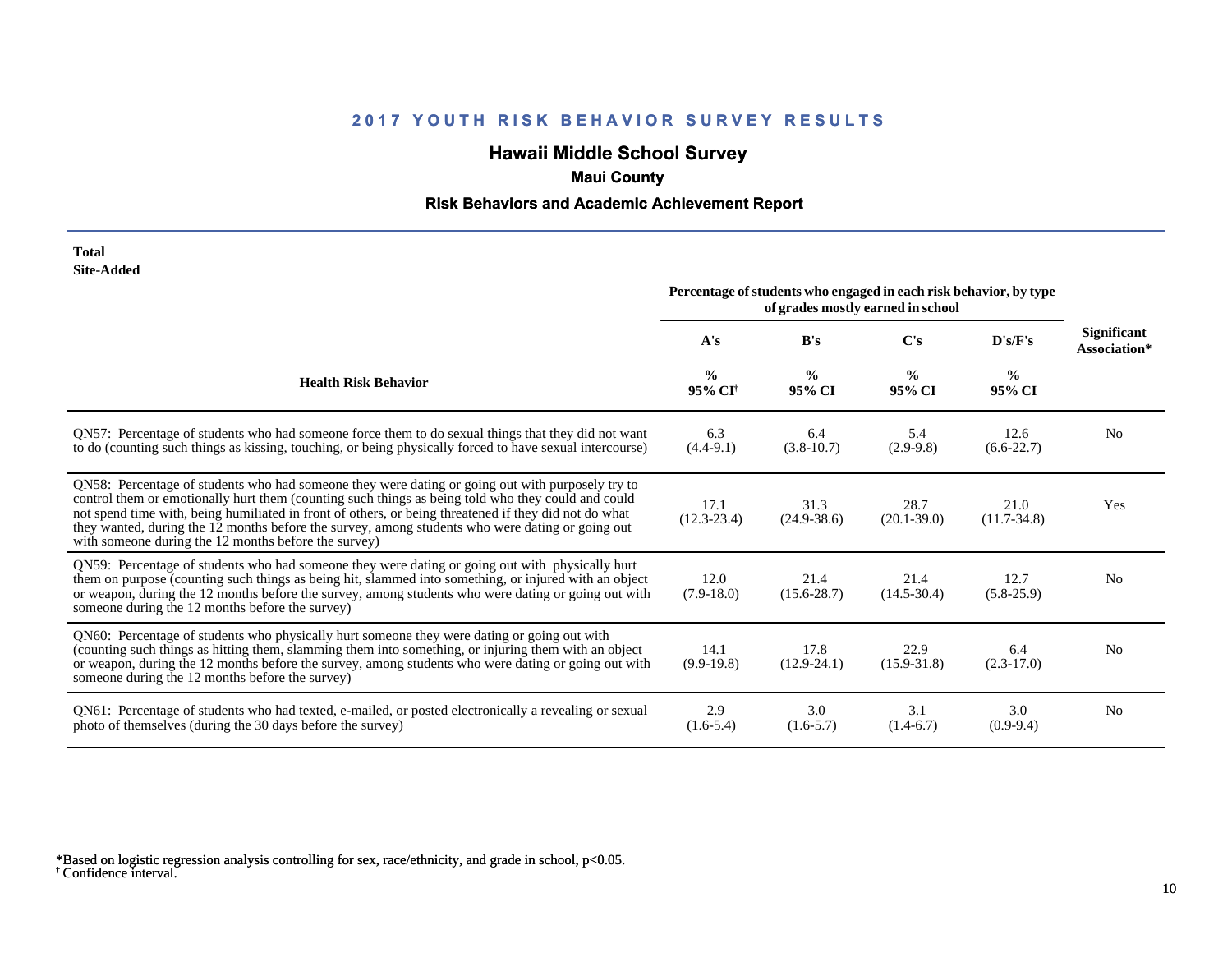# **Hawaii Middle School Survey**

# **Maui County**

## **Risk Behaviors and Academic Achievement Report**

### **Total Site-Added**

|                                                                                                      | Percentage of students who engaged in each risk behavior, by type<br>of grades mostly earned in school |                         |                         |                         |                                    |
|------------------------------------------------------------------------------------------------------|--------------------------------------------------------------------------------------------------------|-------------------------|-------------------------|-------------------------|------------------------------------|
|                                                                                                      | A's                                                                                                    | B's                     | C's                     | D's/F's                 | <b>Significant</b><br>Association* |
| <b>Health Risk Behavior</b>                                                                          | $\frac{0}{0}$<br>95% CI <sup>+</sup>                                                                   | $\frac{0}{0}$<br>95% CI | $\frac{0}{0}$<br>95% CI | $\frac{0}{0}$<br>95% CI |                                    |
| ON62: Percentage of students who ever electronically bullied someone (counting being bullied         | 8.9                                                                                                    | 10.0                    | 17.0                    | 20.7                    | Yes                                |
| through texting, Instagram, Facebook, or other social media)                                         | $(6.5-12.0)$                                                                                           | $(7.4-13.4)$            | $(11.6-24.2)$           | $(11.9-33.6)$           |                                    |
| QN63: Percentage of students who disagree or strongly disagree that harassment and bullying by other | 11.9                                                                                                   | 6.3                     | 6.7                     | 9.8                     | Yes                                |
| students is a problem at their school                                                                | $(8.9 - 15.7)$                                                                                         | $(4.3-9.1)$             | $(3.7-11.7)$            | $(4.5 - 20.0)$          |                                    |
| QN64: Percentage of students who have ever done something to purposely hurt themselves without       | 20.1                                                                                                   | 21.2                    | 19.8                    | 26.1                    | N <sub>0</sub>                     |
| wanting to die (such as cutting or burning themselves on purpose)                                    | $(16.0 - 25.0)$                                                                                        | $(17.6 - 25.2)$         | $(13.9 - 27.3)$         | $(16.9 - 37.9)$         |                                    |
| QN65: Percentage of students who have ever felt so sad or hopeless almost every day for two weeks or | 21.1                                                                                                   | 27.8                    | 37.0                    | 38.7                    | Yes                                |
| more in a row that they stopped doing some usual activities                                          | $(17.4 - 25.3)$                                                                                        | $(23.9 - 32.0)$         | $(29.4 - 45.3)$         | $(27.0 - 51.9)$         |                                    |
| QN66: Percentage of students who reported their attempt to kill themselves resulted in an injury,    | 10.3                                                                                                   | 10.6                    | 14.5                    | 12.7                    | N <sub>0</sub>                     |
| poisoning, or overdose that had to be treated by a doctor or nurse                                   | $(7.6-13.7)$                                                                                           | $(7.7-14.5)$            | $(9.1 - 22.4)$          | $(7.0-21.9)$            |                                    |
| QN67: Percentage of students who had at least one drink of alcohol (during the 30 days before the    | 8.9                                                                                                    | 10.4                    | 18.0                    | 38.1                    | Yes                                |
| survey)                                                                                              | $(6.8-11.7)$                                                                                           | $(7.8-13.6)$            | $(13.1 - 24.3)$         | $(25.6 - 52.5)$         |                                    |
| QN68: Percentage of students who had five or more drinks of alcohol in a row (within a couple of     | 2.4                                                                                                    | 4.8                     | 8.1                     | 22.4                    | Yes                                |
| hours on at least one day during the 30 days before the survey)                                      | $(1.4 - 4.0)$                                                                                          | $(3.1 - 7.4)$           | $(5.2 - 12.5)$          | $(11.6 - 38.9)$         |                                    |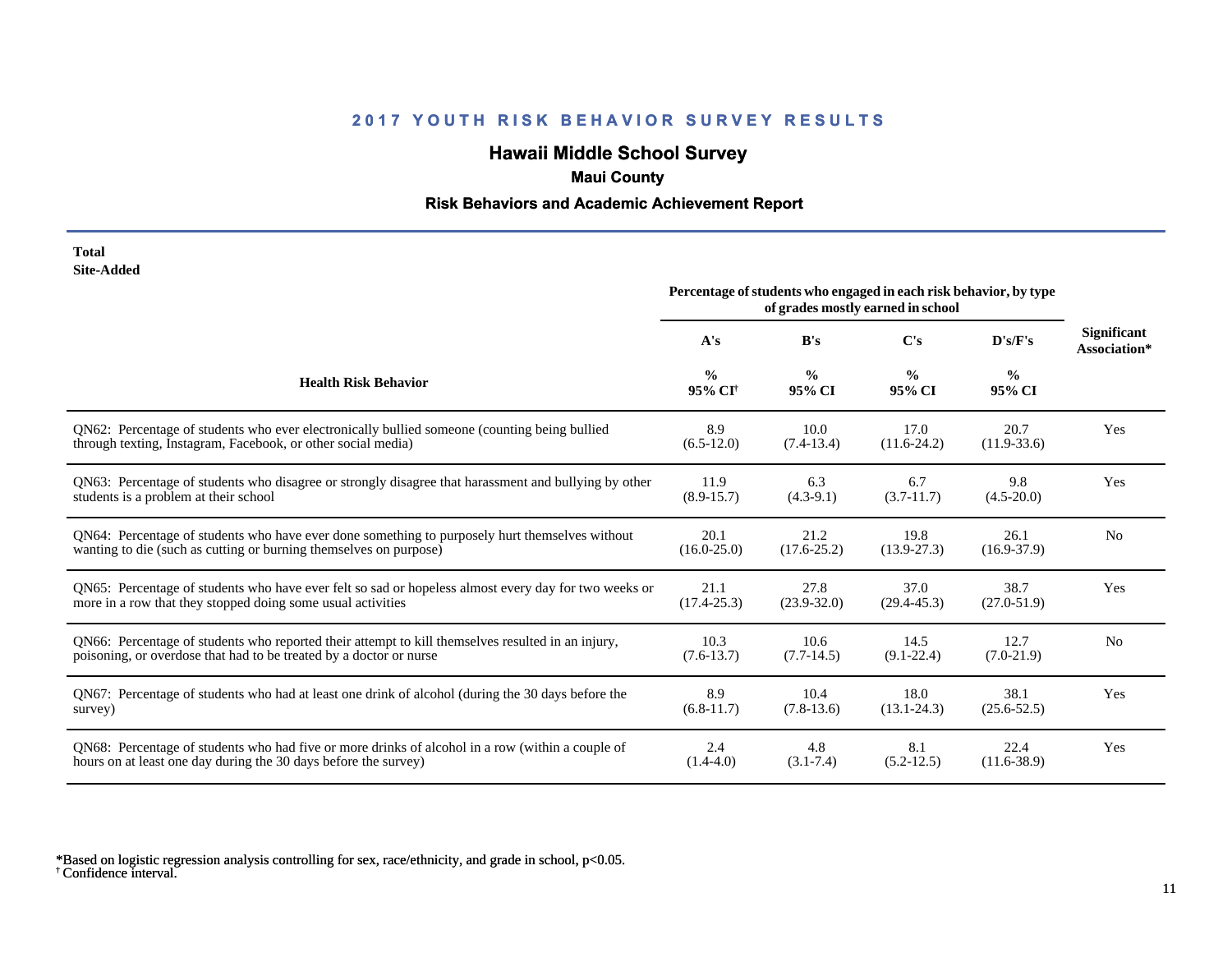# **Hawaii Middle School Survey**

# **Maui County**

## **Risk Behaviors and Academic Achievement Report**

#### **Total Site-Added**

|                                                                                                                                                                                                                                                                                              | Percentage of students who engaged in each risk behavior, by type<br>of grades mostly earned in school |                         |                         |                         |                                    |
|----------------------------------------------------------------------------------------------------------------------------------------------------------------------------------------------------------------------------------------------------------------------------------------------|--------------------------------------------------------------------------------------------------------|-------------------------|-------------------------|-------------------------|------------------------------------|
|                                                                                                                                                                                                                                                                                              | A's                                                                                                    | B's                     | $\bf C's$               | D's/F's                 | <b>Significant</b><br>Association* |
| <b>Health Risk Behavior</b>                                                                                                                                                                                                                                                                  | $\frac{0}{0}$<br>95% CI <sup>+</sup>                                                                   | $\frac{0}{0}$<br>95% CI | $\frac{0}{0}$<br>95% CI | $\frac{0}{0}$<br>95% CI |                                    |
| QN69: Percentage of students who report their parents would feel it is a little bit wrong, wrong, or very                                                                                                                                                                                    | 93.0                                                                                                   | 91.0                    | 86.9                    | 89.7                    | N <sub>0</sub>                     |
| wrong for them to drink beer, wine, or hard liquor regularly                                                                                                                                                                                                                                 | $(90.3 - 95.0)$                                                                                        | $(87.3-93.8)$           | $(80.1 - 91.6)$         | $(82.0 - 94.3)$         |                                    |
| QN70: Percentage of students who currently used marijuana (one or more times during the 30 days                                                                                                                                                                                              | 3.8                                                                                                    | 7.1                     | 12.1                    | 21.6                    | Yes                                |
| before the survey)                                                                                                                                                                                                                                                                           | $(2.5 - 5.8)$                                                                                          | $(4.9-10.3)$            | $(8.4 - 16.9)$          | $(11.7-36.6)$           |                                    |
| QN71: Percentage of students who ever used methamphetamines (also called "speed," "crystal,"                                                                                                                                                                                                 | 1.7                                                                                                    | 1.8                     | 2.9                     | 7.3                     | N <sub>0</sub>                     |
| "crank," or "ice")                                                                                                                                                                                                                                                                           | $(0.8-3.5)$                                                                                            | $(0.9-3.6)$             | $(1.1 - 7.4)$           | $(2.6-18.8)$            |                                    |
| QN72: Percentage of students who ever used ecstasy (also called MDMA)                                                                                                                                                                                                                        | 1.5<br>$(0.8-2.6)$                                                                                     | 1.5<br>$(0.8-3.0)$      | 1.7<br>$(0.7-4.4)$      | 3.9<br>$(1.1-13.1)$     | N <sub>0</sub>                     |
| QN73: Percentage of students who ever injected any illegal drug (used a needle to inject any illegal                                                                                                                                                                                         | 4.6                                                                                                    | 4.7                     | 8.1                     | 7.7                     | N <sub>0</sub>                     |
| drug into their body, one or more times during their life)                                                                                                                                                                                                                                   | $(2.9-7.3)$                                                                                            | $(3.0-7.3)$             | $(4.2 - 15.0)$          | $(3.5-16.1)$            |                                    |
| QN76: Percentage of students who tried to lose weight or keep from gaining weight by going without<br>eating for 24 hours or more; taking any diet pills, powders, or liquids; vomiting or taking laxatives;<br>smoking cigarettes; or skipping meals (during the 30 days before the survey) | 11.3<br>$(9.0-14.2)$                                                                                   | 13.9<br>$(10.9-17.6)$   | 23.4<br>$(17.3 - 30.9)$ | 23.8<br>$(14.8 - 35.9)$ | Yes                                |
| QN77: Percentage of students who most of the time or always went hungry because there was not                                                                                                                                                                                                | 3.9                                                                                                    | 6.4                     | 9.4                     | 12.6                    | Yes                                |
| enough food in their home (during the 30 days before the survey)                                                                                                                                                                                                                             | $(2.4-6.1)$                                                                                            | $(4.3-9.5)$             | $(5.7 - 15.0)$          | $(7.1 - 21.3)$          |                                    |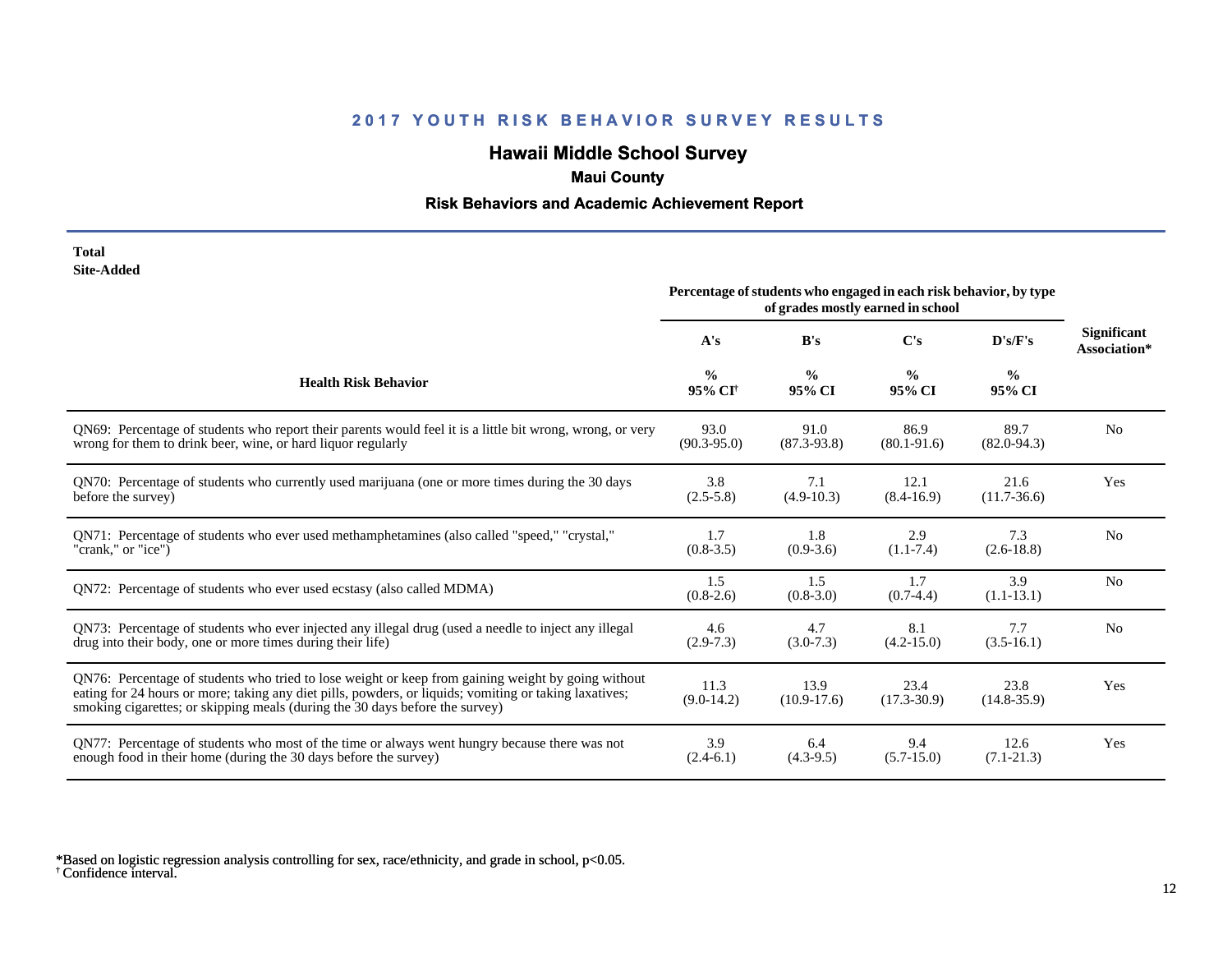# **Hawaii Middle School Survey**

# **Maui County**

## **Risk Behaviors and Academic Achievement Report**

#### **Total Site-Added**

|                                                                                                       | Percentage of students who engaged in each risk behavior, by type<br>of grades mostly earned in school |                         |                         |                         |                                    |
|-------------------------------------------------------------------------------------------------------|--------------------------------------------------------------------------------------------------------|-------------------------|-------------------------|-------------------------|------------------------------------|
|                                                                                                       | A's                                                                                                    | B's                     | $\bf C's$               | D's/F's                 | <b>Significant</b><br>Association* |
| <b>Health Risk Behavior</b>                                                                           | $\frac{0}{0}$<br>95% CI <sup>+</sup>                                                                   | $\frac{0}{0}$<br>95% CI | $\frac{0}{0}$<br>95% CI | $\frac{0}{0}$<br>95% CI |                                    |
| QN78: Percentage of students who did exercises to strengthen or tone their muscles on three or more   | 49.1                                                                                                   | 50.5                    | 58.6                    | 58.8                    | N <sub>0</sub>                     |
| days (such as push-ups, sit-ups, or weight lifting, during the 7 days before the survey)              | $(43.5 - 54.6)$                                                                                        | $(44.8 - 56.1)$         | $(50.9 - 66.0)$         | $(48.6 - 68.3)$         |                                    |
| QN79: Percentage of students who walk or ride their bike to or from school (one or more days during   | 33.9                                                                                                   | 38.4                    | 41.2                    | 36.5                    | N <sub>0</sub>                     |
| an average week when they are in school and weather allows them to do so)                             | $(29.1 - 38.9)$                                                                                        | $(32.9-44.1)$           | $(32.4 - 50.6)$         | $(25.1 - 49.8)$         |                                    |
| QN80: Percentage of students who have been taught about AIDS or HIV infection in school               | 40.7<br>$(33.6 - 48.1)$                                                                                | 42.3<br>$(35.9 - 48.9)$ | 43.5<br>$(36.0 - 51.4)$ | 33.8<br>$(22.0 - 48.1)$ | N <sub>0</sub>                     |
| ON81: Percentage of students who most of the time or always wear sunscreen (with an SPF of 15 or      | 16.0                                                                                                   | 11.9                    | 7.0                     | 7.1                     | N <sub>0</sub>                     |
| higher when they are outside for more than one hour on a sunny day)                                   | $(12.8-19.9)$                                                                                          | $(8.9 - 15.8)$          | $(3.2-14.6)$            | $(3.1 - 15.5)$          |                                    |
| QN82: Percentage of students who did not go to school because they were sick (on one or more days     | 34.8                                                                                                   | 49.7                    | 53.1                    | 56.7                    | Yes                                |
| during the 30 days before the survey)                                                                 | $(30.3 - 39.6)$                                                                                        | $(43.9 - 55.6)$         | $(44.8 - 61.2)$         | $(47.4 - 65.5)$         |                                    |
| QN83: Percentage of students who saw a doctor or nurse (for a check-up or physical exam when they     | 55.0                                                                                                   | 42.1                    | 44.0                    | 43.8                    | Yes                                |
| were not sick or injured during the 12 months before the survey)                                      | $(51.0 - 58.9)$                                                                                        | $(38.1 - 46.2)$         | $(35.3 - 53.1)$         | $(32.3-56.1)$           |                                    |
| QN84: Percentage of students who saw a dentist (for a check-up, exam, teeth cleaning, or other dental | 67.2                                                                                                   | 58.9                    | 55.5                    | 46.4                    | Yes                                |
| work, during the 12 months before the survey)                                                         | $(62.0 - 72.0)$                                                                                        | $(54.2 - 63.5)$         | $(49.0 - 61.9)$         | $(34.8 - 58.3)$         |                                    |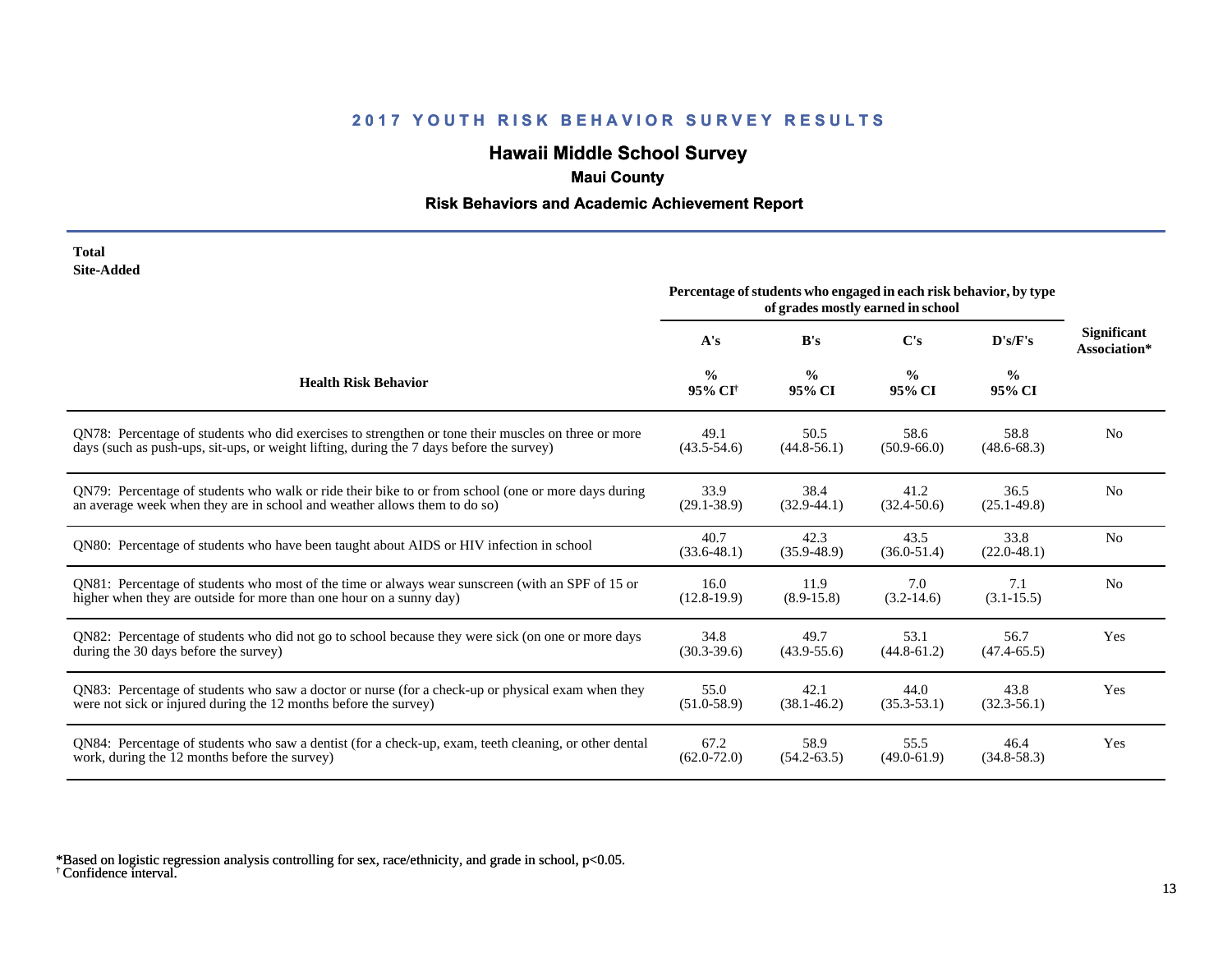# **Hawaii Middle School Survey**

# **Maui County**

## **Risk Behaviors and Academic Achievement Report**

### **Total Site-Added**

|                                                                                                                                                                                                                                            | Percentage of students who engaged in each risk behavior, by type<br>of grades mostly earned in school |                         |                         |                         |                                    |
|--------------------------------------------------------------------------------------------------------------------------------------------------------------------------------------------------------------------------------------------|--------------------------------------------------------------------------------------------------------|-------------------------|-------------------------|-------------------------|------------------------------------|
|                                                                                                                                                                                                                                            | A's                                                                                                    | B's                     | C's                     | D's/F's                 | <b>Significant</b><br>Association* |
| <b>Health Risk Behavior</b>                                                                                                                                                                                                                | $\frac{0}{0}$<br>95% CI <sup>+</sup>                                                                   | $\frac{0}{0}$<br>95% CI | $\frac{0}{0}$<br>95% CI | $\frac{0}{0}$<br>95% CI |                                    |
| QN85: Percentage of students who had a toothache (during the 12 months before the survey)                                                                                                                                                  | 20.7<br>$(16.9 - 25.1)$                                                                                | 23.6<br>$(19.6 - 28.0)$ | 21.8<br>$(16.8-27.9)$   | 30.8<br>$(21.4 - 42.0)$ | N <sub>0</sub>                     |
| QN86: Percentage of students who had been told by a doctor or nurse that they had asthma and who<br>still have asthma                                                                                                                      | 11.1<br>$(8.4-14.6)$                                                                                   | 12.2<br>$(9.2 - 16.1)$  | 9.7<br>$(5.7-16.0)$     | 10.1<br>$(5.5-17.7)$    | N <sub>o</sub>                     |
| ON87: Percentage of students who think they definitely will not complete high school                                                                                                                                                       | 1.0<br>$(0.4-2.1)$                                                                                     | 2.8<br>$(1.3-5.8)$      | 1.2<br>$(0.3-3.8)$      | 8.6<br>$(4.1 - 16.9)$   | Yes                                |
| QN88: Percentage of students who usually slept in the home of a friend, family member, or other<br>person because they had to leave their home or their parent or guardian cannot afford housing (during<br>the 30 days before the survey) | 1.4<br>$(0.7-2.9)$                                                                                     | 3.5<br>$(2.1 - 5.8)$    | 1.6<br>$(0.5-4.7)$      | 8.3<br>$(3.0-21.0)$     | N <sub>0</sub>                     |
| QN89: Percentage of students who reported there is at least one teacher or other adult in their school<br>that they can talk to if they have a problem                                                                                     | 71.9<br>$(67.2 - 76.1)$                                                                                | 60.1<br>$(54.3 - 65.6)$ | 70.5<br>$(63.1 - 77.0)$ | 63.1<br>$(52.3 - 72.7)$ | N <sub>o</sub>                     |
| QN90: Percentage of students who have a teacher or other adult at their school who really cares about<br>them                                                                                                                              | 56.7<br>$(51.3-61.9)$                                                                                  | 50.2<br>$(45.1 - 55.3)$ | 50.5<br>$(42.3 - 58.8)$ | 52.0<br>$(39.6-64.1)$   | N <sub>o</sub>                     |
| QN91: Percentage of students who have an adult outside of school they can talk to about things that<br>are important to them                                                                                                               | 79.4<br>$(75.0 - 83.2)$                                                                                | 66.8<br>$(62.1 - 71.1)$ | 68.4<br>$(61.6 - 74.5)$ | 70.1<br>$(58.5 - 79.5)$ | Yes                                |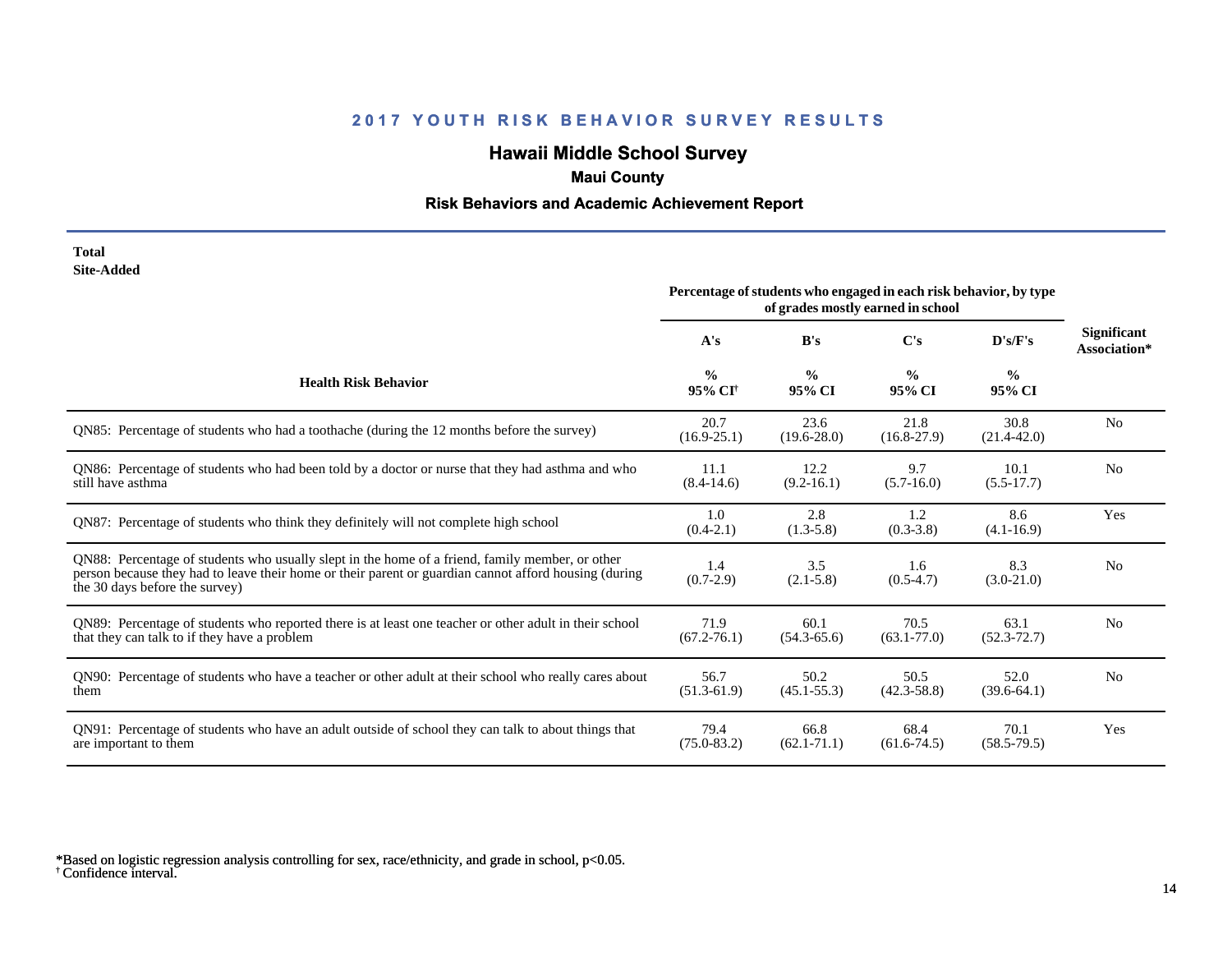# **Hawaii Middle School Survey**

# **Maui County**

## **Risk Behaviors and Academic Achievement Report**

| Total      |
|------------|
| Site-Added |

|                                                                                                          | Percentage of students who engaged in each risk behavior, by type<br>of grades mostly earned in school |                         |                         |                         |                                    |
|----------------------------------------------------------------------------------------------------------|--------------------------------------------------------------------------------------------------------|-------------------------|-------------------------|-------------------------|------------------------------------|
|                                                                                                          | A's                                                                                                    | B's                     | C's                     | D's/F's                 | <b>Significant</b><br>Association* |
| <b>Health Risk Behavior</b>                                                                              | $\frac{0}{0}$<br>95% CI <sup>+</sup>                                                                   | $\frac{0}{0}$<br>95% CI | $\frac{6}{9}$<br>95% CI | $\frac{0}{0}$<br>95% CI |                                    |
| ON92: Percentage of students who have talked with at least one of their parents or another adult in      | 45.3                                                                                                   | 42.3                    | 48.8                    | 42.3                    | N <sub>0</sub>                     |
| their family about the dangers of tobacco, alcohol, or drug use (during the 12 months before the survey) | $(39.7 - 51.0)$                                                                                        | $(37.0 - 47.9)$         | $(40.7 - 57.0)$         | $(30.1 - 55.6)$         |                                    |
| QN93: Percentage of students who reported their parents or other adults in their family talked with      | 31.4                                                                                                   | 30.6                    | 33.7                    | 31.0                    | N <sub>0</sub>                     |
| them about what they expect them to do or not to do when it comes to sex                                 | $(26.3 - 36.9)$                                                                                        | $(25.9 - 35.9)$         | $(27.4 - 40.6)$         | $(21.7-42.2)$           |                                    |
| QN94: Percentage of students who ever talked with their parents or other adults in their family about    | 26.6                                                                                                   | 25.0                    | 23.5                    | 31.5                    | N <sub>o</sub>                     |
| how to say no to having sex                                                                              | $(22.2 - 31.5)$                                                                                        | $(20.4 - 30.2)$         | $(17.4 - 30.9)$         | $(20.7-44.6)$           |                                    |
| QN95: Percentage of students who most of the time or always get the kind of help they need (among        | 35.9                                                                                                   | 19.5                    | 27.4                    | 18.0                    | Yes                                |
| students who report having felt sad, empty, hopeless, angry, or anxious)                                 | $(30.3 - 41.9)$                                                                                        | $(14.9 - 25.0)$         | $(19.0 - 37.9)$         | $(10.3 - 29.6)$         |                                    |
| QN96: Percentage of students who have ever ridden in a car driven by someone, including the student,     | 26.4                                                                                                   | 25.8                    | 27.9                    | 36.0                    | N <sub>0</sub>                     |
| who was "high" or had been using alcohol or drugs                                                        | $(22.4 - 30.8)$                                                                                        | $(21.7 - 30.5)$         | $(21.9-34.9)$           | $(24.2 - 49.8)$         |                                    |
| QN97: Percentage of students who ever use alcohol or drugs to relax, feel better about themselves, or    | 5.9                                                                                                    | 6.1                     | 11.4                    | 16.8                    | Yes                                |
| fit in                                                                                                   | $(4.1 - 8.5)$                                                                                          | $(4.0-9.3)$             | $(7.8-16.2)$            | $(8.9-29.3)$            |                                    |
| QN98: Percentage of students who ever use alcohol or drugs while they are alone                          | 6.6<br>$(4.6-9.4)$                                                                                     | 5.8<br>$(3.7-9.0)$      | 10.9<br>$(7.1 - 16.3)$  | 20.0<br>$(12.3 - 30.9)$ | Yes                                |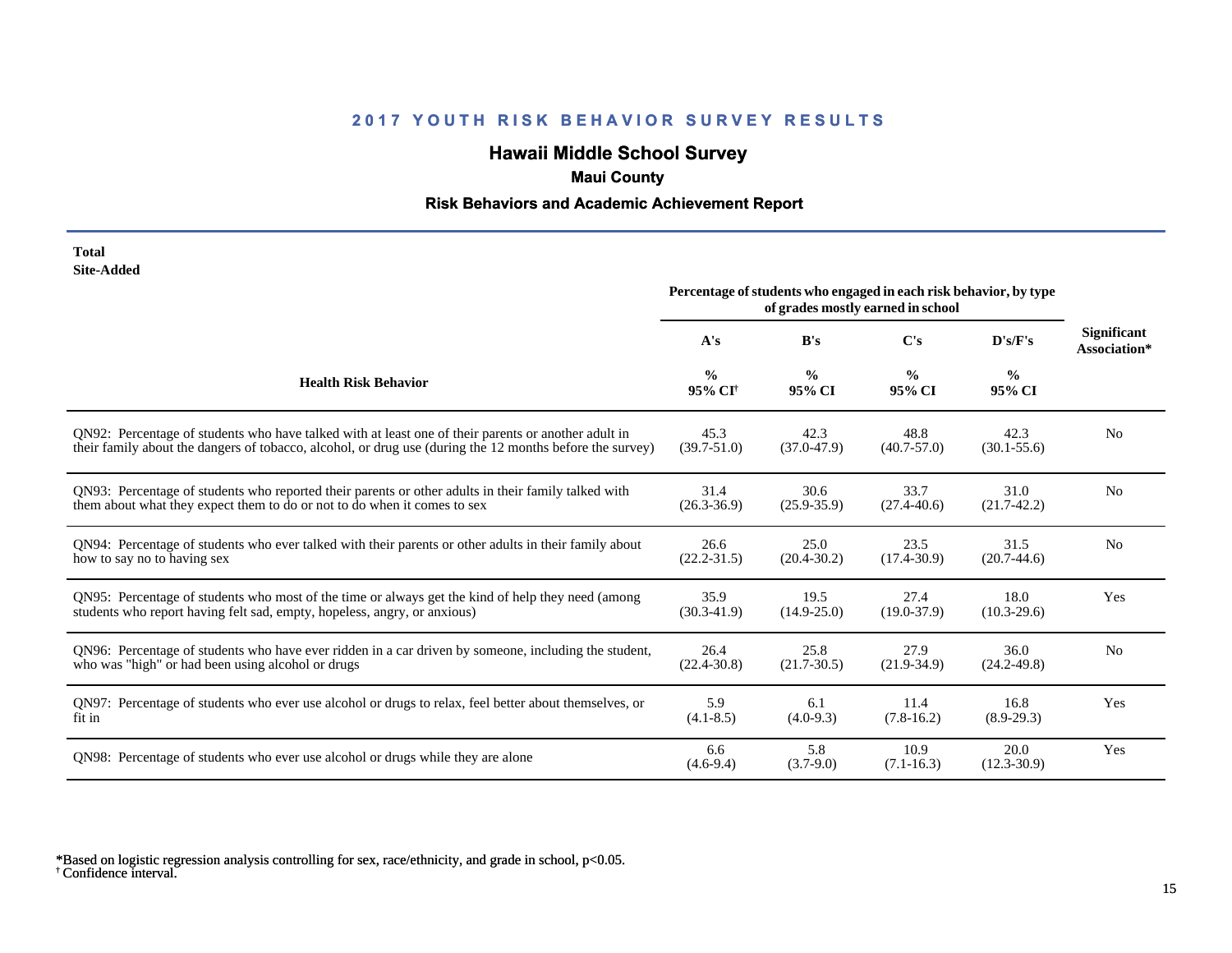# **Hawaii Middle School Survey**

# **Maui County**

## **Risk Behaviors and Academic Achievement Report**

### **Total Site-Added**

|                                                                                                      | Percentage of students who engaged in each risk behavior, by type<br>of grades mostly earned in school |                         |                         |                         |                                    |
|------------------------------------------------------------------------------------------------------|--------------------------------------------------------------------------------------------------------|-------------------------|-------------------------|-------------------------|------------------------------------|
|                                                                                                      | A's                                                                                                    | B's                     | C's                     | D's/F's                 | <b>Significant</b><br>Association* |
| <b>Health Risk Behavior</b>                                                                          | $\frac{0}{0}$<br>95% CI <sup>+</sup>                                                                   | $\frac{0}{0}$<br>95% CI | $\frac{0}{0}$<br>95% CI | $\frac{0}{0}$<br>95% CI |                                    |
| QN99: Percentage of students who ever forget things they did while using alcohol or drugs            | 4.7<br>$(2.8-7.9)$                                                                                     | 5.8<br>$(3.6-9.2)$      | 8.0<br>$(4.9-12.8)$     | 22.1<br>$(12.5 - 35.9)$ | Yes                                |
| QN100: Percentage of students who have family or friends that have told them that they should cut    | 8.2                                                                                                    | 9.3                     | 13.2                    | 25.3                    | Yes                                |
| down on their drinking or drug use                                                                   | $(5.6-11.8)$                                                                                           | $(6.4-13.3)$            | $(8.4 - 20.1)$          | $(14.4 - 40.7)$         |                                    |
| QN101: Percentage of students who have ever gotten into trouble while they were using alcohol or     | 4.3                                                                                                    | 5.7                     | 11.4                    | 21.9                    | Yes                                |
| drugs                                                                                                | $(2.7-6.7)$                                                                                            | $(3.6-8.9)$             | $(7.3-17.4)$            | $(13.6 - 33.3)$         |                                    |
| QN102: Percentage of students who have attended school under the influence of alcohol, marijuana, or | 6.4                                                                                                    | 6.1                     | 10.6                    | 18.6                    | Yes                                |
| other drugs (during the 12 months before the survey)                                                 | $(4.3-9.5)$                                                                                            | $(3.7-9.7)$             | $(7.4-14.8)$            | $(10.4 - 31.0)$         |                                    |
| QNNODNT: Percentage of students who never saw a dentist (for a check-up, exam, teeth cleaning, or    | 2.3                                                                                                    | 3.9                     | 1.6                     | 1.7                     | N <sub>0</sub>                     |
| other dental work)                                                                                   | $(1.3-4.1)$                                                                                            | $(2.2-6.9)$             | $(0.6-3.9)$             | $(0.4-6.2)$             |                                    |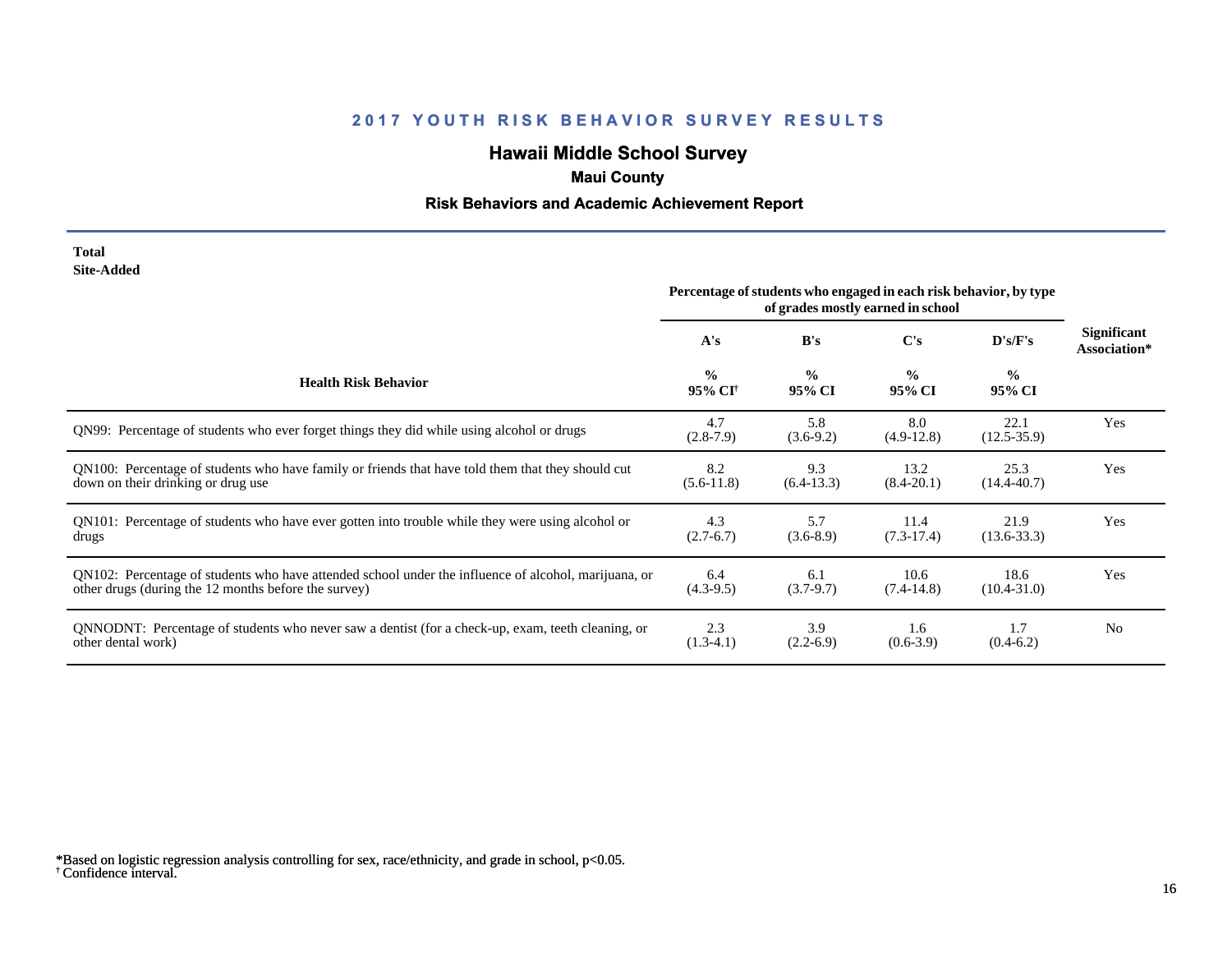# **Hawaii Middle School Survey**

# **Maui County**

## **Risk Behaviors and Academic Achievement Report**

### **Male Unintentional Injuries/Violence**

|                                                                                                                                                           | Percentage of students who engaged in each risk behavior, by type<br>of grades mostly earned in school |                         |                         |                         |                             |
|-----------------------------------------------------------------------------------------------------------------------------------------------------------|--------------------------------------------------------------------------------------------------------|-------------------------|-------------------------|-------------------------|-----------------------------|
|                                                                                                                                                           | A's                                                                                                    | B's                     | C's                     | D's/F's                 | Significant<br>Association* |
| <b>Health Risk Behavior</b>                                                                                                                               | $\frac{0}{0}$<br>95% CI <sup>†</sup>                                                                   | $\frac{0}{0}$<br>95% CI | $\frac{0}{0}$<br>95% CI | $\frac{0}{0}$<br>95% CI |                             |
| QN12: Percentage of students who were ever bullied on school property                                                                                     | 38.2<br>$(30.8 - 46.2)$                                                                                | 32.5<br>$(26.5 - 39.2)$ | 41.9<br>$(32.8-51.6)$   | 38.9<br>$(24.6 - 55.3)$ | N <sub>0</sub>              |
| QN13: Percentage of students who were ever electronically bullied (counting being bullied through<br>texting, Instagram, Facebook, or other social media) | 18.4<br>$(13.4 - 24.8)$                                                                                | 16.8<br>$(11.7-23.6)$   | 13.7<br>$(7.7-23.2)$    | 9.8<br>$(4.3-20.9)$     | N <sub>0</sub>              |
| QN14: Percentage of students who ever seriously thought about killing themselves                                                                          | 17.3<br>$(12.5 - 23.4)$                                                                                | 17.8<br>$(13.0 - 23.9)$ | 13.5<br>$(8.2 - 21.4)$  | 11.3<br>$(4.7-24.9)$    | N <sub>0</sub>              |
| QN15: Percentage of students who ever made a plan about how they would kill themselves                                                                    | 10.6<br>$(7.0-15.8)$                                                                                   | 10.7<br>$(7.1 - 15.8)$  | 8.0<br>$(4.1 - 15.1)$   | 3.5<br>$(0.9-13.3)$     | N <sub>0</sub>              |
| QN16: Percentage of students who ever tried to kill themselves                                                                                            | 10.0<br>$(6.2-15.5)$                                                                                   | 6.3<br>$(3.8-10.1)$     | 5.8<br>$(2.6-12.5)$     | 6.8<br>$(2.5-17.6)$     | N <sub>0</sub>              |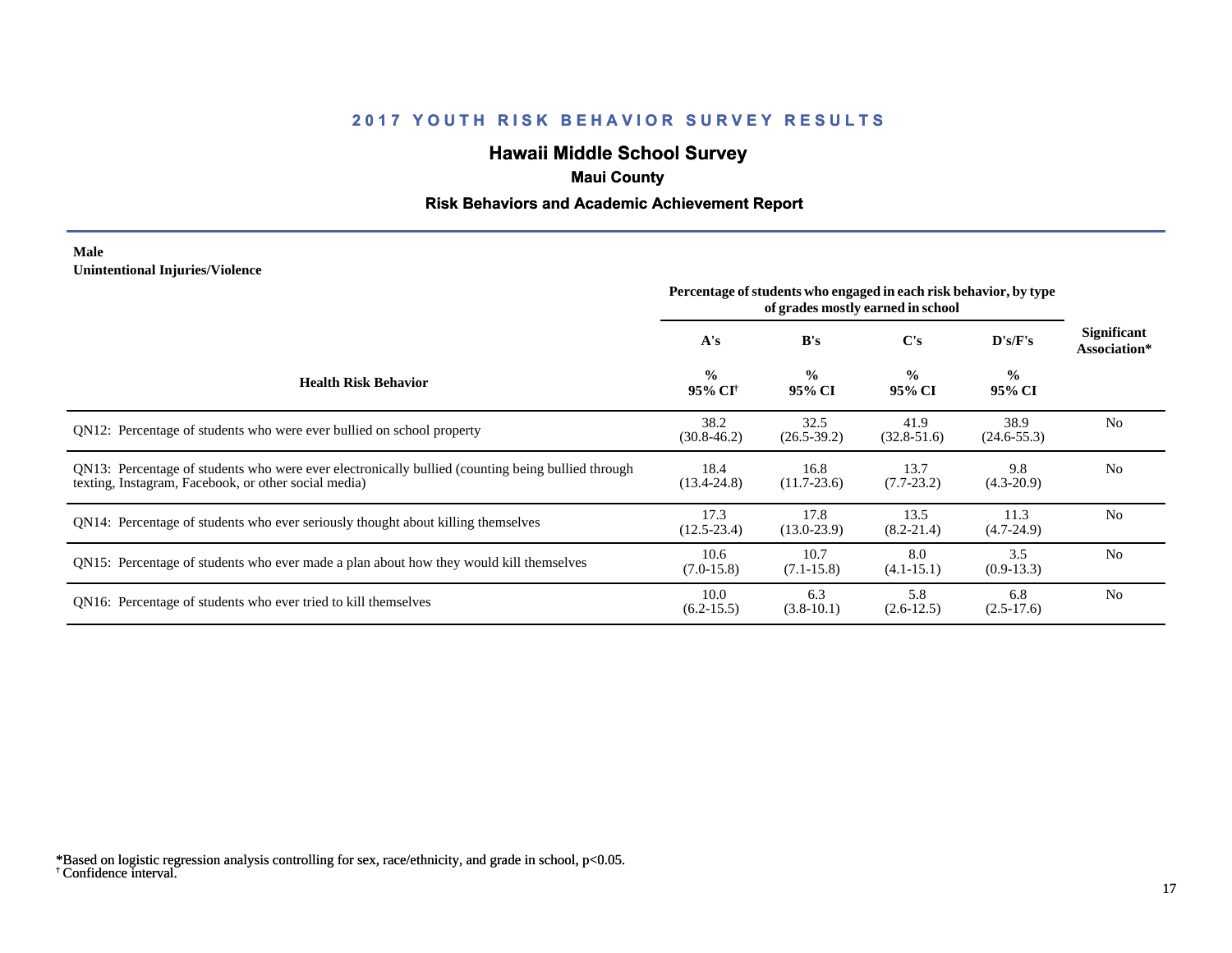# **Hawaii Middle School Survey**

# **Maui County**

## **Risk Behaviors and Academic Achievement Report**

#### **Male Tobacco Use**

|                                                                                                                                                                                                                                                                                                                 | Percentage of students who engaged in each risk behavior, by type<br>of grades mostly earned in school |                         |                         |                         |                                    |
|-----------------------------------------------------------------------------------------------------------------------------------------------------------------------------------------------------------------------------------------------------------------------------------------------------------------|--------------------------------------------------------------------------------------------------------|-------------------------|-------------------------|-------------------------|------------------------------------|
|                                                                                                                                                                                                                                                                                                                 | A's                                                                                                    | B's                     | C's                     | D's/F's                 | <b>Significant</b><br>Association* |
| <b>Health Risk Behavior</b>                                                                                                                                                                                                                                                                                     | $\frac{0}{0}$<br>95% CI <sup>+</sup>                                                                   | $\frac{0}{0}$<br>95% CI | $\frac{0}{0}$<br>95% CI | $\frac{0}{0}$<br>95% CI |                                    |
| QN18: Percentage of students who tried cigarette smoking for the first time before age 11 years (even<br>one or two puffs)                                                                                                                                                                                      | 5.2<br>$(2.8-9.5)$                                                                                     | 5.3<br>$(3.0-9.2)$      | 12.4<br>$(7.6-19.5)$    | 10.4<br>$(4.0-24.6)$    | N <sub>0</sub>                     |
| QN19: Percentage of students who currently smoked cigarettes (on at least 1 day during the 30 days<br>before the survey)                                                                                                                                                                                        | 3.7<br>$(1.8-7.4)$                                                                                     | 2.7<br>$(1.2-6.0)$      | 3.1<br>$(1.2 - 7.7)$    | 10.7<br>$(3.6-27.5)$    | No                                 |
| QNFRCIG: Percentage of students who currently smoked cigarettes frequently (on 20 or more days<br>during the 30 days before the survey)                                                                                                                                                                         | 0.2<br>$(0.0-1.4)$                                                                                     | 0.0                     | 0.5<br>$(0.1 - 3.6)$    | 0.0                     | Yes                                |
| QNDAYCIG: Percentage of students who currently smoked cigarettes daily (on all 30 days during the<br>30 days before the survey)                                                                                                                                                                                 | 0.2<br>$(0.0-1.4)$                                                                                     | 0.0                     | 0.5<br>$(0.1 - 3.6)$    | 0.0                     | Yes                                |
| QN21: Percentage of students who ever used an electronic vapor product (including e-cigarettes,<br>e-cigars, e-pipes, vape pipes, vaping pens, e-hookahs, and hookah pens [such as blu, NJOY, Vuse,<br>MarkTen, Logic, Vapin Plus, eGo, and Halo])                                                              | 22.7<br>$(16.6 - 30.2)$                                                                                | 29.1<br>$(23.5 - 35.5)$ | 36.4<br>$(27.4 - 46.4)$ | 56.6<br>$(40.3 - 71.6)$ | Yes                                |
| QN22: Percentage of students who currently used an electronic vapor product (including e-cigarettes,<br>e-cigars, e-pipes, vape pipes, vaping pens, e-hookahs, and hookah pens [such as blu, NJOY, Vuse,<br>MarkTen, Logic, Vapin Plus, eGo, and Halo], on at least 1 day during the 30 days before the survey) | 11.2<br>$(7.0-17.5)$                                                                                   | 17.8<br>$(13.2 - 23.5)$ | 19.7<br>$(13.4 - 28.0)$ | 36.7<br>$(24.8 - 50.6)$ | N <sub>0</sub>                     |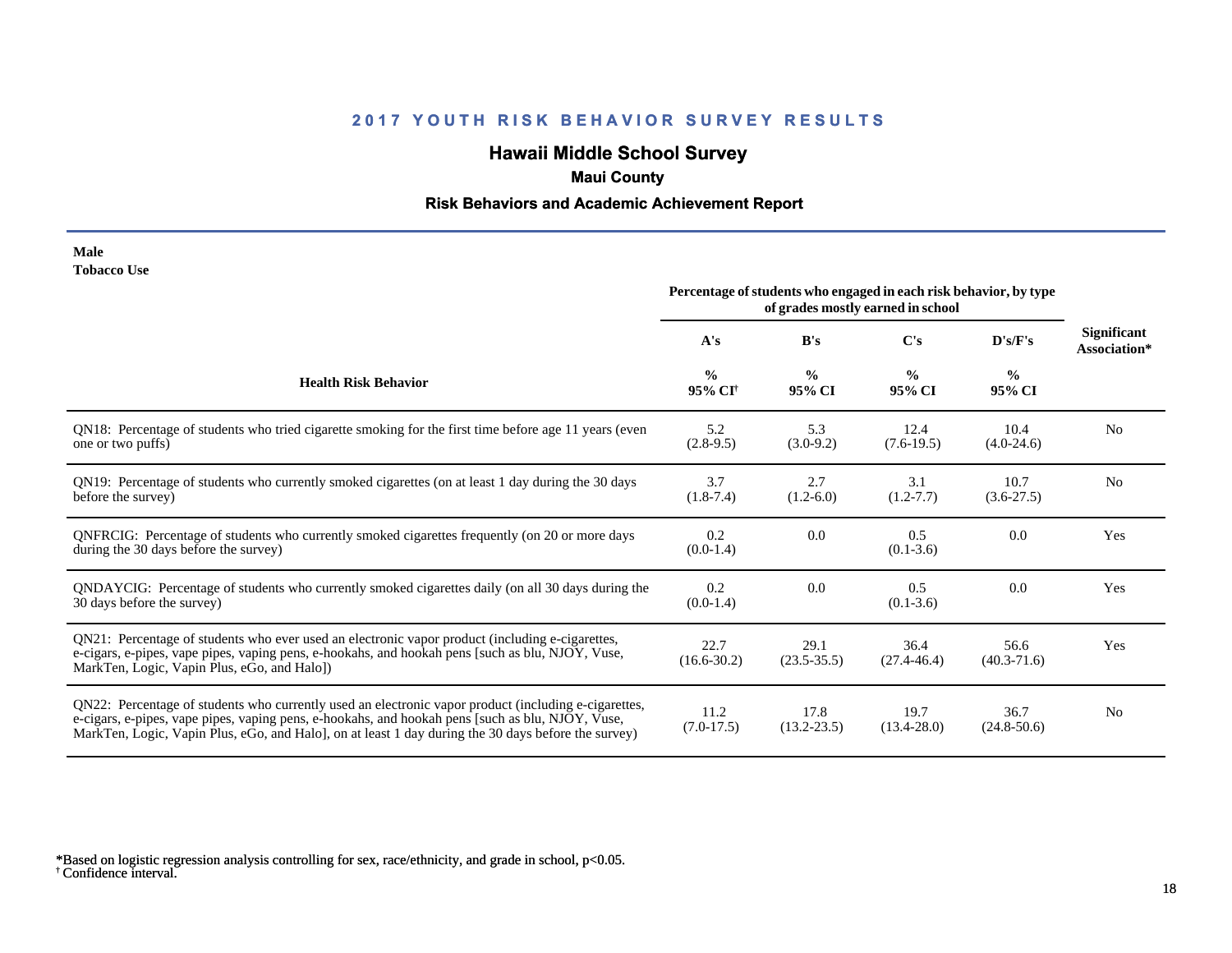# **Hawaii Middle School Survey**

# **Maui County**

## **Risk Behaviors and Academic Achievement Report**

### **Male Alcohol/Other Drug Use**

|                                                                                                                                                                                                                                                  | Percentage of students who engaged in each risk behavior, by type<br>of grades mostly earned in school |                         |                         |                         |                             |
|--------------------------------------------------------------------------------------------------------------------------------------------------------------------------------------------------------------------------------------------------|--------------------------------------------------------------------------------------------------------|-------------------------|-------------------------|-------------------------|-----------------------------|
|                                                                                                                                                                                                                                                  | A's                                                                                                    | B's                     | $\bf C's$               | D's/F's                 | Significant<br>Association* |
| <b>Health Risk Behavior</b>                                                                                                                                                                                                                      | $\frac{0}{0}$<br>95% CI <sup>+</sup>                                                                   | $\frac{0}{0}$<br>95% CI | $\frac{0}{0}$<br>95% CI | $\frac{0}{0}$<br>95% CI |                             |
| QN27: Percentage of students who drank alcohol for the first time before age 11 years (other than a<br>few sips)                                                                                                                                 | 11.7<br>$(7.8-17.2)$                                                                                   | 17.4<br>$(13.0 - 23.0)$ | 19.0<br>$(12.7 - 27.3)$ | 15.3<br>$(6.6 - 31.4)$  | N <sub>0</sub>              |
| QN29: Percentage of students who tried marijuana for the first time before age 11 years                                                                                                                                                          | 2.7<br>$(1.2 - 5.9)$                                                                                   | 2.5<br>$(1.0-5.7)$      | 8.4<br>$(4.8-14.2)$     | 19.2<br>$(7.6-40.6)$    | Yes                         |
| QN30: Percentage of students who ever used cocaine (any form of cocaine, including powder, crack,<br>or freebase)                                                                                                                                | 2.4<br>$(1.2 - 4.7)$                                                                                   | 3.0<br>$(1.2-6.9)$      | 1.5<br>$(0.5-4.6)$      | 9.3<br>$(2.5-29.2)$     | N <sub>0</sub>              |
| QN33: Percentage of students who ever took prescription pain medicine without a doctor's<br>prescription or differently than how a doctor told them to use it (counting drugs such as codeine,<br>Vicodin, Oxycontin, hydrocodone, and Percocet) | 4.9<br>$(2.8-8.6)$                                                                                     | 4.9<br>$(2.7 - 8.8)$    | 6.8<br>$(3.4-13.1)$     | 2.8<br>$(0.6-11.2)$     | N <sub>0</sub>              |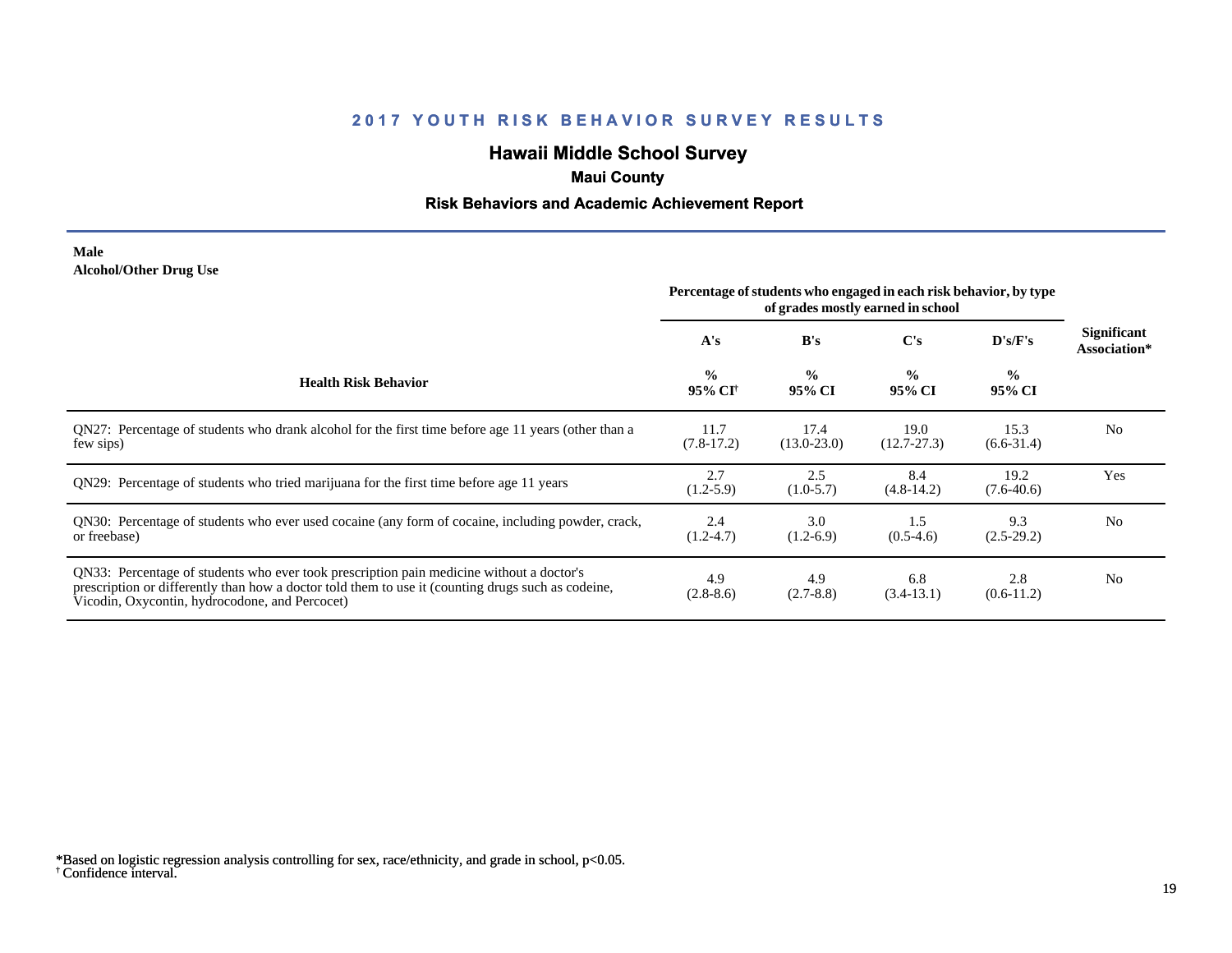# **Hawaii Middle School Survey**

# **Maui County**

## **Risk Behaviors and Academic Achievement Report**

#### **Male Sexual Behaviors**

|                                                                                                | Percentage of students who engaged in each risk behavior, by type<br>of grades mostly earned in school |                         |                         |                         |                                    |
|------------------------------------------------------------------------------------------------|--------------------------------------------------------------------------------------------------------|-------------------------|-------------------------|-------------------------|------------------------------------|
|                                                                                                | A's                                                                                                    | B's                     | C's                     | D's/F's                 | <b>Significant</b><br>Association* |
| <b>Health Risk Behavior</b>                                                                    | $\frac{0}{0}$<br>95% CI                                                                                | $\frac{0}{0}$<br>95% CI | $\frac{6}{9}$<br>95% CI | $\frac{0}{0}$<br>95% CI |                                    |
| QN35: Percentage of students who had sexual intercourse for the first time before age 11 years | 3.6<br>$(1.6-7.6)$                                                                                     | 5.6<br>$(3.1-9.9)$      | 3.4<br>$(1.1-9.8)$      | 8.3<br>$(1.9-29.2)$     | N <sub>0</sub>                     |
| QN36: Percentage of students who ever had sexual intercourse with three or more persons        | 1.0<br>$(0.4-2.9)$                                                                                     | 1.3<br>$(0.5 - 3.7)$    | $(0.4 - 7.1)$           | 13.5<br>$(4.6 - 33.2)$  | Yes                                |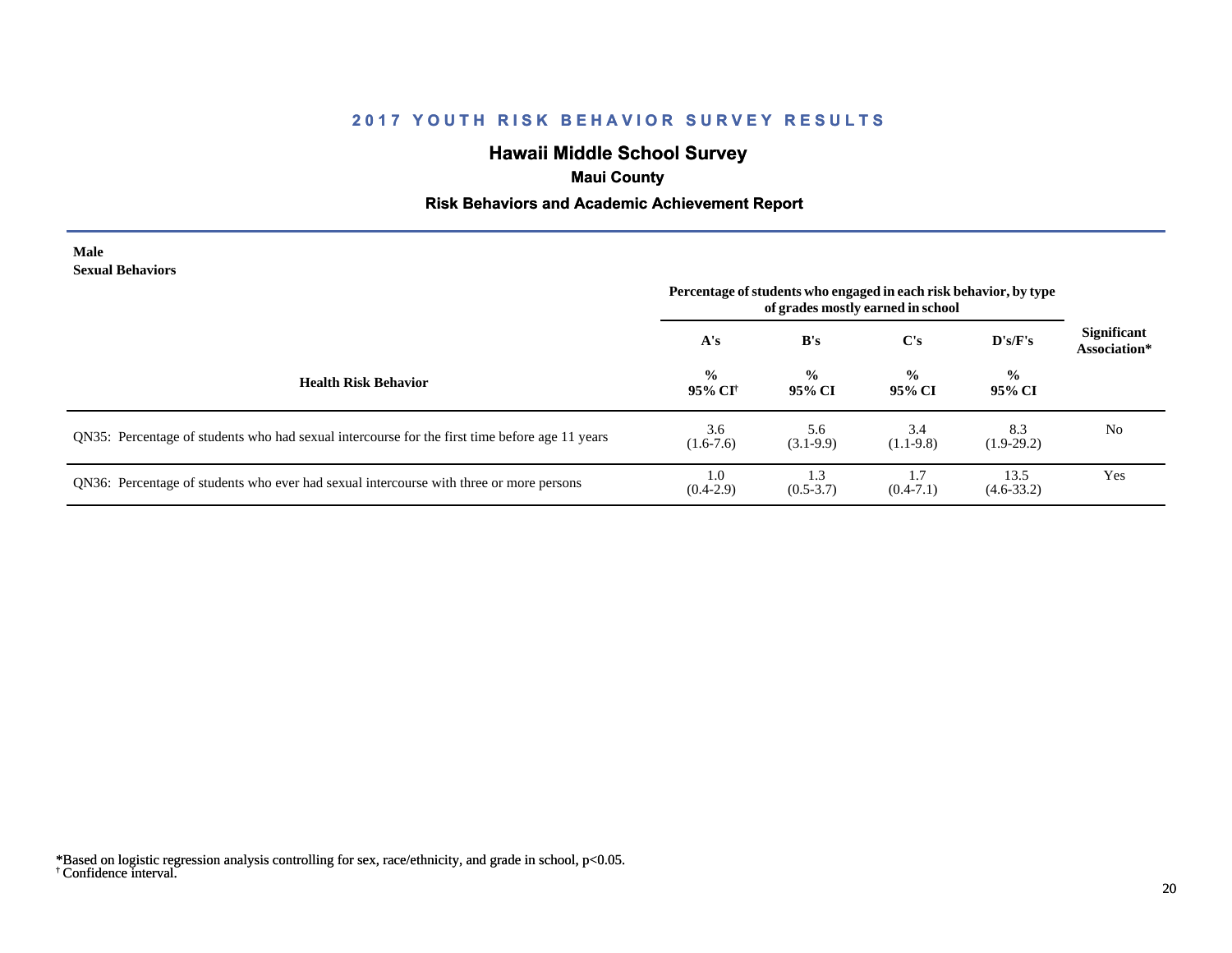# **Hawaii Middle School Survey**

# **Maui County**

## **Risk Behaviors and Academic Achievement Report**

### **Male Dietary Behaviors**

|                                                                                                           | Percentage of students who engaged in each risk behavior, by type<br>of grades mostly earned in school |                         |                         |                         |                                    |
|-----------------------------------------------------------------------------------------------------------|--------------------------------------------------------------------------------------------------------|-------------------------|-------------------------|-------------------------|------------------------------------|
|                                                                                                           | A's                                                                                                    | B's                     | C's                     | $\bf{D's/F's}$          | <b>Significant</b><br>Association* |
| <b>Health Risk Behavior</b>                                                                               | $\frac{0}{0}$<br>95% CI†                                                                               | $\frac{0}{0}$<br>95% CI | $\frac{0}{0}$<br>95% CI | $\frac{0}{0}$<br>95% CI |                                    |
| QN38: Percentage of students who described themselves as slightly or very overweight                      | 29.2<br>$(22.8 - 36.6)$                                                                                | 25.8<br>$(20.1 - 32.6)$ | 29.7<br>$(23.0 - 37.4)$ | 35.0<br>$(19.9-53.9)$   | N <sub>0</sub>                     |
| ON39: Percentage of students who were trying to lose weight                                               | 47.8<br>$(40.3 - 55.4)$                                                                                | 40.1<br>$(33.6 - 47.0)$ | 48.8<br>$(40.2 - 57.6)$ | 54.6<br>$(37.8 - 70.4)$ | N <sub>0</sub>                     |
| QN40: Percentage of students who did not eat breakfast (during the 7 days before the survey)              | 9.4<br>$(5.9-14.6)$                                                                                    | 9.8<br>$(6.4-14.7)$     | 7.1<br>$(3.4-14.5)$     | 17.0<br>$(8.7 - 30.6)$  | N <sub>0</sub>                     |
| QNBK7DAY: Percentage of students who ate breakfast on all 7 days (during the 7 days before the<br>survey) | 51.7<br>$(44.9 - 58.5)$                                                                                | 52.0<br>$(44.9-59.0)$   | 48.8<br>$(38.0 - 59.6)$ | 54.3<br>$(38.1 - 69.7)$ | N <sub>0</sub>                     |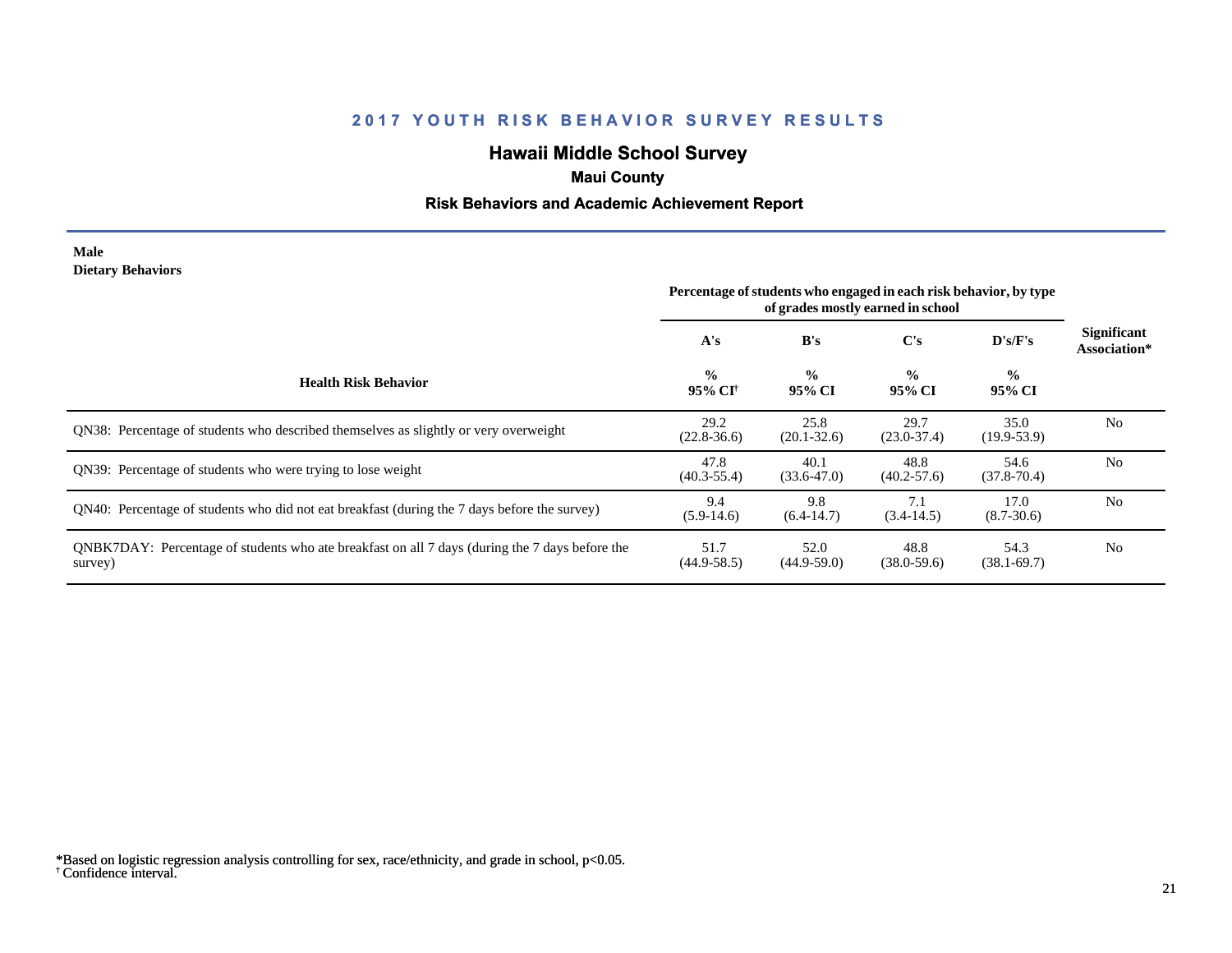# **Hawaii Middle School Survey**

# **Maui County**

## **Risk Behaviors and Academic Achievement Report**

### **Male Physical Activity**

|                                                                                                                                                                                                                                                                                                                                                      | Percentage of students who engaged in each risk behavior, by type<br>of grades mostly earned in school |                         |                         |                         |                                    |
|------------------------------------------------------------------------------------------------------------------------------------------------------------------------------------------------------------------------------------------------------------------------------------------------------------------------------------------------------|--------------------------------------------------------------------------------------------------------|-------------------------|-------------------------|-------------------------|------------------------------------|
|                                                                                                                                                                                                                                                                                                                                                      | A's                                                                                                    | B's                     | C's                     | D's/F's                 | <b>Significant</b><br>Association* |
| <b>Health Risk Behavior</b>                                                                                                                                                                                                                                                                                                                          | $\frac{0}{0}$<br>95% CI <sup>+</sup>                                                                   | $\frac{0}{0}$<br>95% CI | $\frac{0}{0}$<br>95% CI | $\frac{0}{0}$<br>95% CI |                                    |
| QN41: Percentage of students who were physically active at least 60 minutes per day on 5 or more<br>days (in any kind of physical activity that increased their heart rate and made them breathe hard some<br>of the time during the 7 days before the survey)                                                                                       | 54.0<br>$(45.8 - 62.0)$                                                                                | 56.7<br>$(49.1 - 64.0)$ | 58.4<br>$(48.1 - 68.0)$ | 45.1<br>$(30.2 - 60.9)$ | N <sub>0</sub>                     |
| QNPA0DAY: Percentage of students who did not participate in at least 60 minutes of physical activity<br>on at least 1 day (in any kind of physical activity that increased their heart rate and made them breathe<br>hard some of the time during the 7 days before the survey)                                                                      | 12.9<br>$(8.4-19.2)$                                                                                   | 9.5<br>$(6.2-14.2)$     | 8.1<br>$(3.5-17.6)$     | 17.0<br>$(8.5 - 31.1)$  | N <sub>0</sub>                     |
| QNPA7DAY: Percentage of students who were physically active at least 60 minutes per day on all 7<br>days (in any kind of physical activity that increased their heart rate and made them breathe hard some<br>of the time during the 7 days before the survey)                                                                                       | 35.0<br>$(27.7-43.0)$                                                                                  | 34.5<br>$(27.8 - 41.7)$ | 30.0<br>$(22.1 - 39.4)$ | 28.4<br>$(15.7 - 45.7)$ | N <sub>0</sub>                     |
| QN42: Percentage of students who watched television 3 or more hours per day (on an average school<br>day)                                                                                                                                                                                                                                            | 15.7<br>$(11.0 - 21.9)$                                                                                | 24.2<br>$(19.1 - 30.2)$ | 24.1<br>$(16.8 - 33.3)$ | 20.0<br>$(9.1 - 38.3)$  | No                                 |
| QN43: Percentage of students who played video or computer games or used a computer 3 or more<br>hours per day (counting time spent on things such as Xbox, PlayStation, an iPad or other tablet, a<br>smartphone, texting, YouTube, Instagram, Facebook, or other social media, for something that was not<br>school work, on an average school day) | 42.1<br>$(34.6-49.9)$                                                                                  | 46.9<br>$(40.5 - 53.5)$ | 47.8<br>$(37.4 - 58.3)$ | 45.9<br>$(29.6 - 63.1)$ | N <sub>0</sub>                     |
| QN44: Percentage of students who attended physical education (PE) classes on 1 or more days (in an<br>average week when they were in school)                                                                                                                                                                                                         | 70.4<br>$(61.7 - 77.8)$                                                                                | 65.9<br>$(57.7 - 73.2)$ | 62.5<br>$(50.9 - 72.9)$ | 60.5<br>$(45.6 - 73.7)$ | N <sub>0</sub>                     |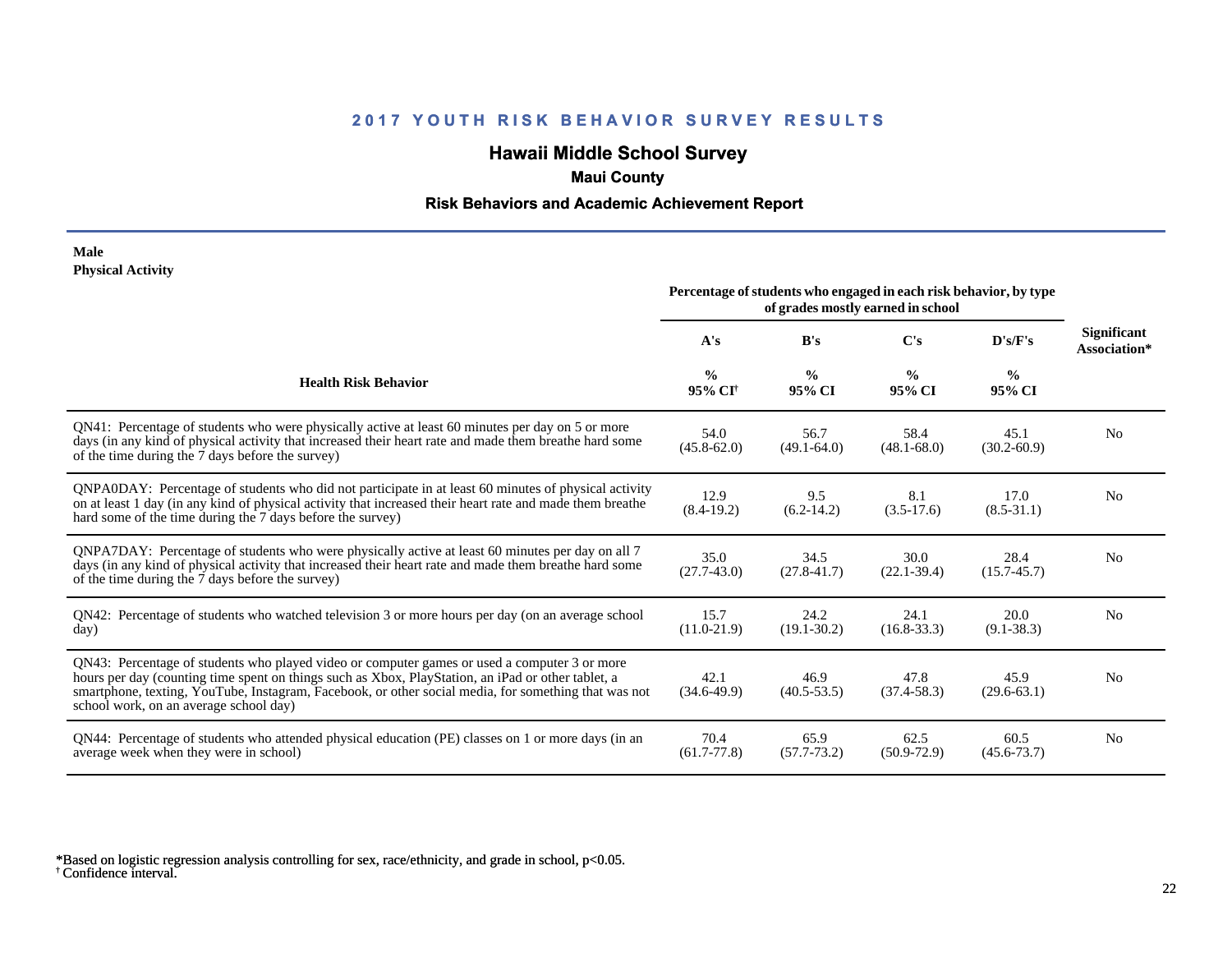# **Hawaii Middle School Survey**

# **Maui County**

## **Risk Behaviors and Academic Achievement Report**

### **Male Physical Activity**

|                                                                                                                                                                                  | Percentage of students who engaged in each risk behavior, by type<br>of grades mostly earned in school |                         |                         |                          |                                    |
|----------------------------------------------------------------------------------------------------------------------------------------------------------------------------------|--------------------------------------------------------------------------------------------------------|-------------------------|-------------------------|--------------------------|------------------------------------|
|                                                                                                                                                                                  | A's                                                                                                    | B's                     | C's                     | $\bf{D}$ 's/ $\bf{F}$ 's | <b>Significant</b><br>Association* |
| <b>Health Risk Behavior</b>                                                                                                                                                      | $\frac{0}{0}$<br>95% CI†                                                                               | $\frac{0}{0}$<br>95% CI | $\frac{0}{0}$<br>95% CI | $\frac{0}{0}$<br>95% CI  |                                    |
| ONDLYPE: Percentage of students who attended physical education (PE) classes on all 5 days (in an<br>average week when they were in school)                                      | 9.9<br>$(6.1 - 15.5)$                                                                                  | 13.7<br>$(9.8-18.7)$    | 16.7<br>$(11.1 - 24.2)$ | 16.5<br>$(7.4 - 32.8)$   | N <sub>0</sub>                     |
| QN45: Percentage of students who played on at least one sports team (counting any teams run by their<br>school or community groups, during the past 12 months before the survey) | 64.8<br>$(56.8 - 72.1)$                                                                                | 63.5<br>$(56.1 - 70.2)$ | 48.5<br>$(37.4-59.9)$   | 53.5<br>$(38.3 - 68.1)$  | N <sub>0</sub>                     |
| QN46: Percentage of students who had a concussion from playing a sport or being physically active<br>(one or more times during the 12 months before the survey)                  | 21.2<br>$(15.6 - 28.2)$                                                                                | 29.2<br>$(23.6 - 35.6)$ | 18.9<br>$(12.7 - 27.3)$ | 29.3<br>$(16.3 - 47.0)$  | N <sub>0</sub>                     |
| QN48: Percentage of students who got 8 or more hours of sleep (on an average school night)                                                                                       | 58.1<br>$(50.8 - 65.0)$                                                                                | 51.3<br>$(44.4 - 58.1)$ | 50.0<br>$(38.9 - 61.0)$ | 32.2<br>$(18.3 - 50.1)$  | N <sub>0</sub>                     |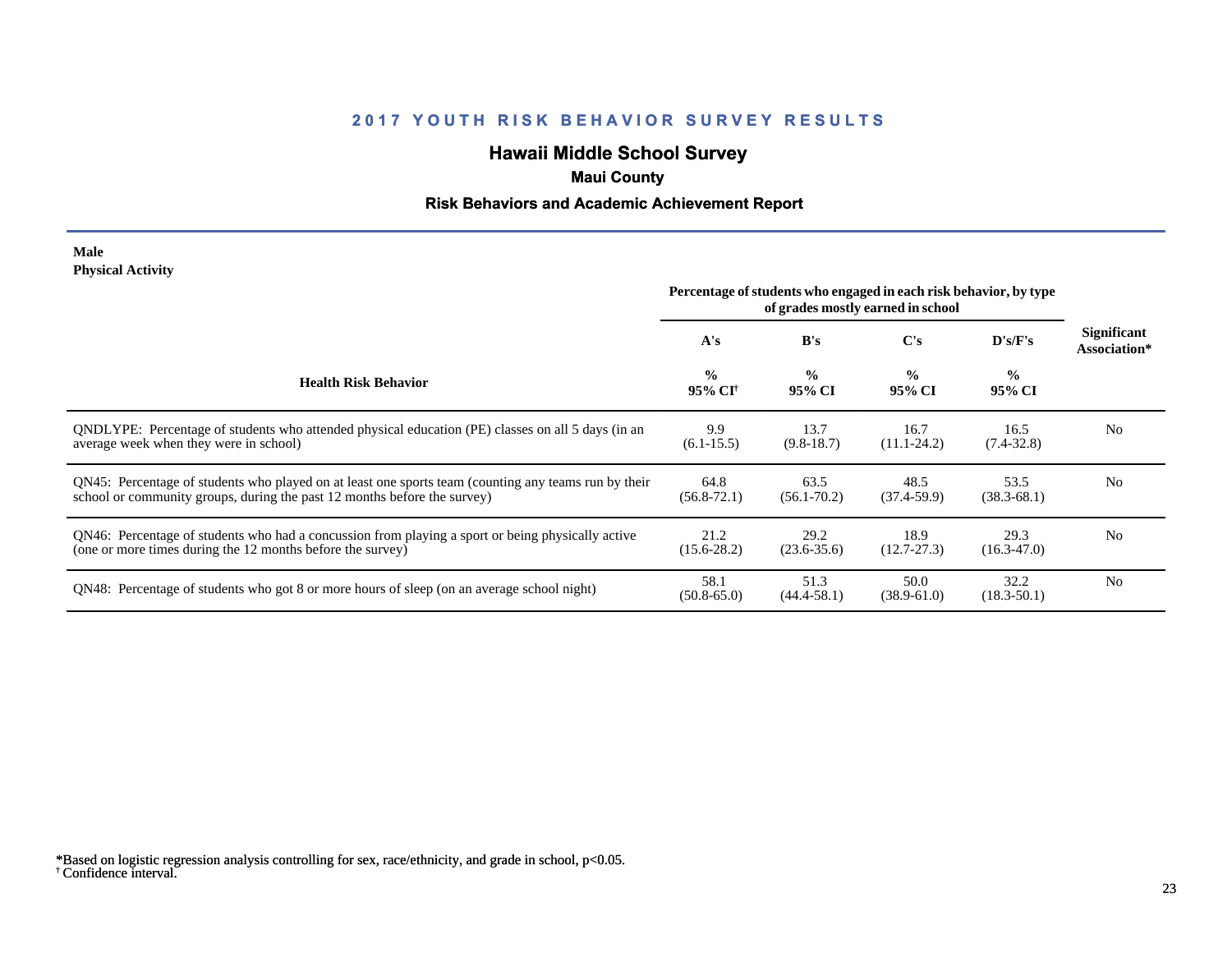# **Hawaii Middle School Survey**

# **Maui County**

## **Risk Behaviors and Academic Achievement Report**

| Male<br>Other                                                                                 | Percentage of students who engaged in each risk behavior, by type |                         |                         |                         |                                    |
|-----------------------------------------------------------------------------------------------|-------------------------------------------------------------------|-------------------------|-------------------------|-------------------------|------------------------------------|
|                                                                                               | A's                                                               | B's                     | $\bf C's$               | D's/F's                 | <b>Significant</b><br>Association* |
| <b>Health Risk Behavior</b>                                                                   | $\frac{0}{0}$<br>95% CI†                                          | $\frac{6}{6}$<br>95% CI | $\frac{0}{0}$<br>95% CI | $\frac{0}{0}$<br>95% CI |                                    |
| QN47: Percentage of students who had ever been told by a doctor or nurse that they had asthma | 19.1<br>$(14.0 - 25.4)$                                           | 25.8<br>$(20.7 - 31.7)$ | 19.7<br>$(13.5 - 27.7)$ | 26.6<br>$(16.3 - 40.1)$ | N <sub>0</sub>                     |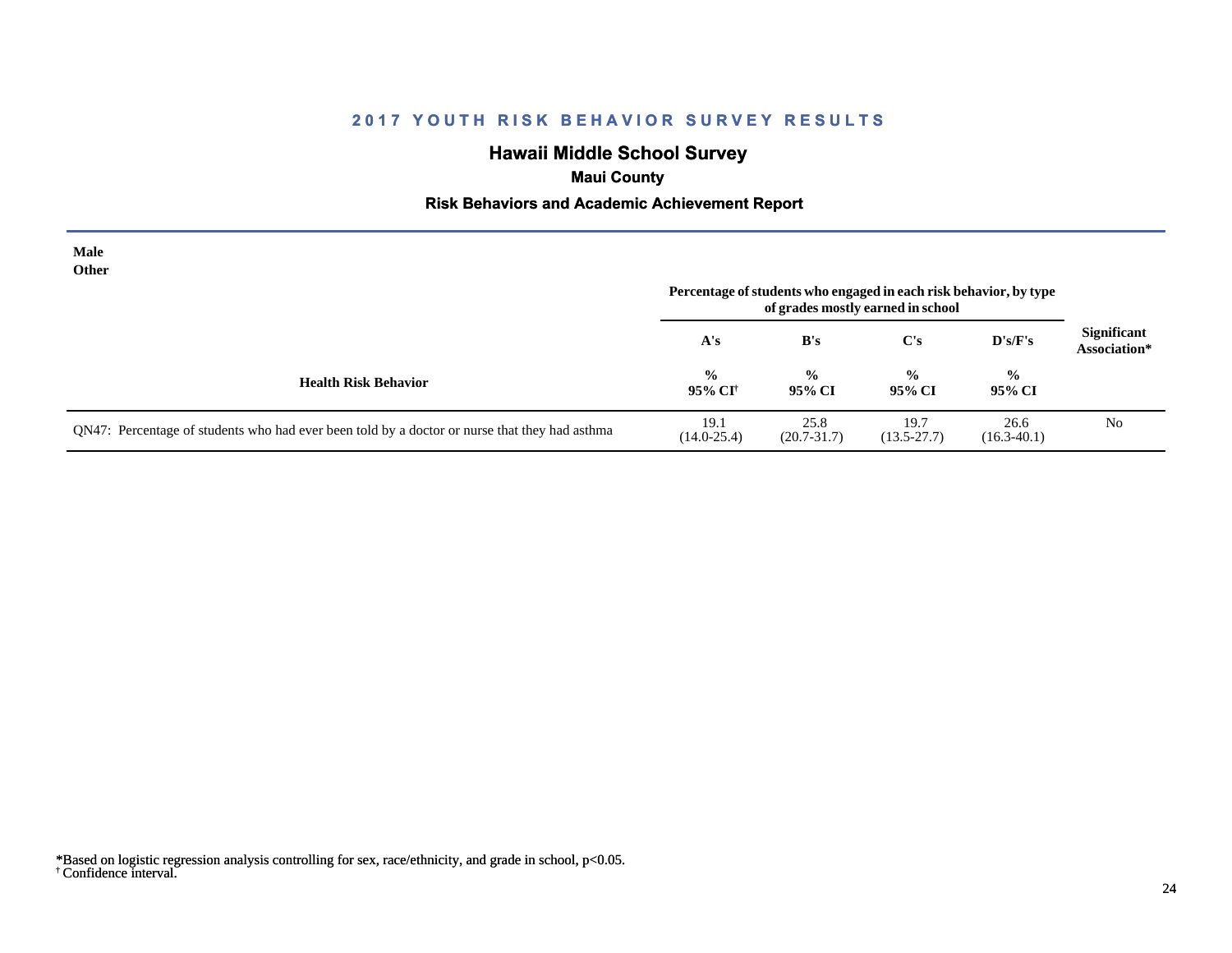# **Hawaii Middle School Survey**

# **Maui County**

## **Risk Behaviors and Academic Achievement Report**

| Male       |
|------------|
| Site-Added |

| one maara                                                                                              | Percentage of students who engaged in each risk behavior, by type<br>of grades mostly earned in school |                         |                         |                         |                                    |
|--------------------------------------------------------------------------------------------------------|--------------------------------------------------------------------------------------------------------|-------------------------|-------------------------|-------------------------|------------------------------------|
|                                                                                                        | A's                                                                                                    | B's                     | C's                     | D's/F's                 | <b>Significant</b><br>Association* |
| <b>Health Risk Behavior</b>                                                                            | $\frac{0}{0}$<br>95% CI <sup>+</sup>                                                                   | $\frac{0}{0}$<br>95% CI | $\frac{0}{0}$<br>95% CI | $\frac{0}{0}$<br>95% CI |                                    |
| QN50: Percentage of students who report they do not describe themselves as only one race or ethnicity  | 16.9<br>$(12.8 - 22.1)$                                                                                | 13.6<br>$(9.6-18.9)$    | 16.0<br>$(9.6 - 25.5)$  | 14.2<br>$(7.2 - 26.1)$  | N <sub>0</sub>                     |
| QN51: Percentage of students who reported that either of their parents or other adults in their family | 13.1                                                                                                   | 19.9                    | 20.2                    | 18.9                    | N <sub>0</sub>                     |
| are serving on active duty in the military                                                             | $(8.7-19.1)$                                                                                           | $(14.4 - 26.8)$         | $(14.3 - 27.8)$         | $(9.7 - 33.5)$          |                                    |
| QN52: Percentage of students who have serious difficulty concentrating, remembering, or making         | 16.9                                                                                                   | 21.3                    | 23.3                    | 35.3                    | Yes                                |
| decisions (because of a physical, mental, or emotional problem)                                        | $(11.9 - 23.5)$                                                                                        | $(16.0-27.6)$           | $(16.5 - 31.9)$         | $(21.5 - 52.2)$         |                                    |
| QN53: Percentage of students who carried a weapon (such as a gun, knife, or club, during the 12        | 17.6                                                                                                   | 21.9                    | 26.6                    | 25.8                    | N <sub>0</sub>                     |
| months before the survey)                                                                              | $(12.9 - 23.5)$                                                                                        | $(16.3 - 28.9)$         | $(19.0 - 35.8)$         | $(13.9 - 42.7)$         |                                    |
| QN54: Percentage of students who did not go to school because they felt they would be unsafe at        | 3.5                                                                                                    | 5.3                     | 10.4                    | 7.3                     | N <sub>0</sub>                     |
| school or on their way to or from school (during the 12 months before the survey)                      | $(1.7-7.1)$                                                                                            | $(2.7-10.1)$            | $(6.0-17.5)$            | $(2.4 - 20.0)$          |                                    |
| QN55: Percentage of students who have been in a physical fight (during the 12 months before the        | 16.1                                                                                                   | 18.6                    | 23.1                    | 35.8                    | N <sub>0</sub>                     |
| survey)                                                                                                | $(11.2 - 22.4)$                                                                                        | $(14.5 - 23.6)$         | $(16.3 - 31.6)$         | $(22.0 - 52.5)$         |                                    |
| QN56: Percentage of students who were ever physically forced to have sexual intercourse (when they     | 1.7                                                                                                    | 2.6                     | 3.6                     | 5.1                     | N <sub>0</sub>                     |
| did not want to)                                                                                       | $(0.7-4.0)$                                                                                            | $(1.0-6.9)$             | $(1.4-9.2)$             | $(1.1-21.5)$            |                                    |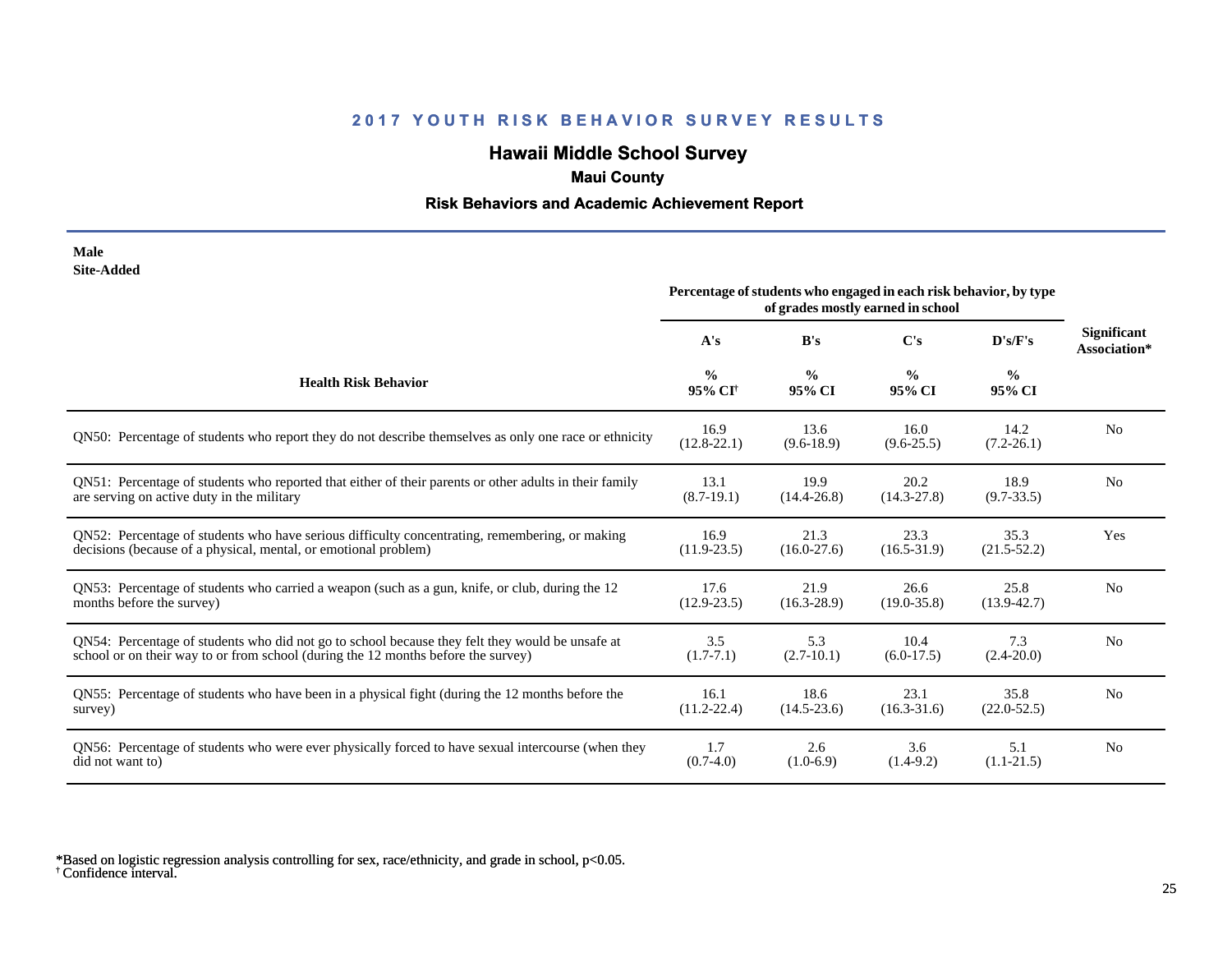# **Hawaii Middle School Survey**

# **Maui County**

## **Risk Behaviors and Academic Achievement Report**

| Male              |
|-------------------|
| <b>Site-Added</b> |

| one-nuuvu                                                                                                                                                                                                                                                                                                                                                                                                                                                                   | Percentage of students who engaged in each risk behavior, by type<br>of grades mostly earned in school |                         |                         |                         |                             |
|-----------------------------------------------------------------------------------------------------------------------------------------------------------------------------------------------------------------------------------------------------------------------------------------------------------------------------------------------------------------------------------------------------------------------------------------------------------------------------|--------------------------------------------------------------------------------------------------------|-------------------------|-------------------------|-------------------------|-----------------------------|
|                                                                                                                                                                                                                                                                                                                                                                                                                                                                             | A's                                                                                                    | B's                     | C's                     | D's/F's                 | Significant<br>Association* |
| <b>Health Risk Behavior</b>                                                                                                                                                                                                                                                                                                                                                                                                                                                 | $\frac{0}{0}$<br>95% CI <sup>†</sup>                                                                   | $\frac{0}{0}$<br>95% CI | $\frac{0}{0}$<br>95% CI | $\frac{0}{0}$<br>95% CI |                             |
| QN57: Percentage of students who had someone force them to do sexual things that they did not want<br>to do (counting such things as kissing, touching, or being physically forced to have sexual intercourse)                                                                                                                                                                                                                                                              | 6.0<br>$(3.2 - 11.0)$                                                                                  | 5.1<br>$(2.4-10.9)$     | 2.8<br>$(0.9-8.3)$      | 1.2<br>$(0.2 - 8.8)$    | N <sub>0</sub>              |
| QN58: Percentage of students who had someone they were dating or going out with purposely try to<br>control them or emotionally hurt them (counting such things as being told who they could and could<br>not spend time with, being humiliated in front of others, or being threatened if they did not do what<br>they wanted, during the 12 months before the survey, among students who were dating or going out<br>with someone during the 12 months before the survey) | 14.2<br>$(8.1 - 23.8)$                                                                                 | 40.9<br>$(31.0 - 51.6)$ | 27.1<br>$(17.2 - 40.0)$ | 20.8<br>$(9.3 - 40.2)$  | Yes                         |
| QN59: Percentage of students who had someone they were dating or going out with physically hurt<br>them on purpose (counting such things as being hit, slammed into something, or injured with an object<br>or weapon, during the 12 months before the survey, among students who were dating or going out with<br>someone during the 12 months before the survey)                                                                                                          | 10.7<br>$(5.3-20.6)$                                                                                   | 29.7<br>$(20.9 - 40.5)$ | 24.0<br>$(15.5 - 35.2)$ | 10.7<br>$(3.1 - 31.3)$  | Yes                         |
| QN60: Percentage of students who physically hurt someone they were dating or going out with<br>(counting such things as hitting them, slamming them into something, or injuring them with an object<br>or weapon, during the 12 months before the survey, among students who were dating or going out with<br>someone during the 12 months before the survey)                                                                                                               | 14.9<br>$(8.7 - 24.3)$                                                                                 | 26.4<br>$(18.8 - 35.6)$ | 21.7<br>$(13.7 - 32.6)$ | 3.3<br>$(0.5-19.8)$     | Yes                         |
| QN61: Percentage of students who had texted, e-mailed, or posted electronically a revealing or sexual<br>photo of themselves (during the 30 days before the survey)                                                                                                                                                                                                                                                                                                         | 1.4<br>$(0.6-3.2)$                                                                                     | 1.1<br>$(0.3-3.5)$      | 0.9<br>$(0.2 - 3.8)$    | 0.0                     | Yes                         |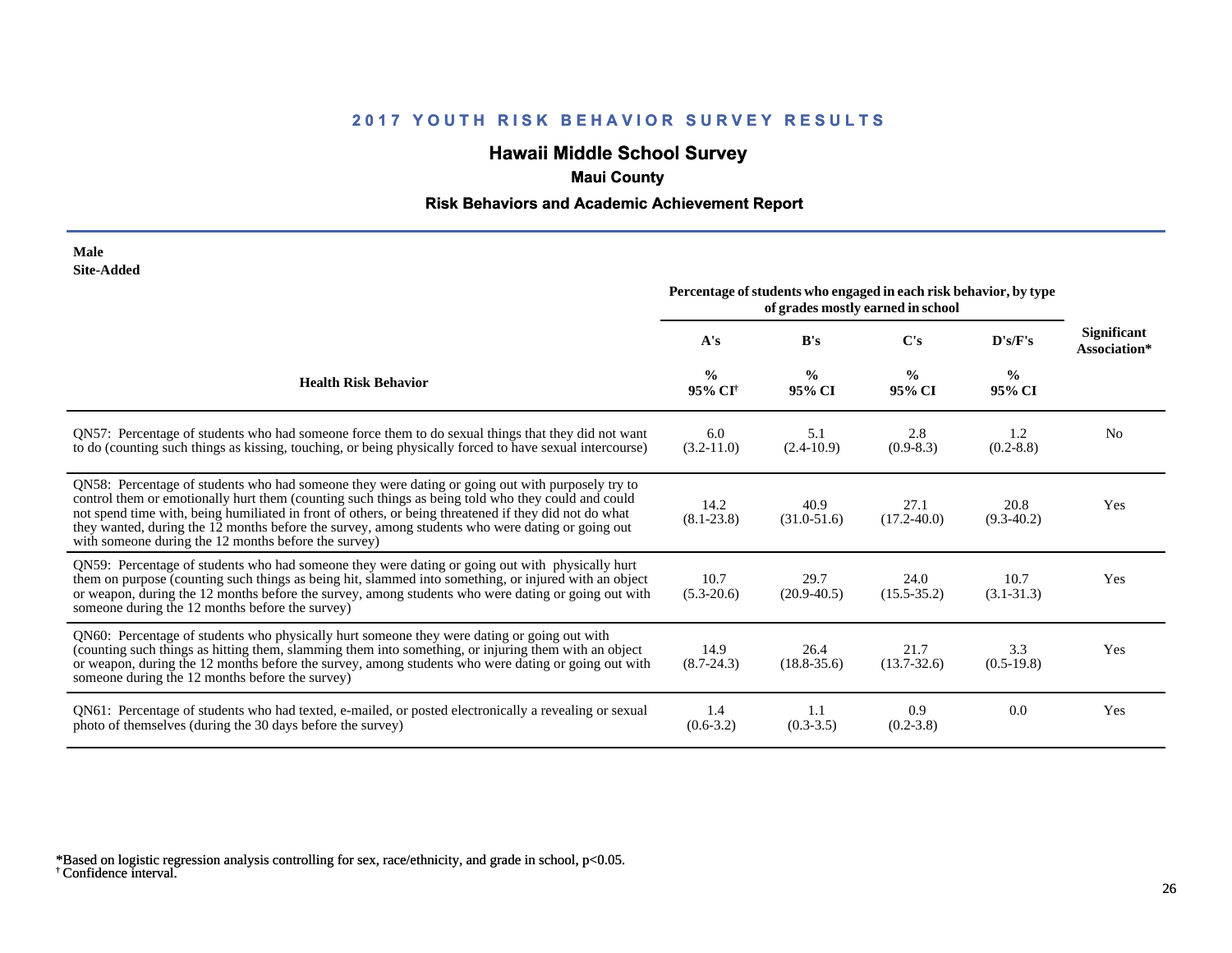# **Hawaii Middle School Survey**

# **Maui County**

## **Risk Behaviors and Academic Achievement Report**

#### **Male Site-Added**

|                                                                                                      | Percentage of students who engaged in each risk behavior, by type<br>of grades mostly earned in school |                         |                         |                         |                                    |
|------------------------------------------------------------------------------------------------------|--------------------------------------------------------------------------------------------------------|-------------------------|-------------------------|-------------------------|------------------------------------|
|                                                                                                      | A's                                                                                                    | B's                     | $\bf C's$               | D's/F's                 | <b>Significant</b><br>Association* |
| <b>Health Risk Behavior</b>                                                                          | $\frac{0}{0}$<br>95% CI <sup>+</sup>                                                                   | $\frac{0}{0}$<br>95% CI | $\frac{0}{0}$<br>95% CI | $\frac{0}{0}$<br>95% CI |                                    |
| QN62: Percentage of students who ever electronically bullied someone (counting being bullied         | 8.2                                                                                                    | 7.6                     | 10.6                    | 18.2                    | N <sub>0</sub>                     |
| through texting, Instagram, Facebook, or other social media)                                         | $(4.9-13.4)$                                                                                           | $(4.9-11.6)$            | $(6.0-18.1)$            | $(7.4 - 38.5)$          |                                    |
| QN63: Percentage of students who disagree or strongly disagree that harassment and bullying by other | 14.8                                                                                                   | 8.9                     | 9.9                     | 11.4                    | N <sub>0</sub>                     |
| students is a problem at their school                                                                | $(10.1 - 21.2)$                                                                                        | $(5.6-13.7)$            | $(5.3-17.9)$            | $(4.8-24.9)$            |                                    |
| QN64: Percentage of students who have ever done something to purposely hurt themselves without       | 13.8                                                                                                   | 8.1                     | 7.9                     | 11.6                    | N <sub>0</sub>                     |
| wanting to die (such as cutting or burning themselves on purpose)                                    | $(9.1 - 20.2)$                                                                                         | $(5.3-12.1)$            | $(3.7-16.1)$            | $(4.7 - 26.0)$          |                                    |
| QN65: Percentage of students who have ever felt so sad or hopeless almost every day for two weeks or | 13.8                                                                                                   | 13.5                    | 19.0                    | 25.5                    | Yes                                |
| more in a row that they stopped doing some usual activities                                          | $(9.5-19.7)$                                                                                           | $(9.2 - 19.3)$          | $(11.8-29.2)$           | $(14.4 - 40.9)$         |                                    |
| QN66: Percentage of students who reported their attempt to kill themselves resulted in an injury,    | 10.3                                                                                                   | 14.1                    | 14.1                    | 9.1                     | N <sub>0</sub>                     |
| poisoning, or overdose that had to be treated by a doctor or nurse                                   | $(6.7-15.5)$                                                                                           | $(9.3 - 21.0)$          | $(8.0-23.4)$            | $(3.8-20.1)$            |                                    |
| QN67: Percentage of students who had at least one drink of alcohol (during the 30 days before the    | 9.0                                                                                                    | 4.9                     | 11.8                    | 25.7                    | Yes                                |
| survey)                                                                                              | $(5.6-14.0)$                                                                                           | $(2.7-8.8)$             | $(7.4-18.4)$            | $(12.0-46.6)$           |                                    |
| QN68: Percentage of students who had five or more drinks of alcohol in a row (within a couple of     | 3.1                                                                                                    | 2.0                     | 3.5                     | 16.8                    | Yes                                |
| hours on at least one day during the 30 days before the survey)                                      | $(1.4-6.8)$                                                                                            | $(0.8-4.4)$             | $(1.7-7.0)$             | $(6.7-36.4)$            |                                    |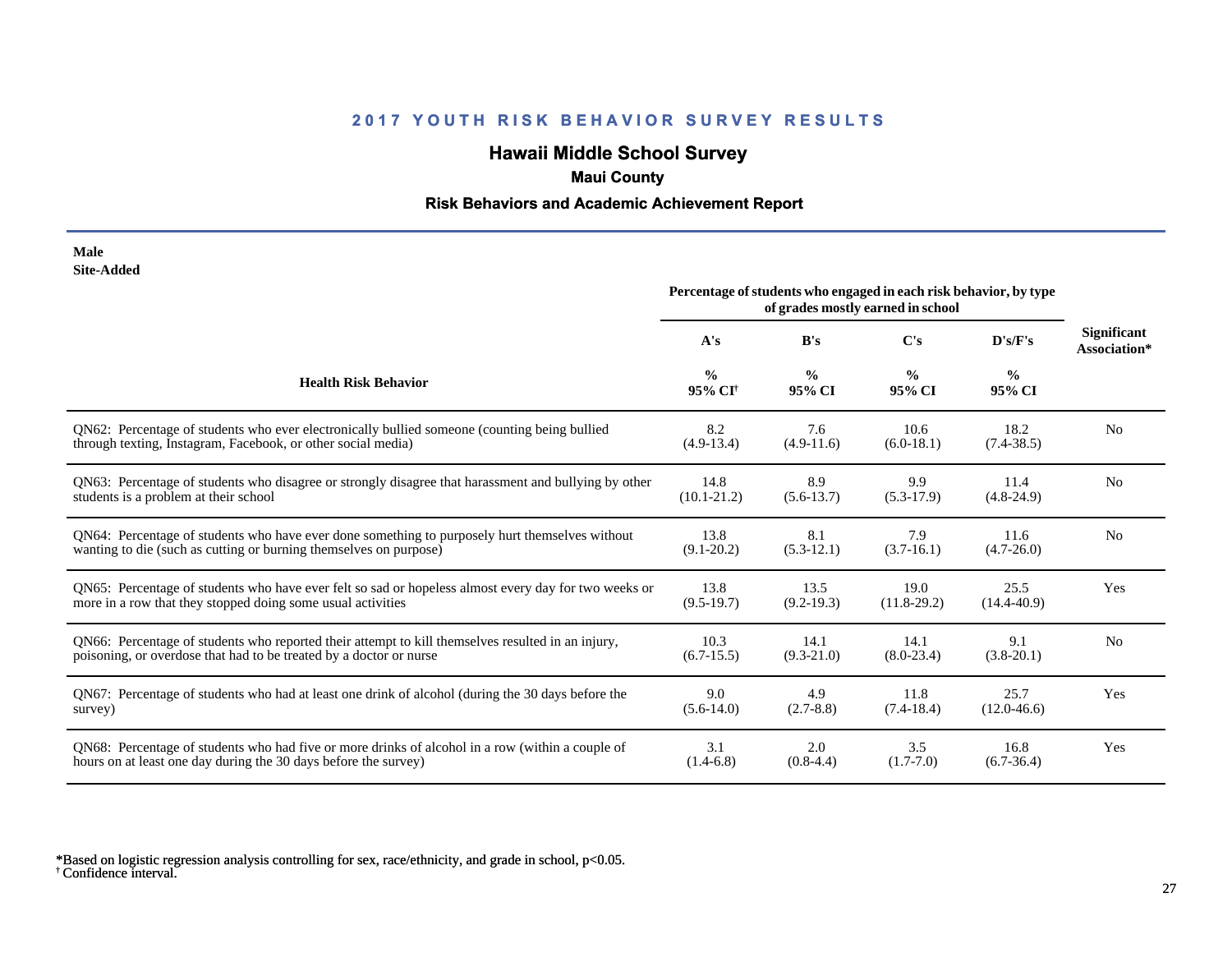# **Hawaii Middle School Survey**

# **Maui County**

## **Risk Behaviors and Academic Achievement Report**

| Male              |
|-------------------|
| <b>Site-Added</b> |

|                                                                                                                                                                                                                                                                                              | Percentage of students who engaged in each risk behavior, by type<br>of grades mostly earned in school |                         |                         |                         |                                    |
|----------------------------------------------------------------------------------------------------------------------------------------------------------------------------------------------------------------------------------------------------------------------------------------------|--------------------------------------------------------------------------------------------------------|-------------------------|-------------------------|-------------------------|------------------------------------|
|                                                                                                                                                                                                                                                                                              | A's                                                                                                    | B's                     | C's                     | D's/F's                 | <b>Significant</b><br>Association* |
| <b>Health Risk Behavior</b>                                                                                                                                                                                                                                                                  | $\frac{0}{0}$<br>95% CI <sup>+</sup>                                                                   | $\frac{6}{9}$<br>95% CI | $\frac{0}{0}$<br>95% CI | $\frac{0}{0}$<br>95% CI |                                    |
| QN69: Percentage of students who report their parents would feel it is a little bit wrong, wrong, or very                                                                                                                                                                                    | 94.2                                                                                                   | 90.3                    | 86.7                    | 92.2                    | N <sub>0</sub>                     |
| wrong for them to drink beer, wine, or hard liquor regularly                                                                                                                                                                                                                                 | $(89.0 - 97.0)$                                                                                        | $(85.1 - 93.9)$         | $(79.4 - 91.7)$         | $(78.8-97.4)$           |                                    |
| QN70: Percentage of students who currently used marijuana (one or more times during the 30 days                                                                                                                                                                                              | 4.4                                                                                                    | 5.5                     | 12.8                    | 23.8                    | N <sub>0</sub>                     |
| before the survey)                                                                                                                                                                                                                                                                           | $(2.4 - 8.1)$                                                                                          | $(3.3-9.1)$             | $(7.9-19.9)$            | $(11.0-44.2)$           |                                    |
| QN71: Percentage of students who ever used methamphetamines (also called "speed," "crystal,"                                                                                                                                                                                                 | 2.2                                                                                                    | 2.1                     | 3.0                     | 9.6                     | N <sub>0</sub>                     |
| "crank," or "ice")                                                                                                                                                                                                                                                                           | $(0.8-5.8)$                                                                                            | $(0.8-5.1)$             | $(1.2 - 7.4)$           | $(2.4 - 30.9)$          |                                    |
| QN72: Percentage of students who ever used ecstasy (also called MDMA)                                                                                                                                                                                                                        | 2.5<br>$(1.1-5.2)$                                                                                     | 2.2<br>$(1.0-4.8)$      | 2.0<br>$(0.6-6.4)$      | 6.2<br>$(1.4-23.2)$     | N <sub>0</sub>                     |
| QN73: Percentage of students who ever injected any illegal drug (used a needle to inject any illegal                                                                                                                                                                                         | 5.6                                                                                                    | 4.7                     | 10.1                    | 8.0                     | N <sub>0</sub>                     |
| drug into their body, one or more times during their life)                                                                                                                                                                                                                                   | $(2.9-10.7)$                                                                                           | $(2.3-9.3)$             | $(4.7 - 20.6)$          | $(2.5 - 22.7)$          |                                    |
| QN76: Percentage of students who tried to lose weight or keep from gaining weight by going without<br>eating for 24 hours or more; taking any diet pills, powders, or liquids; vomiting or taking laxatives;<br>smoking cigarettes; or skipping meals (during the 30 days before the survey) | 8.3<br>$(5.2 - 13.0)$                                                                                  | 8.4<br>$(5.3-13.0)$     | 19.9<br>$(12.8-29.6)$   | 20.7<br>$(9.8-38.3)$    | Yes                                |
| QN77: Percentage of students who most of the time or always went hungry because there was not                                                                                                                                                                                                | 3.0                                                                                                    | 6.8                     | 10.2                    | 13.1                    | Yes                                |
| enough food in their home (during the 30 days before the survey)                                                                                                                                                                                                                             | $(1.1-8.1)$                                                                                            | $(4.1 - 11.3)$          | $(5.7-17.7)$            | $(6.2 - 25.7)$          |                                    |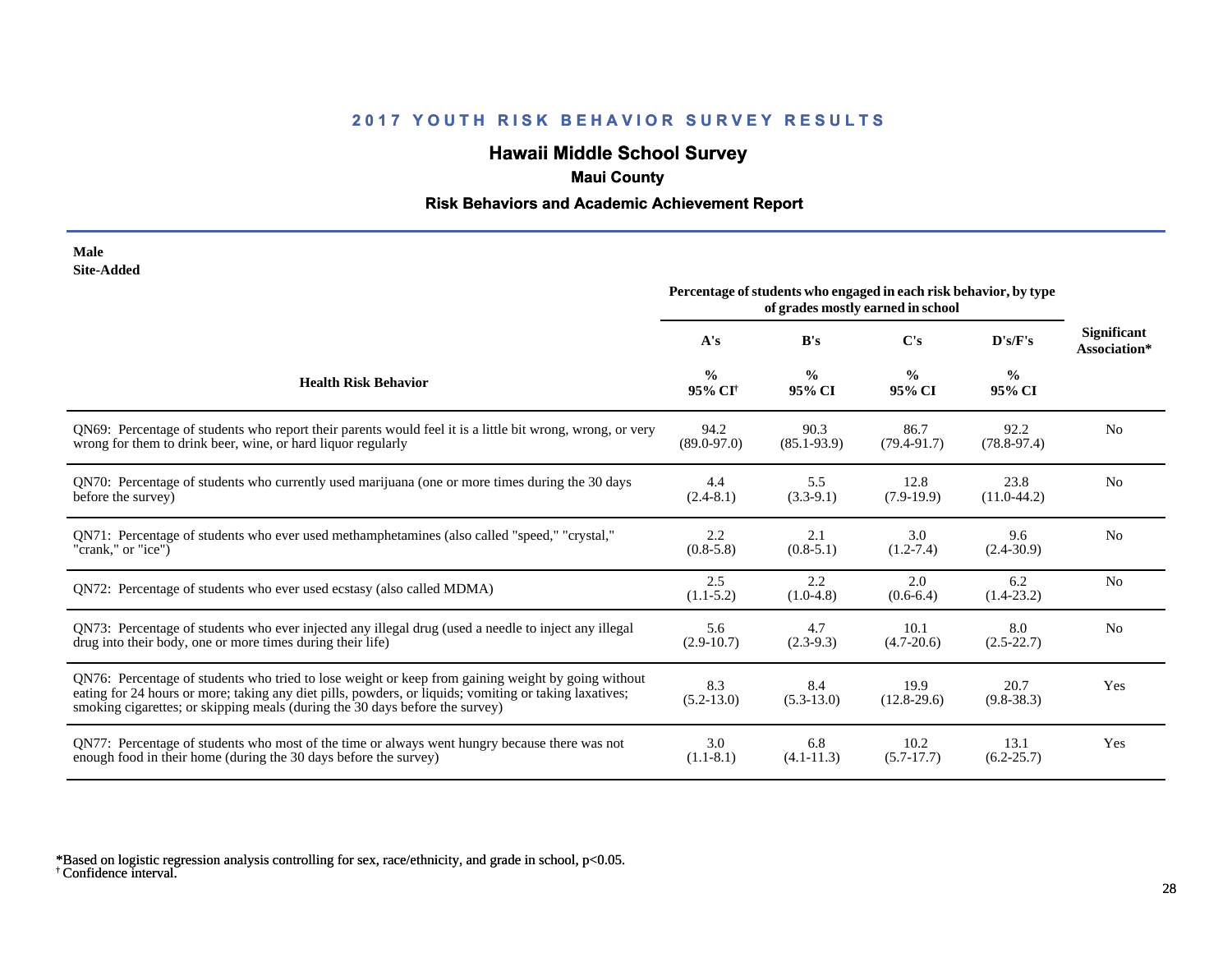# **Hawaii Middle School Survey**

# **Maui County**

## **Risk Behaviors and Academic Achievement Report**

| Male              |
|-------------------|
| <b>Site-Added</b> |

|                                                                                                       | Percentage of students who engaged in each risk behavior, by type<br>of grades mostly earned in school |                         |                         |                         |                                    |
|-------------------------------------------------------------------------------------------------------|--------------------------------------------------------------------------------------------------------|-------------------------|-------------------------|-------------------------|------------------------------------|
|                                                                                                       | A's                                                                                                    | B's                     | $\bf C's$               | D's/F's                 | <b>Significant</b><br>Association* |
| <b>Health Risk Behavior</b>                                                                           | $\frac{0}{0}$<br>95% CI <sup>+</sup>                                                                   | $\frac{0}{0}$<br>95% CI | $\frac{6}{9}$<br>95% CI | $\frac{0}{0}$<br>95% CI |                                    |
| QN78: Percentage of students who did exercises to strengthen or tone their muscles on three or more   | 51.3                                                                                                   | 60.2                    | 67.0                    | 55.1                    | N <sub>0</sub>                     |
| days (such as push-ups, sit-ups, or weight lifting, during the 7 days before the survey)              | $(43.1 - 59.5)$                                                                                        | $(51.7-68.2)$           | $(57.2 - 75.5)$         | $(39.3 - 70.0)$         |                                    |
| ON79: Percentage of students who walk or ride their bike to or from school (one or more days during   | 33.2                                                                                                   | 41.8                    | 42.1                    | 43.0                    | N <sub>0</sub>                     |
| an average week when they are in school and weather allows them to do so)                             | $(26.3 - 40.9)$                                                                                        | $(34.6-49.4)$           | $(31.8-53.1)$           | $(28.2 - 59.2)$         |                                    |
| QN80: Percentage of students who have been taught about AIDS or HIV infection in school               | 43.2<br>$(34.8 - 52.0)$                                                                                | 45.4<br>$(37.6 - 53.5)$ | 40.2<br>$(31.5-49.6)$   | 31.7<br>$(19.2 - 47.5)$ | N <sub>0</sub>                     |
| QN81: Percentage of students who most of the time or always wear sunscreen (with an SPF of 15 or      | 12.5                                                                                                   | 11.2                    | 8.0                     | 13.3                    | N <sub>0</sub>                     |
| higher when they are outside for more than one hour on a sunny day)                                   | $(7.0-21.1)$                                                                                           | $(7.3-16.9)$            | $(4.0-15.2)$            | $(5.9-27.5)$            |                                    |
| QN82: Percentage of students who did not go to school because they were sick (on one or more days     | 32.2                                                                                                   | 45.3                    | 49.1                    | 48.4                    | Yes                                |
| during the 30 days before the survey)                                                                 | $(25.9 - 39.2)$                                                                                        | $(38.3 - 52.5)$         | $(38.6 - 59.7)$         | $(33.8-63.2)$           |                                    |
| QN83: Percentage of students who saw a doctor or nurse (for a check-up or physical exam when they     | 53.9                                                                                                   | 42.6                    | 42.7                    | 43.7                    | N <sub>0</sub>                     |
| were not sick or injured during the 12 months before the survey)                                      | $(46.9 - 60.7)$                                                                                        | $(37.0 - 48.4)$         | $(32.2 - 53.9)$         | $(29.3 - 59.3)$         |                                    |
| QN84: Percentage of students who saw a dentist (for a check-up, exam, teeth cleaning, or other dental | 64.9                                                                                                   | 50.9                    | 51.5                    | 44.3                    | Yes                                |
| work, during the 12 months before the survey)                                                         | $(56.0 - 72.9)$                                                                                        | $(44.3 - 57.4)$         | $(43.4 - 59.5)$         | $(29.2 - 60.5)$         |                                    |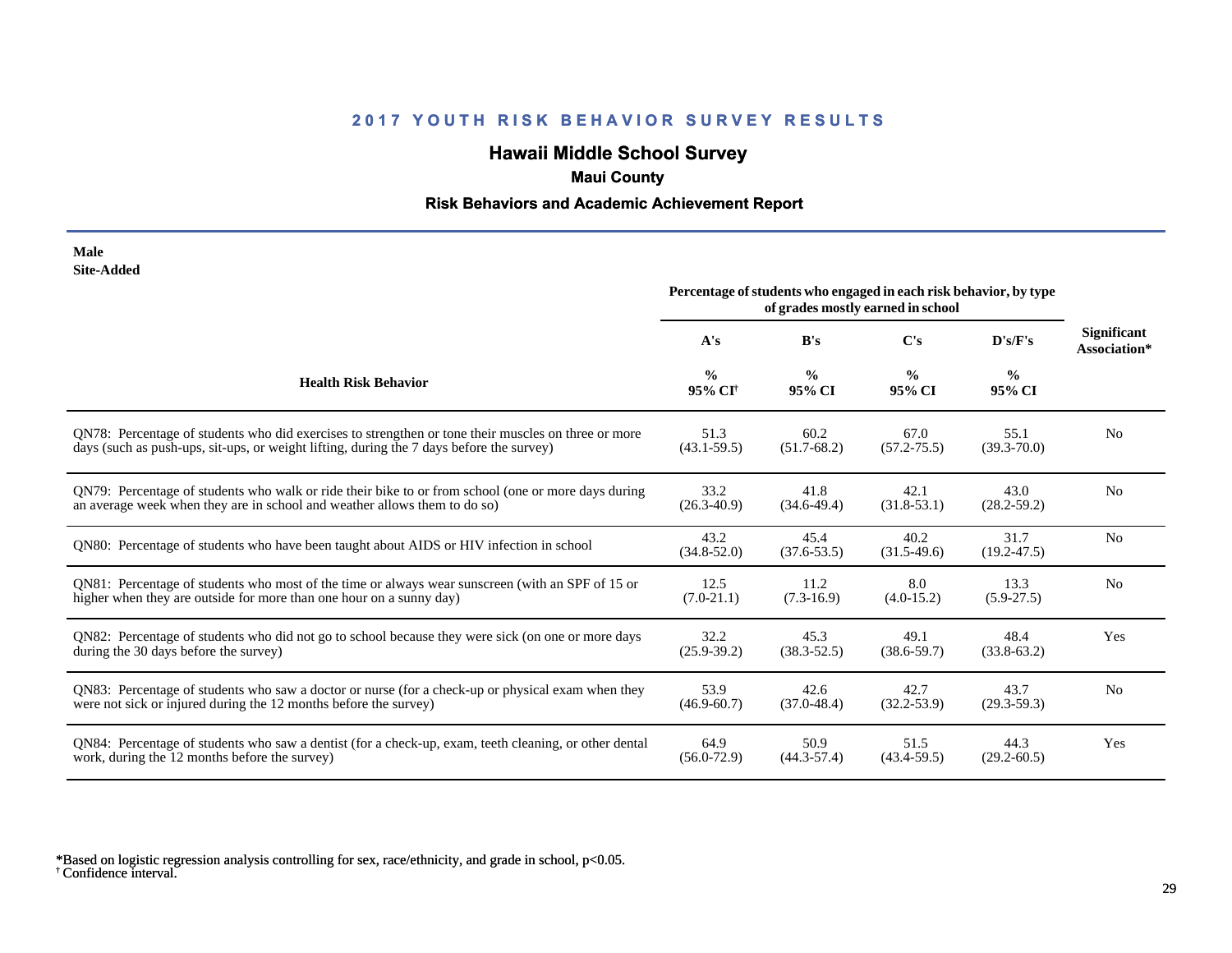# **Hawaii Middle School Survey**

# **Maui County**

## **Risk Behaviors and Academic Achievement Report**

#### **Male Site-Added**

|                                                                                                                                                                                                                                            | Percentage of students who engaged in each risk behavior, by type<br>of grades mostly earned in school |                         |                         |                         |                                    |
|--------------------------------------------------------------------------------------------------------------------------------------------------------------------------------------------------------------------------------------------|--------------------------------------------------------------------------------------------------------|-------------------------|-------------------------|-------------------------|------------------------------------|
|                                                                                                                                                                                                                                            | A's                                                                                                    | B's                     | C's                     | D's/F's                 | <b>Significant</b><br>Association* |
| <b>Health Risk Behavior</b>                                                                                                                                                                                                                | $\frac{0}{0}$<br>95% CI <sup>+</sup>                                                                   | $\frac{0}{0}$<br>95% CI | $\frac{0}{0}$<br>95% CI | $\frac{0}{0}$<br>95% CI |                                    |
| QN85: Percentage of students who had a toothache (during the 12 months before the survey)                                                                                                                                                  | 19.9<br>$(14.5 - 26.8)$                                                                                | 18.5<br>$(14.4 - 23.5)$ | 18.1<br>$(11.6 - 27.1)$ | 20.7<br>$(9.6-39.0)$    | N <sub>0</sub>                     |
| QN86: Percentage of students who had been told by a doctor or nurse that they had asthma and who<br>still have asthma                                                                                                                      | 9.7<br>$(5.9-15.4)$                                                                                    | 12.3<br>$(8.4 - 17.7)$  | 7.1<br>$(3.9-12.5)$     | 9.7<br>$(3.7 - 22.7)$   | N <sub>0</sub>                     |
| QN87: Percentage of students who think they definitely will not complete high school                                                                                                                                                       | 1.9<br>$(0.8-4.6)$                                                                                     | 2.6<br>$(1.0-6.8)$      | 1.0<br>$(0.1 - 7.1)$    | 7.8<br>$(2.6-21.2)$     | Yes                                |
| QN88: Percentage of students who usually slept in the home of a friend, family member, or other<br>person because they had to leave their home or their parent or guardian cannot afford housing (during<br>the 30 days before the survey) | 2.5<br>$(1.3-4.7)$                                                                                     | 4.1<br>$(2.1 - 8.0)$    | 1.4<br>$(0.4 - 4.4)$    | 11.5<br>$(3.4 - 32.5)$  | N <sub>0</sub>                     |
| QN89: Percentage of students who reported there is at least one teacher or other adult in their school<br>that they can talk to if they have a problem                                                                                     | 77.8<br>$(71.4 - 83.1)$                                                                                | 59.8<br>$(53.0 - 66.2)$ | 76.3<br>$(67.5 - 83.4)$ | 67.7<br>$(53.1 - 79.5)$ | N <sub>0</sub>                     |
| QN90: Percentage of students who have a teacher or other adult at their school who really cares about<br>them                                                                                                                              | 62.8<br>$(54.8 - 70.2)$                                                                                | 50.7<br>$(44.2 - 57.1)$ | 47.3<br>$(36.6 - 58.2)$ | 47.3<br>$(31.9-63.1)$   | N <sub>0</sub>                     |
| QN91: Percentage of students who have an adult outside of school they can talk to about things that<br>are important to them                                                                                                               | 82.5<br>$(75.9 - 87.6)$                                                                                | 63.2<br>$(56.4 - 69.4)$ | 74.2<br>$(65.4 - 81.4)$ | 68.6<br>$(52.3 - 81.3)$ | Yes                                |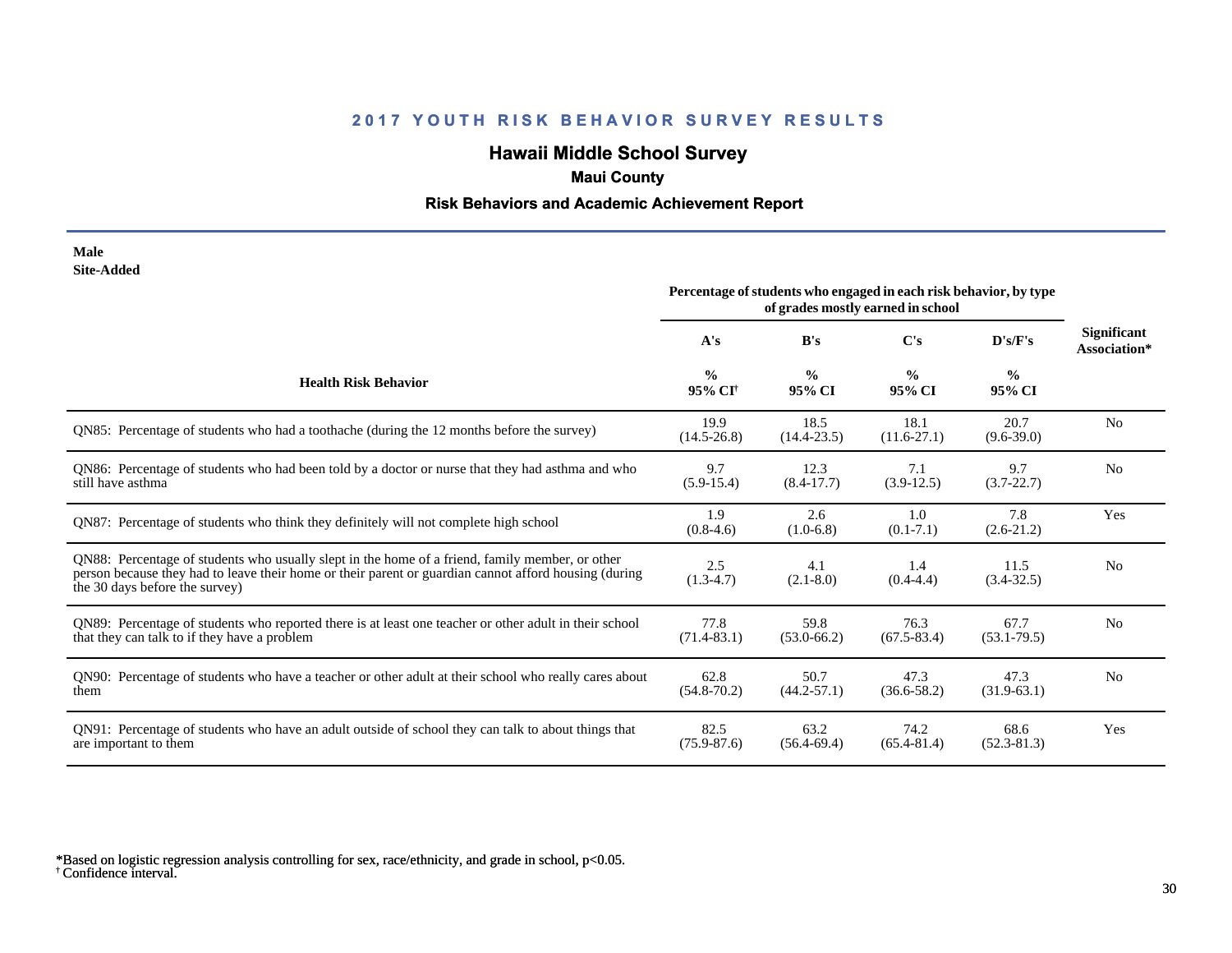# **Hawaii Middle School Survey**

# **Maui County**

## **Risk Behaviors and Academic Achievement Report**

| Male       |
|------------|
| Site-Added |

|                                                                                                          | Percentage of students who engaged in each risk behavior, by type<br>of grades mostly earned in school |                         |                         |                         |                                    |
|----------------------------------------------------------------------------------------------------------|--------------------------------------------------------------------------------------------------------|-------------------------|-------------------------|-------------------------|------------------------------------|
|                                                                                                          | A's                                                                                                    | B's                     | C's                     | D's/F's                 | <b>Significant</b><br>Association* |
| <b>Health Risk Behavior</b>                                                                              | $\frac{0}{0}$<br>95% CI <sup>+</sup>                                                                   | $\frac{0}{0}$<br>95% CI | $\frac{6}{9}$<br>95% CI | $\frac{0}{0}$<br>95% CI |                                    |
| ON92: Percentage of students who have talked with at least one of their parents or another adult in      | 44.7                                                                                                   | 43.9                    | 51.2                    | 39.8                    | N <sub>0</sub>                     |
| their family about the dangers of tobacco, alcohol, or drug use (during the 12 months before the survey) | $(36.9 - 52.8)$                                                                                        | $(37.0 - 51.0)$         | $(39.2 - 63.1)$         | $(24.4 - 57.7)$         |                                    |
| QN93: Percentage of students who reported their parents or other adults in their family talked with      | 27.6                                                                                                   | 23.3                    | 28.4                    | 27.9                    | N <sub>0</sub>                     |
| them about what they expect them to do or not to do when it comes to sex                                 | $(20.0 - 36.8)$                                                                                        | $(17.4 - 30.4)$         | $(20.0 - 38.6)$         | $(15.8-44.3)$           |                                    |
| QN94: Percentage of students who ever talked with their parents or other adults in their family about    | 25.3                                                                                                   | 16.8                    | 17.1                    | 18.2                    | N <sub>0</sub>                     |
| how to say no to having sex                                                                              | $(19.0 - 32.8)$                                                                                        | $(12.2 - 22.7)$         | $(9.9 - 28.1)$          | $(7.2 - 38.7)$          |                                    |
| QN95: Percentage of students who most of the time or always get the kind of help they need (among        | 36.5                                                                                                   | 17.3                    | 28.4                    | 16.1                    | N <sub>0</sub>                     |
| students who report having felt sad, empty, hopeless, angry, or anxious)                                 | $(27.0 - 47.1)$                                                                                        | $(10.8 - 26.6)$         | $(17.5 - 42.7)$         | $(5.7 - 38.1)$          |                                    |
| QN96: Percentage of students who have ever ridden in a car driven by someone, including the student,     | 25.3                                                                                                   | 22.6                    | 21.5                    | 31.8                    | N <sub>0</sub>                     |
| who was "high" or had been using alcohol or drugs                                                        | $(19.6 - 31.9)$                                                                                        | $(17.5 - 28.6)$         | $(15.1 - 29.7)$         | $(17.6 - 50.5)$         |                                    |
| QN97: Percentage of students who ever use alcohol or drugs to relax, feel better about themselves, or    | 6.1                                                                                                    | 2.7                     | 7.3                     | 12.8                    | N <sub>o</sub>                     |
| fit in                                                                                                   | $(3.9-9.6)$                                                                                            | $(1.4-5.3)$             | $(4.2 - 12.5)$          | $(4.2 - 33.1)$          |                                    |
| QN98: Percentage of students who ever use alcohol or drugs while they are alone                          | 7.3<br>$(4.3-12.1)$                                                                                    | 4.6<br>$(2.4 - 8.8)$    | 3.5<br>$(1.5-8.3)$      | 22.6<br>$(11.1-40.7)$   | Yes                                |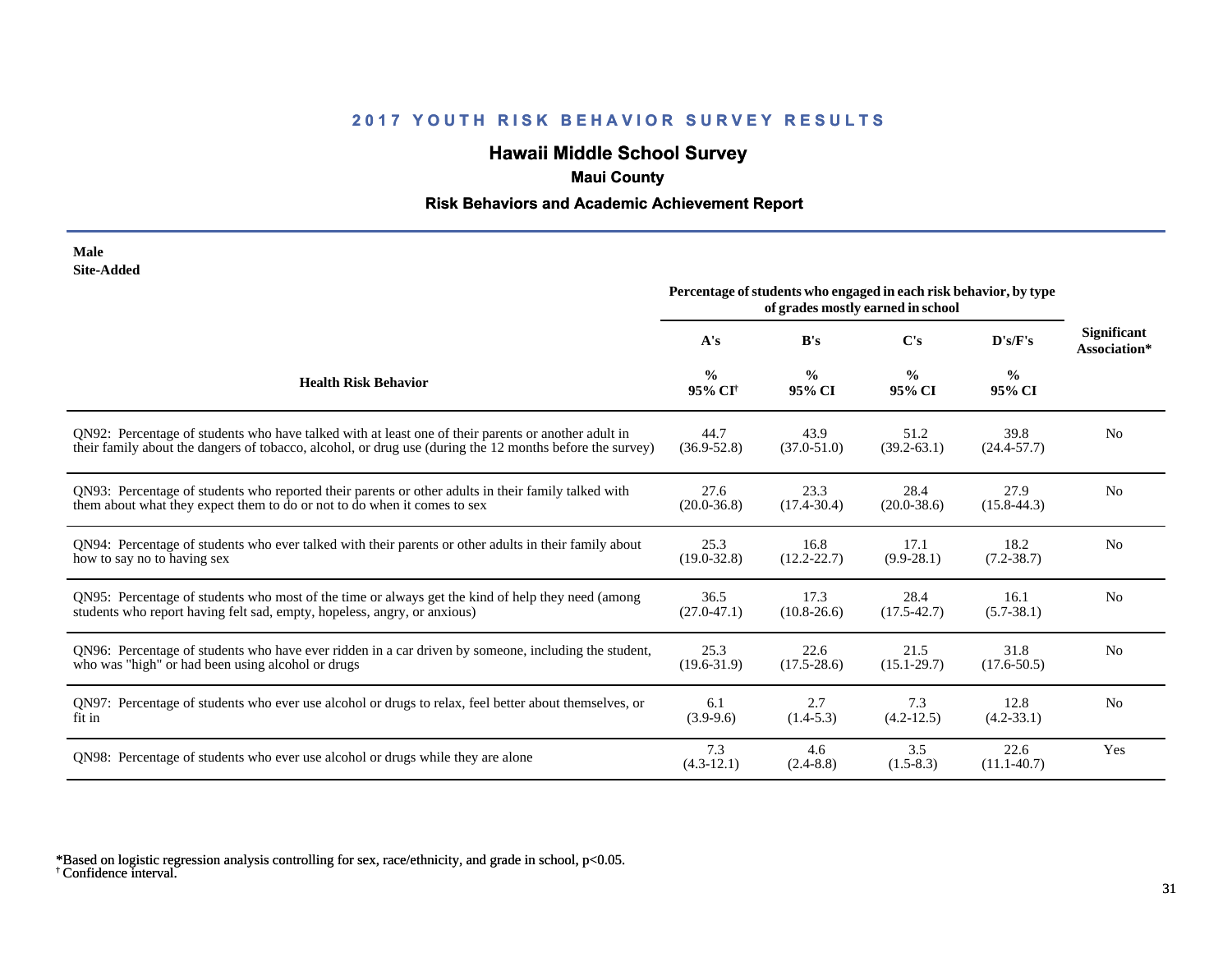# **Hawaii Middle School Survey**

# **Maui County**

## **Risk Behaviors and Academic Achievement Report**

#### **Male Site-Added**

|                                                                                                      | Percentage of students who engaged in each risk behavior, by type<br>of grades mostly earned in school |                         |                         |                         |                                    |
|------------------------------------------------------------------------------------------------------|--------------------------------------------------------------------------------------------------------|-------------------------|-------------------------|-------------------------|------------------------------------|
|                                                                                                      | A's                                                                                                    | B's                     | C's                     | D's/F's                 | <b>Significant</b><br>Association* |
| <b>Health Risk Behavior</b>                                                                          | $\frac{0}{0}$<br>95% CI <sup>†</sup>                                                                   | $\frac{0}{0}$<br>95% CI | $\frac{0}{0}$<br>95% CI | $\frac{0}{0}$<br>95% CI |                                    |
| QN99: Percentage of students who ever forget things they did while using alcohol or drugs            | 5.0<br>$(2.6-9.4)$                                                                                     | 2.8<br>$(1.3-5.9)$      | 3.5<br>$(1.5-7.8)$      | 12.4<br>$(4.5-29.5)$    | N <sub>0</sub>                     |
| QN100: Percentage of students who have family or friends that have told them that they should cut    | 13.5                                                                                                   | 9.2                     | 8.3                     | 21.9                    | <b>Yes</b>                         |
| down on their drinking or drug use                                                                   | $(8.9 - 20.0)$                                                                                         | $(5.8-14.3)$            | $(4.2 - 15.8)$          | $(11.6 - 37.4)$         |                                    |
| QN101: Percentage of students who have ever gotten into trouble while they were using alcohol or     | 5.5                                                                                                    | 3.0                     | 6.7                     | 18.8                    | Yes                                |
| drugs                                                                                                | $(2.7-10.9)$                                                                                           | $(1.5-6.2)$             | $(3.0-14.5)$            | $(8.7 - 36.1)$          |                                    |
| QN102: Percentage of students who have attended school under the influence of alcohol, marijuana, or | 6.5                                                                                                    | 2.9                     | 6.8                     | 16.0                    | Yes                                |
| other drugs (during the 12 months before the survey)                                                 | $(3.7-11.2)$                                                                                           | $(0.9-9.2)$             | $(3.6-12.4)$            | $(6.8-33.2)$            |                                    |
| QNNODNT: Percentage of students who never saw a dentist (for a check-up, exam, teeth cleaning, or    | 2.9                                                                                                    | 4.6                     | 1.4                     | 1.4                     | N <sub>0</sub>                     |
| other dental work)                                                                                   | $(1.2-6.4)$                                                                                            | $(2.2-9.5)$             | $(0.4 - 4.4)$           | $(0.2 - 10.2)$          |                                    |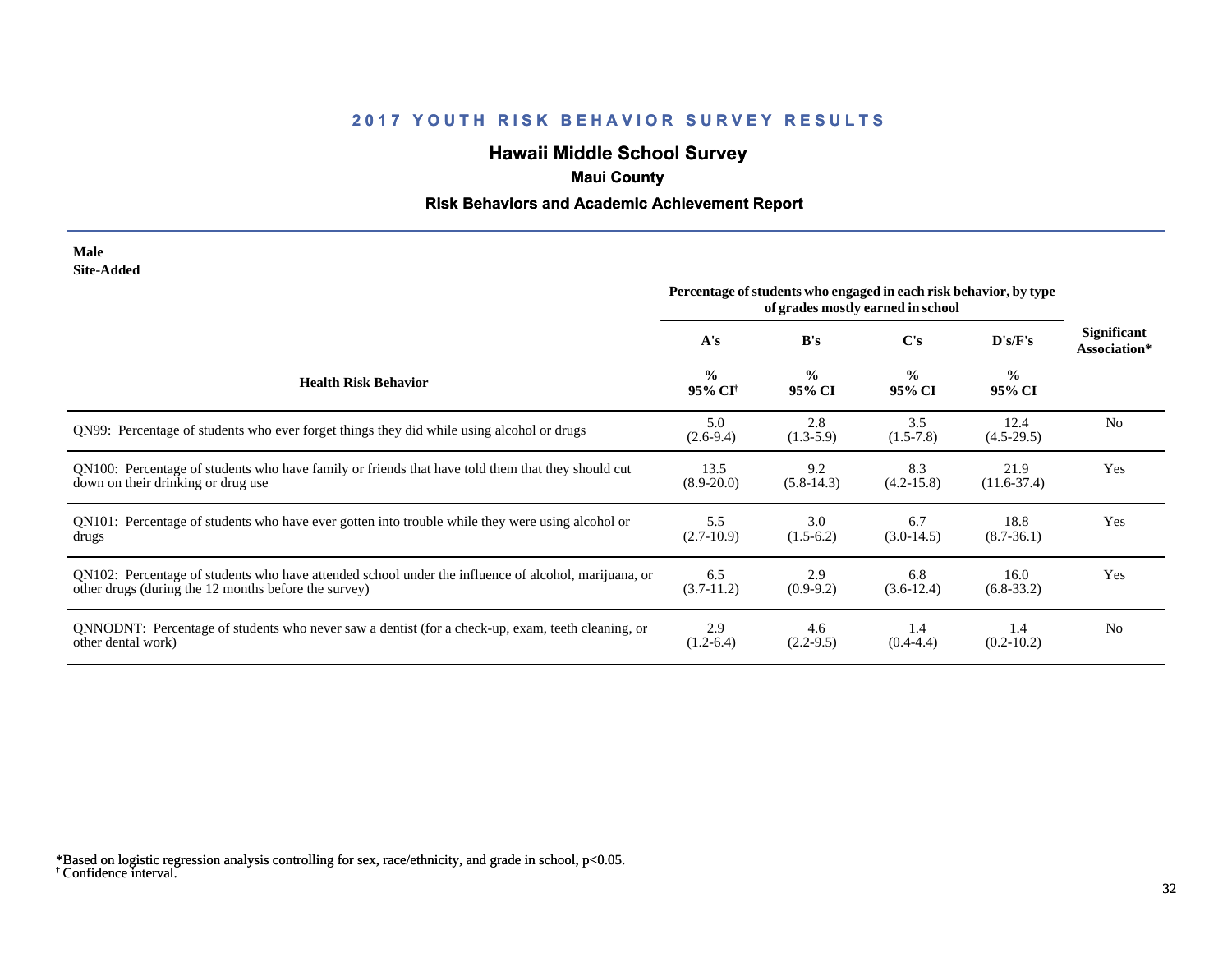# **Hawaii Middle School Survey**

# **Maui County**

## **Risk Behaviors and Academic Achievement Report**

### **Female Unintentional Injuries/Violence**

|                                                                                                                                                           | Percentage of students who engaged in each risk behavior, by type<br>of grades mostly earned in school |                         |                         |                         |                             |
|-----------------------------------------------------------------------------------------------------------------------------------------------------------|--------------------------------------------------------------------------------------------------------|-------------------------|-------------------------|-------------------------|-----------------------------|
|                                                                                                                                                           | A's                                                                                                    | B's                     | $\bf C's$               | D's/F's                 | Significant<br>Association* |
| <b>Health Risk Behavior</b>                                                                                                                               | $\frac{0}{0}$<br>95% CI <sup>+</sup>                                                                   | $\frac{6}{6}$<br>95% CI | $\frac{0}{0}$<br>95% CI | $\frac{0}{0}$<br>95% CI |                             |
| QN12: Percentage of students who were ever bullied on school property                                                                                     | 46.0<br>$(39.0 - 53.1)$                                                                                | 46.3<br>$(39.1 - 53.8)$ | 56.6<br>$(42.6 - 69.5)$ | 50.9<br>$(34.0 - 67.6)$ | N <sub>0</sub>              |
| QN13: Percentage of students who were ever electronically bullied (counting being bullied through<br>texting, Instagram, Facebook, or other social media) | 23.8<br>$(18.6 - 30.0)$                                                                                | 33.8<br>$(26.2 - 42.3)$ | 44.0<br>$(33.1 - 55.6)$ | 44.4<br>$(28.7 - 61.3)$ | Yes                         |
| QN14: Percentage of students who ever seriously thought about killing themselves                                                                          | 21.8<br>$(16.1 - 28.9)$                                                                                | 34.9<br>$(28.4 - 42.1)$ | 39.3<br>$(29.0 - 50.8)$ | 36.1<br>$(20.3 - 55.7)$ | No                          |
| QN15: Percentage of students who ever made a plan about how they would kill themselves                                                                    | 16.8<br>$(12.3 - 22.6)$                                                                                | 24.9<br>$(19.4 - 31.3)$ | 26.9<br>$(18.0 - 38.1)$ | 30.6<br>$(16.0 - 50.4)$ | N <sub>0</sub>              |
| QN16: Percentage of students who ever tried to kill themselves                                                                                            | 9.3<br>$(6.3-13.6)$                                                                                    | 16.2<br>$(11.8-21.7)$   | 27.1<br>$(17.9 - 38.9)$ | 25.6<br>$(13.5 - 43.0)$ | Yes                         |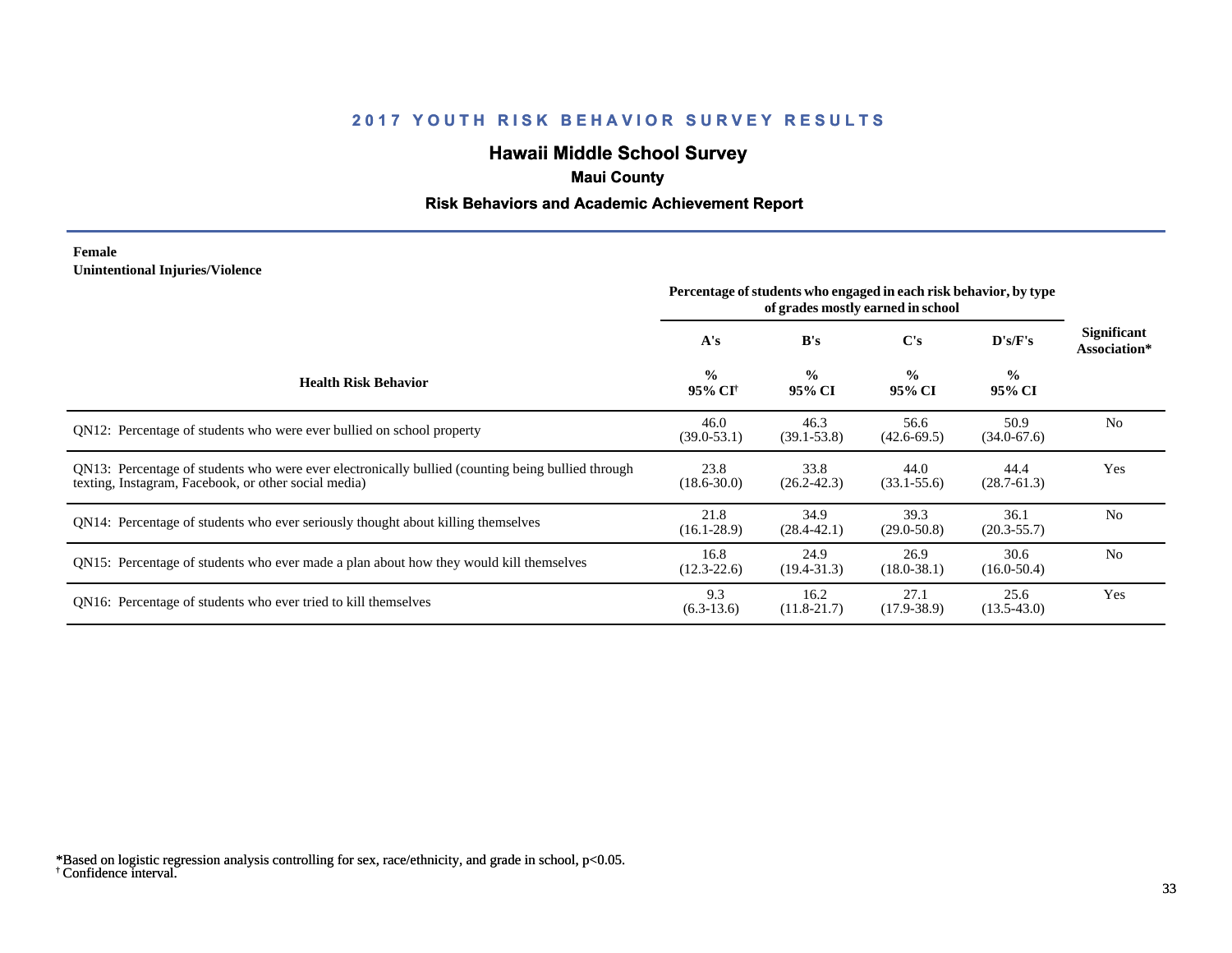# **Hawaii Middle School Survey**

### **Maui County**

## **Risk Behaviors and Academic Achievement Report**

#### **Female Tobacco Use**

|                                                                                                                                                                                                                                                                                                                 | Percentage of students who engaged in each risk behavior, by type<br>of grades mostly earned in school |                         |                         |                         |                                    |
|-----------------------------------------------------------------------------------------------------------------------------------------------------------------------------------------------------------------------------------------------------------------------------------------------------------------|--------------------------------------------------------------------------------------------------------|-------------------------|-------------------------|-------------------------|------------------------------------|
|                                                                                                                                                                                                                                                                                                                 | A's                                                                                                    | B's                     | C's                     | D's/F's                 | <b>Significant</b><br>Association* |
| <b>Health Risk Behavior</b>                                                                                                                                                                                                                                                                                     | $\frac{0}{0}$<br>95% CI <sup>+</sup>                                                                   | $\frac{0}{0}$<br>95% CI | $\frac{0}{0}$<br>95% CI | $\frac{0}{0}$<br>95% CI |                                    |
| QN18: Percentage of students who tried cigarette smoking for the first time before age 11 years (even<br>one or two puffs)                                                                                                                                                                                      | 1.1<br>$(0.4-2.7)$                                                                                     | 3.6<br>$(1.9-6.7)$      | 7.0<br>$(2.1 - 20.7)$   | 16.6<br>$(6.1 - 37.8)$  | Yes                                |
| QN19: Percentage of students who currently smoked cigarettes (on at least 1 day during the 30 days<br>before the survey)                                                                                                                                                                                        | 1.3<br>$(0.4-4.7)$                                                                                     | 1.6<br>$(0.6-4.6)$      | 11.7<br>$(5.3-23.9)$    | 11.7<br>$(4.0-29.4)$    | Yes                                |
| ONFRCIG: Percentage of students who currently smoked cigarettes frequently (on 20 or more days<br>during the 30 days before the survey)                                                                                                                                                                         | 0.0                                                                                                    | 0.0                     | 0.0                     | 6.6<br>$(1.3-26.8)$     | N <sub>0</sub>                     |
| QNDAYCIG: Percentage of students who currently smoked cigarettes daily (on all 30 days during the<br>30 days before the survey)                                                                                                                                                                                 | 0.0                                                                                                    | 0.0                     | 0.0                     | 6.6<br>$(1.3-26.8)$     | N <sub>0</sub>                     |
| QN21: Percentage of students who ever used an electronic vapor product (including e-cigarettes,<br>e-cigars, e-pipes, vape pipes, vaping pens, e-hookahs, and hookah pens [such as blu, NJOY, Vuse,<br>MarkTen, Logic, Vapin Plus, eGo, and Halo])                                                              | 23.9<br>$(18.7 - 30.0)$                                                                                | 37.2<br>$(29.4 - 45.7)$ | 45.6<br>$(32.6 - 59.3)$ | 66.1<br>$(47.0 - 81.1)$ | Yes                                |
| QN22: Percentage of students who currently used an electronic vapor product (including e-cigarettes,<br>e-cigars, e-pipes, vape pipes, vaping pens, e-hookahs, and hookah pens [such as blu, NJOY, Vuse,<br>MarkTen, Logic, Vapin Plus, eGo, and Halo], on at least 1 day during the 30 days before the survey) | 8.6<br>$(5.6-13.0)$                                                                                    | 21.8<br>$(15.7 - 29.3)$ | 27.6<br>$(18.0 - 39.8)$ | 55.8<br>$(37.3 - 72.8)$ | Yes                                |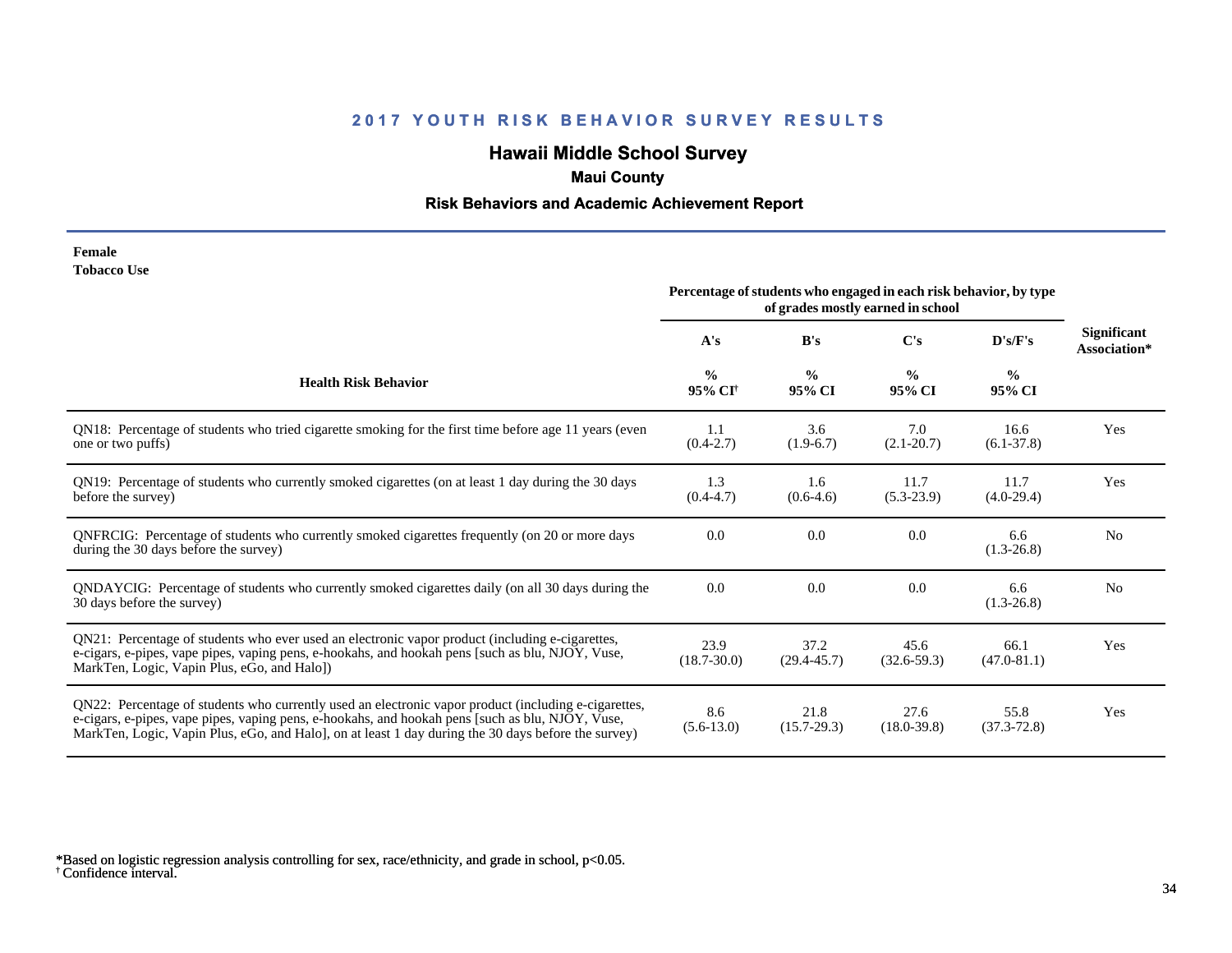# **Hawaii Middle School Survey**

# **Maui County**

## **Risk Behaviors and Academic Achievement Report**

### **Female Alcohol/Other Drug Use**

|                                                                                                                                                                                                                                                  | Percentage of students who engaged in each risk behavior, by type<br>of grades mostly earned in school |                         |                         |                         |                             |
|--------------------------------------------------------------------------------------------------------------------------------------------------------------------------------------------------------------------------------------------------|--------------------------------------------------------------------------------------------------------|-------------------------|-------------------------|-------------------------|-----------------------------|
|                                                                                                                                                                                                                                                  | A's                                                                                                    | B's                     | C's                     | D's/F's                 | Significant<br>Association* |
| <b>Health Risk Behavior</b>                                                                                                                                                                                                                      | $\frac{0}{0}$<br>95% CI <sup>+</sup>                                                                   | $\frac{0}{0}$<br>95% CI | $\frac{0}{0}$<br>95% CI | $\frac{0}{0}$<br>95% CI |                             |
| QN27: Percentage of students who drank alcohol for the first time before age 11 years (other than a<br>few sips)                                                                                                                                 | 4.2<br>$(2.6-6.7)$                                                                                     | 16.1<br>$(11.1 - 22.7)$ | 17.0<br>$(9.9 - 27.8)$  | 13.6<br>$(5.1 - 31.4)$  | Yes                         |
| QN29: Percentage of students who tried marijuana for the first time before age 11 years                                                                                                                                                          | 1.2<br>$(0.5-2.9)$                                                                                     | 1.8<br>$(0.5-5.7)$      | 2.8<br>$(0.9-8.1)$      | 8.4<br>$(2.4 - 25.7)$   | N <sub>0</sub>              |
| QN30: Percentage of students who ever used cocaine (any form of cocaine, including powder, crack,<br>or freebase)                                                                                                                                | 1.0<br>$(0.3-3.1)$                                                                                     | 2.2<br>$(0.6-7.2)$      | 2.2<br>$(0.5 - 8.7)$    | 8.5<br>$(2.4 - 25.7)$   | N <sub>0</sub>              |
| QN33: Percentage of students who ever took prescription pain medicine without a doctor's<br>prescription or differently than how a doctor told them to use it (counting drugs such as codeine,<br>Vicodin, Oxycontin, hydrocodone, and Percocet) | 5.4<br>$(3.5 - 8.2)$                                                                                   | 9.7<br>$(5.9-15.3)$     | 12.6<br>$(6.8-22.1)$    | 25.8<br>$(13.4 - 43.9)$ | Yes                         |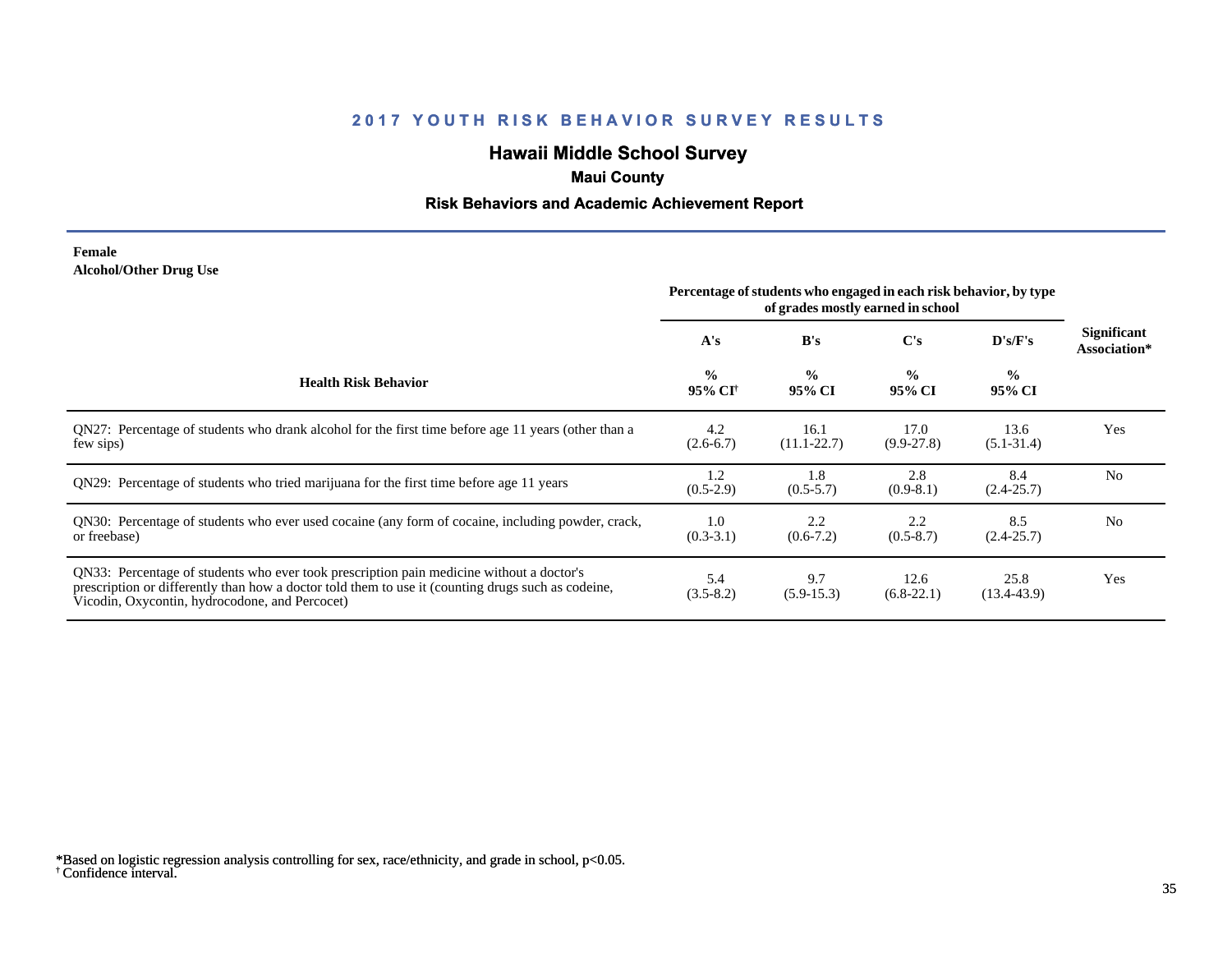# **Hawaii Middle School Survey**

# **Maui County**

## **Risk Behaviors and Academic Achievement Report**

#### **Female Sexual Behaviors**

|                                                                                                | Percentage of students who engaged in each risk behavior, by type<br>of grades mostly earned in school |                         |                         |                         |                                    |
|------------------------------------------------------------------------------------------------|--------------------------------------------------------------------------------------------------------|-------------------------|-------------------------|-------------------------|------------------------------------|
|                                                                                                | A's                                                                                                    | B's                     | $\bf C's$               | D's/F's                 | <b>Significant</b><br>Association* |
| <b>Health Risk Behavior</b>                                                                    | $\frac{0}{0}$<br>95% CI <sup>†</sup>                                                                   | $\frac{0}{0}$<br>95% CI | $\frac{6}{9}$<br>95% CI | $\frac{6}{9}$<br>95% CI |                                    |
| QN35: Percentage of students who had sexual intercourse for the first time before age 11 years | 1.2<br>$(0.5-3.1)$                                                                                     | 2.2<br>$(1.0-4.7)$      | 1.3<br>$(0.2 - 8.9)$    | 4.8<br>$(1.3-16.3)$     | N <sub>0</sub>                     |
| QN36: Percentage of students who ever had sexual intercourse with three or more persons        | 0.1<br>$(0.0-1.0)$                                                                                     | 3.1<br>$(1.4-6.7)$      | 2.3<br>$(0.3-14.8)$     | $(1.5-28.2)$            | Yes                                |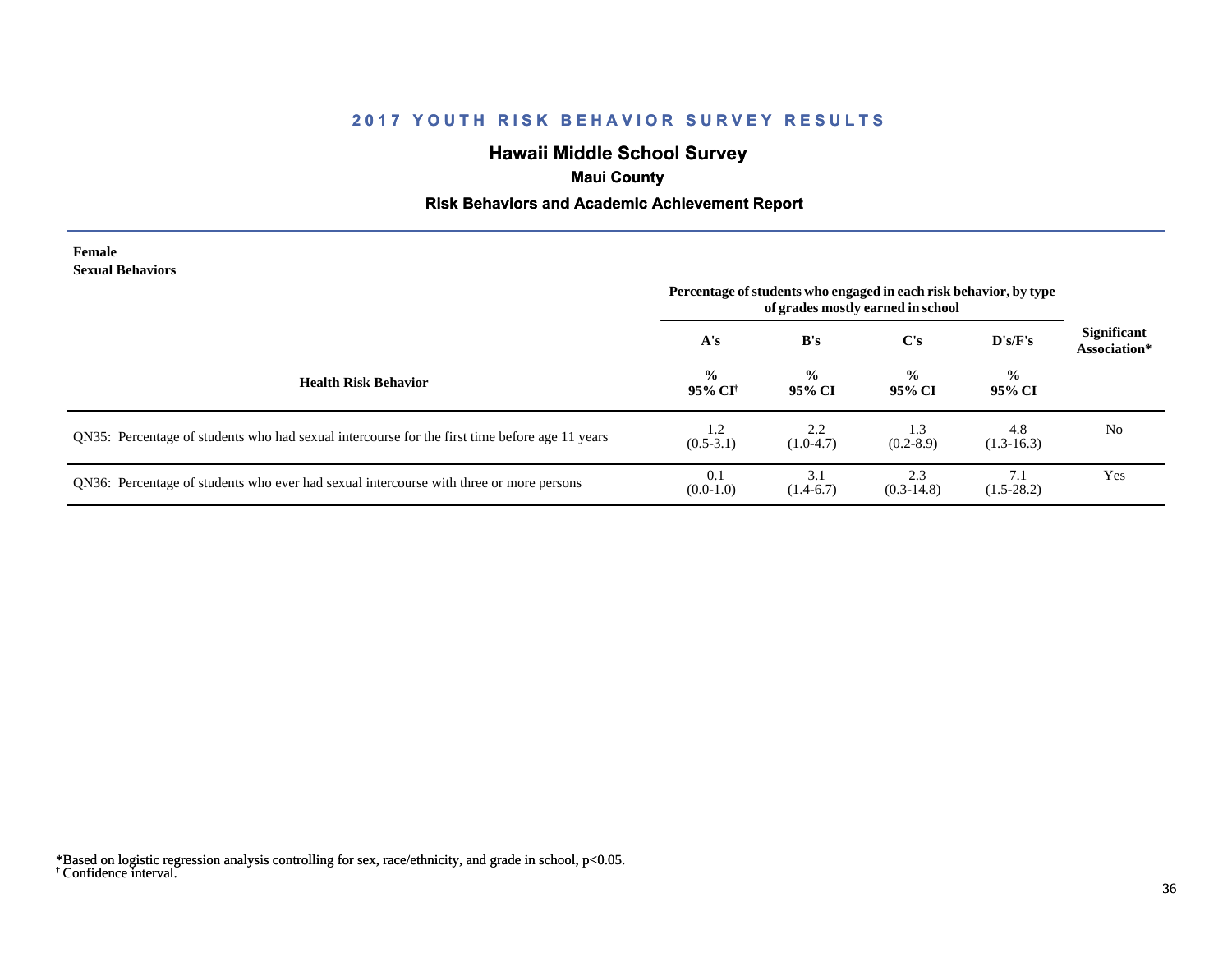# **Hawaii Middle School Survey**

# **Maui County**

## **Risk Behaviors and Academic Achievement Report**

#### **Female Dietary Behaviors**

|                                                                                                           | Percentage of students who engaged in each risk behavior, by type<br>of grades mostly earned in school |                         |                         |                         |                                    |
|-----------------------------------------------------------------------------------------------------------|--------------------------------------------------------------------------------------------------------|-------------------------|-------------------------|-------------------------|------------------------------------|
|                                                                                                           | A's                                                                                                    | B's                     | C's                     | $\bf{D's/F's}$          | <b>Significant</b><br>Association* |
| <b>Health Risk Behavior</b>                                                                               | $\frac{0}{0}$<br>95% CI†                                                                               | $\frac{0}{0}$<br>95% CI | $\frac{0}{0}$<br>95% CI | $\frac{0}{0}$<br>95% CI |                                    |
| <b>ON38:</b> Percentage of students who described themselves as slightly or very overweight               | 23.1<br>$(18.9 - 28.0)$                                                                                | 33.8<br>$(27.1 - 41.1)$ | 30.0<br>$(20.7-41.3)$   | 36.4<br>$(20.1 - 56.6)$ | N <sub>0</sub>                     |
| ON39: Percentage of students who were trying to lose weight                                               | 48.5<br>$(42.2 - 54.8)$                                                                                | 51.7<br>$(45.5 - 57.8)$ | 50.0<br>$(39.3 - 60.8)$ | 59.1<br>$(39.8 - 75.9)$ | N <sub>0</sub>                     |
| QN40: Percentage of students who did not eat breakfast (during the 7 days before the survey)              | 7.1<br>$(4.6 - 10.7)$                                                                                  | 18.1<br>$(12.8 - 25.0)$ | 15.5<br>$(8.2 - 27.6)$  | 36.8<br>$(20.3 - 57.2)$ | Yes                                |
| QNBK7DAY: Percentage of students who ate breakfast on all 7 days (during the 7 days before the<br>survey) | 51.9<br>$(45.2 - 58.4)$                                                                                | 31.5<br>$(24.9-39.0)$   | 33.7<br>$(24.3 - 44.6)$ | 13.8<br>$(6.6-26.4)$    | Yes                                |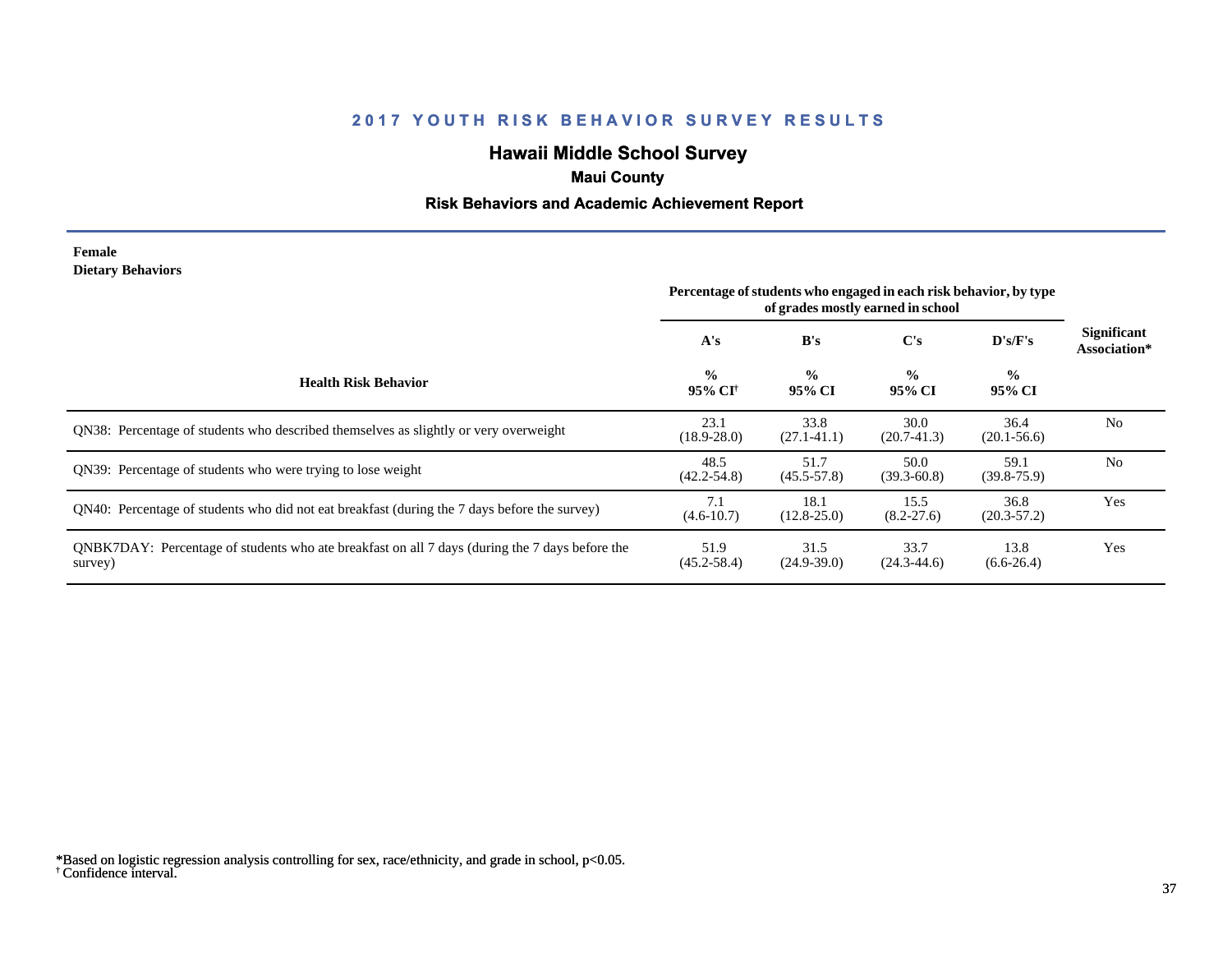# **Hawaii Middle School Survey**

# **Maui County**

## **Risk Behaviors and Academic Achievement Report**

#### **Female Physical Activity**

|                                                                                                                                                                                                                                                                                                                                                      | Percentage of students who engaged in each risk behavior, by type<br>of grades mostly earned in school |                         |                         |                         |                                    |
|------------------------------------------------------------------------------------------------------------------------------------------------------------------------------------------------------------------------------------------------------------------------------------------------------------------------------------------------------|--------------------------------------------------------------------------------------------------------|-------------------------|-------------------------|-------------------------|------------------------------------|
|                                                                                                                                                                                                                                                                                                                                                      | A's                                                                                                    | B's                     | C's                     | D's/F's                 | <b>Significant</b><br>Association* |
| <b>Health Risk Behavior</b>                                                                                                                                                                                                                                                                                                                          | $\frac{0}{0}$<br>95% CI <sup>+</sup>                                                                   | $\frac{0}{0}$<br>95% CI | $\frac{0}{0}$<br>95% CI | $\frac{0}{0}$<br>95% CI |                                    |
| QN41: Percentage of students who were physically active at least 60 minutes per day on 5 or more<br>days (in any kind of physical activity that increased their heart rate and made them breathe hard some<br>of the time during the 7 days before the survey)                                                                                       | 50.0<br>$(44.5 - 55.6)$                                                                                | 40.4<br>$(33.5 - 47.7)$ | 45.1<br>$(32.5 - 58.3)$ | 53.2<br>$(37.5 - 68.3)$ | N <sub>0</sub>                     |
| QNPA0DAY: Percentage of students who did not participate in at least 60 minutes of physical activity<br>on at least 1 day (in any kind of physical activity that increased their heart rate and made them breathe<br>hard some of the time during the 7 days before the survey)                                                                      | 8.0<br>$(5.2-12.2)$                                                                                    | 11.5<br>$(7.3-17.8)$    | 15.3<br>$(8.8 - 25.3)$  | 17.2<br>$(7.3 - 35.5)$  | N <sub>0</sub>                     |
| ONPA7DAY: Percentage of students who were physically active at least 60 minutes per day on all 7<br>days (in any kind of physical activity that increased their heart rate and made them breathe hard some<br>of the time during the 7 days before the survey)                                                                                       | 23.6<br>$(19.2 - 28.5)$                                                                                | 21.4<br>$(15.9 - 28.3)$ | 20.8<br>$(12.4 - 32.7)$ | 22.3<br>$(9.6 - 43.9)$  | N <sub>0</sub>                     |
| QN42: Percentage of students who watched television 3 or more hours per day (on an average school<br>day)                                                                                                                                                                                                                                            | 20.7<br>$(16.2 - 26.0)$                                                                                | 26.5<br>$(19.8 - 34.5)$ | 29.5<br>$(20.3 - 40.9)$ | 16.4<br>$(7.0-34.0)$    | N <sub>0</sub>                     |
| QN43: Percentage of students who played video or computer games or used a computer 3 or more<br>hours per day (counting time spent on things such as Xbox, PlayStation, an iPad or other tablet, a<br>smartphone, texting, YouTube, Instagram, Facebook, or other social media, for something that was not<br>school work, on an average school day) | 48.4<br>$(41.5 - 55.3)$                                                                                | 52.5<br>$(44.5 - 60.3)$ | 60.0<br>$(47.7 - 71.2)$ | 52.7<br>$(32.9 - 71.7)$ | N <sub>0</sub>                     |
| QN44: Percentage of students who attended physical education (PE) classes on 1 or more days (in an<br>average week when they were in school)                                                                                                                                                                                                         | 62.4<br>$(53.9 - 70.2)$                                                                                | 58.8<br>$(49.4 - 67.6)$ | 72.2<br>$(59.0 - 82.4)$ | 55.0<br>$(36.9 - 71.8)$ | N <sub>0</sub>                     |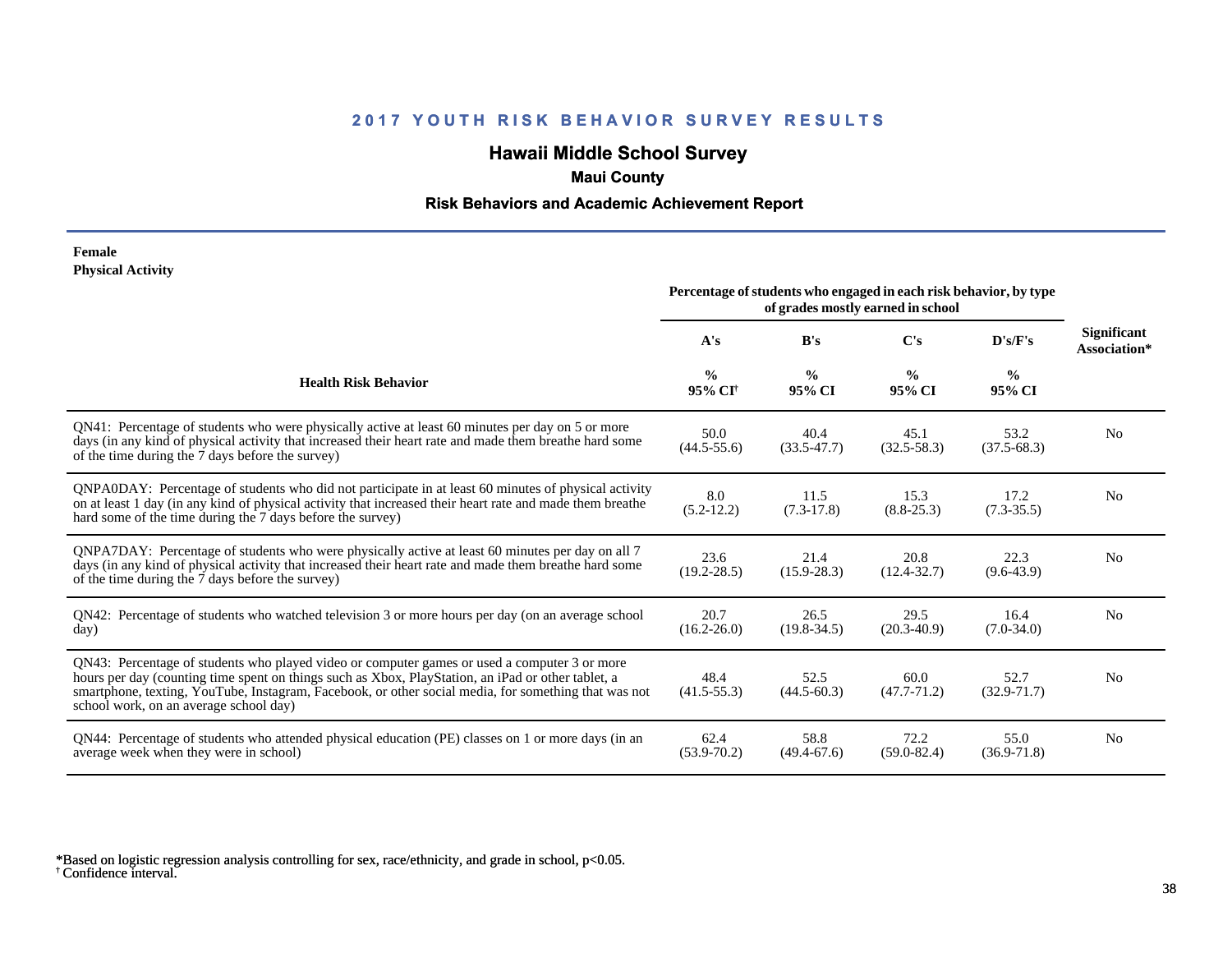# **Hawaii Middle School Survey**

# **Maui County**

## **Risk Behaviors and Academic Achievement Report**

#### **Female Physical Activity**

|                                                                                                                                                                                  | Percentage of students who engaged in each risk behavior, by type<br>of grades mostly earned in school |                         |                         |                         |                             |
|----------------------------------------------------------------------------------------------------------------------------------------------------------------------------------|--------------------------------------------------------------------------------------------------------|-------------------------|-------------------------|-------------------------|-----------------------------|
|                                                                                                                                                                                  | A's                                                                                                    | B's                     | C's                     | D's/F's                 | Significant<br>Association* |
| <b>Health Risk Behavior</b>                                                                                                                                                      | $\frac{0}{0}$<br>95% CI <sup>+</sup>                                                                   | $\frac{0}{0}$<br>95% CI | $\frac{0}{0}$<br>95% CI | $\frac{6}{6}$<br>95% CI |                             |
| QNDLYPE: Percentage of students who attended physical education (PE) classes on all 5 days (in an<br>average week when they were in school)                                      | 9.3<br>$(6.1-13.9)$                                                                                    | 10.3<br>$(5.5-18.3)$    | 14.8<br>$(7.4 - 27.4)$  | 9.1<br>$(3.6-21.2)$     | N <sub>0</sub>              |
| QN45: Percentage of students who played on at least one sports team (counting any teams run by their<br>school or community groups, during the past 12 months before the survey) | 56.1<br>$(49.7 - 62.3)$                                                                                | 52.2<br>$(43.7 - 60.6)$ | 49.8<br>$(34.7-64.9)$   | 54.9<br>$(35.7 - 72.8)$ | N <sub>0</sub>              |
| QN46: Percentage of students who had a concussion from playing a sport or being physically active<br>(one or more times during the 12 months before the survey)                  | 14.5<br>$(10.6-19.6)$                                                                                  | 18.4<br>$(13.2 - 25.0)$ | 21.0<br>$(13.1 - 31.9)$ | 24.3<br>$(13.2 - 40.4)$ | N <sub>0</sub>              |
| QN48: Percentage of students who got 8 or more hours of sleep (on an average school night)                                                                                       | 60.8<br>$(54.2 - 67.0)$                                                                                | 48.9<br>$(41.7-56.2)$   | 47.7<br>$(35.3 - 60.4)$ | 36.5<br>$(21.8-54.3)$   | Yes                         |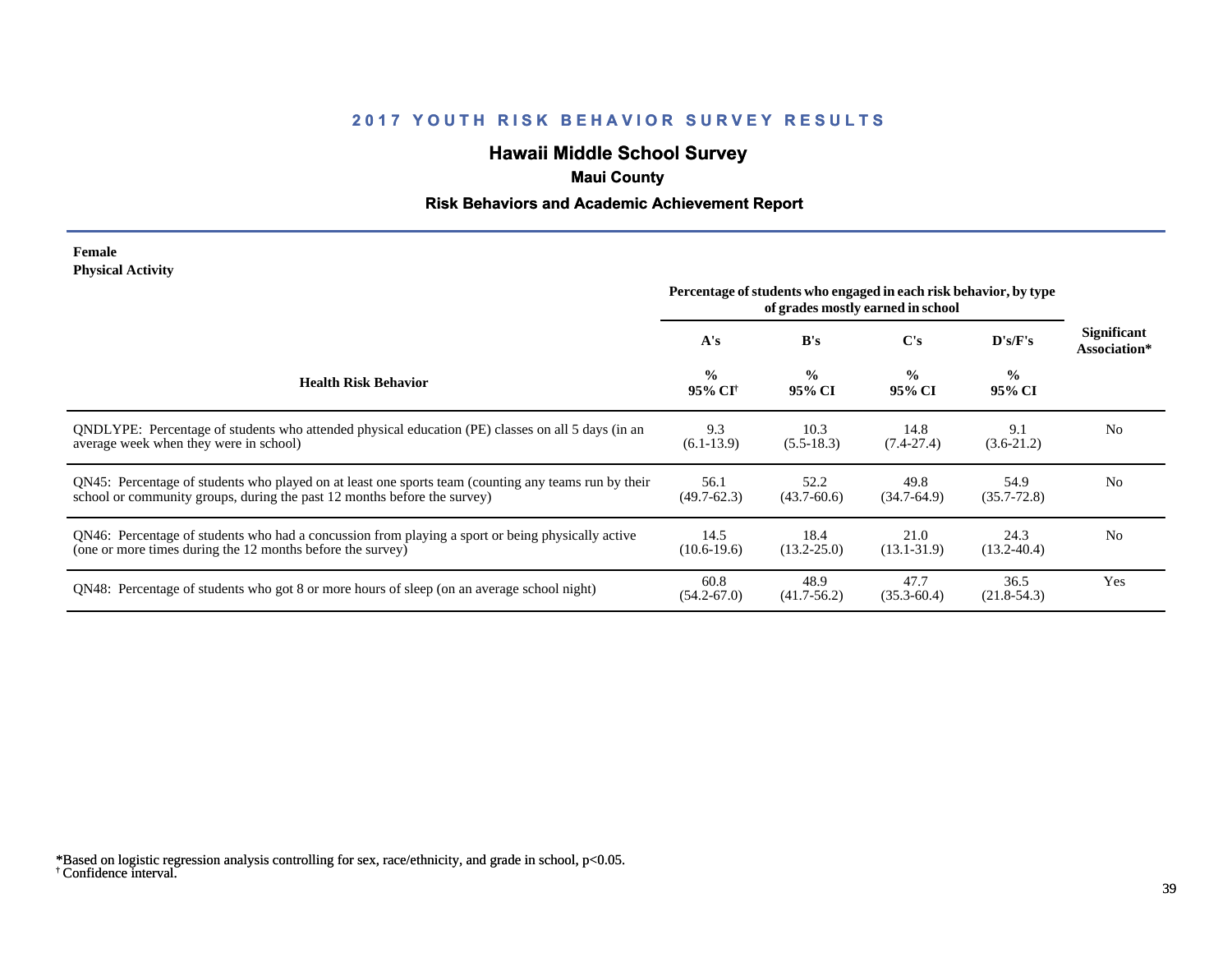# **Hawaii Middle School Survey**

# **Maui County**

## **Risk Behaviors and Academic Achievement Report**

| Female<br>Other                                                                               | Percentage of students who engaged in each risk behavior, by type |                         |                         |                         |                                    |
|-----------------------------------------------------------------------------------------------|-------------------------------------------------------------------|-------------------------|-------------------------|-------------------------|------------------------------------|
|                                                                                               | A's                                                               | B's                     | C's                     | $\bf{D's/F's}$          | <b>Significant</b><br>Association* |
| <b>Health Risk Behavior</b>                                                                   | $\frac{0}{0}$<br>95% CI <sup>†</sup>                              | $\frac{0}{0}$<br>95% CI | $\frac{0}{0}$<br>95% CI | $\frac{0}{0}$<br>95% CI |                                    |
| QN47: Percentage of students who had ever been told by a doctor or nurse that they had asthma | 22.7<br>$(17.6 - 28.9)$                                           | 19.0<br>$(14.3 - 24.7)$ | 29.9<br>$(19.6 - 42.7)$ | 21.9<br>$(11.6 - 37.5)$ | N <sub>0</sub>                     |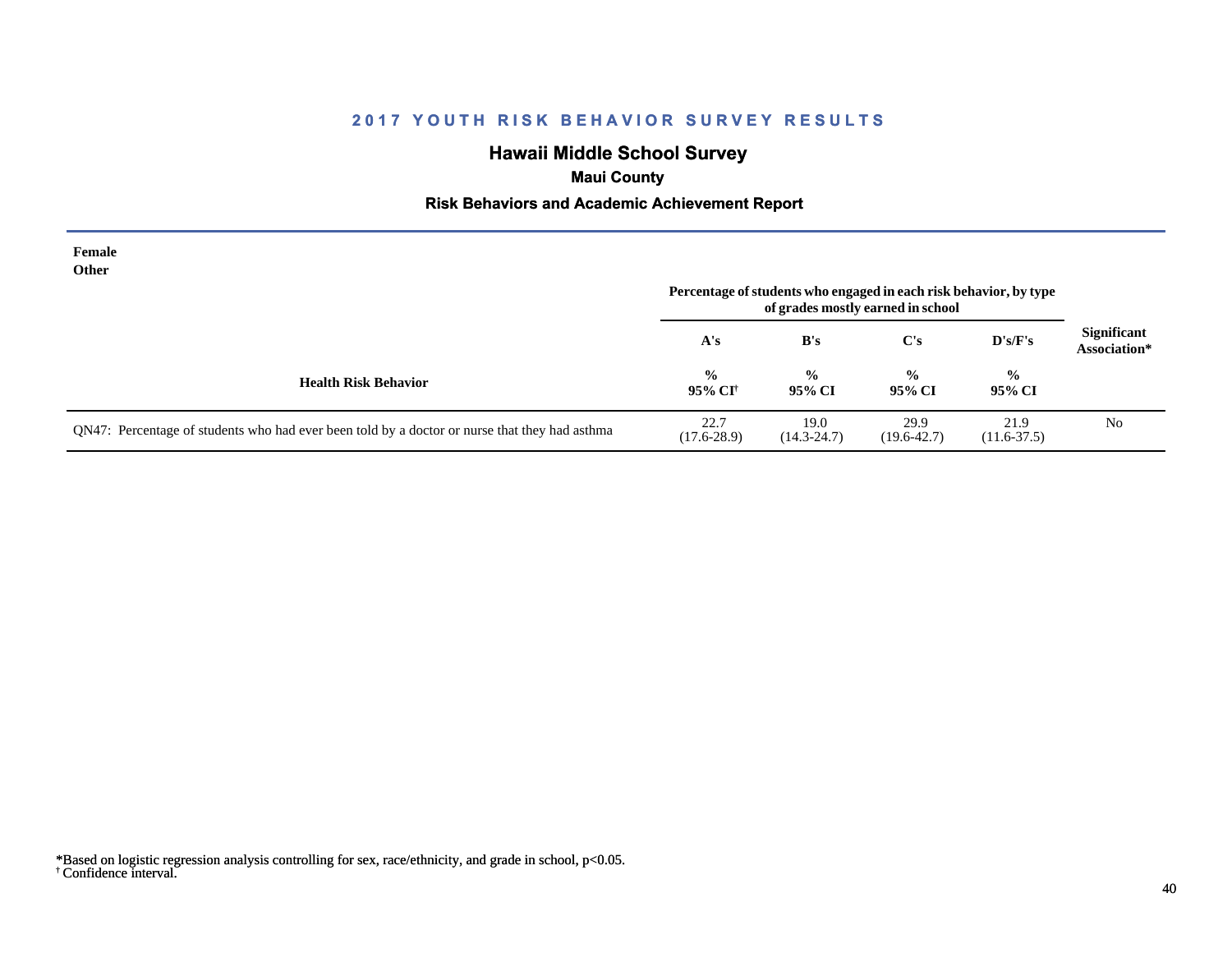# **Hawaii Middle School Survey**

# **Maui County**

## **Risk Behaviors and Academic Achievement Report**

| Female     |
|------------|
| Site-Added |

|                                                                                                        | Percentage of students who engaged in each risk behavior, by type<br>of grades mostly earned in school |                         |                         |                         |                                    |
|--------------------------------------------------------------------------------------------------------|--------------------------------------------------------------------------------------------------------|-------------------------|-------------------------|-------------------------|------------------------------------|
|                                                                                                        | A's                                                                                                    | B's                     | C's                     | D's/F's                 | <b>Significant</b><br>Association* |
| <b>Health Risk Behavior</b>                                                                            | $\frac{0}{0}$<br>95% CI <sup>+</sup>                                                                   | $\frac{0}{0}$<br>95% CI | $\frac{0}{0}$<br>95% CI | $\frac{0}{0}$<br>95% CI |                                    |
| QN50: Percentage of students who report they do not describe themselves as only one race or ethnicity  | 17.4<br>$(13.5 - 22.1)$                                                                                | 18.7<br>$(13.8 - 24.9)$ | 10.2<br>$(5.1-19.5)$    | 13.4<br>$(6.2 - 26.7)$  | N <sub>0</sub>                     |
| QN51: Percentage of students who reported that either of their parents or other adults in their family | 17.2                                                                                                   | 23.3                    | 23.3                    | 20.8                    | N <sub>0</sub>                     |
| are serving on active duty in the military                                                             | $(12.9 - 22.5)$                                                                                        | $(17.7 - 30.0)$         | $(14.7 - 34.8)$         | $(10.1 - 38.0)$         |                                    |
| QN52: Percentage of students who have serious difficulty concentrating, remembering, or making         | 21.5                                                                                                   | 35.8                    | 46.7                    | 52.2                    | Yes                                |
| decisions (because of a physical, mental, or emotional problem)                                        | $(16.7 - 27.3)$                                                                                        | $(28.9 - 43.5)$         | $(37.0 - 56.6)$         | $(33.6 - 70.2)$         |                                    |
| QN53: Percentage of students who carried a weapon (such as a gun, knife, or club, during the 12        | 8.9                                                                                                    | 13.9                    | 15.3                    | 28.2                    | Yes                                |
| months before the survey)                                                                              | $(5.7-13.6)$                                                                                           | $(9.5-19.9)$            | $(8.9 - 25.0)$          | $(14.6 - 47.5)$         |                                    |
| QN54: Percentage of students who did not go to school because they felt they would be unsafe at        | 5.8                                                                                                    | 13.3                    | 21.6                    | 21.0                    | Yes                                |
| school or on their way to or from school (during the 12 months before the survey)                      | $(3.4-9.7)$                                                                                            | $(8.7-19.6)$            | $(13.5 - 32.7)$         | $(10.6 - 37.5)$         |                                    |
| QN55: Percentage of students who have been in a physical fight (during the 12 months before the        | 11.0                                                                                                   | 13.0                    | 27.7                    | 34.1                    | Yes                                |
| survey)                                                                                                | $(7.2 - 16.5)$                                                                                         | $(8.9-18.6)$            | $(17.5-40.9)$           | $(17.6 - 55.6)$         |                                    |
| QN56: Percentage of students who were ever physically forced to have sexual intercourse (when they     | 1.7                                                                                                    | 3.8                     | 1.8                     | 10.3                    | Yes                                |
| did not want to)                                                                                       | $(0.8-3.3)$                                                                                            | $(2.0 - 7.0)$           | $(0.4 - 7.2)$           | $(3.4 - 26.9)$          |                                    |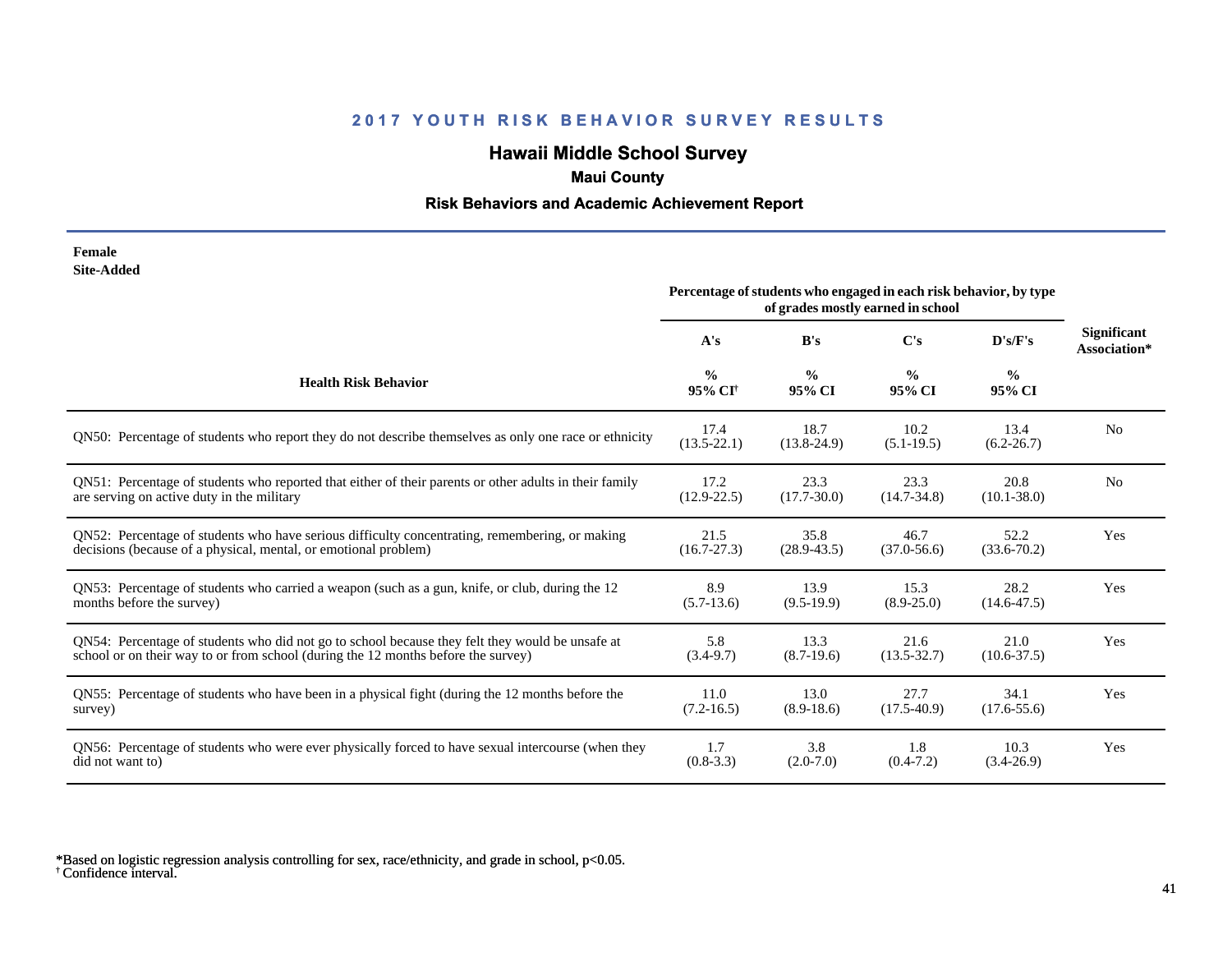# **Hawaii Middle School Survey**

# **Maui County**

### **Risk Behaviors and Academic Achievement Report**

| Female            |
|-------------------|
| <b>Site-Added</b> |

|                                                                                                                                                                                                                                                                                                                                                                                                                                                                             | Percentage of students who engaged in each risk behavior, by type<br>of grades mostly earned in school |                         |                         |                         |                                    |
|-----------------------------------------------------------------------------------------------------------------------------------------------------------------------------------------------------------------------------------------------------------------------------------------------------------------------------------------------------------------------------------------------------------------------------------------------------------------------------|--------------------------------------------------------------------------------------------------------|-------------------------|-------------------------|-------------------------|------------------------------------|
|                                                                                                                                                                                                                                                                                                                                                                                                                                                                             | A's                                                                                                    | B's                     | C's                     | D's/F's                 | <b>Significant</b><br>Association* |
| <b>Health Risk Behavior</b>                                                                                                                                                                                                                                                                                                                                                                                                                                                 | $\frac{0}{0}$<br>95% CI <sup>†</sup>                                                                   | $\frac{6}{9}$<br>95% CI | $\frac{0}{0}$<br>95% CI | $\frac{6}{9}$<br>95% CI |                                    |
| QN57: Percentage of students who had someone force them to do sexual things that they did not want<br>to do (counting such things as kissing, touching, or being physically forced to have sexual intercourse)                                                                                                                                                                                                                                                              | 6.4<br>$(4.0-10.2)$                                                                                    | 8.1<br>$(4.5-14.3)$     | 8.3<br>$(3.7-17.8)$     | 27.1<br>$(14.4 - 45.1)$ | Yes                                |
| QN58: Percentage of students who had someone they were dating or going out with purposely try to<br>control them or emotionally hurt them (counting such things as being told who they could and could<br>not spend time with, being humiliated in front of others, or being threatened if they did not do what<br>they wanted, during the 12 months before the survey, among students who were dating or going out<br>with someone during the 12 months before the survey) | 19.4<br>$(13.7 - 26.6)$                                                                                | 21.0<br>$(14.2 - 30.0)$ | 31.7<br>$(19.2 - 47.5)$ |                         |                                    |
| QN59: Percentage of students who had someone they were dating or going out with physically hurt<br>them on purpose (counting such things as being hit, slammed into something, or injured with an object<br>or weapon, during the 12 months before the survey, among students who were dating or going out with<br>someone during the 12 months before the survey)                                                                                                          | 13.1<br>$(8.5-19.7)$                                                                                   | 12.8<br>$(7.1 - 22.0)$  | 16.3<br>$(6.9-33.9)$    |                         |                                    |
| QN60: Percentage of students who physically hurt someone they were dating or going out with<br>(counting such things as hitting them, slamming them into something, or injuring them with an object<br>or weapon, during the 12 months before the survey, among students who were dating or going out with<br>someone during the 12 months before the survey)                                                                                                               | 13.7<br>$(8.7 - 20.8)$                                                                                 | 8.9<br>$(4.8-15.8)$     | 25.2<br>$(12.5-44.3)$   |                         |                                    |
| QN61: Percentage of students who had texted, e-mailed, or posted electronically a revealing or sexual<br>photo of themselves (during the 30 days before the survey)                                                                                                                                                                                                                                                                                                         | 4.0<br>$(1.9-8.2)$                                                                                     | 5.0<br>$(2.4-10.1)$     | 6.3<br>$(2.4-15.4)$     | 6.5<br>$(2.0-18.9)$     | N <sub>o</sub>                     |

\*Based on logistic regression analysis controlling for sex, race/ethnicity, and grade in school, p<0.05.

† Confidence interval.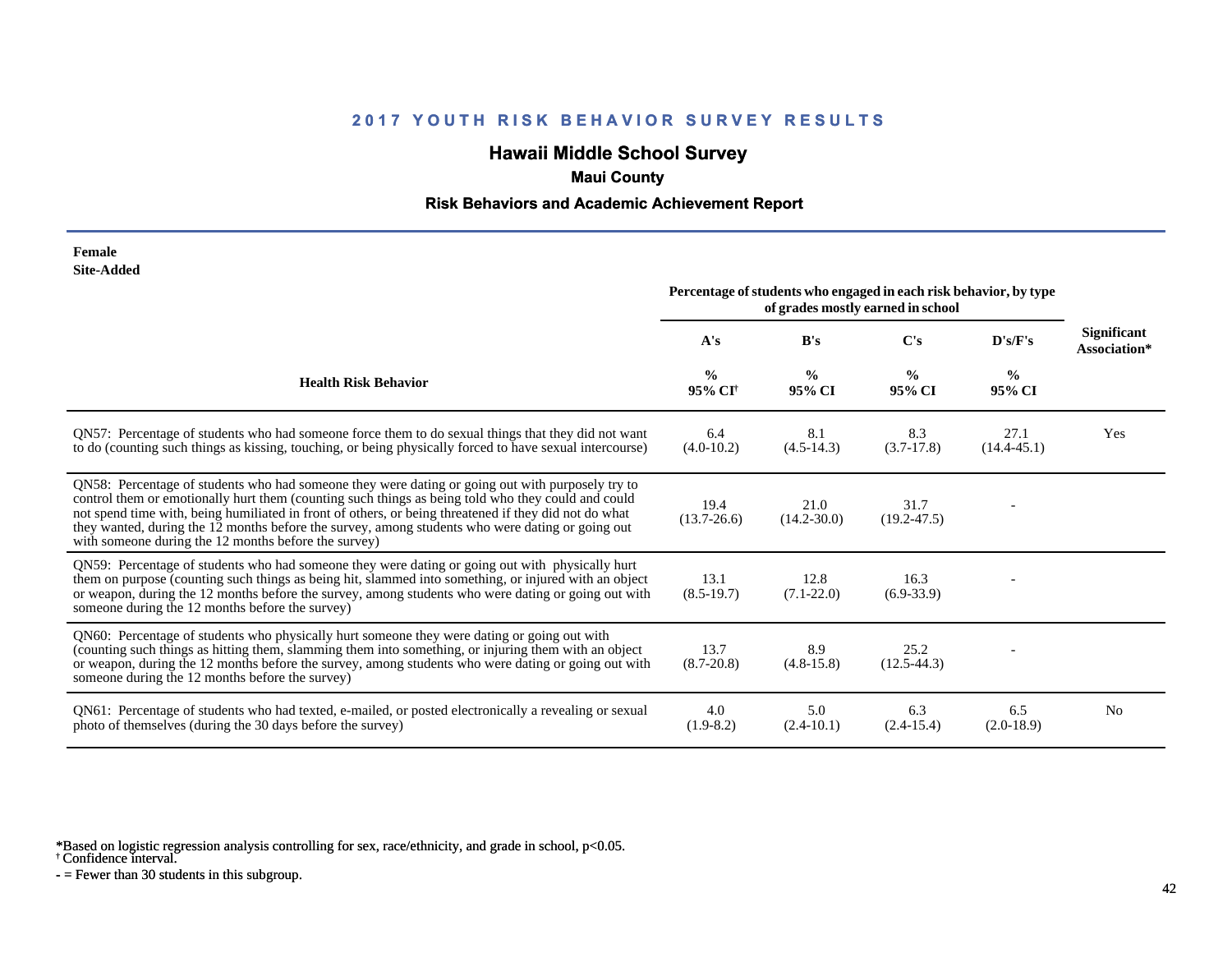# **Hawaii Middle School Survey**

# **Maui County**

## **Risk Behaviors and Academic Achievement Report**

#### **Female Site-Added**

|                                                                                                      | Percentage of students who engaged in each risk behavior, by type<br>of grades mostly earned in school |                         |                         |                         |                                    |
|------------------------------------------------------------------------------------------------------|--------------------------------------------------------------------------------------------------------|-------------------------|-------------------------|-------------------------|------------------------------------|
|                                                                                                      | A's                                                                                                    | B's                     | $\bf C's$               | D's/F's                 | <b>Significant</b><br>Association* |
| <b>Health Risk Behavior</b>                                                                          | $\frac{0}{0}$<br>95% CI <sup>+</sup>                                                                   | $\frac{0}{0}$<br>95% CI | $\frac{0}{0}$<br>95% CI | $\frac{6}{6}$<br>95% CI |                                    |
| QN62: Percentage of students who ever electronically bullied someone (counting being bullied         | 9.4                                                                                                    | 12.6                    | 26.9                    | 24.1                    | Yes                                |
| through texting, Instagram, Facebook, or other social media)                                         | $(6.1-14.1)$                                                                                           | $(8.1 - 19.2)$          | $(17.6 - 38.8)$         | $(11.7-43.3)$           |                                    |
| QN63: Percentage of students who disagree or strongly disagree that harassment and bullying by other | 9.9                                                                                                    | 2.9                     | 1.7                     | 8.2                     | Yes                                |
| students is a problem at their school                                                                | $(6.8-14.3)$                                                                                           | $(1.2-6.9)$             | $(0.5-5.3)$             | $(2.3 - 25.3)$          |                                    |
| QN64: Percentage of students who have ever done something to purposely hurt themselves without       | 24.6                                                                                                   | 36.4                    | 37.8                    | 43.6                    | N <sub>0</sub>                     |
| wanting to die (such as cutting or burning themselves on purpose)                                    | $(18.9 - 31.4)$                                                                                        | $(29.5-43.9)$           | $(25.6 - 51.7)$         | $(27.2 - 61.5)$         |                                    |
| QN65: Percentage of students who have ever felt so sad or hopeless almost every day for two weeks or | 26.2                                                                                                   | 43.8                    | 65.0                    | 55.0                    | Yes                                |
| more in a row that they stopped doing some usual activities                                          | $(20.4 - 32.9)$                                                                                        | $(36.9 - 51.0)$         | $(54.0 - 74.7)$         | $(35.2 - 73.4)$         |                                    |
| QN66: Percentage of students who reported their attempt to kill themselves resulted in an injury,    | 10.3                                                                                                   | 6.8                     | 15.3                    | 15.0                    | N <sub>0</sub>                     |
| poisoning, or overdose that had to be treated by a doctor or nurse                                   | $(6.9-15.2)$                                                                                           | $(4.1 - 10.9)$          | $(8.1 - 27.1)$          | $(6.4 - 31.3)$          |                                    |
| QN67: Percentage of students who had at least one drink of alcohol (during the 30 days before the    | 8.9                                                                                                    | 16.2                    | 27.6                    | 54.2                    | Yes                                |
| survey)                                                                                              | $(6.1 - 13.0)$                                                                                         | $(12.1 - 21.4)$         | $(17.6 - 40.6)$         | $(35.1 - 72.2)$         |                                    |
| QN68: Percentage of students who had five or more drinks of alcohol in a row (within a couple of     | 1.7                                                                                                    | 8.2                     | 15.3                    | 29.5                    | Yes                                |
| hours on at least one day during the 30 days before the survey)                                      | $(0.8 - 3.7)$                                                                                          | $(5.1 - 13.2)$          | $(8.5 - 26.0)$          | $(14.0 - 51.7)$         |                                    |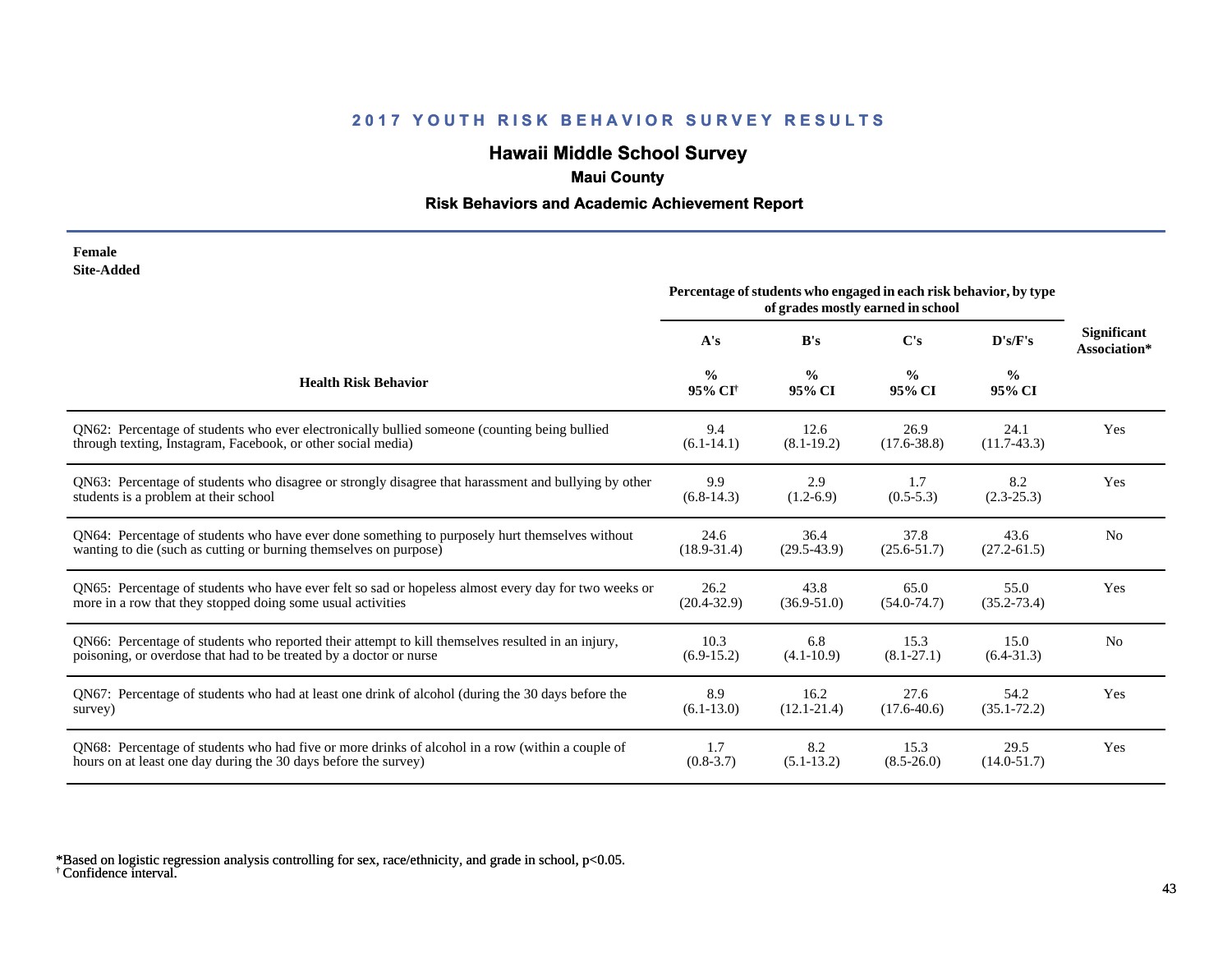# **Hawaii Middle School Survey**

# **Maui County**

## **Risk Behaviors and Academic Achievement Report**

**Female Site-Added**

|                                                                                                                                                                                                                                                                                              | Percentage of students who engaged in each risk behavior, by type<br>of grades mostly earned in school |                         |                         |                         |                                    |
|----------------------------------------------------------------------------------------------------------------------------------------------------------------------------------------------------------------------------------------------------------------------------------------------|--------------------------------------------------------------------------------------------------------|-------------------------|-------------------------|-------------------------|------------------------------------|
|                                                                                                                                                                                                                                                                                              | A's                                                                                                    | B's                     | C's                     | D's/F's                 | <b>Significant</b><br>Association* |
| <b>Health Risk Behavior</b>                                                                                                                                                                                                                                                                  | $\frac{0}{0}$<br>95% CI <sup>+</sup>                                                                   | $\frac{0}{0}$<br>95% CI | $\frac{0}{0}$<br>95% CI | $\frac{0}{0}$<br>95% CI |                                    |
| QN69: Percentage of students who report their parents would feel it is a little bit wrong, wrong, or very                                                                                                                                                                                    | 92.4                                                                                                   | 91.6                    | 88.2                    | 88.5                    | N <sub>0</sub>                     |
| wrong for them to drink beer, wine, or hard liquor regularly                                                                                                                                                                                                                                 | $(88.4 - 95.1)$                                                                                        | $(86.1 - 95.0)$         | $(75.5 - 94.7)$         | $(74.5-95.3)$           |                                    |
| QN70: Percentage of students who currently used marijuana (one or more times during the 30 days                                                                                                                                                                                              | 3.2                                                                                                    | 9.2                     | 11.1                    | 19.5                    | Yes                                |
| before the survey)                                                                                                                                                                                                                                                                           | $(1.6-6.2)$                                                                                            | $(5.7-14.7)$            | $(5.8-20.3)$            | $(9.7 - 35.3)$          |                                    |
| QN71: Percentage of students who ever used methamphetamines (also called "speed," "crystal,"                                                                                                                                                                                                 | 1.4                                                                                                    | 1.5                     | 2.8                     | 5.0                     | No                                 |
| "crank," or "ice")                                                                                                                                                                                                                                                                           | $(0.5-4.0)$                                                                                            | $(0.4-5.3)$             | $(0.4-18.4)$            | $(1.5-15.5)$            |                                    |
| QN72: Percentage of students who ever used ecstasy (also called MDMA)                                                                                                                                                                                                                        | 0.6<br>$(0.2-1.8)$                                                                                     | 0.7<br>$(0.2 - 3.0)$    | 1.3<br>$(0.3-5.4)$      | 1.3<br>$(0.2 - 8.8)$    | N <sub>0</sub>                     |
| QN73: Percentage of students who ever injected any illegal drug (used a needle to inject any illegal                                                                                                                                                                                         | 3.8                                                                                                    | 4.8                     | 5.0                     | 7.4                     | N <sub>0</sub>                     |
| drug into their body, one or more times during their life)                                                                                                                                                                                                                                   | $(2.0-7.1)$                                                                                            | $(2.6 - 8.8)$           | $(1.7-13.7)$            | $(2.7-18.9)$            |                                    |
| QN76: Percentage of students who tried to lose weight or keep from gaining weight by going without<br>eating for 24 hours or more; taking any diet pills, powders, or liquids; vomiting or taking laxatives;<br>smoking cigarettes; or skipping meals (during the 30 days before the survey) | 13.5<br>$(10.1 - 17.9)$                                                                                | 21.0<br>$(15.5 - 27.8)$ | 29.1<br>$(17.8 - 43.8)$ | 28.1<br>$(14.8 - 46.8)$ | N <sub>0</sub>                     |
| QN77: Percentage of students who most of the time or always went hungry because there was not                                                                                                                                                                                                | 4.3                                                                                                    | 6.2                     | 8.2                     | 12.2                    | N <sub>0</sub>                     |
| enough food in their home (during the 30 days before the survey)                                                                                                                                                                                                                             | $(2.5 - 7.2)$                                                                                          | $(3.0-12.3)$            | $(3.5-17.9)$            | $(4.6-28.6)$            |                                    |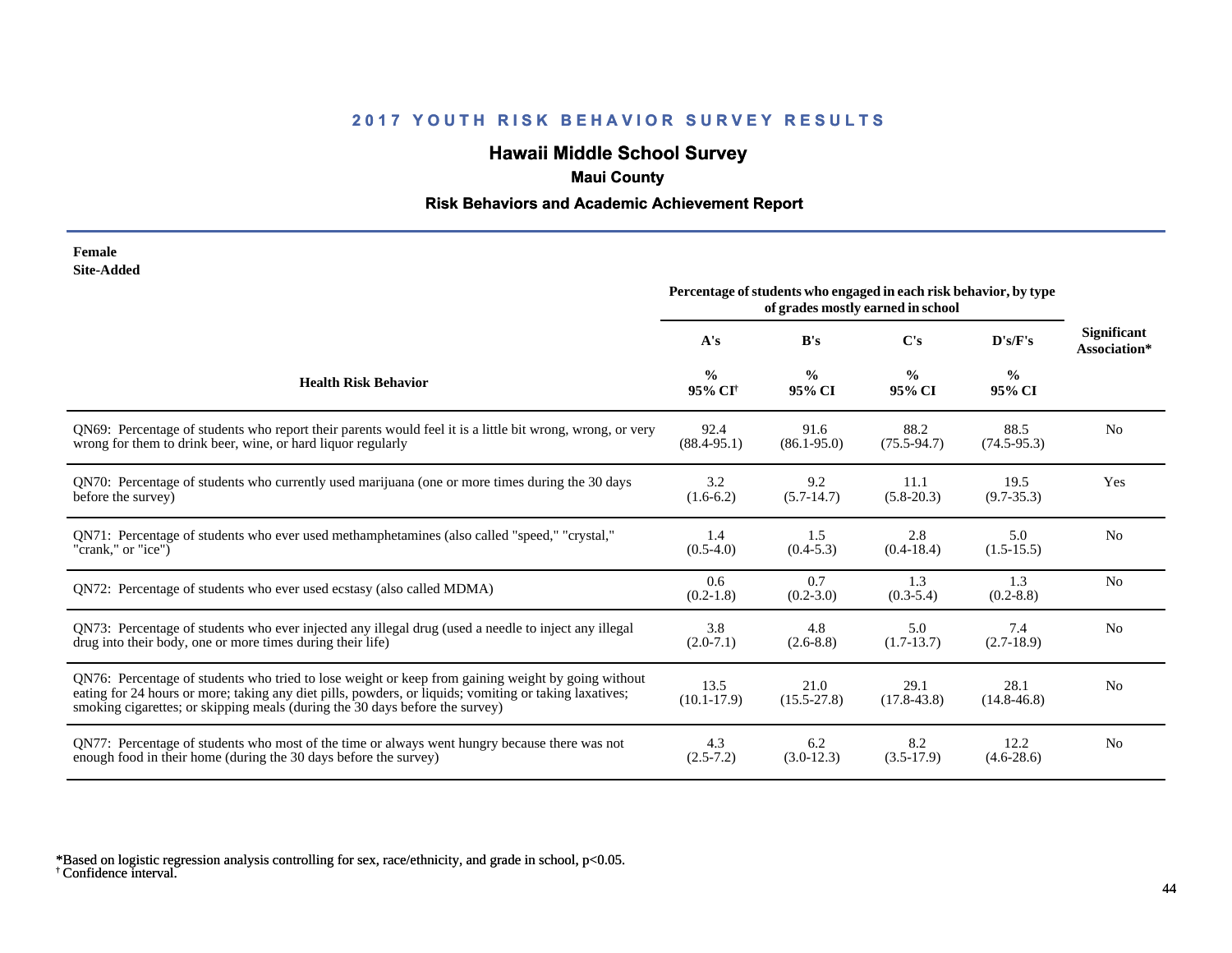# **Hawaii Middle School Survey**

# **Maui County**

## **Risk Behaviors and Academic Achievement Report**

| Female            |
|-------------------|
| <b>Site-Added</b> |

|                                                                                                                                                                         | Percentage of students who engaged in each risk behavior, by type<br>of grades mostly earned in school |                         |                         |                         |                                    |
|-------------------------------------------------------------------------------------------------------------------------------------------------------------------------|--------------------------------------------------------------------------------------------------------|-------------------------|-------------------------|-------------------------|------------------------------------|
|                                                                                                                                                                         | A's                                                                                                    | B's                     | C's                     | D's/F's                 | <b>Significant</b><br>Association* |
| <b>Health Risk Behavior</b>                                                                                                                                             | $\frac{0}{0}$<br>95% CI <sup>†</sup>                                                                   | $\frac{0}{0}$<br>95% CI | $\frac{0}{0}$<br>95% CI | $\frac{0}{0}$<br>95% CI |                                    |
| QN78: Percentage of students who did exercises to strengthen or tone their muscles on three or more                                                                     | 47.3                                                                                                   | 38.8                    | 46.3                    | 62.1                    | <b>Yes</b>                         |
| days (such as push-ups, sit-ups, or weight lifting, during the 7 days before the survey)                                                                                | $(40.4 - 54.3)$                                                                                        | $(31.6 - 46.6)$         | $(35.1 - 57.8)$         | $(44.4 - 77.0)$         |                                    |
| QN79: Percentage of students who walk or ride their bike to or from school (one or more days during                                                                     | 34.4                                                                                                   | 34.1                    | 40.2                    | 29.9                    | No.                                |
| an average week when they are in school and weather allows them to do so)                                                                                               | $(27.9 - 41.6)$                                                                                        | $(27.5 - 41.3)$         | $(28.1 - 53.7)$         | $(17.5-46.1)$           |                                    |
| QN80: Percentage of students who have been taught about AIDS or HIV infection in school                                                                                 | 39.0<br>$(31.1 - 47.6)$                                                                                | 38.9<br>$(31.1 - 47.3)$ | 48.1<br>$(35.3 - 61.2)$ | 35.0<br>$(18.8 - 55.6)$ | N <sub>o</sub>                     |
| QN81: Percentage of students who most of the time or always wear sunscreen (with an SPF of 15 or<br>higher when they are outside for more than one hour on a sunny day) | 18.3<br>$(14.1 - 23.3)$                                                                                | 12.5<br>$(8.0-19.0)$    | 5.6<br>$(1.5-19.0)$     | 0.0                     | Yes                                |
| QN82: Percentage of students who did not go to school because they were sick (on one or more days                                                                       | 36.7                                                                                                   | 54.9                    | 60.0                    | 68.9                    | Yes                                |
| during the 30 days before the survey)                                                                                                                                   | $(31.1 - 42.5)$                                                                                        | $(46.0 - 63.5)$         | $(48.0 - 70.8)$         | $(51.1 - 82.5)$         |                                    |
| QN83: Percentage of students who saw a doctor or nurse (for a check-up or physical exam when they                                                                       | 55.8                                                                                                   | 42.2                    | 45.3                    | 42.8                    | Yes                                |
| were not sick or injured during the 12 months before the survey)                                                                                                        | $(49.7 - 61.8)$                                                                                        | $(35.4 - 49.2)$         | $(32.9 - 58.4)$         | $(25.9 - 61.5)$         |                                    |
| QN84: Percentage of students who saw a dentist (for a check-up, exam, teeth cleaning, or other dental                                                                   | 68.9                                                                                                   | 68.8                    | 61.3                    | 47.6                    | N <sub>0</sub>                     |
| work, during the 12 months before the survey)                                                                                                                           | $(63.0 - 74.2)$                                                                                        | $(61.8 - 75.0)$         | $(49.2 - 72.2)$         | $(31.7-64.0)$           |                                    |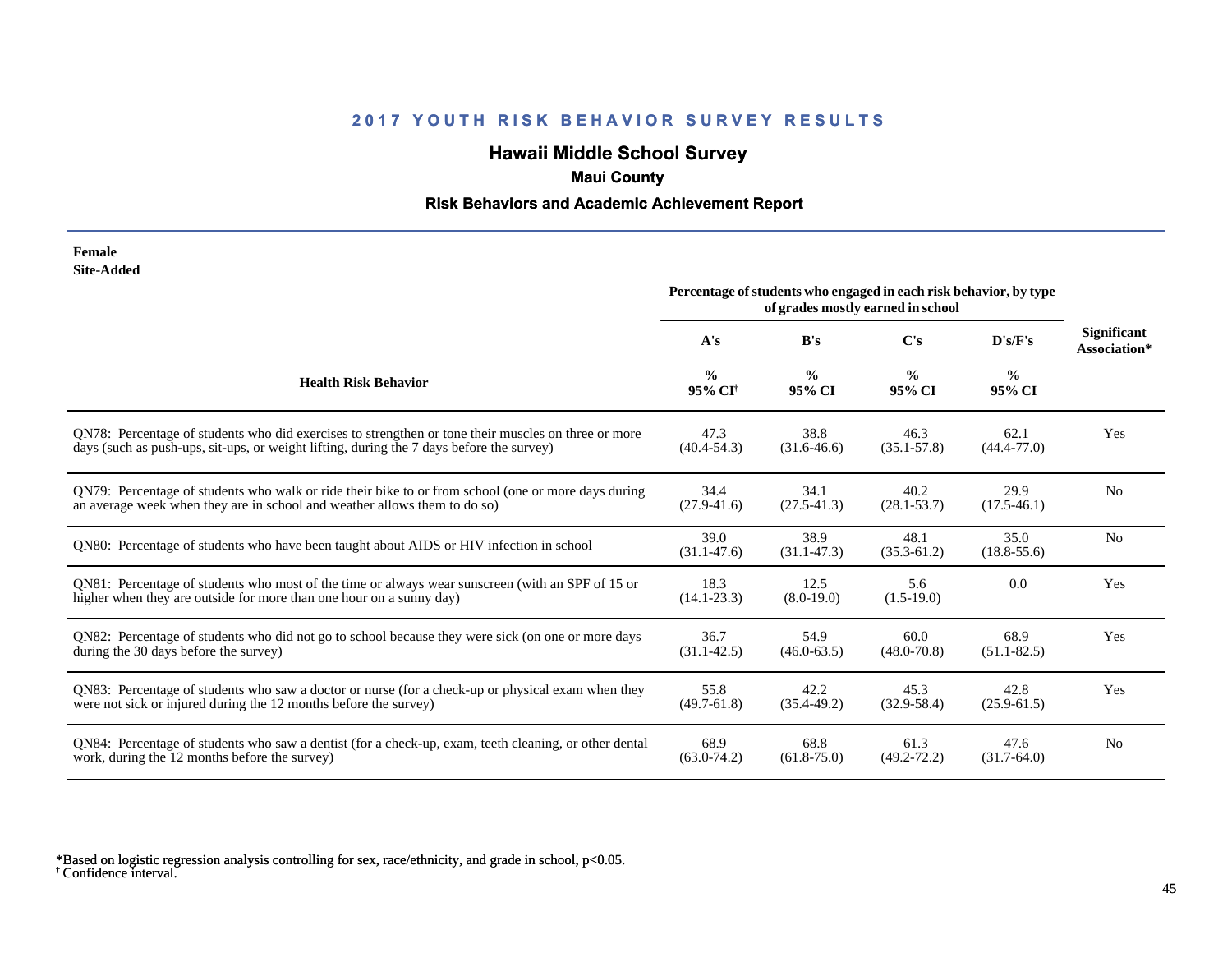# **Hawaii Middle School Survey**

# **Maui County**

## **Risk Behaviors and Academic Achievement Report**

#### **Female Site-Added**

|                                                                                                                                                                                                                                            | Percentage of students who engaged in each risk behavior, by type<br>of grades mostly earned in school |                         |                         |                         |                                    |
|--------------------------------------------------------------------------------------------------------------------------------------------------------------------------------------------------------------------------------------------|--------------------------------------------------------------------------------------------------------|-------------------------|-------------------------|-------------------------|------------------------------------|
|                                                                                                                                                                                                                                            | A's                                                                                                    | B's                     | C's                     | D's/F's                 | <b>Significant</b><br>Association* |
| <b>Health Risk Behavior</b>                                                                                                                                                                                                                | $\frac{0}{0}$<br>95% CI <sup>+</sup>                                                                   | $\frac{0}{0}$<br>95% CI | $\frac{0}{0}$<br>95% CI | $\frac{0}{0}$<br>95% CI |                                    |
| QN85: Percentage of students who had a toothache (during the 12 months before the survey)                                                                                                                                                  | 21.4<br>$(16.6 - 27.0)$                                                                                | 29.2<br>$(22.6 - 36.9)$ | 27.8<br>$(18.8-39.1)$   | 43.2<br>$(27.3 - 60.8)$ | Yes                                |
| QN86: Percentage of students who had been told by a doctor or nurse that they had asthma and who<br>still have asthma                                                                                                                      | 12.2<br>$(8.5 - 17.1)$                                                                                 | 12.5<br>$(8.3-18.2)$    | 13.8<br>$(7.1 - 25.1)$  | 10.8<br>$(4.8-22.7)$    | N <sub>o</sub>                     |
| QN87: Percentage of students who think they definitely will not complete high school                                                                                                                                                       | 0.3<br>$(0.0-1.9)$                                                                                     | 3.1<br>$(1.4-7.1)$      | 1.4<br>$(0.3-5.7)$      | 7.5<br>$(2.6-19.5)$     | Yes                                |
| QN88: Percentage of students who usually slept in the home of a friend, family member, or other<br>person because they had to leave their home or their parent or guardian cannot afford housing (during<br>the 30 days before the survey) | 0.7<br>$(0.1-4.9)$                                                                                     | 3.0<br>$(1.3-6.8)$      | 1.8<br>$(0.2 - 12.3)$   | 2.3<br>$(0.3-15.2)$     | Yes                                |
| QN89: Percentage of students who reported there is at least one teacher or other adult in their school<br>that they can talk to if they have a problem                                                                                     | 67.7<br>$(61.1 - 73.7)$                                                                                | 61.5<br>$(53.1 - 69.3)$ | 62.7<br>$(49.2 - 74.4)$ | 56.9<br>$(40.2 - 72.3)$ | N <sub>0</sub>                     |
| QN90: Percentage of students who have a teacher or other adult at their school who really cares about<br>them                                                                                                                              | 52.5<br>$(46.1 - 58.9)$                                                                                | 51.1<br>$(43.0 - 59.1)$ | 56.1<br>$(43.3 - 68.2)$ | 56.3<br>$(40.2 - 71.1)$ | N <sub>o</sub>                     |
| QN91: Percentage of students who have an adult outside of school they can talk to about things that<br>are important to them                                                                                                               | 77.5<br>$(72.1 - 82.2)$                                                                                | 71.4<br>$(64.5 - 77.4)$ | 60.4<br>$(49.1 - 70.6)$ | 73.6<br>$(58.0 - 84.9)$ | Yes                                |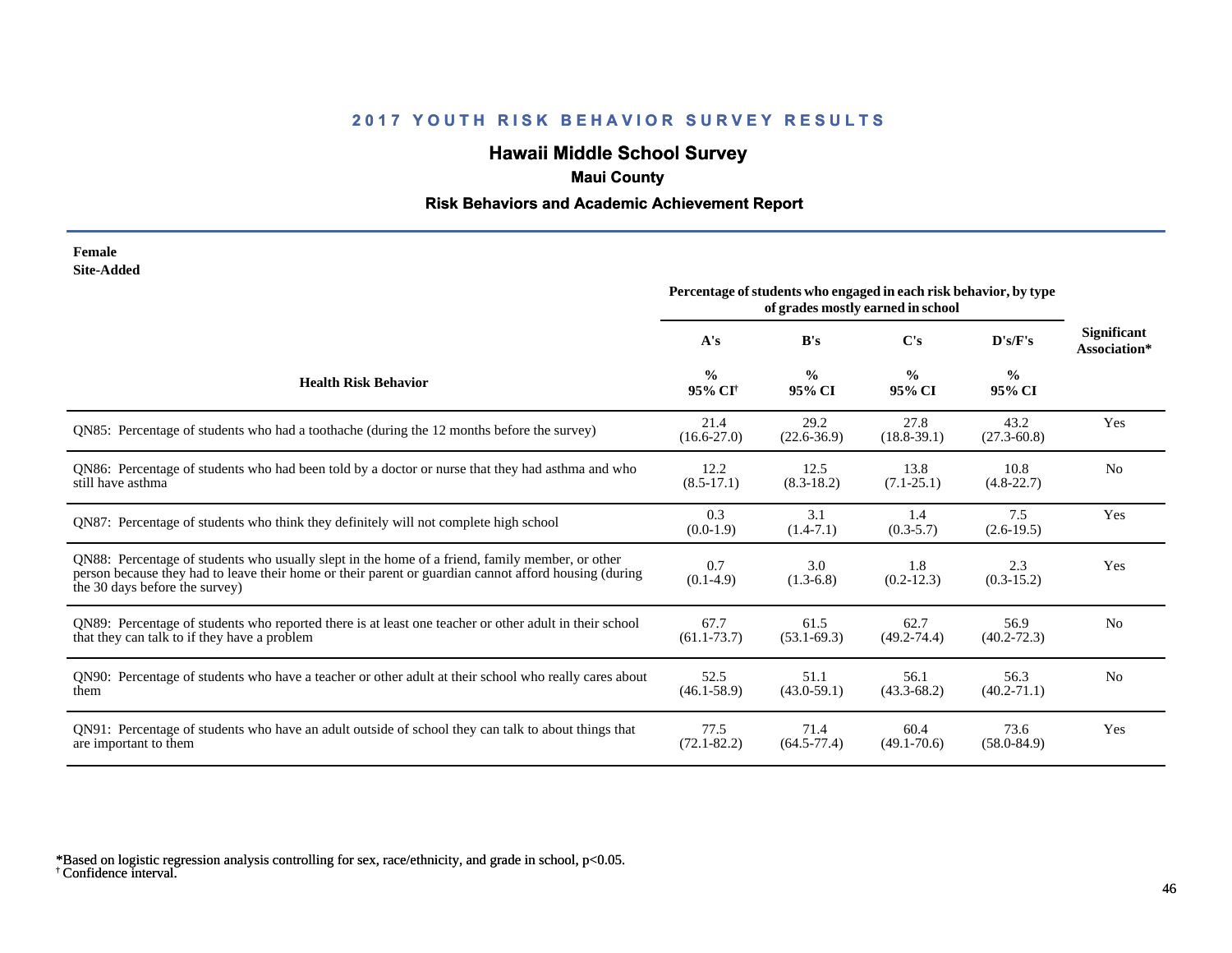# **Hawaii Middle School Survey**

# **Maui County**

### **Risk Behaviors and Academic Achievement Report**

| Female     |
|------------|
| Site-Added |

|                                                                                                                                                                               | Percentage of students who engaged in each risk behavior, by type<br>of grades mostly earned in school |                         |                         |                         |                                    |
|-------------------------------------------------------------------------------------------------------------------------------------------------------------------------------|--------------------------------------------------------------------------------------------------------|-------------------------|-------------------------|-------------------------|------------------------------------|
|                                                                                                                                                                               | A's                                                                                                    | B's                     | $\bf C$ 's              | D's/F's                 | <b>Significant</b><br>Association* |
| <b>Health Risk Behavior</b>                                                                                                                                                   | $\frac{0}{0}$<br>95% CI <sup>+</sup>                                                                   | $\frac{0}{0}$<br>95% CI | $\frac{0}{0}$<br>95% CI | $\frac{0}{0}$<br>95% CI |                                    |
| QN92: Percentage of students who have talked with at least one of their parents or another adult in                                                                           | 45.8                                                                                                   | 40.7                    | 45.6                    | 44.0                    | N <sub>0</sub>                     |
| their family about the dangers of tobacco, alcohol, or drug use (during the 12 months before the survey)                                                                      | $(38.9 - 52.8)$                                                                                        | $(33.9 - 48.0)$         | $(34.3 - 57.4)$         | $(27.0 - 62.6)$         |                                    |
| QN93: Percentage of students who reported their parents or other adults in their family talked with                                                                           | 34.1                                                                                                   | 39.0                    | 40.7                    | 35.7                    | N <sub>0</sub>                     |
| them about what they expect them to do or not to do when it comes to sex                                                                                                      | $(28.4 - 40.3)$                                                                                        | $(32.0 - 46.4)$         | $(30.1 - 52.3)$         | $(19.8 - 55.5)$         |                                    |
| QN94: Percentage of students who ever talked with their parents or other adults in their family about                                                                         | 27.6                                                                                                   | 33.5                    | 33.5                    | 47.0                    | Yes                                |
| how to say no to having sex                                                                                                                                                   | $(22.0 - 33.9)$                                                                                        | $(26.0 - 42.0)$         | $(22.1 - 47.3)$         | $(29.6 - 65.1)$         |                                    |
| QN95: Percentage of students who most of the time or always get the kind of help they need (among<br>students who report having felt sad, empty, hopeless, angry, or anxious) | 35.8<br>$(28.6 - 43.6)$                                                                                | 21.4<br>$(15.5 - 28.7)$ | 25.6<br>$(15.3 - 39.5)$ |                         |                                    |
| QN96: Percentage of students who have ever ridden in a car driven by someone, including the student,                                                                          | 27.2                                                                                                   | 29.0                    | 37.7                    | 39.7                    | N <sub>0</sub>                     |
| who was "high" or had been using alcohol or drugs                                                                                                                             | $(21.2 - 34.2)$                                                                                        | $(22.5-36.4)$           | $(27.5-49.2)$           | $(20.8-62.3)$           |                                    |
| QN97: Percentage of students who ever use alcohol or drugs to relax, feel better about themselves, or                                                                         | 5.7                                                                                                    | 10.2                    | 17.5                    | 22.4                    | <b>Yes</b>                         |
| fit in                                                                                                                                                                        | $(3.4-9.6)$                                                                                            | $(5.9-17.1)$            | $(10.7 - 27.2)$         | $(9.9-43.0)$            |                                    |
| QN98: Percentage of students who ever use alcohol or drugs while they are alone                                                                                               | 6.1<br>$(3.7-10.1)$                                                                                    | 7.1<br>$(4.4 - 11.5)$   | 21.6<br>$(13.3 - 33.3)$ | 17.1<br>$(7.3 - 35.1)$  | Yes                                |

\*Based on logistic regression analysis controlling for sex, race/ethnicity, and grade in school, p<0.05.

† Confidence interval.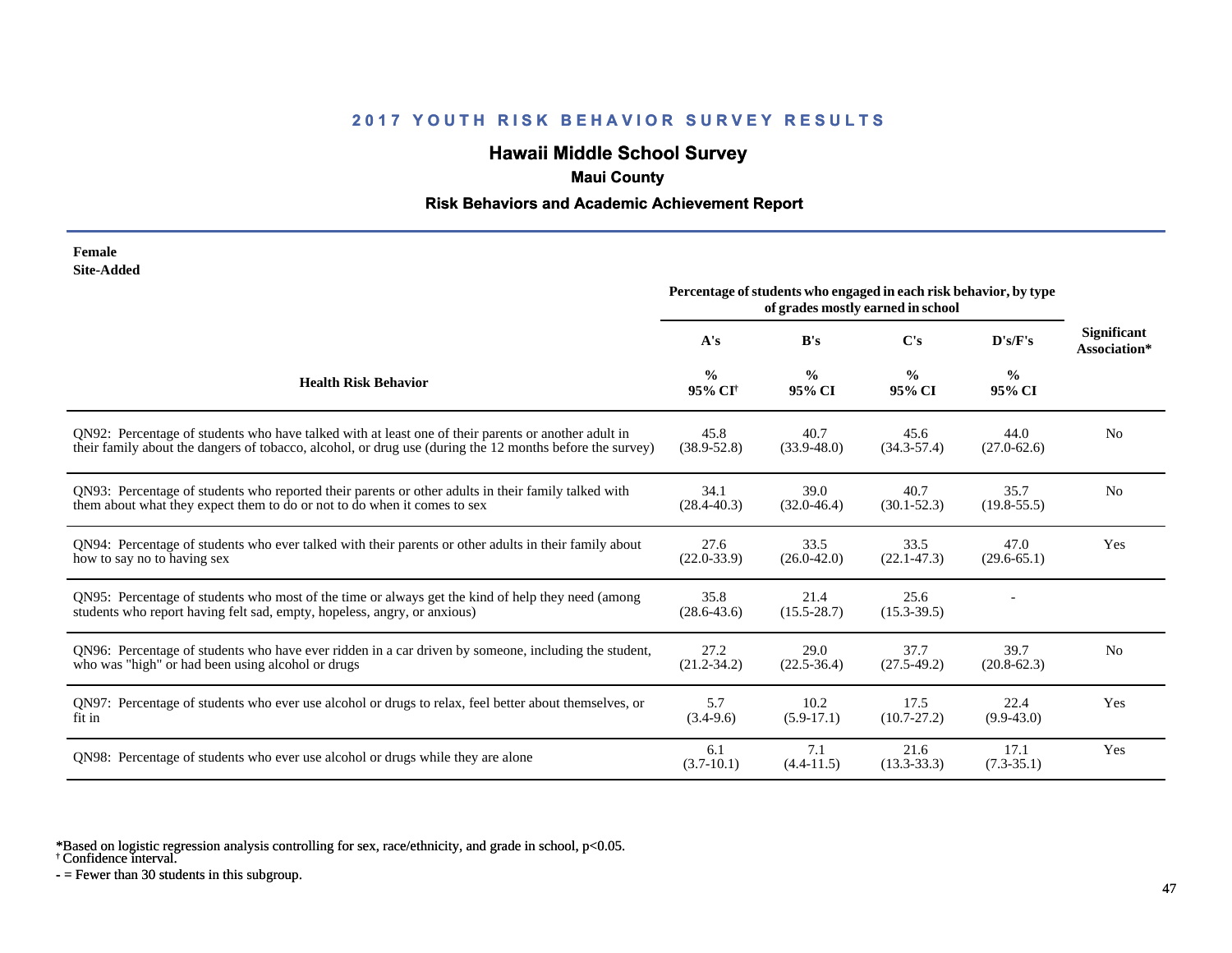# **Hawaii Middle School Survey**

# **Maui County**

## **Risk Behaviors and Academic Achievement Report**

#### **Female Site-Added**

|                                                                                                      | Percentage of students who engaged in each risk behavior, by type<br>of grades mostly earned in school |                         |                         |                         |                                    |
|------------------------------------------------------------------------------------------------------|--------------------------------------------------------------------------------------------------------|-------------------------|-------------------------|-------------------------|------------------------------------|
|                                                                                                      | A's                                                                                                    | B's                     | C's                     | D's/F's                 | <b>Significant</b><br>Association* |
| <b>Health Risk Behavior</b>                                                                          | $\frac{6}{6}$<br>95% CI†                                                                               | $\frac{0}{0}$<br>95% CI | $\frac{0}{0}$<br>95% CI | $\frac{0}{0}$<br>95% CI |                                    |
| QN99: Percentage of students who ever forget things they did while using alcohol or drugs            | 4.6<br>$(2.3-8.9)$                                                                                     | 9.5<br>$(5.5-16.1)$     | 14.5<br>$(7.9 - 25.3)$  | 34.5<br>$(17.3 - 57.0)$ | Yes                                |
| QN100: Percentage of students who have family or friends that have told them that they should cut    | 4.5                                                                                                    | 8.5                     | 21.3                    | 29.8                    | Yes                                |
| down on their drinking or drug use                                                                   | $(2.5-8.0)$                                                                                            | $(5.0-14.1)$            | $(13.0 - 32.9)$         | $(13.7 - 53.2)$         |                                    |
| QN101: Percentage of students who have ever gotten into trouble while they were using alcohol or     | 3.6                                                                                                    | 8.3                     | 18.6                    | 25.7                    | Yes                                |
| drugs                                                                                                | $(1.9-6.7)$                                                                                            | $(4.8-14.2)$            | $(11.1 - 29.4)$         | $(11.5-48.2)$           |                                    |
| QN102: Percentage of students who have attended school under the influence of alcohol, marijuana, or | 6.4                                                                                                    | 9.4                     | 16.4                    | 22.1                    | N <sub>0</sub>                     |
| other drugs (during the 12 months before the survey)                                                 | $(3.7-10.7)$                                                                                           | $(5.5-15.6)$            | $(9.8-26.3)$            | $(9.1 - 44.5)$          |                                    |
| QNNODNT: Percentage of students who never saw a dentist (for a check-up, exam, teeth cleaning, or    | 1.7                                                                                                    | 2.5                     | 1.8                     | 2.0                     | N <sub>0</sub>                     |
| other dental work)                                                                                   | $(0.8-3.6)$                                                                                            | $(0.8-7.6)$             | $(0.4 - 8.0)$           | $(0.3-13.3)$            |                                    |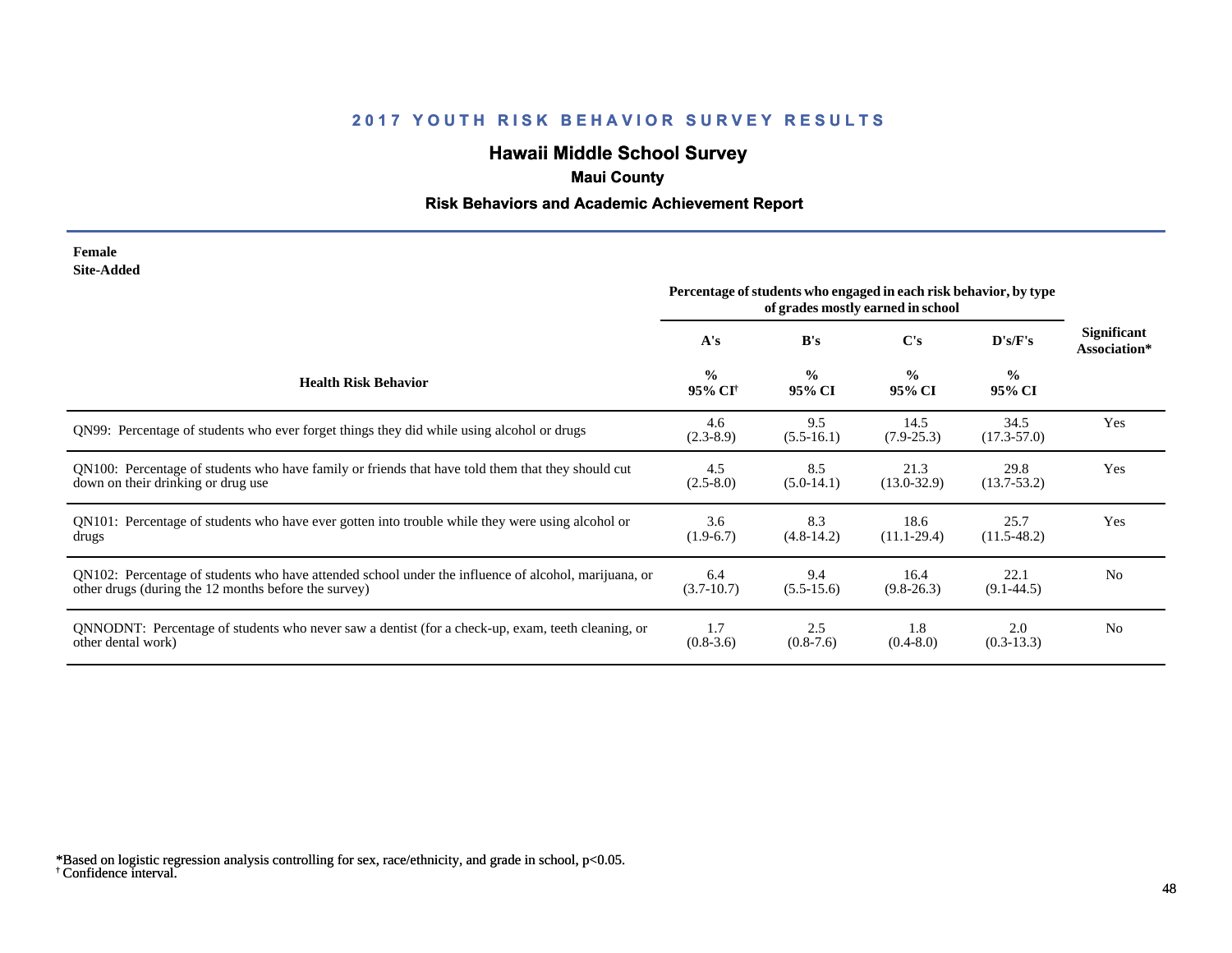# **Hawaii Middle School Survey**

### **Maui County**

### **Risk Behaviors and Academic Achievement Report**

#### **Hispanic/Latino Unintentional Injuries/Violence**

|                                                                                                                                                           | Percentage of students who engaged in each risk behavior, by type<br>of grades mostly earned in school |                         |                         |                |                                    |
|-----------------------------------------------------------------------------------------------------------------------------------------------------------|--------------------------------------------------------------------------------------------------------|-------------------------|-------------------------|----------------|------------------------------------|
|                                                                                                                                                           | A's                                                                                                    | B's                     | C's                     | D's/F's        | <b>Significant</b><br>Association* |
| <b>Health Risk Behavior</b>                                                                                                                               | $\frac{0}{0}$<br>95% CI <sup>+</sup>                                                                   | $\frac{0}{0}$<br>95% CI | $\frac{0}{0}$<br>95% CI | $\%$<br>95% CI |                                    |
| QN12: Percentage of students who were ever bullied on school property                                                                                     | 38.5<br>$(26.7 - 51.7)$                                                                                | 54.2<br>$(42.3 - 65.5)$ | 53.3<br>$(36.8 - 69.0)$ |                |                                    |
| QN13: Percentage of students who were ever electronically bullied (counting being bullied through<br>texting, Instagram, Facebook, or other social media) | 24.6<br>$(15.6 - 36.6)$                                                                                | 31.5<br>$(22.7-42.0)$   | 30.8<br>$(17.6 - 48.0)$ |                |                                    |
| QN14: Percentage of students who ever seriously thought about killing themselves                                                                          | 21.9<br>$(13.2 - 34.0)$                                                                                | 34.3<br>$(23.7 - 46.8)$ | 27.0<br>$(15.9 - 42.0)$ |                |                                    |
| QN15: Percentage of students who ever made a plan about how they would kill themselves                                                                    | 14.2<br>$(7.4-25.6)$                                                                                   | 24.9<br>$(16.0 - 36.6)$ | 22.5<br>$(12.1 - 38.0)$ |                |                                    |
| QN16: Percentage of students who ever tried to kill themselves                                                                                            | 11.8<br>$(6.3-21.3)$                                                                                   | 17.1<br>$(10.3 - 27.2)$ | 14.0<br>$(6.2 - 28.6)$  |                |                                    |

\*Based on logistic regression analysis controlling for sex, race/ethnicity, and grade in school, p<0.05.

† Confidence interval.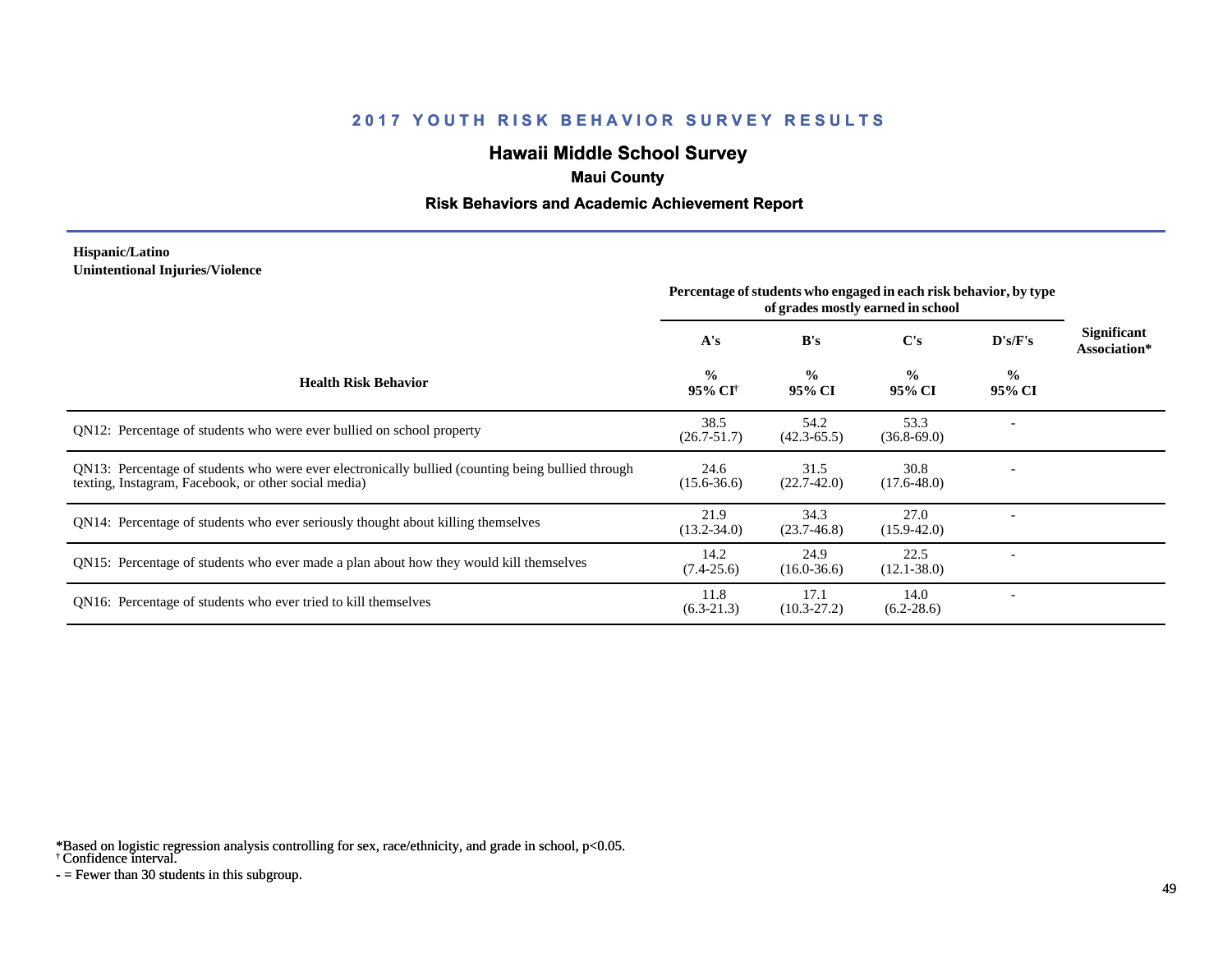# **Hawaii Middle School Survey**

### **Maui County**

### **Risk Behaviors and Academic Achievement Report**

#### **Hispanic/Latino Tobacco Use**

|                                                                                                                                                                                                                                                                                                                | Percentage of students who engaged in each risk behavior, by type<br>of grades mostly earned in school |                         |                         |                         |                                    |
|----------------------------------------------------------------------------------------------------------------------------------------------------------------------------------------------------------------------------------------------------------------------------------------------------------------|--------------------------------------------------------------------------------------------------------|-------------------------|-------------------------|-------------------------|------------------------------------|
|                                                                                                                                                                                                                                                                                                                | A's                                                                                                    | B's                     | C's                     | D's/F's                 | <b>Significant</b><br>Association* |
| <b>Health Risk Behavior</b>                                                                                                                                                                                                                                                                                    | $\frac{0}{0}$<br>95% CI <sup>+</sup>                                                                   | $\frac{0}{0}$<br>95% CI | $\frac{0}{0}$<br>95% CI | $\frac{0}{0}$<br>95% CI |                                    |
| QN18: Percentage of students who tried cigarette smoking for the first time before age 11 years (even<br>one or two puffs)                                                                                                                                                                                     | 3.8<br>$(1.2-11.5)$                                                                                    | 5.0<br>$(1.8-13.0)$     | 8.4<br>$(3.3-20.2)$     |                         |                                    |
| QN19: Percentage of students who currently smoked cigarettes (on at least 1 day during the 30 days<br>before the survey)                                                                                                                                                                                       | 1.0<br>$(0.1-6.8)$                                                                                     | 0.0                     | 1.9<br>$(0.3-12.3)$     |                         |                                    |
| QNFRCIG: Percentage of students who currently smoked cigarettes frequently (on 20 or more days<br>during the 30 days before the survey)                                                                                                                                                                        | 0.0                                                                                                    | 0.0                     | 0.0                     |                         |                                    |
| QNDAYCIG: Percentage of students who currently smoked cigarettes daily (on all 30 days during the<br>30 days before the survey)                                                                                                                                                                                | 0.0                                                                                                    | 0.0                     | 0.0                     |                         |                                    |
| QN21: Percentage of students who ever used an electronic vapor product (including e-cigarettes,<br>e-cigars, e-pipes, vape pipes, vaping pens, e-hookahs, and hookah pens [such as blu, NJOY, Vuse,<br>MarkTen, Logic, Vapin Plus, eGo, and Halo])                                                             | 25.1<br>$(16.1 - 37.0)$                                                                                | 36.1<br>$(25.8 - 48.0)$ | 42.7<br>$(29.0 - 57.6)$ |                         |                                    |
| QN22: Percentage of students who currently used an electronic vapor product (including e-cigarettes,<br>e-cigars, e-pipes, vape pipes, vaping pens, e-hookahs, and hookah pens [such as blu, NJOY, Vuse,<br>MarkTen, Logic, Vapin Plus, eGo, and Halo, on at least 1 day during the 30 days before the survey) | 8.3<br>$(3.7-17.5)$                                                                                    | 17.8<br>$(11.1 - 27.2)$ | 28.2<br>$(16.7-43.5)$   |                         |                                    |

\*Based on logistic regression analysis controlling for sex, race/ethnicity, and grade in school, p<0.05.

† Confidence interval.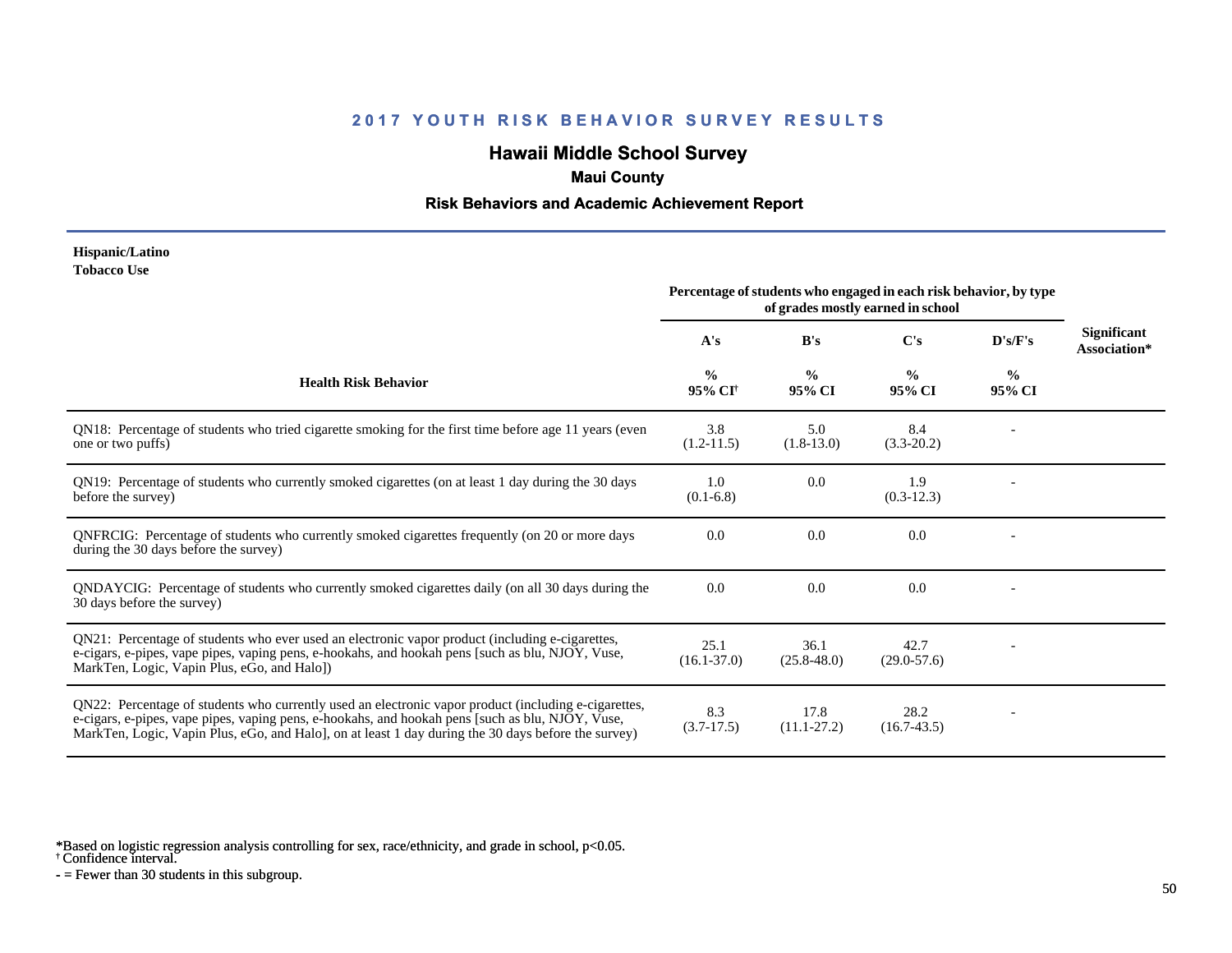# **Hawaii Middle School Survey**

# **Maui County**

### **Risk Behaviors and Academic Achievement Report**

#### **Hispanic/Latino Alcohol/Other Drug Use**

|                                                                                                                                                                                                                                                  | Percentage of students who engaged in each risk behavior, by type<br>of grades mostly earned in school |                         |                         |                          |                                    |
|--------------------------------------------------------------------------------------------------------------------------------------------------------------------------------------------------------------------------------------------------|--------------------------------------------------------------------------------------------------------|-------------------------|-------------------------|--------------------------|------------------------------------|
|                                                                                                                                                                                                                                                  | A's                                                                                                    | B's                     | $\bf C's$               | D's/F's                  | <b>Significant</b><br>Association* |
| <b>Health Risk Behavior</b>                                                                                                                                                                                                                      | $\frac{0}{0}$<br>95% CI <sup>†</sup>                                                                   | $\frac{0}{0}$<br>95% CI | $\frac{0}{0}$<br>95% CI | $\frac{0}{0}$<br>95% CI  |                                    |
| QN27: Percentage of students who drank alcohol for the first time before age 11 years (other than a<br>few sips)                                                                                                                                 | 8.8<br>$(4.3-17.3)$                                                                                    | 19.3<br>$(12.7 - 28.2)$ | 30.2<br>$(18.4 - 45.4)$ |                          |                                    |
| QN29: Percentage of students who tried marijuana for the first time before age 11 years                                                                                                                                                          | 4.1<br>$(1.3-12.1)$                                                                                    | 1.0<br>$(0.1 - 7.0)$    | 9.8<br>$(3.1 - 27.3)$   |                          |                                    |
| QN30: Percentage of students who ever used cocaine (any form of cocaine, including powder, crack,<br>or freebase)                                                                                                                                | 2.0<br>$(0.5 - 7.7)$                                                                                   | 1.0<br>$(0.1 - 7.1)$    | 2.2<br>$(0.3-15.1)$     |                          |                                    |
| QN33: Percentage of students who ever took prescription pain medicine without a doctor's<br>prescription or differently than how a doctor told them to use it (counting drugs such as codeine,<br>Vicodin, Oxycontin, hydrocodone, and Percocet) | 6.5<br>$(2.7-14.8)$                                                                                    | 7.5<br>$(3.5-15.4)$     | 6.5<br>$(2.1 - 18.7)$   | $\overline{\phantom{a}}$ |                                    |

\*Based on logistic regression analysis controlling for sex, race/ethnicity, and grade in school, p<0.05.

† Confidence interval.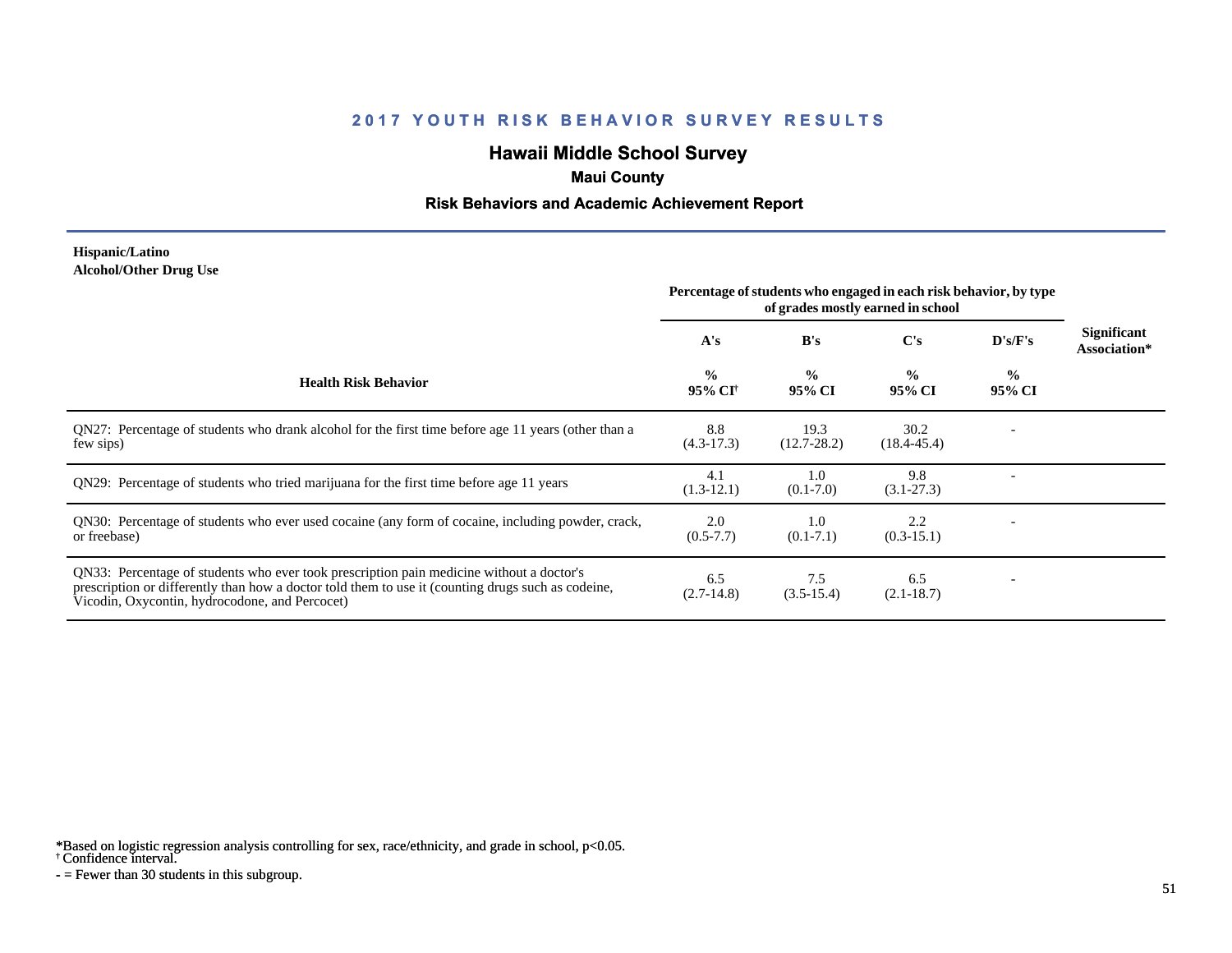# **Hawaii Middle School Survey**

### **Maui County**

### **Risk Behaviors and Academic Achievement Report**

#### **Hispanic/Latino Sexual Behaviors**

|                                                                                                | Percentage of students who engaged in each risk behavior, by type<br>of grades mostly earned in school |                         |                         |                          |                             |
|------------------------------------------------------------------------------------------------|--------------------------------------------------------------------------------------------------------|-------------------------|-------------------------|--------------------------|-----------------------------|
|                                                                                                | A's                                                                                                    | B's                     | C's                     | D's/F's                  | Significant<br>Association* |
| <b>Health Risk Behavior</b>                                                                    | $\frac{0}{0}$<br>95% CI                                                                                | $\frac{0}{0}$<br>95% CI | $\frac{0}{0}$<br>95% CI | $\frac{0}{0}$<br>95% CI  |                             |
| QN35: Percentage of students who had sexual intercourse for the first time before age 11 years | 6.2<br>$(2.6-14.2)$                                                                                    | 3.0<br>$(0.8-10.8)$     | 2.6<br>$(0.4-16.1)$     |                          |                             |
| QN36: Percentage of students who ever had sexual intercourse with three or more persons        | 2.1<br>$(0.5-8.3)$                                                                                     | 5.8<br>$(2.1 - 15.0)$   | 0.0                     | $\overline{\phantom{a}}$ |                             |

\*Based on logistic regression analysis controlling for sex, race/ethnicity, and grade in school, p<0.05.

† Confidence interval.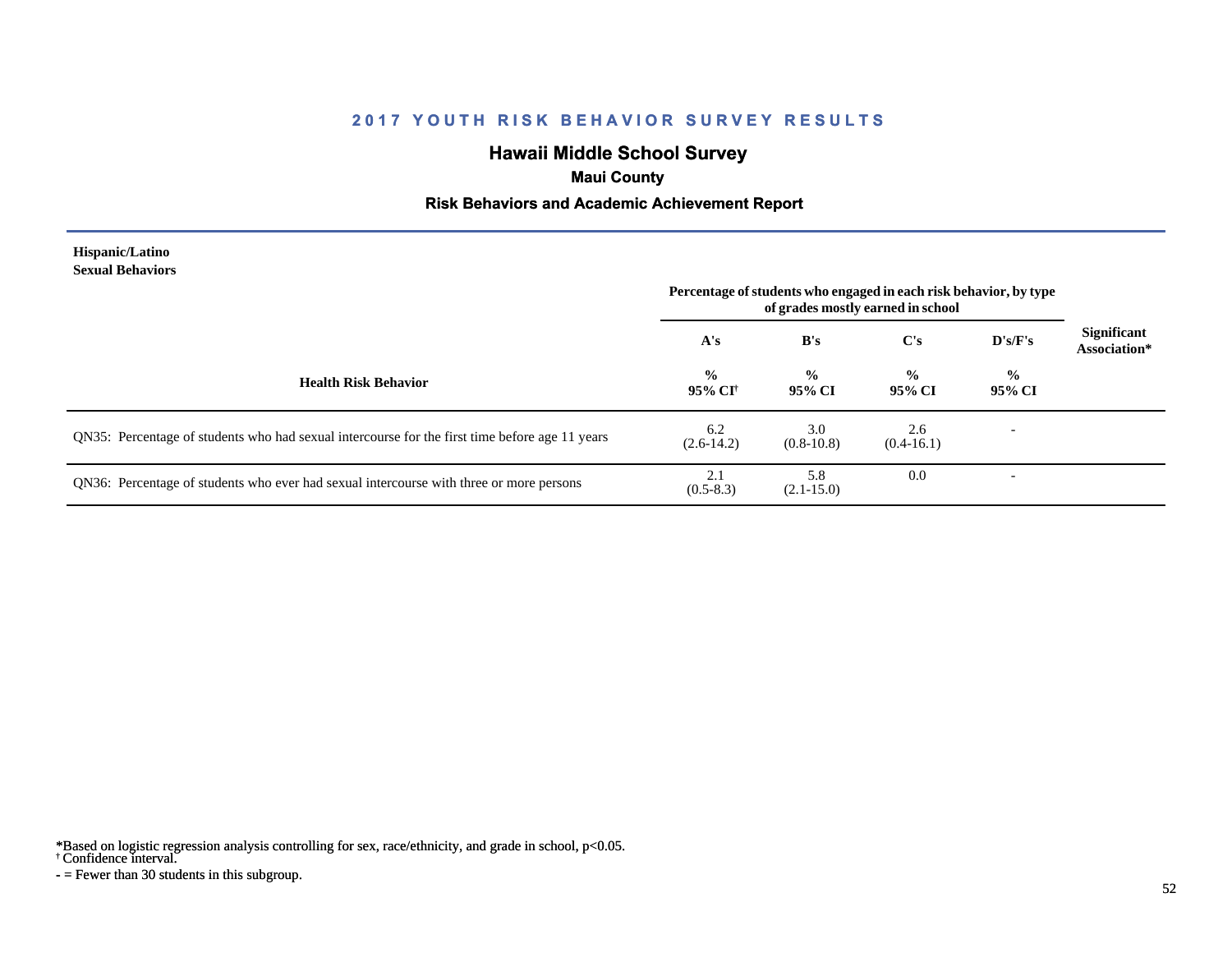# **Hawaii Middle School Survey**

# **Maui County**

### **Risk Behaviors and Academic Achievement Report**

#### **Hispanic/Latino Dietary Behaviors**

|                                                                                                           | Percentage of students who engaged in each risk behavior, by type<br>of grades mostly earned in school |                         |                         |                         |                             |
|-----------------------------------------------------------------------------------------------------------|--------------------------------------------------------------------------------------------------------|-------------------------|-------------------------|-------------------------|-----------------------------|
|                                                                                                           | A's                                                                                                    | B's                     | $\bf C's$               | D's/F's                 | Significant<br>Association* |
| <b>Health Risk Behavior</b>                                                                               | $\frac{0}{0}$<br>95% CI <sup>†</sup>                                                                   | $\frac{0}{0}$<br>95% CI | $\frac{0}{0}$<br>95% CI | $\frac{0}{0}$<br>95% CI |                             |
| <b>ON38:</b> Percentage of students who described themselves as slightly or very overweight               | 22.4<br>$(14.7 - 32.5)$                                                                                | 38.5<br>$(26.9 - 51.5)$ | 40.9<br>$(28.2 - 55.0)$ |                         |                             |
| QN39: Percentage of students who were trying to lose weight                                               | 44.8<br>$(33.1 - 57.1)$                                                                                | 58.5<br>$(46.0 - 70.0)$ | 58.4<br>$(42.4 - 72.8)$ |                         |                             |
| QN40: Percentage of students who did not eat breakfast (during the 7 days before the survey)              | 5.9<br>$(2.5-13.5)$                                                                                    | 11.5<br>$(6.2 - 20.3)$  | 6.8<br>$(2.2-18.6)$     |                         |                             |
| QNBK7DAY: Percentage of students who ate breakfast on all 7 days (during the 7 days before the<br>survey) | 50.4<br>$(38.2 - 62.5)$                                                                                | 42.8<br>$(32.6 - 53.5)$ | 42.2<br>$(27.9 - 58.0)$ |                         |                             |

\*Based on logistic regression analysis controlling for sex, race/ethnicity, and grade in school, p<0.05.

† Confidence interval.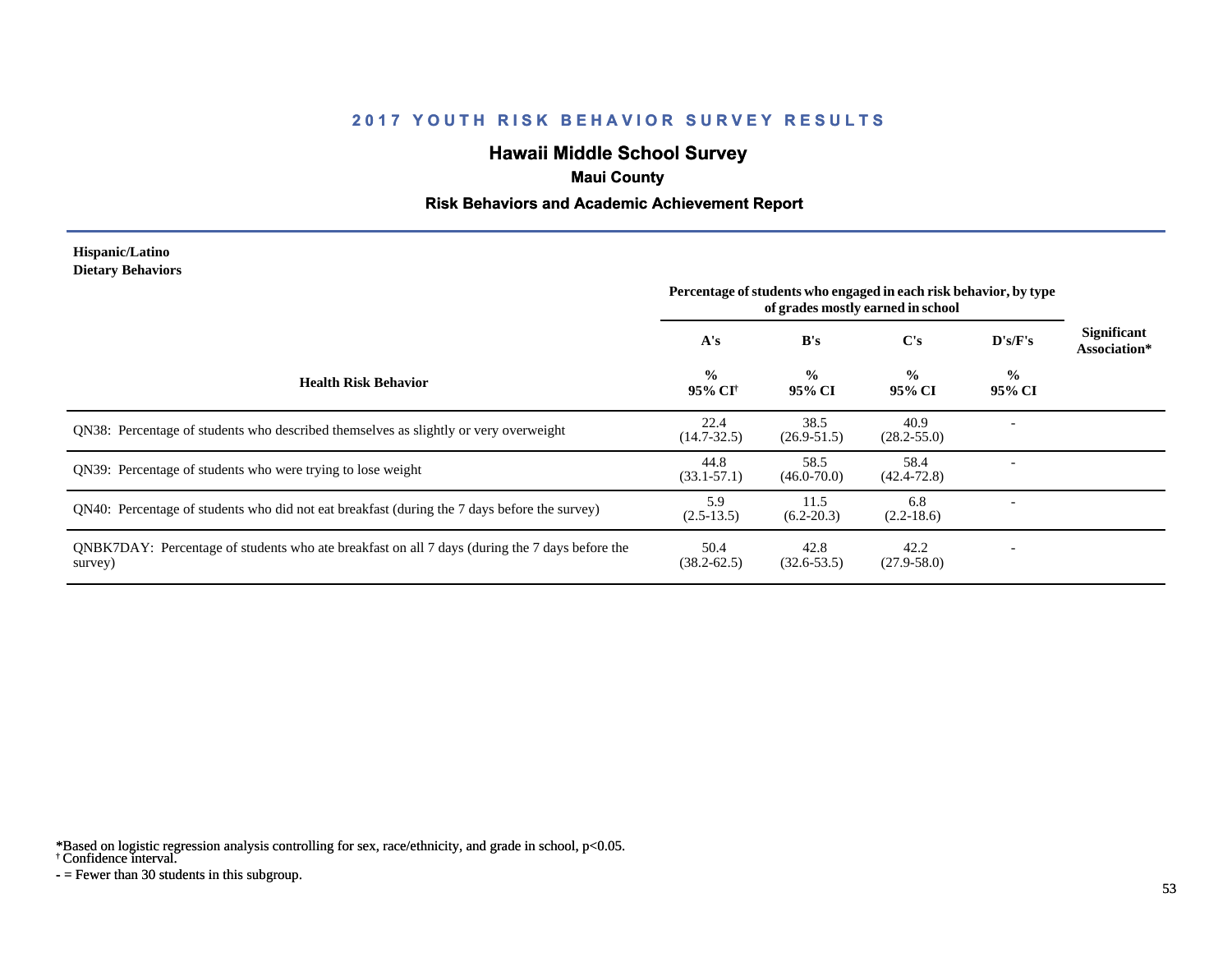# **Hawaii Middle School Survey**

### **Maui County**

### **Risk Behaviors and Academic Achievement Report**

#### **Hispanic/Latino Physical Activity**

|                                                                                                                                                                                                                                                                                                                                                      | Percentage of students who engaged in each risk behavior, by type<br>of grades mostly earned in school |                         |                         |                         |                                    |
|------------------------------------------------------------------------------------------------------------------------------------------------------------------------------------------------------------------------------------------------------------------------------------------------------------------------------------------------------|--------------------------------------------------------------------------------------------------------|-------------------------|-------------------------|-------------------------|------------------------------------|
|                                                                                                                                                                                                                                                                                                                                                      | A's                                                                                                    | B's                     | C's                     | D's/F's                 | <b>Significant</b><br>Association* |
| <b>Health Risk Behavior</b>                                                                                                                                                                                                                                                                                                                          | $\frac{0}{0}$<br>95% CI <sup>+</sup>                                                                   | $\frac{0}{0}$<br>95% CI | $\frac{0}{0}$<br>95% CI | $\frac{0}{0}$<br>95% CI |                                    |
| QN41: Percentage of students who were physically active at least 60 minutes per day on 5 or more<br>days (in any kind of physical activity that increased their heart rate and made them breathe hard some<br>of the time during the 7 days before the survey)                                                                                       | 50.2<br>$(40.2 - 60.2)$                                                                                | 48.0<br>$(36.0 - 60.3)$ | 51.2<br>$(37.2 - 65.0)$ |                         |                                    |
| QNPA0DAY: Percentage of students who did not participate in at least 60 minutes of physical activity<br>on at least 1 day (in any kind of physical activity that increased their heart rate and made them breathe<br>hard some of the time during the 7 days before the survey)                                                                      | 10.0<br>$(5.1 - 18.7)$                                                                                 | 4.8<br>$(1.8-12.1)$     | 4.0<br>$(0.9-15.8)$     |                         |                                    |
| QNPA7DAY: Percentage of students who were physically active at least 60 minutes per day on all 7<br>days (in any kind of physical activity that increased their heart rate and made them breathe hard some<br>of the time during the 7 days before the survey)                                                                                       | 26.7<br>$(17.5 - 38.6)$                                                                                | 29.7<br>$(20.1 - 41.5)$ | 26.8<br>$(15.8 - 41.7)$ |                         |                                    |
| QN42: Percentage of students who watched television 3 or more hours per day (on an average school<br>day)                                                                                                                                                                                                                                            | 18.8<br>$(11.0 - 30.2)$                                                                                | 24.5<br>$(16.0 - 35.5)$ | 16.9<br>$(8.3 - 31.4)$  |                         |                                    |
| QN43: Percentage of students who played video or computer games or used a computer 3 or more<br>hours per day (counting time spent on things such as Xbox, PlayStation, an iPad or other tablet, a<br>smartphone, texting, YouTube, Instagram, Facebook, or other social media, for something that was not<br>school work, on an average school day) | 48.7<br>$(36.7 - 60.8)$                                                                                | 54.2<br>$(43.5 - 64.5)$ | 45.3<br>$(31.1 - 60.4)$ |                         |                                    |
| QN44: Percentage of students who attended physical education (PE) classes on 1 or more days (in an<br>average week when they were in school)                                                                                                                                                                                                         | 63.8<br>$(52.5 - 73.8)$                                                                                | 60.7<br>$(45.8 - 73.8)$ | 71.8<br>$(56.2 - 83.4)$ |                         |                                    |

\*Based on logistic regression analysis controlling for sex, race/ethnicity, and grade in school, p<0.05.

† Confidence interval.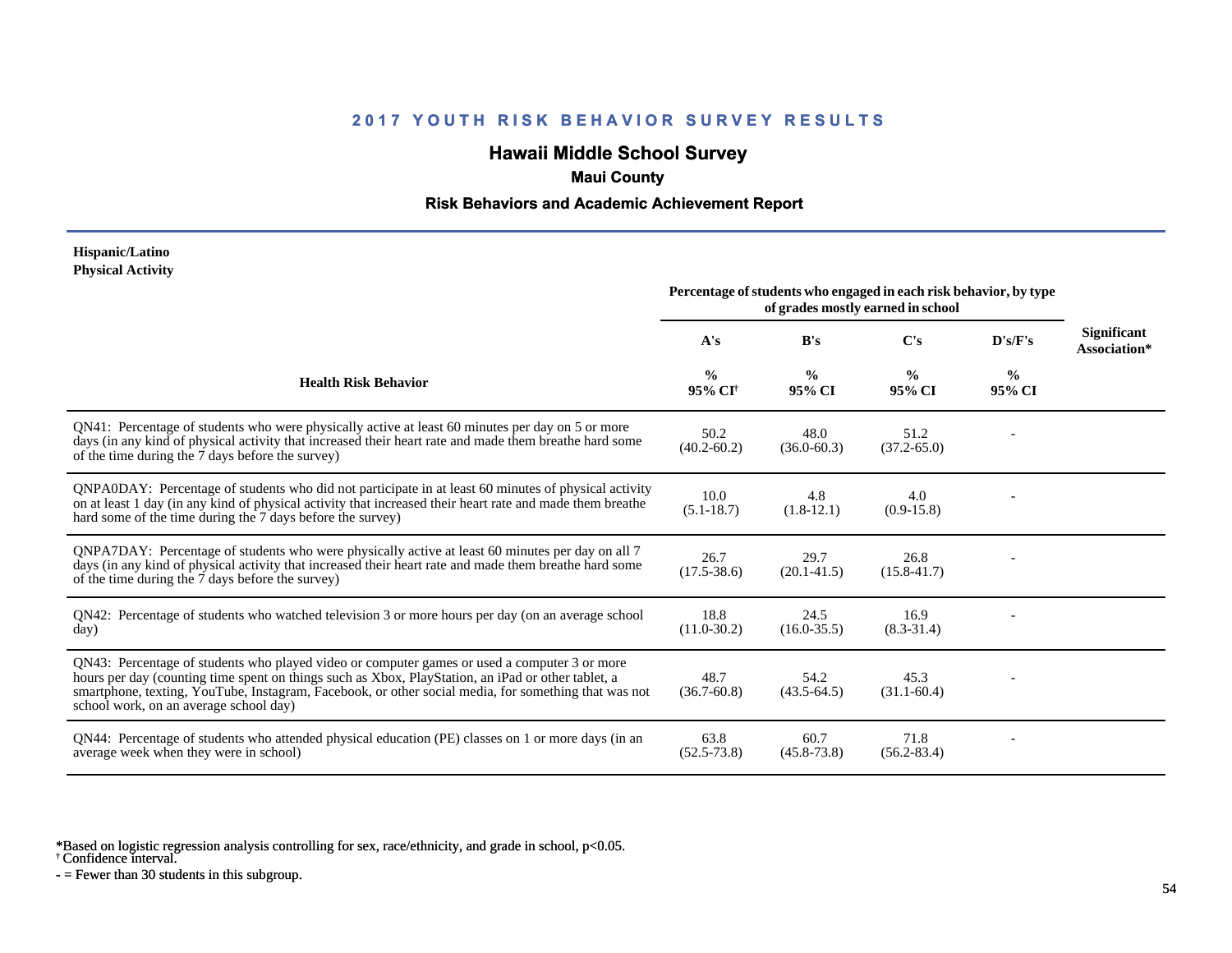# **Hawaii Middle School Survey**

# **Maui County**

### **Risk Behaviors and Academic Achievement Report**

#### **Hispanic/Latino Physical Activity**

|                                                                                                                                                                                  | Percentage of students who engaged in each risk behavior, by type<br>of grades mostly earned in school |                          |                         |                          |                             |
|----------------------------------------------------------------------------------------------------------------------------------------------------------------------------------|--------------------------------------------------------------------------------------------------------|--------------------------|-------------------------|--------------------------|-----------------------------|
|                                                                                                                                                                                  | A's                                                                                                    | B's                      | C's                     | D's/F's                  | Significant<br>Association* |
| <b>Health Risk Behavior</b>                                                                                                                                                      | $\frac{0}{0}$<br>95% CI <sup>†</sup>                                                                   | $\frac{6}{10}$<br>95% CI | $\frac{0}{0}$<br>95% CI | $\frac{0}{0}$<br>95% CI  |                             |
| ONDLYPE: Percentage of students who attended physical education (PE) classes on all 5 days (in an<br>average week when they were in school)                                      | 10.8<br>$(5.3-21.0)$                                                                                   | 6.7<br>$(3.0-14.0)$      | 14.9<br>$(6.5-30.3)$    |                          |                             |
| QN45: Percentage of students who played on at least one sports team (counting any teams run by their<br>school or community groups, during the past 12 months before the survey) | 55.5<br>$(43.1 - 67.2)$                                                                                | 66.0<br>$(53.8 - 76.4)$  | 55.8<br>$(39.9 - 70.6)$ |                          |                             |
| QN46: Percentage of students who had a concussion from playing a sport or being physically active<br>(one or more times during the 12 months before the survey)                  | 7.2<br>$(2.9-16.7)$                                                                                    | 15.9<br>$(8.6 - 27.6)$   | 33.9<br>$(21.5-49.1)$   |                          |                             |
| QN48: Percentage of students who got 8 or more hours of sleep (on an average school night)                                                                                       | 68.0<br>$(56.8 - 77.4)$                                                                                | 59.3<br>$(49.1 - 68.9)$  | 44.6<br>$(29.8 - 60.5)$ | $\overline{\phantom{a}}$ |                             |

\*Based on logistic regression analysis controlling for sex, race/ethnicity, and grade in school, p<0.05.

† Confidence interval.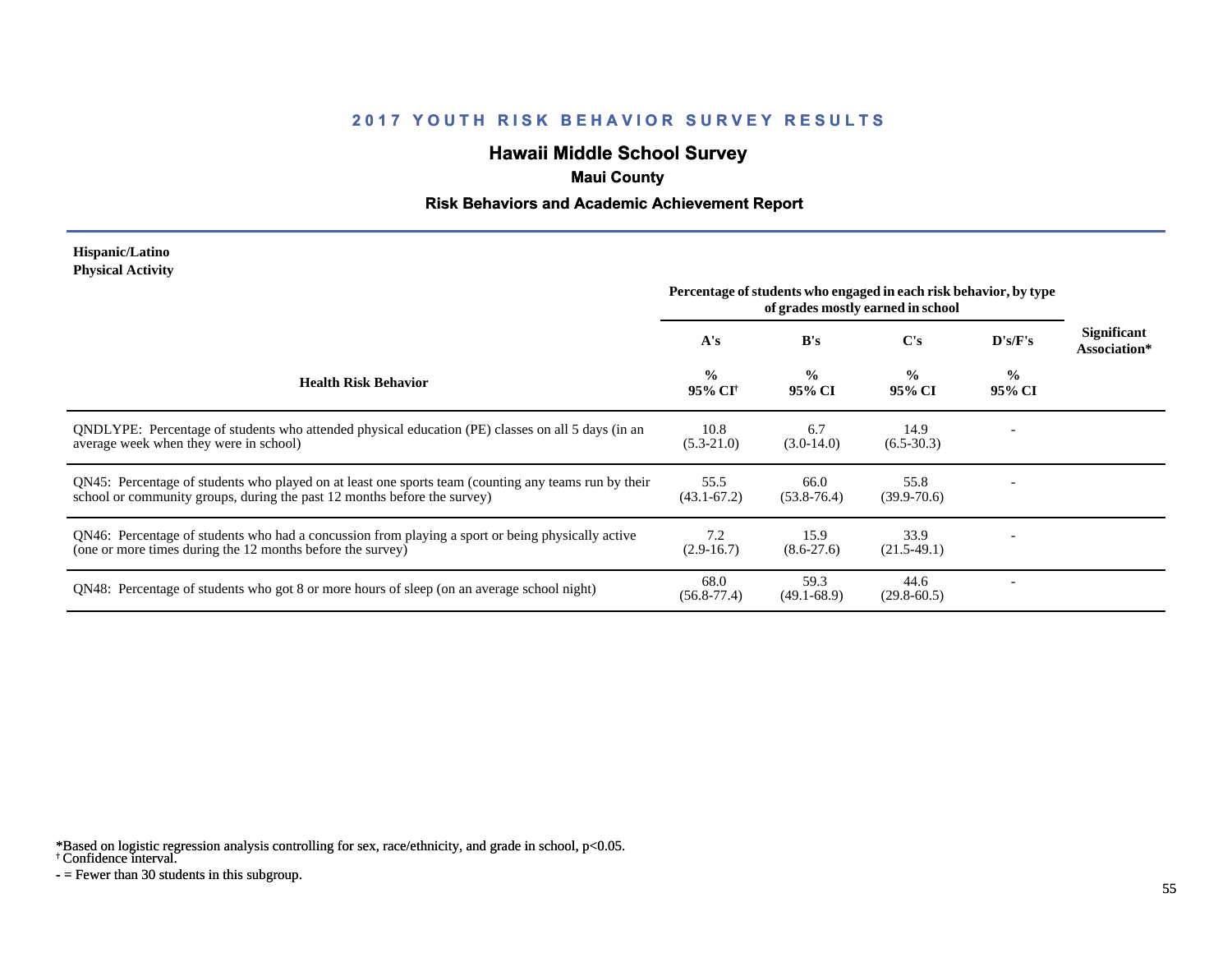# **Hawaii Middle School Survey**

# **Maui County**

### **Risk Behaviors and Academic Achievement Report**

| <b>Hispanic/Latino</b><br>Other                                                               | Percentage of students who engaged in each risk behavior, by type<br>of grades mostly earned in school |                         |                         |                         |                                    |
|-----------------------------------------------------------------------------------------------|--------------------------------------------------------------------------------------------------------|-------------------------|-------------------------|-------------------------|------------------------------------|
|                                                                                               | A's                                                                                                    | B's                     | C's                     | $\bf{D's/F's}$          | <b>Significant</b><br>Association* |
| <b>Health Risk Behavior</b>                                                                   | $\frac{0}{0}$<br>95% CI†                                                                               | $\frac{0}{0}$<br>95% CI | $\frac{0}{0}$<br>95% CI | $\frac{0}{0}$<br>95% CI |                                    |
| QN47: Percentage of students who had ever been told by a doctor or nurse that they had asthma | 22.9<br>$(14.7 - 33.8)$                                                                                | 24.0<br>$(16.1 - 34.3)$ | 33.3<br>$(20.8 - 48.6)$ | ۰                       |                                    |

\*Based on logistic regression analysis controlling for sex, race/ethnicity, and grade in school, p<0.05.

† Confidence interval.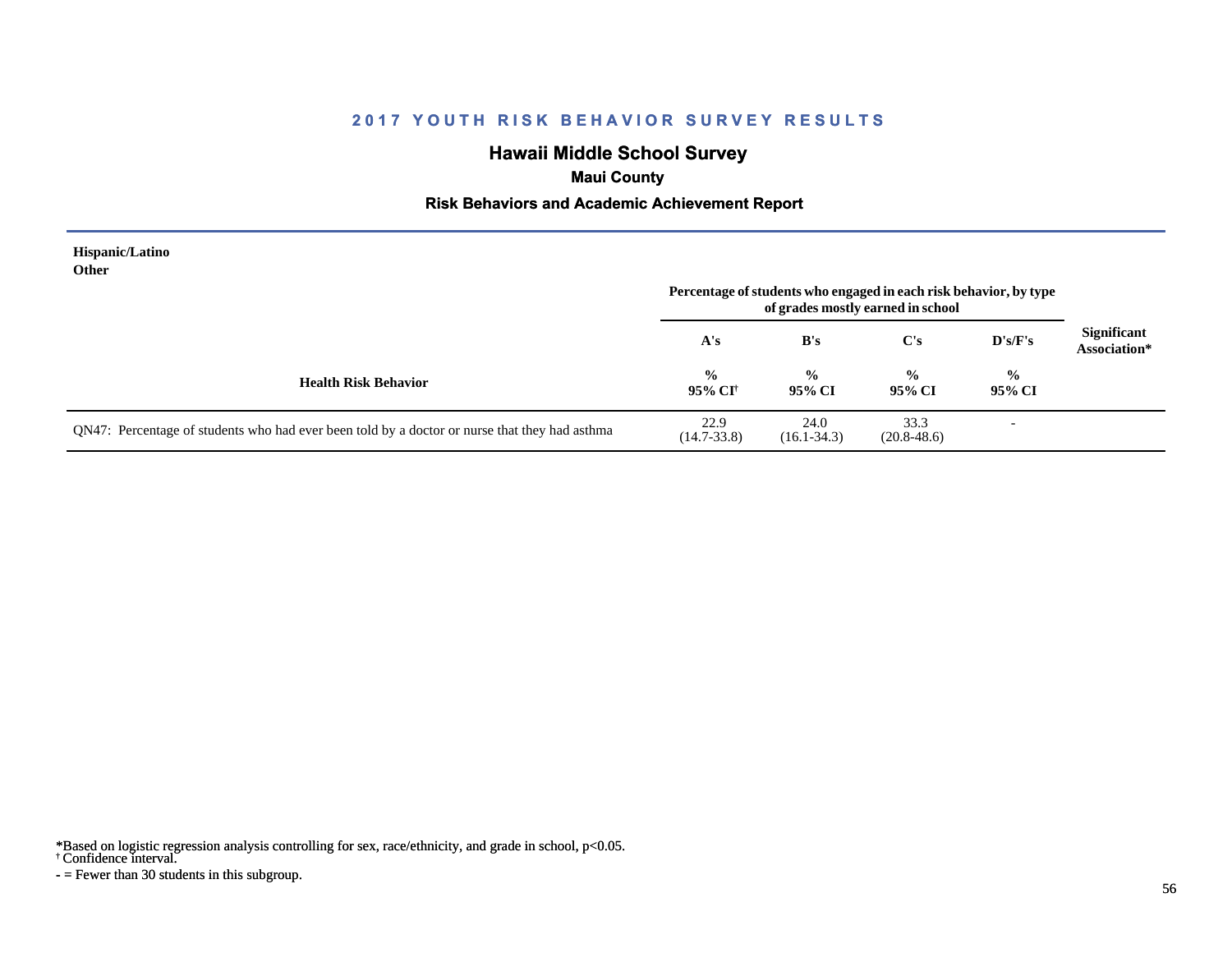# **Hawaii Middle School Survey**

### **Maui County**

### **Risk Behaviors and Academic Achievement Report**

#### **Hispanic/Latino Site-Added**

|                                                                                                                                                                                      | Percentage of students who engaged in each risk behavior, by type<br>of grades mostly earned in school |                         |                         |                |                                    |
|--------------------------------------------------------------------------------------------------------------------------------------------------------------------------------------|--------------------------------------------------------------------------------------------------------|-------------------------|-------------------------|----------------|------------------------------------|
|                                                                                                                                                                                      | A's                                                                                                    | B's                     | $\bf C's$               | D's/F's        | <b>Significant</b><br>Association* |
| <b>Health Risk Behavior</b>                                                                                                                                                          | $\frac{0}{0}$<br>95% CI†                                                                               | $\frac{6}{9}$<br>95% CI | $\frac{0}{0}$<br>95% CI | $\%$<br>95% CI |                                    |
| QN50: Percentage of students who report they do not describe themselves as only one race or ethnicity                                                                                | 34.4<br>$(24.3 - 46.2)$                                                                                | 21.8<br>$(13.8 - 32.7)$ | 10.7<br>$(4.5-23.2)$    |                |                                    |
| QN51: Percentage of students who reported that either of their parents or other adults in their family<br>are serving on active duty in the military                                 | 17.3<br>$(10.2 - 27.6)$                                                                                | 25.5<br>$(17.7 - 35.3)$ | 21.0<br>$(10.7 - 37.0)$ |                |                                    |
| QN52: Percentage of students who have serious difficulty concentrating, remembering, or making<br>decisions (because of a physical, mental, or emotional problem)                    | 19.9<br>$(12.1 - 31.1)$                                                                                | 29.5<br>$(20.5 - 40.4)$ | 33.6<br>$(20.6-49.6)$   |                |                                    |
| QN53: Percentage of students who carried a weapon (such as a gun, knife, or club, during the 12<br>months before the survey)                                                         | 13.5<br>$(7.2 - 23.8)$                                                                                 | 15.8<br>$(9.2 - 25.8)$  | 30.3<br>$(17.5 - 47.1)$ |                |                                    |
| QN54: Percentage of students who did not go to school because they felt they would be unsafe at<br>school or on their way to or from school (during the 12 months before the survey) | 9.4<br>$(4.0 - 20.5)$                                                                                  | 8.9<br>$(3.9-19.2)$     | 13.4<br>$(6.3-26.0)$    |                |                                    |
| QN55: Percentage of students who have been in a physical fight (during the 12 months before the<br>survey)                                                                           | 14.8<br>$(8.3 - 25.0)$                                                                                 | 29.4<br>$(20.6 - 40.2)$ | 20.0<br>$(11.2 - 33.1)$ |                |                                    |
| QN56: Percentage of students who were ever physically forced to have sexual intercourse (when they<br>did not want to)                                                               | 3.1<br>$(0.7-13.1)$                                                                                    | 2.6<br>$(0.7-9.7)$      | 2.3<br>$(0.3-15.3)$     |                |                                    |

\*Based on logistic regression analysis controlling for sex, race/ethnicity, and grade in school, p<0.05.

† Confidence interval.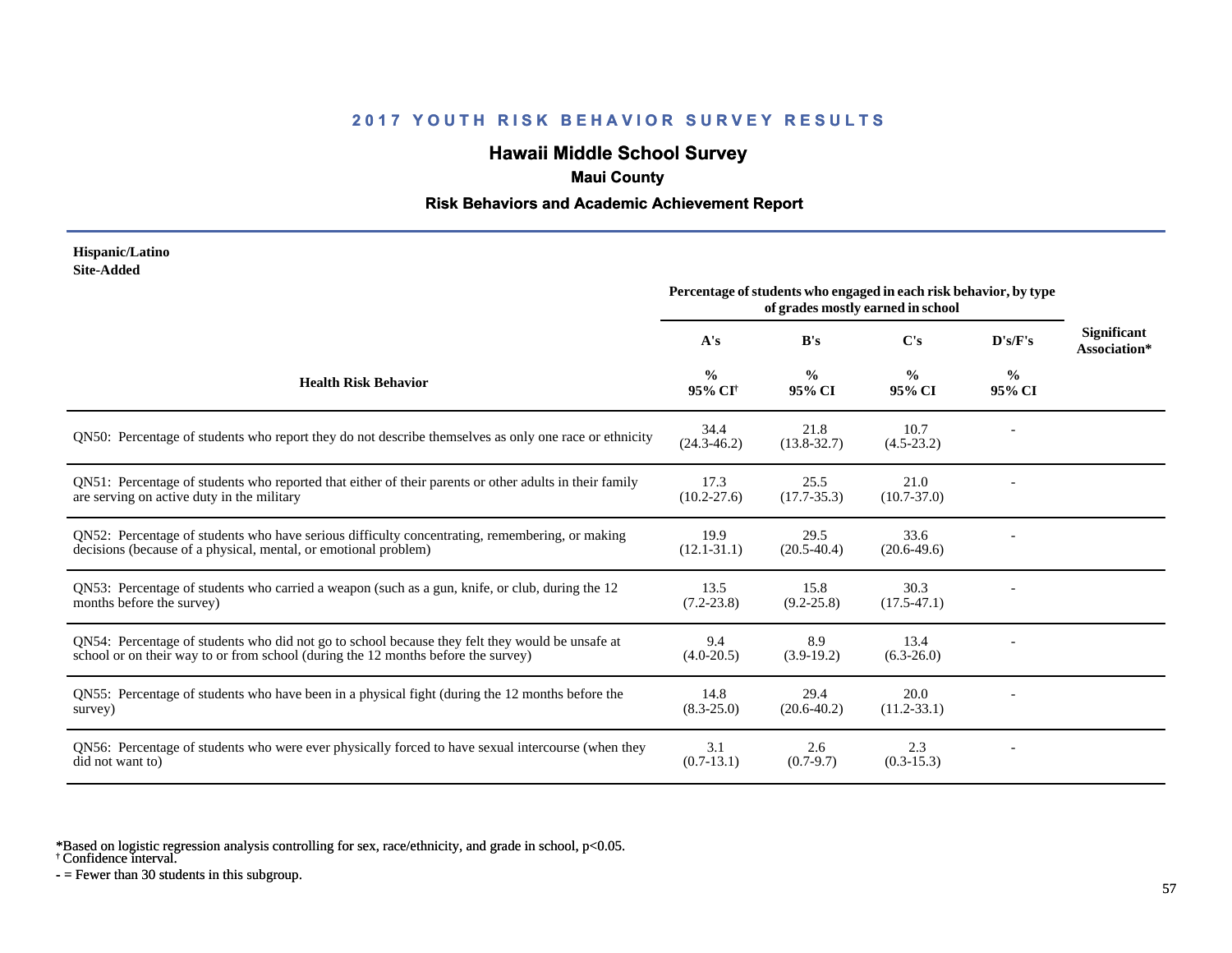# **Hawaii Middle School Survey**

# **Maui County**

### **Risk Behaviors and Academic Achievement Report**

#### **Hispanic/Latino Site-Added**

|                                                                                                                                                                                                                                                                                                                                                                                                                                                                             | Percentage of students who engaged in each risk behavior, by type<br>of grades mostly earned in school |                         |                         |                         |                                    |
|-----------------------------------------------------------------------------------------------------------------------------------------------------------------------------------------------------------------------------------------------------------------------------------------------------------------------------------------------------------------------------------------------------------------------------------------------------------------------------|--------------------------------------------------------------------------------------------------------|-------------------------|-------------------------|-------------------------|------------------------------------|
|                                                                                                                                                                                                                                                                                                                                                                                                                                                                             | A's                                                                                                    | B's                     | $\bf C's$               | D's/F's                 | <b>Significant</b><br>Association* |
| <b>Health Risk Behavior</b>                                                                                                                                                                                                                                                                                                                                                                                                                                                 | $\frac{0}{0}$<br>95% CI <sup>†</sup>                                                                   | $\frac{0}{0}$<br>95% CI | $\frac{0}{0}$<br>95% CI | $\frac{0}{0}$<br>95% CI |                                    |
| QN57: Percentage of students who had someone force them to do sexual things that they did not want<br>to do (counting such things as kissing, touching, or being physically forced to have sexual intercourse)                                                                                                                                                                                                                                                              | 10.6<br>$(5.0-20.9)$                                                                                   | 2.1<br>$(0.5-8.3)$      | 7.1<br>$(2.2-20.9)$     |                         |                                    |
| QN58: Percentage of students who had someone they were dating or going out with purposely try to<br>control them or emotionally hurt them (counting such things as being told who they could and could<br>not spend time with, being humiliated in front of others, or being threatened if they did not do what<br>they wanted, during the 12 months before the survey, among students who were dating or going out<br>with someone during the 12 months before the survey) | 25.9<br>$(11.0-49.6)$                                                                                  | 34.4<br>$(21.6 - 50.0)$ |                         |                         |                                    |
| QN59: Percentage of students who had someone they were dating or going out with physically hurt<br>them on purpose (counting such things as being hit, slammed into something, or injured with an object<br>or weapon, during the 12 months before the survey, among students who were dating or going out with<br>someone during the 12 months before the survey)                                                                                                          |                                                                                                        | 15.4<br>$(8.2 - 27.1)$  |                         |                         |                                    |
| QN60: Percentage of students who physically hurt someone they were dating or going out with<br>(counting such things as hitting them, slamming them into something, or injuring them with an object<br>or weapon, during the 12 months before the survey, among students who were dating or going out with<br>someone during the 12 months before the survey)                                                                                                               | 21.9<br>$(10.7-39.6)$                                                                                  | 10.3<br>$(4.5-21.7)$    |                         |                         |                                    |
| QN61: Percentage of students who had texted, e-mailed, or posted electronically a revealing or sexual<br>photo of themselves (during the 30 days before the survey)                                                                                                                                                                                                                                                                                                         | 7.2<br>$(2.9-16.6)$                                                                                    | 5.6<br>$(2.1 - 14.4)$   | 8.6<br>$(3.1 - 21.7)$   |                         |                                    |

\*Based on logistic regression analysis controlling for sex, race/ethnicity, and grade in school, p<0.05.

† Confidence interval.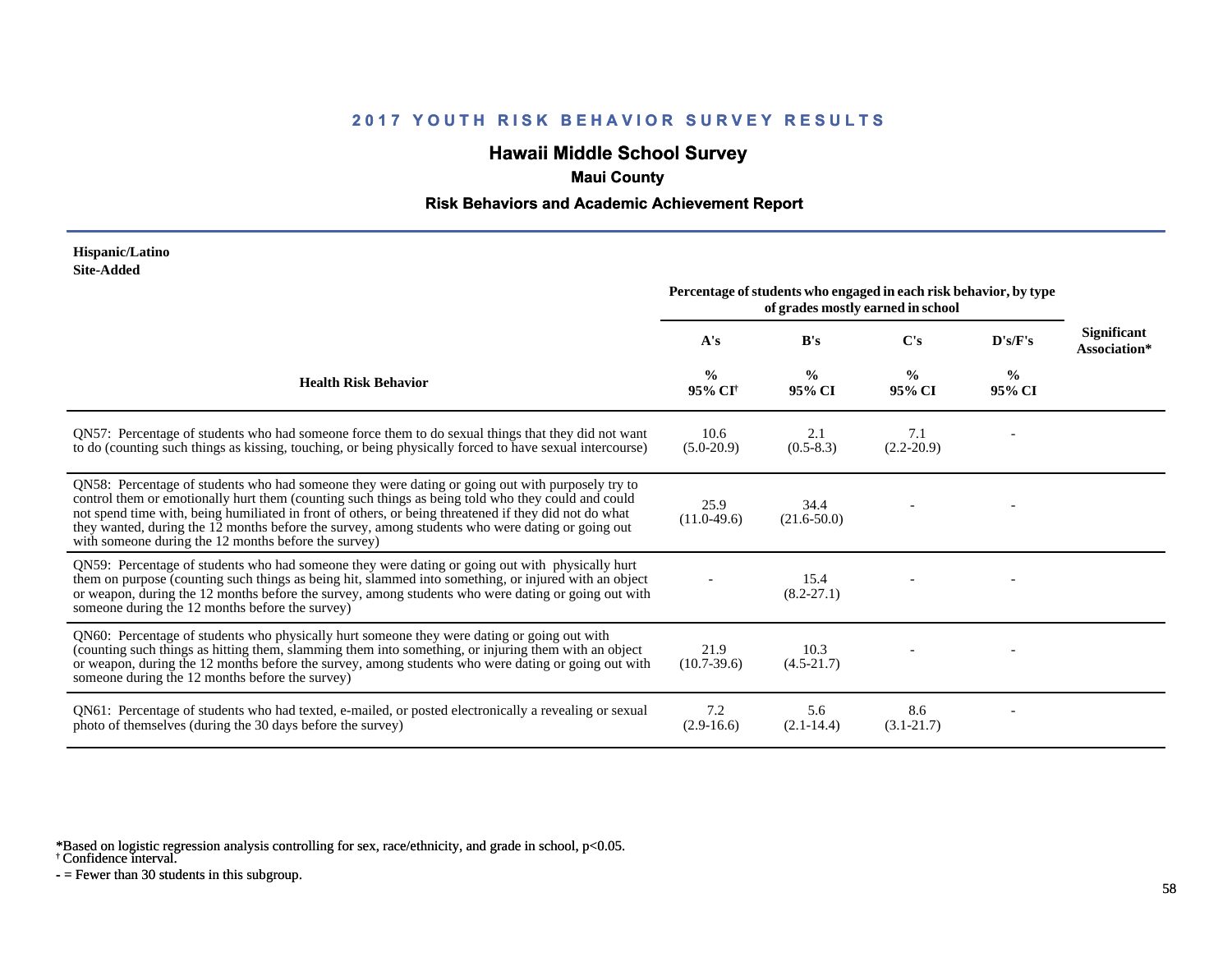# **Hawaii Middle School Survey**

### **Maui County**

### **Risk Behaviors and Academic Achievement Report**

#### **Hispanic/Latino Site-Added**

|                                                                                                                                                                         | Percentage of students who engaged in each risk behavior, by type<br>of grades mostly earned in school |                         |                         |                         |                             |
|-------------------------------------------------------------------------------------------------------------------------------------------------------------------------|--------------------------------------------------------------------------------------------------------|-------------------------|-------------------------|-------------------------|-----------------------------|
|                                                                                                                                                                         | A's                                                                                                    | B's                     | C's                     | D's/F's                 | Significant<br>Association* |
| <b>Health Risk Behavior</b>                                                                                                                                             | $\frac{0}{0}$<br>95% CI <sup>†</sup>                                                                   | $\frac{0}{0}$<br>95% CI | $\frac{0}{0}$<br>95% CI | $\frac{6}{9}$<br>95% CI |                             |
| QN62: Percentage of students who ever electronically bullied someone (counting being bullied<br>through texting, Instagram, Facebook, or other social media)            | 8.5<br>$(3.7-18.7)$                                                                                    | 18.4<br>$(11.3 - 28.7)$ | 13.3<br>$(5.9-27.2)$    |                         |                             |
| QN63: Percentage of students who disagree or strongly disagree that harassment and bullying by other<br>students is a problem at their school                           | 20.8<br>$(12.7 - 32.2)$                                                                                | 9.7<br>$(5.4-17.0)$     | 9.2<br>$(3.5-22.2)$     |                         |                             |
| QN64: Percentage of students who have ever done something to purposely hurt themselves without<br>wanting to die (such as cutting or burning themselves on purpose)     | 22.0<br>$(13.4 - 33.9)$                                                                                | 28.9<br>$(21.5 - 37.7)$ | 13.8<br>$(6.2-27.9)$    |                         |                             |
| QN65: Percentage of students who have ever felt so sad or hopeless almost every day for two weeks or<br>more in a row that they stopped doing some usual activities     | 19.6<br>$(11.7 - 31.0)$                                                                                | 36.9<br>$(26.5 - 48.6)$ | 20.8<br>$(11.7-34.3)$   |                         |                             |
| QN66: Percentage of students who reported their attempt to kill themselves resulted in an injury,<br>poisoning, or overdose that had to be treated by a doctor or nurse | 11.6<br>$(6.0-21.3)$                                                                                   | 11.9<br>$(6.2 - 21.5)$  | 7.6<br>$(2.5 - 21.0)$   |                         |                             |
| QN67: Percentage of students who had at least one drink of alcohol (during the 30 days before the<br>survey)                                                            | 15.0<br>$(7.7-27.3)$                                                                                   | 17.8<br>$(10.4 - 28.6)$ | 18.6<br>$(9.6 - 32.9)$  |                         |                             |
| QN68: Percentage of students who had five or more drinks of alcohol in a row (within a couple of<br>hours on at least one day during the 30 days before the survey)     | 4.8<br>$(1.0-20.6)$                                                                                    | 10.7<br>$(5.3-20.4)$    | 11.6<br>$(4.9-25.2)$    |                         |                             |

\*Based on logistic regression analysis controlling for sex, race/ethnicity, and grade in school, p<0.05.

† Confidence interval.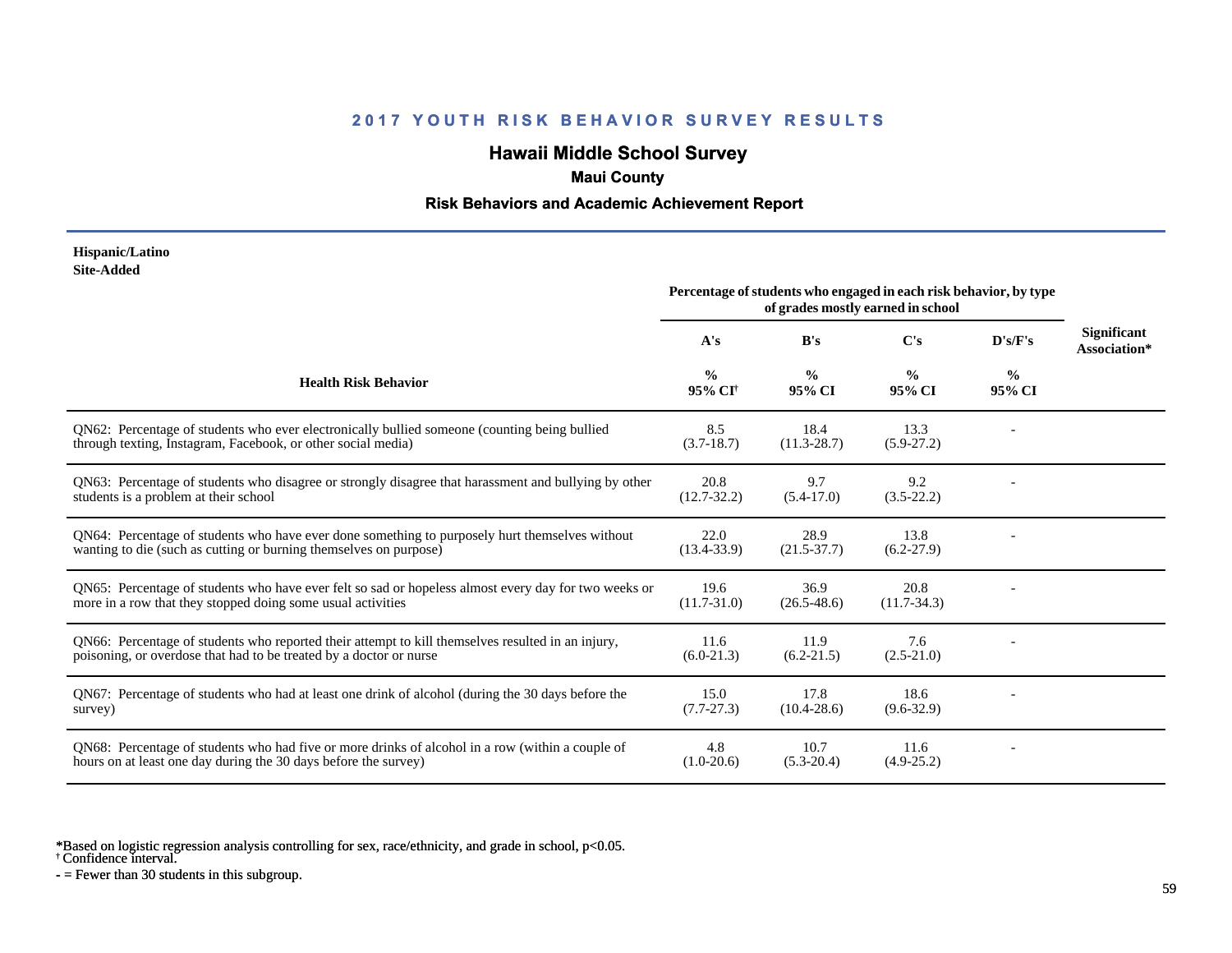# **Hawaii Middle School Survey**

### **Maui County**

### **Risk Behaviors and Academic Achievement Report**

#### **Hispanic/Latino Site-Added**

|                                                                                                                                                                                                                                                                                              | Percentage of students who engaged in each risk behavior, by type<br>of grades mostly earned in school |                         |                         |                         |                                    |
|----------------------------------------------------------------------------------------------------------------------------------------------------------------------------------------------------------------------------------------------------------------------------------------------|--------------------------------------------------------------------------------------------------------|-------------------------|-------------------------|-------------------------|------------------------------------|
|                                                                                                                                                                                                                                                                                              | A's                                                                                                    | B's                     | C's                     | D's/F's                 | <b>Significant</b><br>Association* |
| <b>Health Risk Behavior</b>                                                                                                                                                                                                                                                                  | $\frac{0}{0}$<br>95% CI <sup>+</sup>                                                                   | $\frac{0}{0}$<br>95% CI | $\frac{0}{0}$<br>95% CI | $\frac{0}{0}$<br>95% CI |                                    |
| QN69: Percentage of students who report their parents would feel it is a little bit wrong, wrong, or very<br>wrong for them to drink beer, wine, or hard liquor regularly                                                                                                                    | 96.3<br>$(89.2 - 98.8)$                                                                                | 93.6<br>$(84.8-97.5)$   | 83.9<br>$(70.1 - 92.0)$ |                         |                                    |
| QN70: Percentage of students who currently used marijuana (one or more times during the 30 days<br>before the survey)                                                                                                                                                                        | 8.4<br>$(3.8-17.8)$                                                                                    | 13.4<br>$(7.6-22.7)$    | 8.4<br>$(3.2 - 20.1)$   |                         |                                    |
| QN71: Percentage of students who ever used methamphetamines (also called "speed," "crystal,"<br>"crank," or "ice")                                                                                                                                                                           | 1.0<br>$(0.1 - 7.1)$                                                                                   | 3.3<br>$(1.0-9.9)$      | 6.8<br>$(2.2-19.4)$     |                         |                                    |
| ON72: Percentage of students who ever used ecstasy (also called MDMA)                                                                                                                                                                                                                        | 2.3<br>$(0.6-8.3)$                                                                                     | 0.0                     | 4.3<br>$(1.0-16.4)$     |                         |                                    |
| QN73: Percentage of students who ever injected any illegal drug (used a needle to inject any illegal<br>drug into their body, one or more times during their life)                                                                                                                           | 1.3<br>$(0.2 - 9.0)$                                                                                   | 8.7<br>$(4.3-16.8)$     | 4.3<br>$(1.1-16.1)$     |                         |                                    |
| QN76: Percentage of students who tried to lose weight or keep from gaining weight by going without<br>eating for 24 hours or more; taking any diet pills, powders, or liquids; vomiting or taking laxatives;<br>smoking cigarettes; or skipping meals (during the 30 days before the survey) | 10.7<br>$(5.3 - 20.1)$                                                                                 | 15.0<br>$(8.2 - 25.7)$  | 23.9<br>$(13.6 - 38.7)$ |                         |                                    |
| QN77: Percentage of students who most of the time or always went hungry because there was not<br>enough food in their home (during the 30 days before the survey)                                                                                                                            | 8.0<br>$(3.2 - 18.8)$                                                                                  | 1.0<br>$(0.1-6.9)$      | 16.5<br>$(7.7-32.1)$    |                         |                                    |

\*Based on logistic regression analysis controlling for sex, race/ethnicity, and grade in school, p<0.05.

† Confidence interval.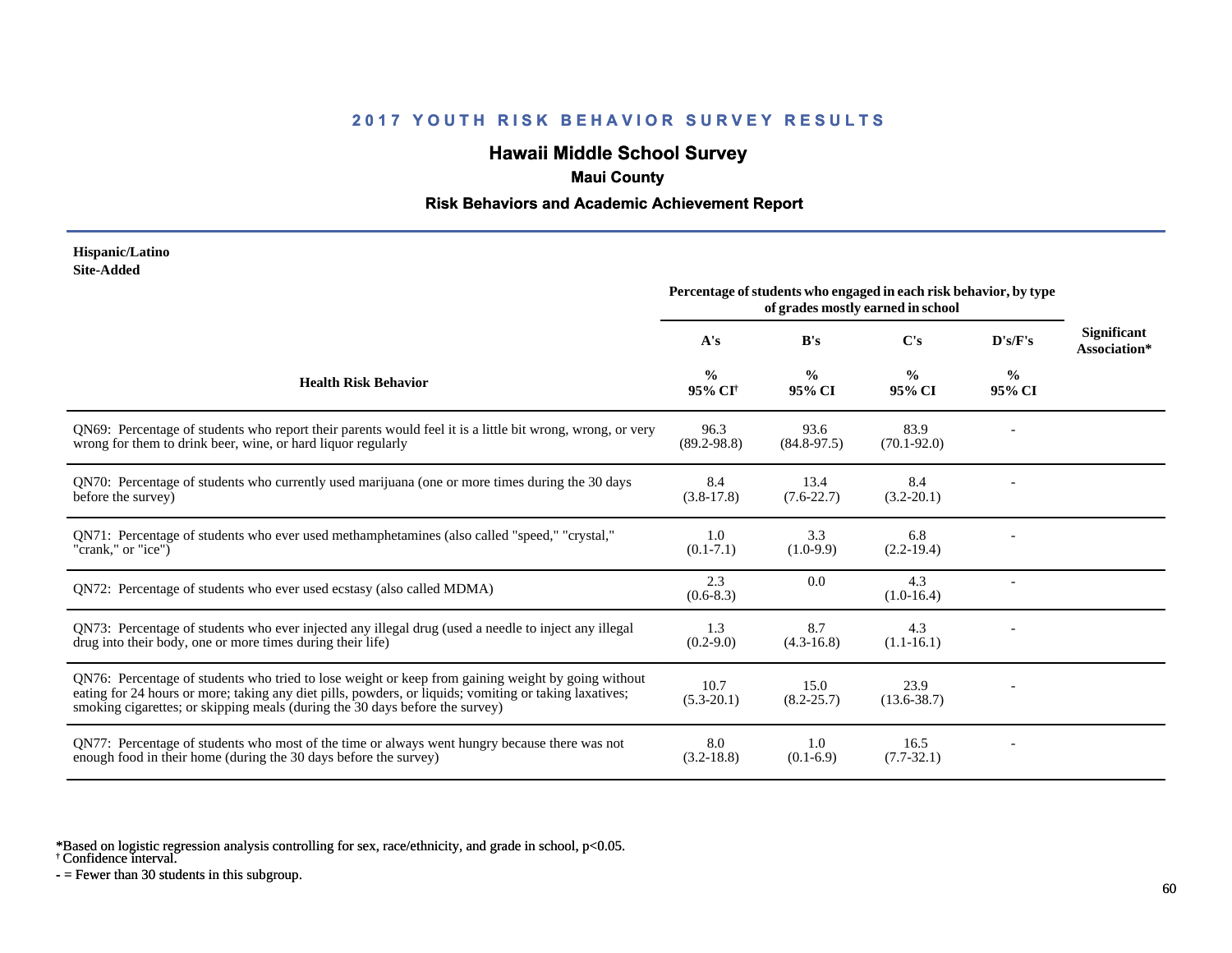# **Hawaii Middle School Survey**

### **Maui County**

### **Risk Behaviors and Academic Achievement Report**

#### **Hispanic/Latino Site-Added**

|                                                                                                                                                                                                 | Percentage of students who engaged in each risk behavior, by type<br>of grades mostly earned in school |                         |                         |                         |                                    |
|-------------------------------------------------------------------------------------------------------------------------------------------------------------------------------------------------|--------------------------------------------------------------------------------------------------------|-------------------------|-------------------------|-------------------------|------------------------------------|
|                                                                                                                                                                                                 | A's                                                                                                    | B's                     | C's                     | D's/F's                 | <b>Significant</b><br>Association* |
| <b>Health Risk Behavior</b>                                                                                                                                                                     | $\frac{0}{0}$<br>95% CI <sup>+</sup>                                                                   | $\frac{0}{0}$<br>95% CI | $\frac{0}{0}$<br>95% CI | $\frac{0}{0}$<br>95% CI |                                    |
| QN78: Percentage of students who did exercises to strengthen or tone their muscles on three or more<br>days (such as push-ups, sit-ups, or weight lifting, during the 7 days before the survey) | 51.7<br>$(41.4-61.8)$                                                                                  | 53.6<br>$(43.0 - 63.8)$ | 67.7<br>$(52.8-79.7)$   |                         |                                    |
| QN79: Percentage of students who walk or ride their bike to or from school (one or more days during<br>an average week when they are in school and weather allows them to do so)                | 25.4<br>$(16.1 - 37.6)$                                                                                | 29.3<br>$(20.8-39.5)$   | 45.7<br>$(31.0-61.1)$   |                         |                                    |
| QN80: Percentage of students who have been taught about AIDS or HIV infection in school                                                                                                         | 45.2<br>$(32.8 - 58.3)$                                                                                | 49.5<br>$(37.6 - 61.4)$ | 41.3<br>$(26.6 - 57.8)$ |                         |                                    |
| QN81: Percentage of students who most of the time or always wear sunscreen (with an SPF of 15 or<br>higher when they are outside for more than one hour on a sunny day)                         | 22.4<br>$(14.3 - 33.3)$                                                                                | 7.4<br>$(3.3-15.8)$     | 14.2<br>$(6.6-27.8)$    |                         |                                    |
| QN82: Percentage of students who did not go to school because they were sick (on one or more days<br>during the 30 days before the survey)                                                      | 43.4<br>$(32.4 - 55.2)$                                                                                | 46.1<br>$(34.8 - 57.9)$ | 58.9<br>$(43.1 - 73.0)$ |                         |                                    |
| QN83: Percentage of students who saw a doctor or nurse (for a check-up or physical exam when they<br>were not sick or injured during the 12 months before the survey)                           | 53.0<br>$(40.7 - 64.8)$                                                                                | 52.3<br>$(41.9-62.4)$   | 48.4<br>$(34.8 - 62.3)$ |                         |                                    |
| QN84: Percentage of students who saw a dentist (for a check-up, exam, teeth cleaning, or other dental<br>work, during the 12 months before the survey)                                          | 64.9<br>$(51.7 - 76.2)$                                                                                | 73.7<br>$(61.3 - 83.2)$ | 65.0<br>$(49.8 - 77.6)$ |                         |                                    |

\*Based on logistic regression analysis controlling for sex, race/ethnicity, and grade in school, p<0.05.

† Confidence interval.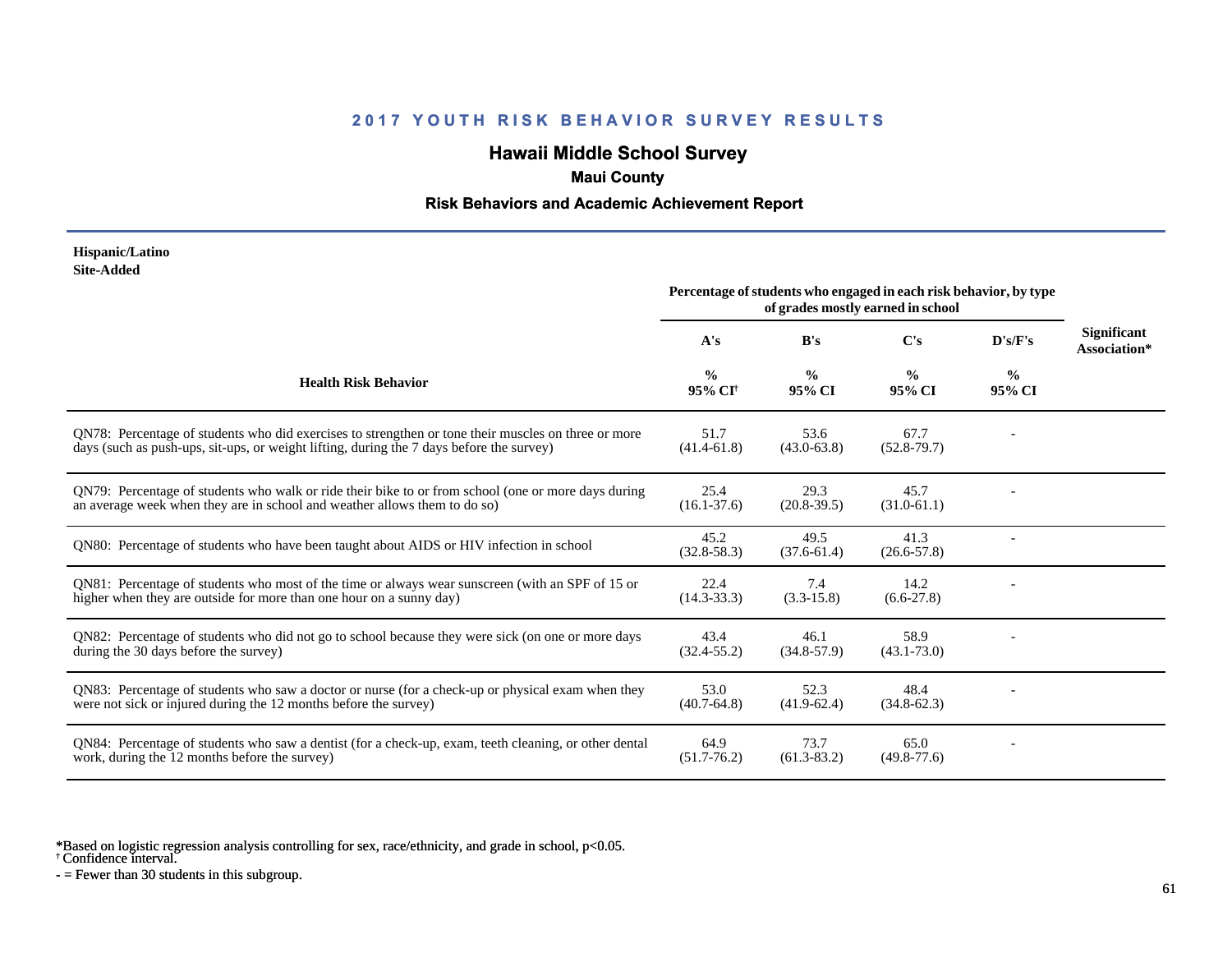# **Hawaii Middle School Survey**

# **Maui County**

### **Risk Behaviors and Academic Achievement Report**

#### **Hispanic/Latino Site-Added**

|                                                                                                                                                                                                                                            | Percentage of students who engaged in each risk behavior, by type<br>of grades mostly earned in school |                         |                         |                         |                                    |
|--------------------------------------------------------------------------------------------------------------------------------------------------------------------------------------------------------------------------------------------|--------------------------------------------------------------------------------------------------------|-------------------------|-------------------------|-------------------------|------------------------------------|
|                                                                                                                                                                                                                                            | A's                                                                                                    | B's                     | C's                     | D's/F's                 | <b>Significant</b><br>Association* |
| <b>Health Risk Behavior</b>                                                                                                                                                                                                                | $\frac{0}{0}$<br>95% CI <sup>+</sup>                                                                   | $\frac{0}{0}$<br>95% CI | $\frac{0}{0}$<br>95% CI | $\frac{0}{0}$<br>95% CI |                                    |
| QN85: Percentage of students who had a toothache (during the 12 months before the survey)                                                                                                                                                  | 15.2<br>$(8.2 - 26.5)$                                                                                 | 24.9<br>$(15.7 - 37.1)$ | 32.0<br>$(18.8 - 48.8)$ |                         |                                    |
| QN86: Percentage of students who had been told by a doctor or nurse that they had asthma and who<br>still have asthma                                                                                                                      | 6.6<br>$(2.7-15.0)$                                                                                    | 11.6<br>$(5.8-21.9)$    | 19.5<br>$(10.7 - 32.8)$ |                         |                                    |
| QN87: Percentage of students who think they definitely will not complete high school                                                                                                                                                       | 2.7<br>$(0.7-10.1)$                                                                                    | 4.0<br>$(1.3-11.8)$     | 0.0                     |                         |                                    |
| QN88: Percentage of students who usually slept in the home of a friend, family member, or other<br>person because they had to leave their home or their parent or guardian cannot afford housing (during<br>the 30 days before the survey) | 1.0<br>$(0.1 - 7.2)$                                                                                   | 0.0                     | 4.7<br>$(1.1-17.4)$     |                         |                                    |
| QN89: Percentage of students who reported there is at least one teacher or other adult in their school<br>that they can talk to if they have a problem                                                                                     | 74.4<br>$(61.8 - 84.0)$                                                                                | 69.8<br>$(57.0 - 80.1)$ | 48.8<br>$(33.4-64.4)$   |                         |                                    |
| QN90: Percentage of students who have a teacher or other adult at their school who really cares about<br>them                                                                                                                              | 49.2<br>$(37.3-61.1)$                                                                                  | 53.1<br>$(40.7 - 65.1)$ | 37.4<br>$(23.8 - 53.3)$ |                         |                                    |
| QN91: Percentage of students who have an adult outside of school they can talk to about things that<br>are important to them                                                                                                               | 78.1<br>$(65.1 - 87.2)$                                                                                | 81.0<br>$(70.5 - 88.4)$ | 67.0<br>$(51.4 - 79.6)$ |                         |                                    |

\*Based on logistic regression analysis controlling for sex, race/ethnicity, and grade in school, p<0.05.

† Confidence interval.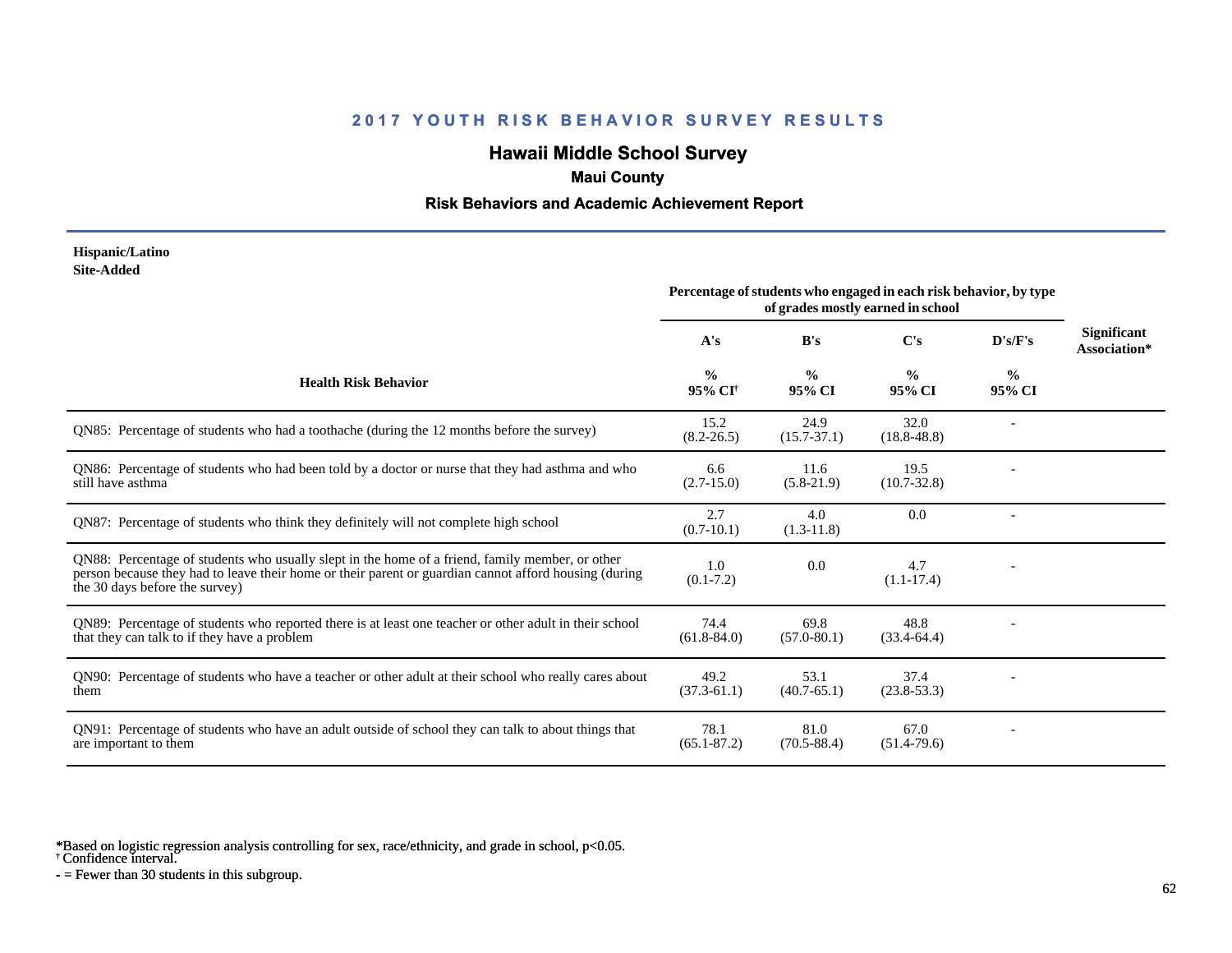# **Hawaii Middle School Survey**

### **Maui County**

### **Risk Behaviors and Academic Achievement Report**

#### **Hispanic/Latino Site-Added**

|                                                                                                                                                                                                                 | Percentage of students who engaged in each risk behavior, by type<br>of grades mostly earned in school |                         |                         |                         |                                    |
|-----------------------------------------------------------------------------------------------------------------------------------------------------------------------------------------------------------------|--------------------------------------------------------------------------------------------------------|-------------------------|-------------------------|-------------------------|------------------------------------|
|                                                                                                                                                                                                                 | A's                                                                                                    | B's                     | C's                     | D's/F's                 | <b>Significant</b><br>Association* |
| <b>Health Risk Behavior</b>                                                                                                                                                                                     | $\frac{0}{0}$<br>95% CI <sup>†</sup>                                                                   | $\frac{0}{0}$<br>95% CI | $\frac{0}{0}$<br>95% CI | $\frac{0}{0}$<br>95% CI |                                    |
| QN92: Percentage of students who have talked with at least one of their parents or another adult in<br>their family about the dangers of tobacco, alcohol, or drug use (during the 12 months before the survey) | 41.7<br>$(31.5 - 52.7)$                                                                                | 43.6<br>$(31.5-56.4)$   | 50.1<br>$(34.9 - 65.3)$ |                         |                                    |
| QN93: Percentage of students who reported their parents or other adults in their family talked with<br>them about what they expect them to do or not to do when it comes to sex                                 | 32.6<br>$(22.0 - 45.3)$                                                                                | 43.3<br>$(32.0 - 55.3)$ | 30.9<br>$(19.1 - 45.9)$ |                         |                                    |
| QN94: Percentage of students who ever talked with their parents or other adults in their family about<br>how to say no to having sex                                                                            | 25.7<br>$(17.3 - 36.3)$                                                                                | 26.9<br>$(18.0 - 38.2)$ | 19.4<br>$(10.2 - 33.7)$ |                         |                                    |
| QN95: Percentage of students who most of the time or always get the kind of help they need (among<br>students who report having felt sad, empty, hopeless, angry, or anxious)                                   | 39.1<br>$(27.3 - 52.4)$                                                                                | 31.4<br>$(22.4 - 42.0)$ |                         |                         |                                    |
| QN96: Percentage of students who have ever ridden in a car driven by someone, including the student,<br>who was "high" or had been using alcohol or drugs                                                       | 24.0<br>$(14.9 - 36.5)$                                                                                | 45.5<br>$(31.9-59.9)$   | 38.0<br>$(23.7-54.6)$   |                         |                                    |
| QN97: Percentage of students who ever use alcohol or drugs to relax, feel better about themselves, or<br>fit in                                                                                                 | 8.0<br>$(3.6-16.9)$                                                                                    | 13.8<br>$(7.9-22.8)$    | 19.9<br>$(10.0 - 35.5)$ |                         |                                    |
| QN98: Percentage of students who ever use alcohol or drugs while they are alone                                                                                                                                 | 6.6<br>$(2.6 - 15.9)$                                                                                  | 9.1<br>$(4.2 - 18.8)$   | 14.6<br>$(6.9-28.3)$    |                         |                                    |

\*Based on logistic regression analysis controlling for sex, race/ethnicity, and grade in school, p<0.05.

† Confidence interval.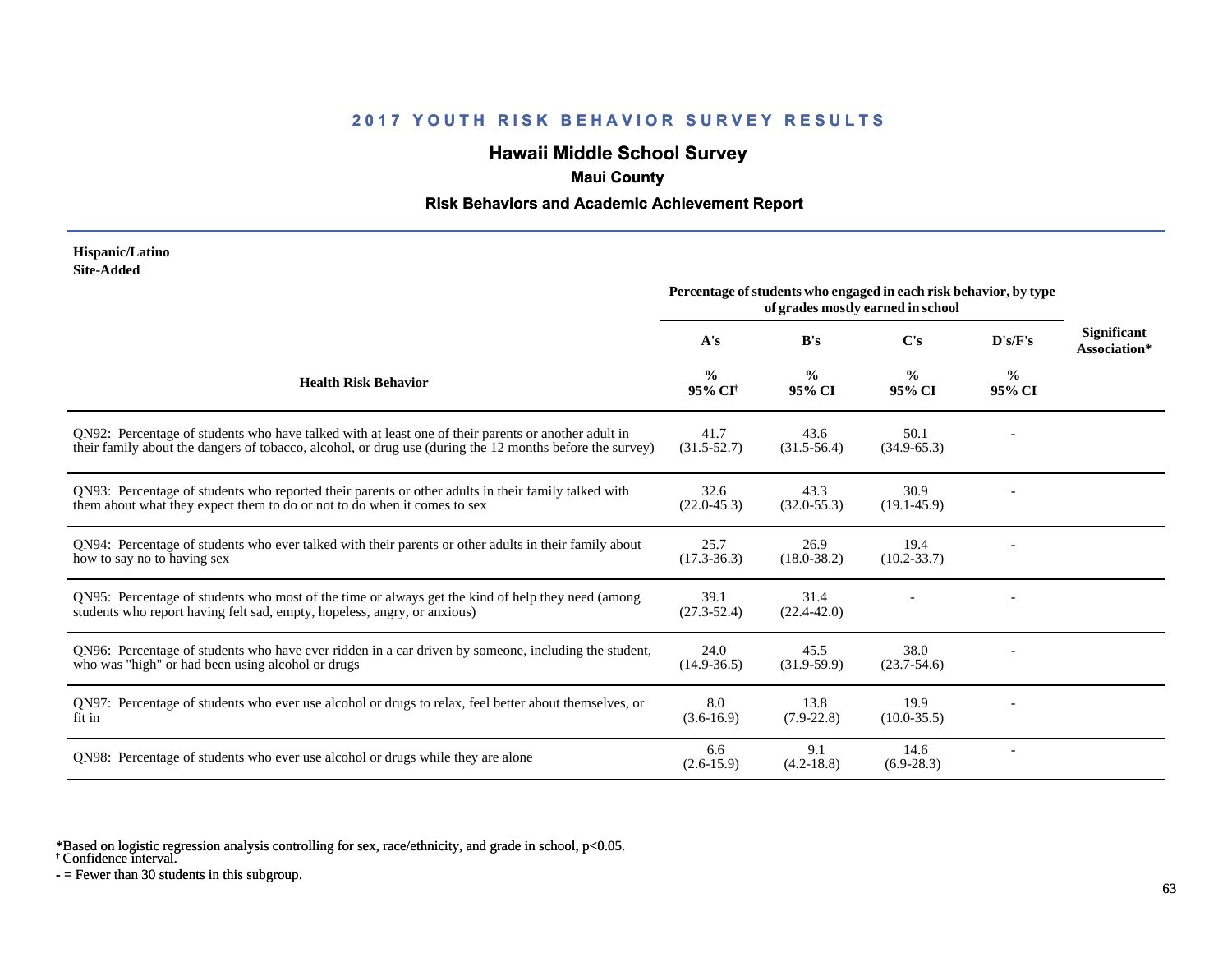# **Hawaii Middle School Survey**

# **Maui County**

### **Risk Behaviors and Academic Achievement Report**

#### **Hispanic/Latino Site-Added**

|                                                                                                                                                              | Percentage of students who engaged in each risk behavior, by type<br>of grades mostly earned in school |                         |                         |                |                                    |
|--------------------------------------------------------------------------------------------------------------------------------------------------------------|--------------------------------------------------------------------------------------------------------|-------------------------|-------------------------|----------------|------------------------------------|
|                                                                                                                                                              | A's                                                                                                    | B's                     | C's                     | D's/F's        | <b>Significant</b><br>Association* |
| <b>Health Risk Behavior</b>                                                                                                                                  | $\frac{0}{0}$<br>95% CI <sup>+</sup>                                                                   | $\frac{0}{0}$<br>95% CI | $\frac{0}{0}$<br>95% CI | $\%$<br>95% CI |                                    |
| QN99: Percentage of students who ever forget things they did while using alcohol or drugs                                                                    | 3.2<br>$(0.8-12.8)$                                                                                    | 9.2<br>$(4.4-18.2)$     | 2.1<br>$(0.3-13.2)$     |                |                                    |
| QN100: Percentage of students who have family or friends that have told them that they should cut<br>down on their drinking or drug use                      | 2.6<br>$(0.6-10.4)$                                                                                    | 5.5<br>$(1.8-15.3)$     | 14.7<br>$(7.1 - 28.0)$  |                |                                    |
| QN101: Percentage of students who have ever gotten into trouble while they were using alcohol or<br>drugs                                                    | 2.5<br>$(0.3-16.3)$                                                                                    | 6.3<br>$(2.5-15.1)$     | 7.9<br>$(2.6-21.5)$     |                |                                    |
| QN102: Percentage of students who have attended school under the influence of alcohol, marijuana, or<br>other drugs (during the 12 months before the survey) | 5.5<br>$(2.1-13.8)$                                                                                    | 9.5<br>$(4.7-18.4)$     | 18.8<br>$(9.6 - 33.6)$  |                |                                    |
| QNNODNT: Percentage of students who never saw a dentist (for a check-up, exam, teeth cleaning, or<br>other dental work)                                      | 1.4<br>$(0.2 - 9.7)$                                                                                   | 4.2<br>$(1.0-16.4)$     | 2.0<br>$(0.3-13.7)$     |                |                                    |

\*Based on logistic regression analysis controlling for sex, race/ethnicity, and grade in school, p<0.05.

† Confidence interval.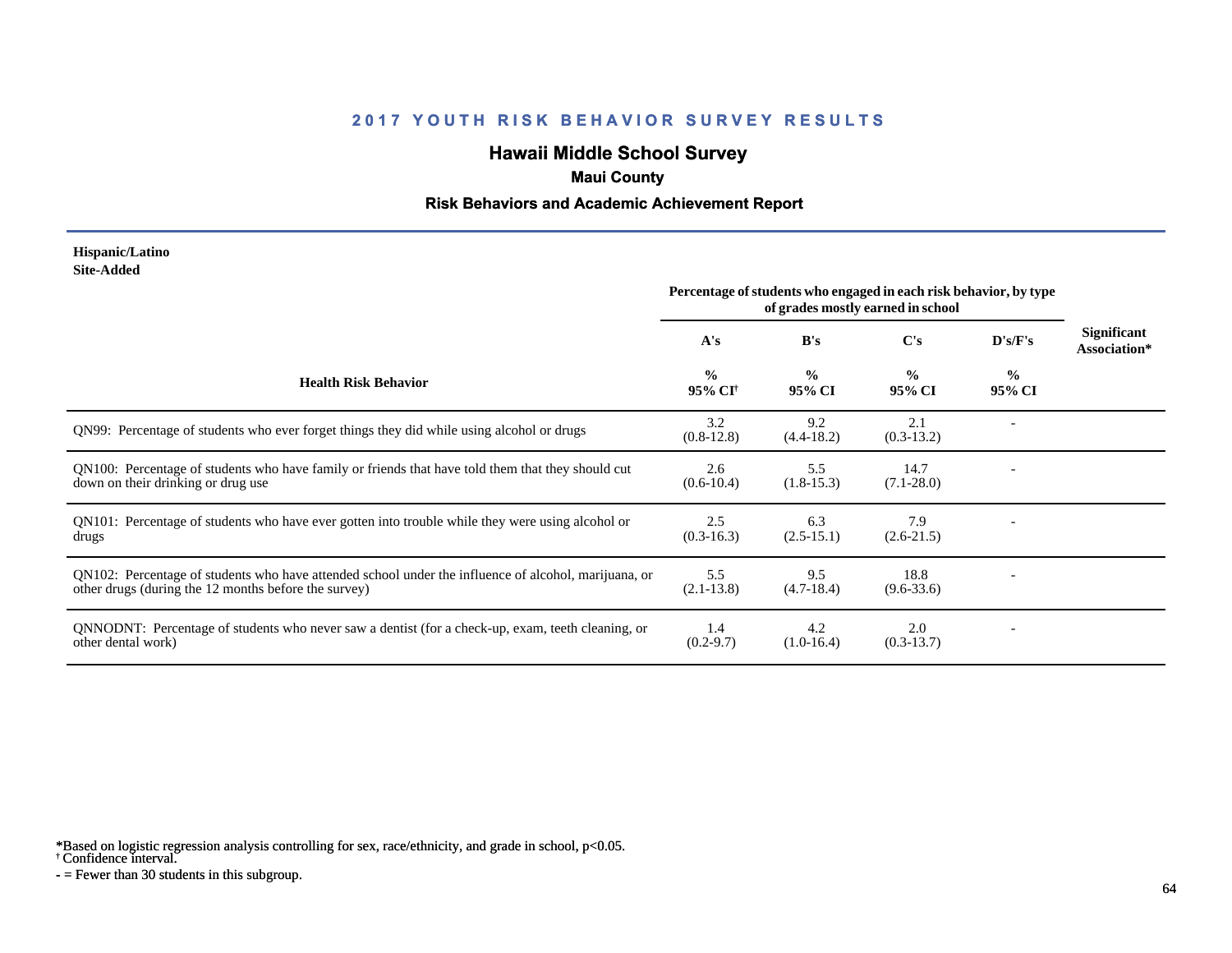# **Hawaii Middle School Survey**

### **Maui County**

### **Risk Behaviors and Academic Achievement Report**

#### **White\* Unintentional Injuries/Violence**

|                                                                                                                                                           | Percentage of students who engaged in each risk behavior, by type<br>of grades mostly earned in school |                         |                         |                          |                                         |
|-----------------------------------------------------------------------------------------------------------------------------------------------------------|--------------------------------------------------------------------------------------------------------|-------------------------|-------------------------|--------------------------|-----------------------------------------|
|                                                                                                                                                           | A's                                                                                                    | B's                     | $\bf C's$               | D's/F's                  | Significant<br>Association <sup>†</sup> |
| <b>Health Risk Behavior</b>                                                                                                                               | $\frac{0}{0}$<br>$95\%$ CI <sup>§</sup>                                                                | $\frac{0}{0}$<br>95% CI | $\frac{0}{0}$<br>95% CI | $\frac{0}{0}$<br>95% CI  |                                         |
| QN12: Percentage of students who were ever bullied on school property                                                                                     | 57.1<br>$(43.5-69.6)$                                                                                  |                         |                         |                          |                                         |
| QN13: Percentage of students who were ever electronically bullied (counting being bullied through<br>texting, Instagram, Facebook, or other social media) | 18.5<br>$(10.3 - 31.2)$                                                                                |                         |                         |                          |                                         |
| QN14: Percentage of students who ever seriously thought about killing themselves                                                                          | 10.0<br>$(3.9-23.1)$                                                                                   |                         |                         |                          |                                         |
| QN15: Percentage of students who ever made a plan about how they would kill themselves                                                                    | 10.1<br>$(4.0-23.4)$                                                                                   |                         |                         | $\overline{\phantom{a}}$ |                                         |
| QN16: Percentage of students who ever tried to kill themselves                                                                                            | 4.4<br>$(1.0-17.3)$                                                                                    |                         |                         | $\overline{\phantom{a}}$ |                                         |

\*Non-Hispanic.

† Based on logistic regression analysis controlling for sex, race/ethnicity, and grade in school, p<0.05.

§Confidence interval.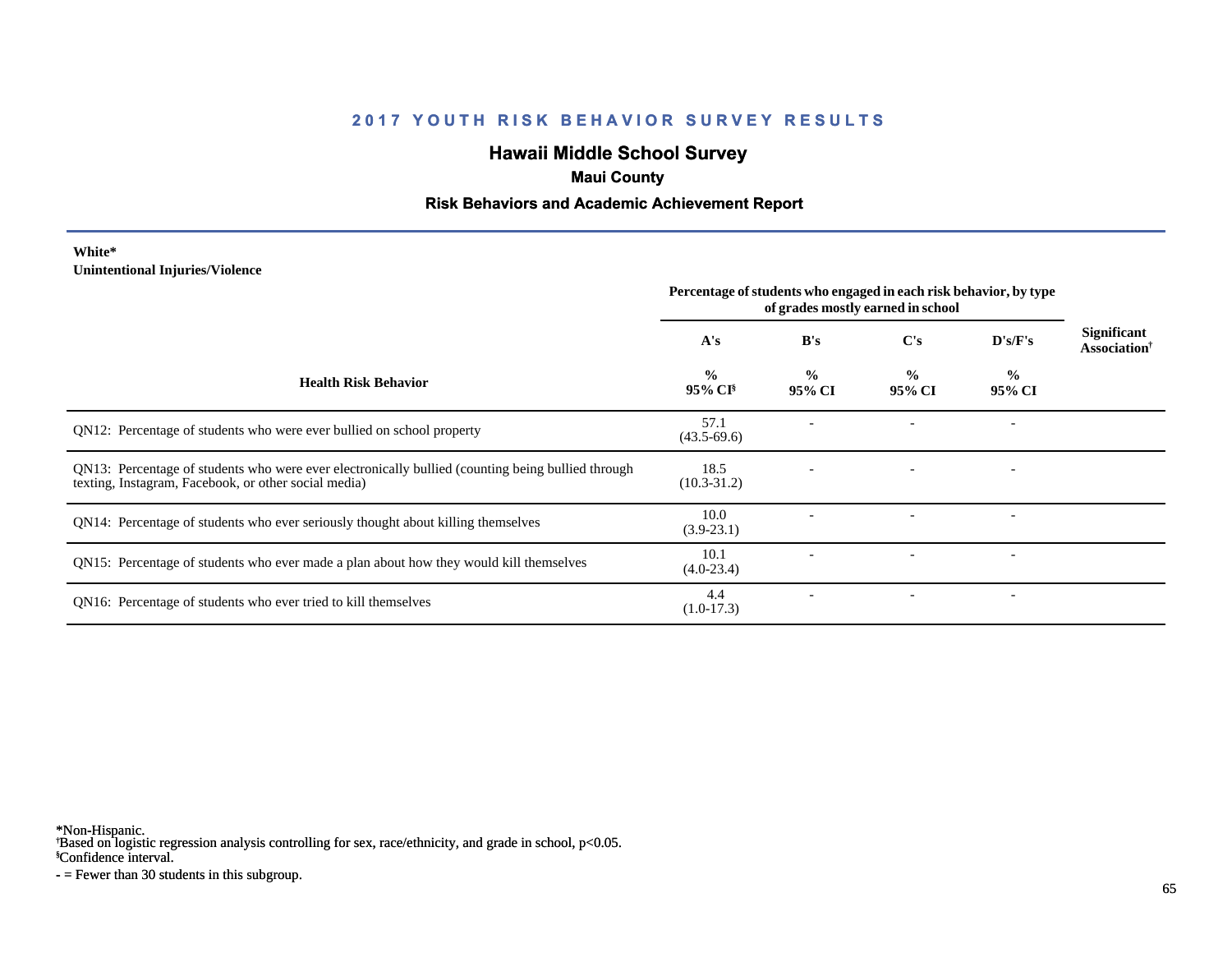# **Hawaii Middle School Survey**

# **Maui County**

### **Risk Behaviors and Academic Achievement Report**

| White*      |  |
|-------------|--|
| Tobacco Use |  |

|                                                                                                                                                                                                                                                                                                                 | Percentage of students who engaged in each risk behavior, by type<br>of grades mostly earned in school |                         |                         |                          |                                            |
|-----------------------------------------------------------------------------------------------------------------------------------------------------------------------------------------------------------------------------------------------------------------------------------------------------------------|--------------------------------------------------------------------------------------------------------|-------------------------|-------------------------|--------------------------|--------------------------------------------|
|                                                                                                                                                                                                                                                                                                                 | A's                                                                                                    | B's                     | C's                     | D's/F's                  | <b>Significant</b><br><b>Association</b> † |
| <b>Health Risk Behavior</b>                                                                                                                                                                                                                                                                                     | $\frac{0}{0}$<br>$95\%$ CI <sup>§</sup>                                                                | $\frac{0}{0}$<br>95% CI | $\frac{0}{0}$<br>95% CI | $\frac{0}{0}$<br>95% CI  |                                            |
| QN18: Percentage of students who tried cigarette smoking for the first time before age 11 years (even<br>one or two puffs)                                                                                                                                                                                      | 1.7<br>$(0.2 - 11.7)$                                                                                  |                         |                         |                          |                                            |
| QN19: Percentage of students who currently smoked cigarettes (on at least 1 day during the 30 days<br>before the survey)                                                                                                                                                                                        | 3.6<br>$(0.9-14.1)$                                                                                    |                         |                         | $\overline{\phantom{a}}$ |                                            |
| QN21: Percentage of students who ever used an electronic vapor product (including e-cigarettes,<br>e-cigars, e-pipes, vape pipes, vaping pens, e-hookahs, and hookah pens [such as blu, NJOY, Vuse,<br>MarkTen, Logic, Vapin Plus, eGo, and Halo])                                                              | 19.3<br>$(10.6 - 32.4)$                                                                                |                         |                         |                          |                                            |
| QN22: Percentage of students who currently used an electronic vapor product (including e-cigarettes,<br>e-cigars, e-pipes, vape pipes, vaping pens, e-hookahs, and hookah pens [such as blu, NJOY, Vuse,<br>MarkTen, Logic, Vapin Plus, eGo, and Halo], on at least 1 day during the 30 days before the survey) | 9.6<br>$(4.1 - 21.0)$                                                                                  |                         |                         |                          |                                            |

\*Non-Hispanic.

† Based on logistic regression analysis controlling for sex, race/ethnicity, and grade in school, p<0.05.

§Confidence interval.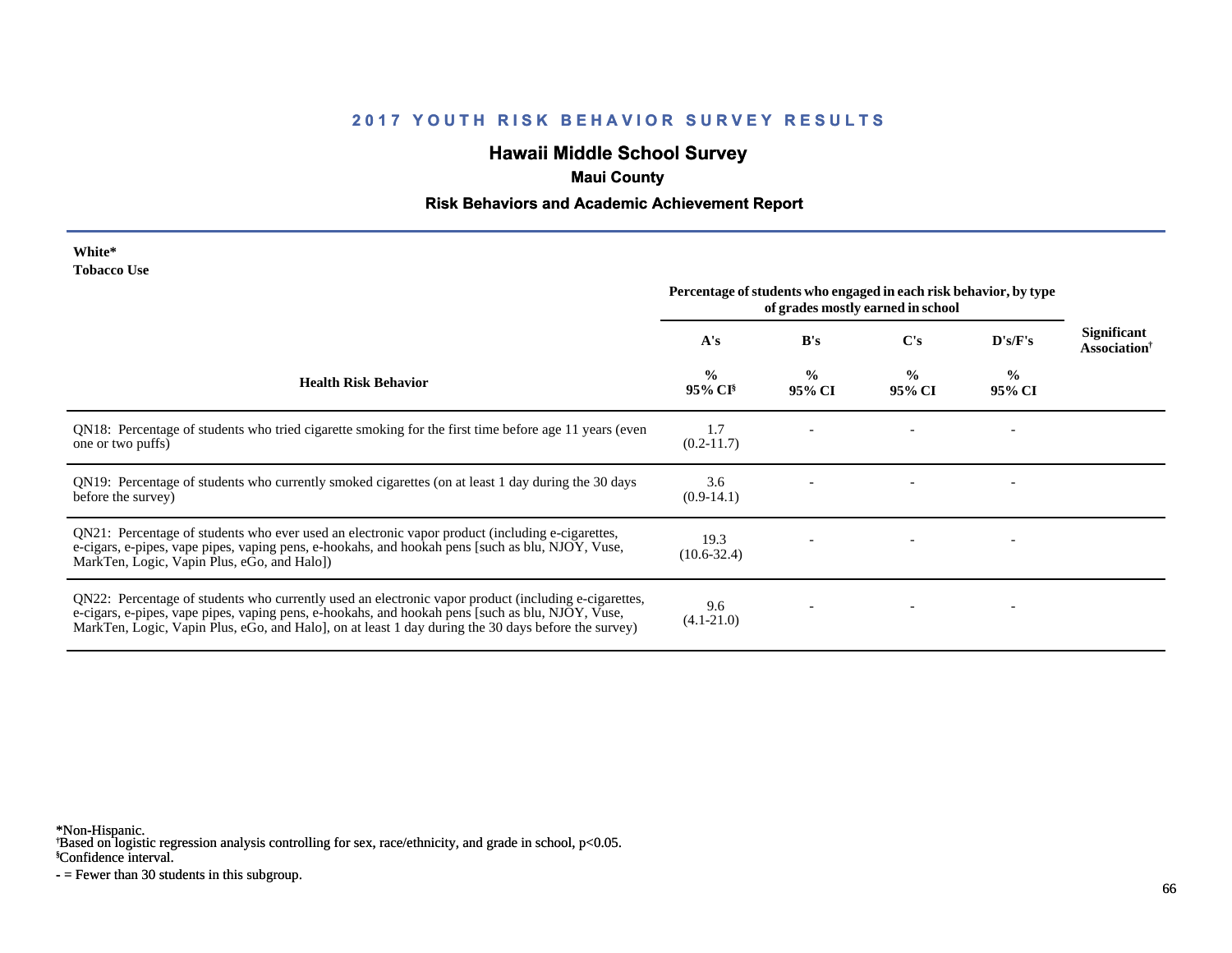# **Hawaii Middle School Survey**

# **Maui County**

### **Risk Behaviors and Academic Achievement Report**

#### **White\* Alcohol/Other Drug Use**

|                                                                                                                                                                                                                                                  | Percentage of students who engaged in each risk behavior, by type<br>of grades mostly earned in school |                          |                         |                          |                                                       |
|--------------------------------------------------------------------------------------------------------------------------------------------------------------------------------------------------------------------------------------------------|--------------------------------------------------------------------------------------------------------|--------------------------|-------------------------|--------------------------|-------------------------------------------------------|
|                                                                                                                                                                                                                                                  | A's                                                                                                    | B's                      | C's                     | $\bf{D's/F's}$           | <b>Significant</b><br><b>Association</b> <sup>†</sup> |
| <b>Health Risk Behavior</b>                                                                                                                                                                                                                      | $\frac{0}{0}$<br>95% CI <sup>§</sup>                                                                   | $\frac{0}{0}$<br>95% CI  | $\frac{0}{0}$<br>95% CI | $\frac{0}{0}$<br>95% CI  |                                                       |
| QN27: Percentage of students who drank alcohol for the first time before age 11 years (other than a<br>few sips)                                                                                                                                 | 3.9<br>$(0.9-14.6)$                                                                                    |                          |                         |                          |                                                       |
| QN29: Percentage of students who tried marijuana for the first time before age 11 years                                                                                                                                                          | 1.7<br>$(0.2-11.7)$                                                                                    |                          |                         | $\overline{\phantom{a}}$ |                                                       |
| QN33: Percentage of students who ever took prescription pain medicine without a doctor's<br>prescription or differently than how a doctor told them to use it (counting drugs such as codeine,<br>Vicodin, Oxycontin, hydrocodone, and Percocet) | 1.4<br>$(0.2-9.9)$                                                                                     | $\overline{\phantom{0}}$ |                         |                          |                                                       |

\*Non-Hispanic.

† Based on logistic regression analysis controlling for sex, race/ethnicity, and grade in school, p<0.05.

§Confidence interval.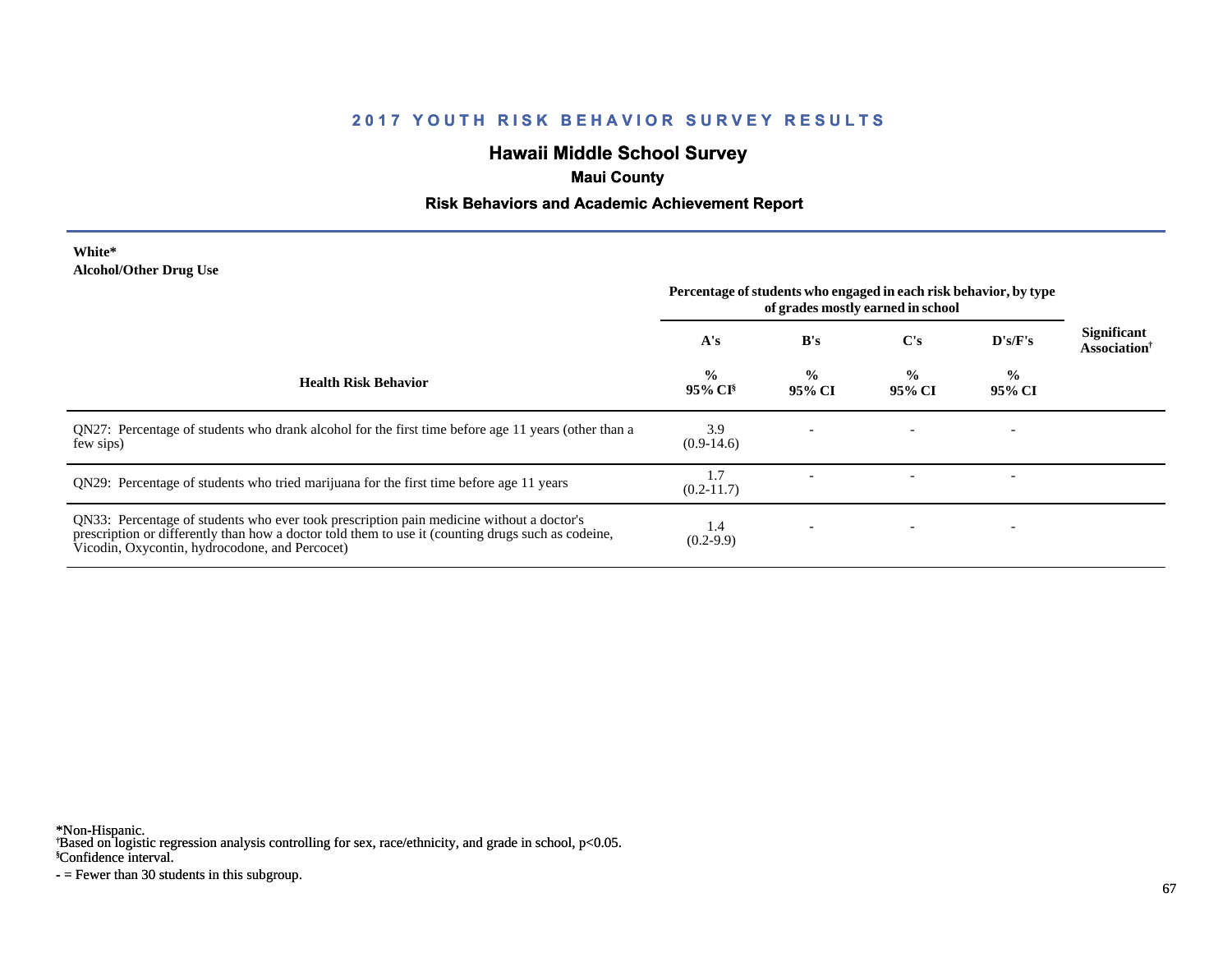# **Hawaii Middle School Survey**

 **Maui County**

### **Risk Behaviors and Academic Achievement Report**

| White*<br><b>Sexual Behaviors</b>                                                              | Percentage of students who engaged in each risk behavior, by type<br>of grades mostly earned in school |                          |                          |                          |                                                       |
|------------------------------------------------------------------------------------------------|--------------------------------------------------------------------------------------------------------|--------------------------|--------------------------|--------------------------|-------------------------------------------------------|
|                                                                                                | A's                                                                                                    | B's                      | C's                      | D's/F's                  | <b>Significant</b><br><b>Association</b> <sup>†</sup> |
| <b>Health Risk Behavior</b>                                                                    | $\frac{0}{0}$<br>$95\%$ CI <sup>§</sup>                                                                | $\frac{0}{0}$<br>95% CI  | $\frac{6}{6}$<br>95% CI  | $\frac{0}{0}$<br>95% CI  |                                                       |
| QN35: Percentage of students who had sexual intercourse for the first time before age 11 years | 0.0                                                                                                    | $\overline{\phantom{0}}$ | $\overline{\phantom{a}}$ | $\overline{\phantom{a}}$ |                                                       |

\*Non-Hispanic.

† Based on logistic regression analysis controlling for sex, race/ethnicity, and grade in school, p<0.05.

§Confidence interval.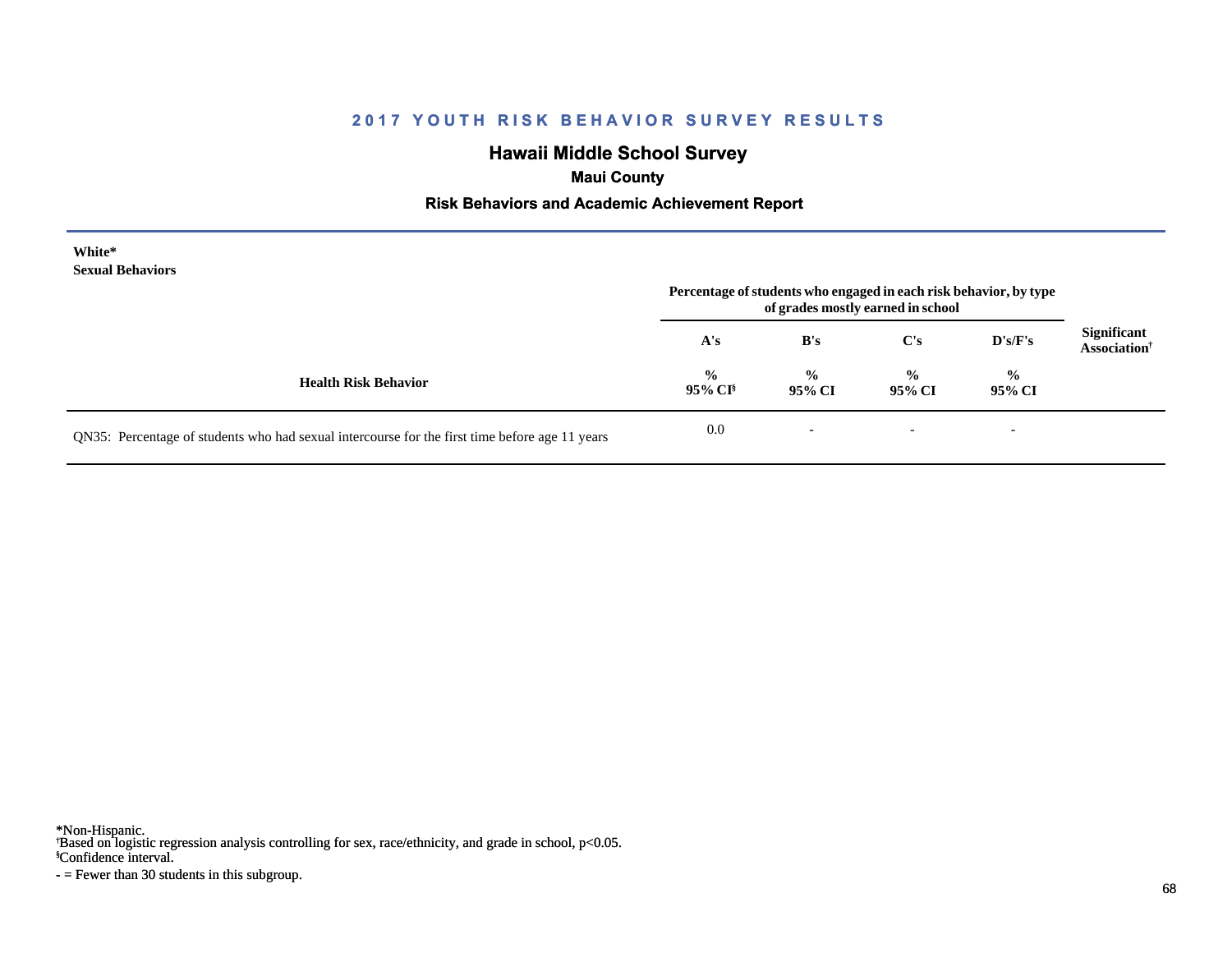# **Hawaii Middle School Survey**

# **Maui County**

### **Risk Behaviors and Academic Achievement Report**

#### **White\* Dietary Behaviors**

|                                                                                                           | Percentage of students who engaged in each risk behavior, by type<br>of grades mostly earned in school |                         |                         |                          |                                                |
|-----------------------------------------------------------------------------------------------------------|--------------------------------------------------------------------------------------------------------|-------------------------|-------------------------|--------------------------|------------------------------------------------|
|                                                                                                           | A's                                                                                                    | B's                     | $\bf C's$               | D's/F's                  | <b>Significant</b><br>Association <sup>†</sup> |
| <b>Health Risk Behavior</b>                                                                               | $\frac{0}{0}$<br>$95\%$ CI <sup>§</sup>                                                                | $\frac{0}{0}$<br>95% CI | $\frac{0}{0}$<br>95% CI | $\frac{0}{0}$<br>95% CI  |                                                |
| QN38: Percentage of students who described themselves as slightly or very overweight                      | 14.6<br>$(7.4 - 26.7)$                                                                                 |                         |                         | $\overline{\phantom{a}}$ |                                                |
| QN39: Percentage of students who were trying to lose weight                                               | 37.7<br>$(24.6 - 52.9)$                                                                                |                         |                         | $\overline{\phantom{a}}$ |                                                |
| QN40: Percentage of students who did not eat breakfast (during the 7 days before the survey)              | 4.5<br>$(1.5-12.9)$                                                                                    |                         |                         | $\overline{\phantom{a}}$ |                                                |
| QNBK7DAY: Percentage of students who ate breakfast on all 7 days (during the 7 days before the<br>survey) | 48.1<br>$(35.3 - 61.2)$                                                                                |                         |                         | $\overline{\phantom{a}}$ |                                                |

\*Non-Hispanic.

† Based on logistic regression analysis controlling for sex, race/ethnicity, and grade in school, p<0.05.

§Confidence interval.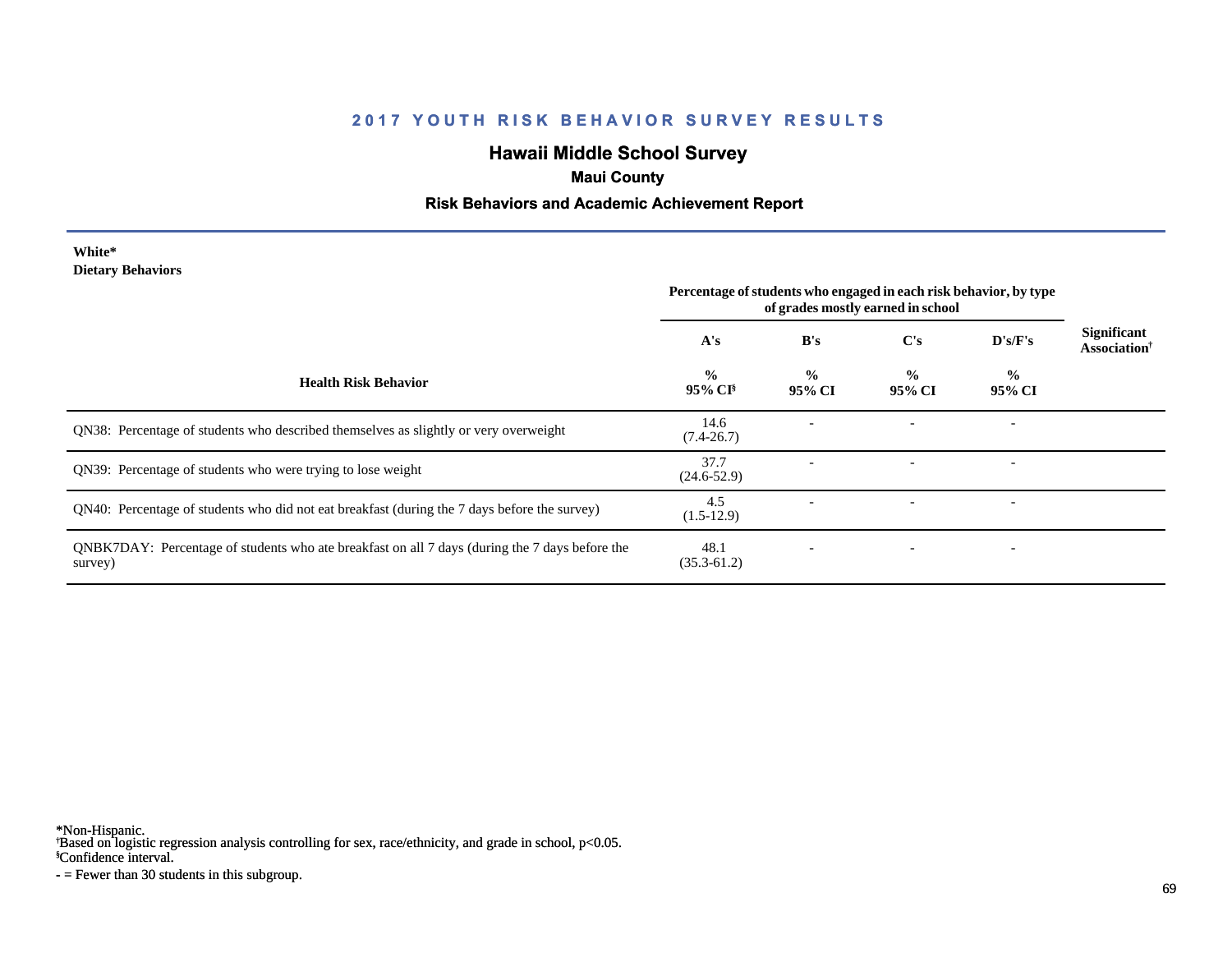# **Hawaii Middle School Survey**

### **Maui County**

### **Risk Behaviors and Academic Achievement Report**

#### **White\* Physical Activity**

|                                                                                                                                                                                                                                                                                                                                                      | Percentage of students who engaged in each risk behavior, by type<br>of grades mostly earned in school |                         |                         |                         |                                                |
|------------------------------------------------------------------------------------------------------------------------------------------------------------------------------------------------------------------------------------------------------------------------------------------------------------------------------------------------------|--------------------------------------------------------------------------------------------------------|-------------------------|-------------------------|-------------------------|------------------------------------------------|
|                                                                                                                                                                                                                                                                                                                                                      | A's                                                                                                    | B's                     | C's                     | D's/F's                 | <b>Significant</b><br>Association <sup>†</sup> |
| <b>Health Risk Behavior</b>                                                                                                                                                                                                                                                                                                                          | $\frac{0}{0}$<br>$95\%$ CI <sup>§</sup>                                                                | $\frac{0}{0}$<br>95% CI | $\frac{0}{0}$<br>95% CI | $\frac{6}{9}$<br>95% CI |                                                |
| QN41: Percentage of students who were physically active at least 60 minutes per day on 5 or more<br>days (in any kind of physical activity that increased their heart rate and made them breathe hard some<br>of the time during the 7 days before the survey)                                                                                       | 61.8<br>$(46.6 - 74.9)$                                                                                |                         |                         |                         |                                                |
| ONPA0DAY: Percentage of students who did not participate in at least 60 minutes of physical activity<br>on at least 1 day (in any kind of physical activity that increased their heart rate and made them breathe<br>hard some of the time during the 7 days before the survey)                                                                      | 3.5<br>$(0.9-12.7)$                                                                                    |                         |                         |                         |                                                |
| QNPA7DAY: Percentage of students who were physically active at least 60 minutes per day on all 7<br>days (in any kind of physical activity that increased their heart rate and made them breathe hard some<br>of the time during the 7 days before the survey)                                                                                       | 31.4<br>$(20.6 - 44.6)$                                                                                |                         |                         |                         |                                                |
| QN42: Percentage of students who watched television 3 or more hours per day (on an average school<br>day)                                                                                                                                                                                                                                            | 13.8<br>$(6.4-27.4)$                                                                                   |                         |                         |                         |                                                |
| QN43: Percentage of students who played video or computer games or used a computer 3 or more<br>hours per day (counting time spent on things such as Xbox, PlayStation, an iPad or other tablet, a<br>smartphone, texting, YouTube, Instagram, Facebook, or other social media, for something that was not<br>school work, on an average school day) | 35.5<br>$(22.8 - 50.7)$                                                                                |                         |                         |                         |                                                |
| QN44: Percentage of students who attended physical education (PE) classes on 1 or more days (in an<br>average week when they were in school)                                                                                                                                                                                                         | 66.7<br>$(50.4 - 79.8)$                                                                                |                         |                         |                         |                                                |

\*Non-Hispanic.

† Based on logistic regression analysis controlling for sex, race/ethnicity, and grade in school, p<0.05.

§Confidence interval.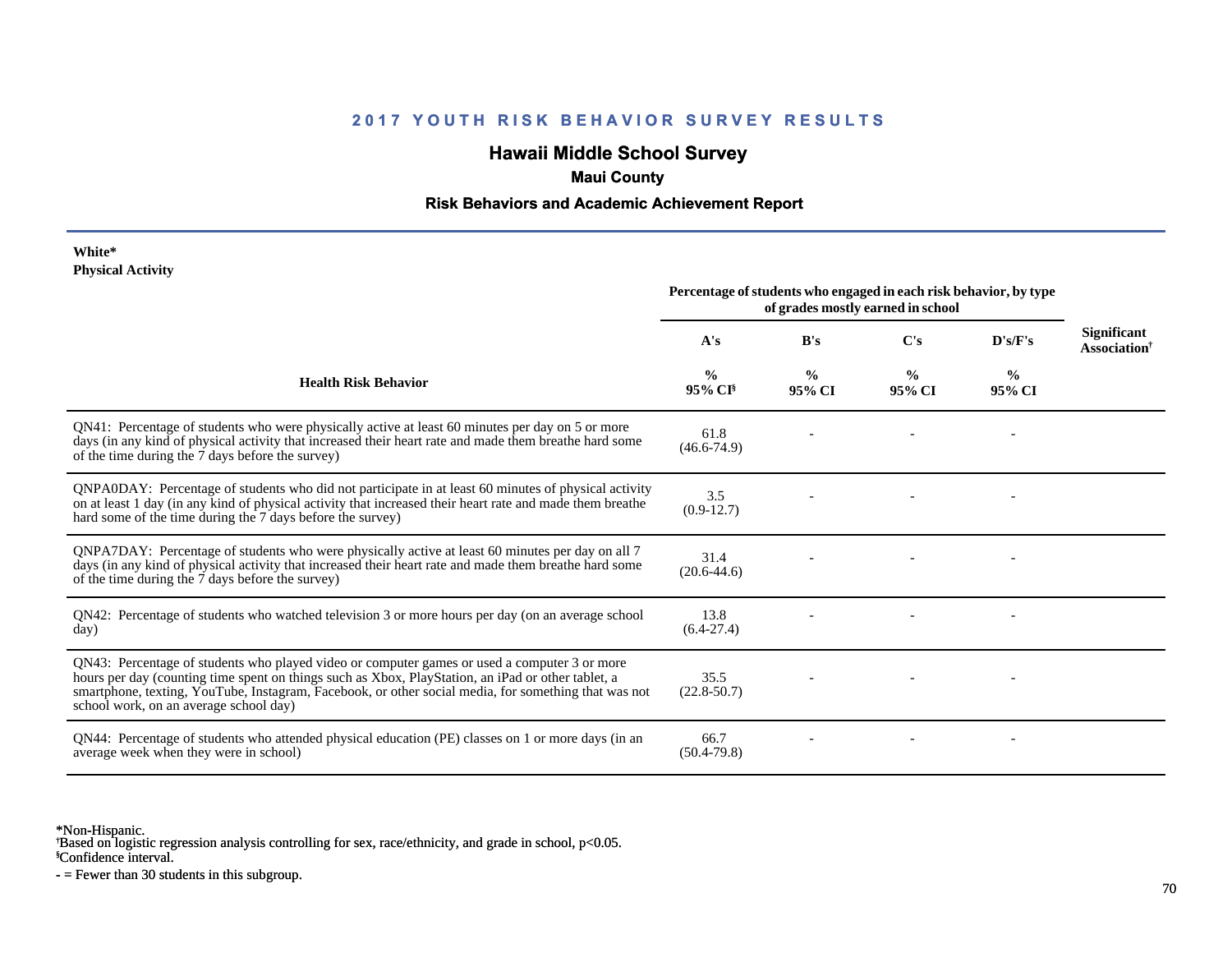# **Hawaii Middle School Survey**

# **Maui County**

### **Risk Behaviors and Academic Achievement Report**

#### **White\* Physical Activity**

|                                                                                                                                                                                  | Percentage of students who engaged in each risk behavior, by type<br>of grades mostly earned in school |                         |                         |                          |                                                |
|----------------------------------------------------------------------------------------------------------------------------------------------------------------------------------|--------------------------------------------------------------------------------------------------------|-------------------------|-------------------------|--------------------------|------------------------------------------------|
|                                                                                                                                                                                  | A's                                                                                                    | B's                     | C's                     | D's/F's                  | <b>Significant</b><br>Association <sup>†</sup> |
| <b>Health Risk Behavior</b>                                                                                                                                                      | $\frac{0}{0}$<br>95% CI <sup>§</sup>                                                                   | $\frac{0}{0}$<br>95% CI | $\frac{0}{0}$<br>95% CI | $\frac{0}{0}$<br>95% CI  |                                                |
| QNDLYPE: Percentage of students who attended physical education (PE) classes on all 5 days (in an<br>average week when they were in school)                                      | 4.4<br>$(1.1 - 16.4)$                                                                                  |                         |                         |                          |                                                |
| QN45: Percentage of students who played on at least one sports team (counting any teams run by their<br>school or community groups, during the past 12 months before the survey) | 73.9<br>$(62.3 - 82.9)$                                                                                |                         |                         |                          |                                                |
| QN46: Percentage of students who had a concussion from playing a sport or being physically active<br>(one or more times during the 12 months before the survey)                  | 19.8<br>$(12.0 - 30.9)$                                                                                |                         |                         |                          |                                                |
| QN48: Percentage of students who got 8 or more hours of sleep (on an average school night)                                                                                       | 71.6<br>$(56.8 - 82.8)$                                                                                |                         |                         | $\overline{\phantom{0}}$ |                                                |

\*Non-Hispanic.

† Based on logistic regression analysis controlling for sex, race/ethnicity, and grade in school, p<0.05.

§Confidence interval.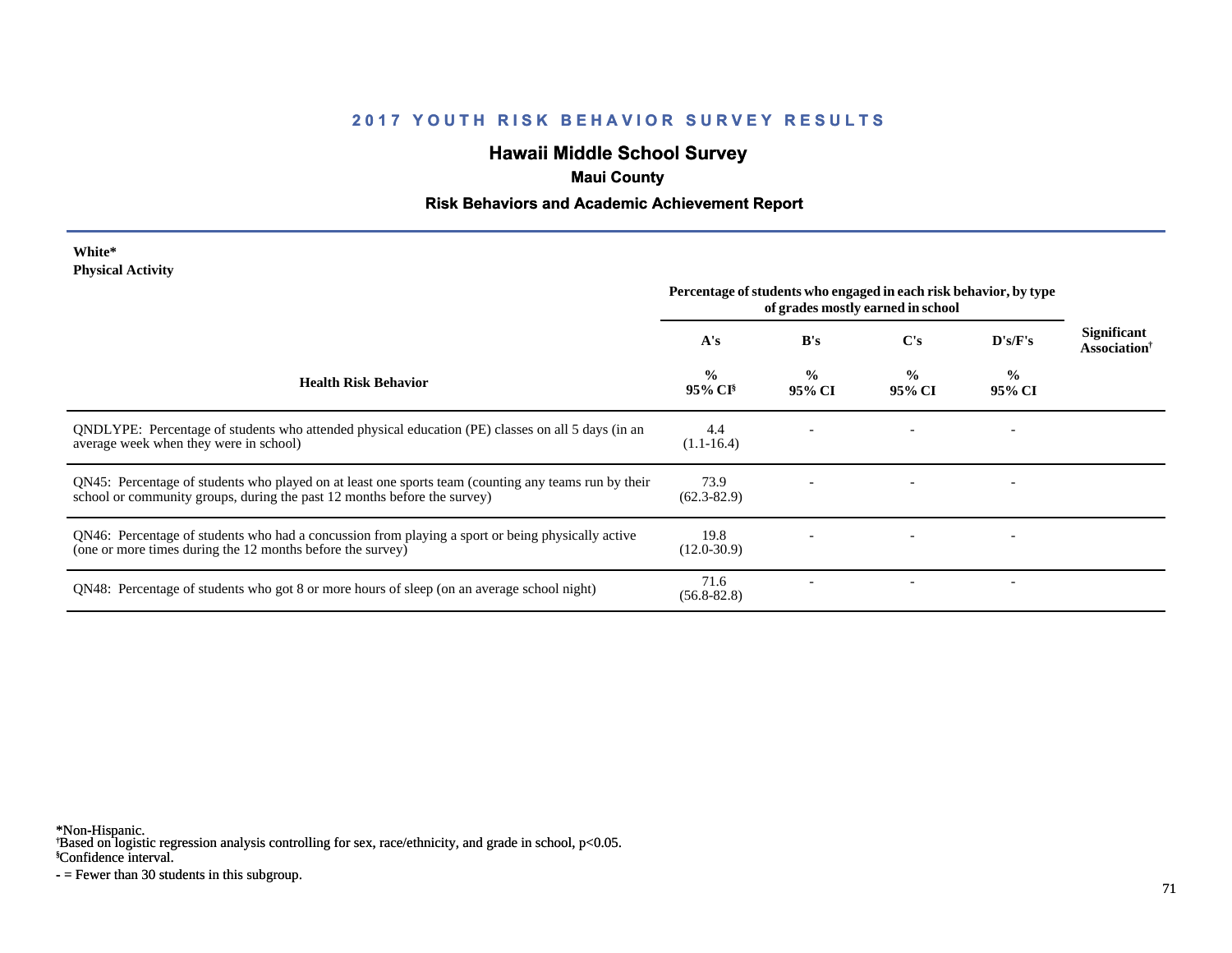# **Hawaii Middle School Survey**

# **Maui County**

### **Risk Behaviors and Academic Achievement Report**

| White*<br>Other                                                                               | Percentage of students who engaged in each risk behavior, by type<br>of grades mostly earned in school |                          |                          |                          |                                                |
|-----------------------------------------------------------------------------------------------|--------------------------------------------------------------------------------------------------------|--------------------------|--------------------------|--------------------------|------------------------------------------------|
|                                                                                               | A's                                                                                                    | B's                      | $\bf C's$                | $\bf{D's/F's}$           | <b>Significant</b><br>Association <sup>†</sup> |
| <b>Health Risk Behavior</b>                                                                   | $\frac{6}{10}$<br>$95\%$ CI <sup>§</sup>                                                               | $\frac{0}{0}$<br>95% CI  | $\frac{0}{0}$<br>95% CI  | $\frac{0}{0}$<br>95% CI  |                                                |
| QN47: Percentage of students who had ever been told by a doctor or nurse that they had asthma | 26.8<br>$(16.9-39.8)$                                                                                  | $\overline{\phantom{a}}$ | $\overline{\phantom{a}}$ | $\overline{\phantom{a}}$ |                                                |

\*Non-Hispanic.

† Based on logistic regression analysis controlling for sex, race/ethnicity, and grade in school, p<0.05.

§Confidence interval.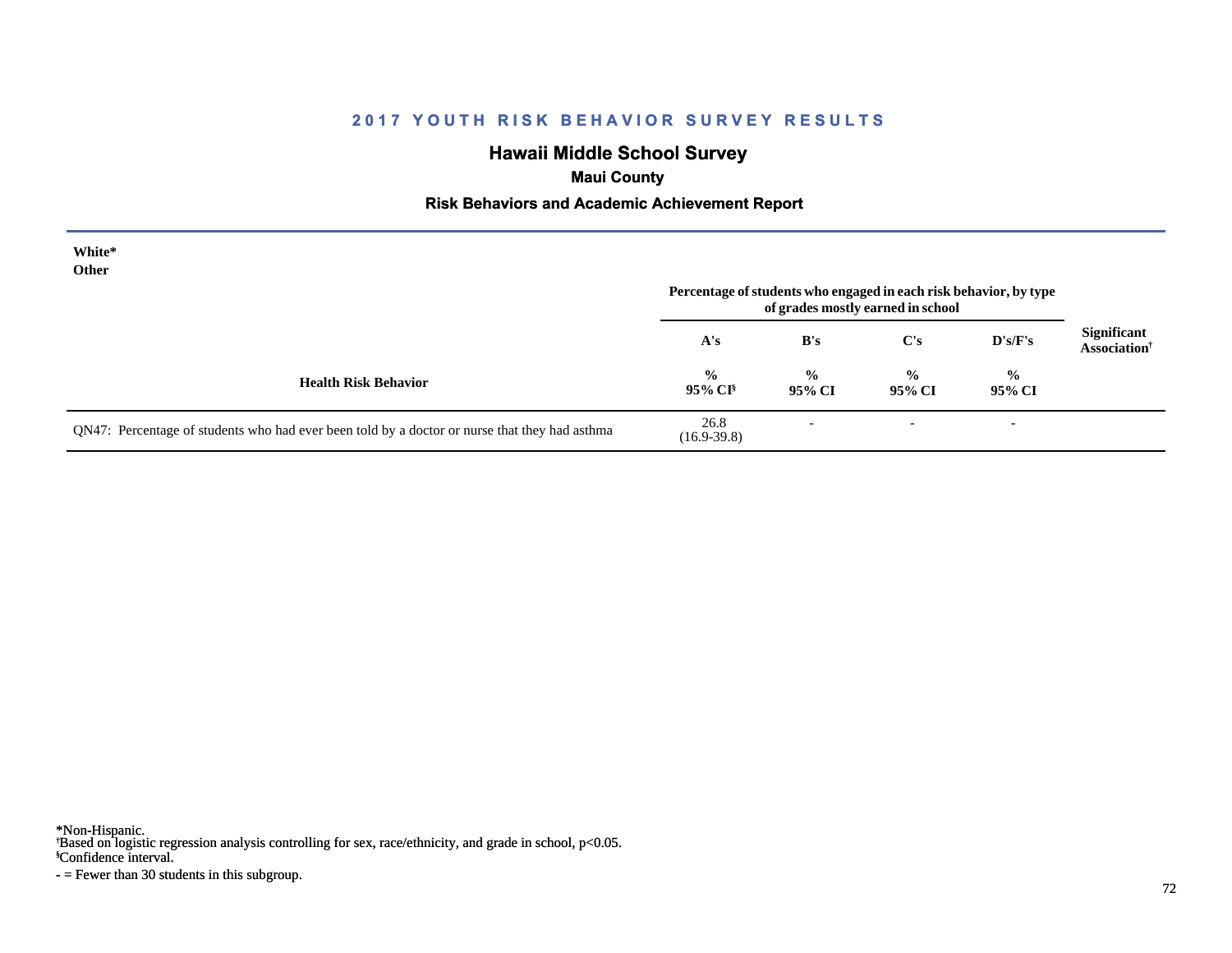# **Hawaii Middle School Survey**

## **Maui County**

#### **Risk Behaviors and Academic Achievement Report**

| White*<br><b>Site-Added</b>                                                                                                                                                          | Percentage of students who engaged in each risk behavior, by type<br>of grades mostly earned in school |                         |                         |                |                                                       |
|--------------------------------------------------------------------------------------------------------------------------------------------------------------------------------------|--------------------------------------------------------------------------------------------------------|-------------------------|-------------------------|----------------|-------------------------------------------------------|
|                                                                                                                                                                                      | A's                                                                                                    | B's                     | C's                     | D's/F's        | <b>Significant</b><br><b>Association</b> <sup>†</sup> |
| <b>Health Risk Behavior</b>                                                                                                                                                          | $\frac{0}{0}$<br>95% CI <sup>§</sup>                                                                   | $\frac{0}{0}$<br>95% CI | $\frac{0}{0}$<br>95% CI | $\%$<br>95% CI |                                                       |
| QN50: Percentage of students who report they do not describe themselves as only one race or ethnicity                                                                                | 16.6<br>$(8.8-29.1)$                                                                                   |                         |                         |                |                                                       |
| QN51: Percentage of students who reported that either of their parents or other adults in their family<br>are serving on active duty in the military                                 | 7.7<br>$(2.8-19.4)$                                                                                    |                         |                         |                |                                                       |
| QN52: Percentage of students who have serious difficulty concentrating, remembering, or making<br>decisions (because of a physical, mental, or emotional problem)                    | 7.6<br>$(2.8-19.1)$                                                                                    |                         |                         |                |                                                       |
| QN53: Percentage of students who carried a weapon (such as a gun, knife, or club, during the 12<br>months before the survey)                                                         | 9.4<br>$(3.8-21.4)$                                                                                    |                         |                         |                |                                                       |
| QN54: Percentage of students who did not go to school because they felt they would be unsafe at<br>school or on their way to or from school (during the 12 months before the survey) | 6.5<br>$(2.0-18.7)$                                                                                    |                         |                         |                |                                                       |
| QN55: Percentage of students who have been in a physical fight (during the 12 months before the<br>survey)                                                                           | 14.4<br>$(7.3 - 26.5)$                                                                                 |                         |                         |                |                                                       |

\*Non-Hispanic.

† Based on logistic regression analysis controlling for sex, race/ethnicity, and grade in school, p<0.05.

§Confidence interval.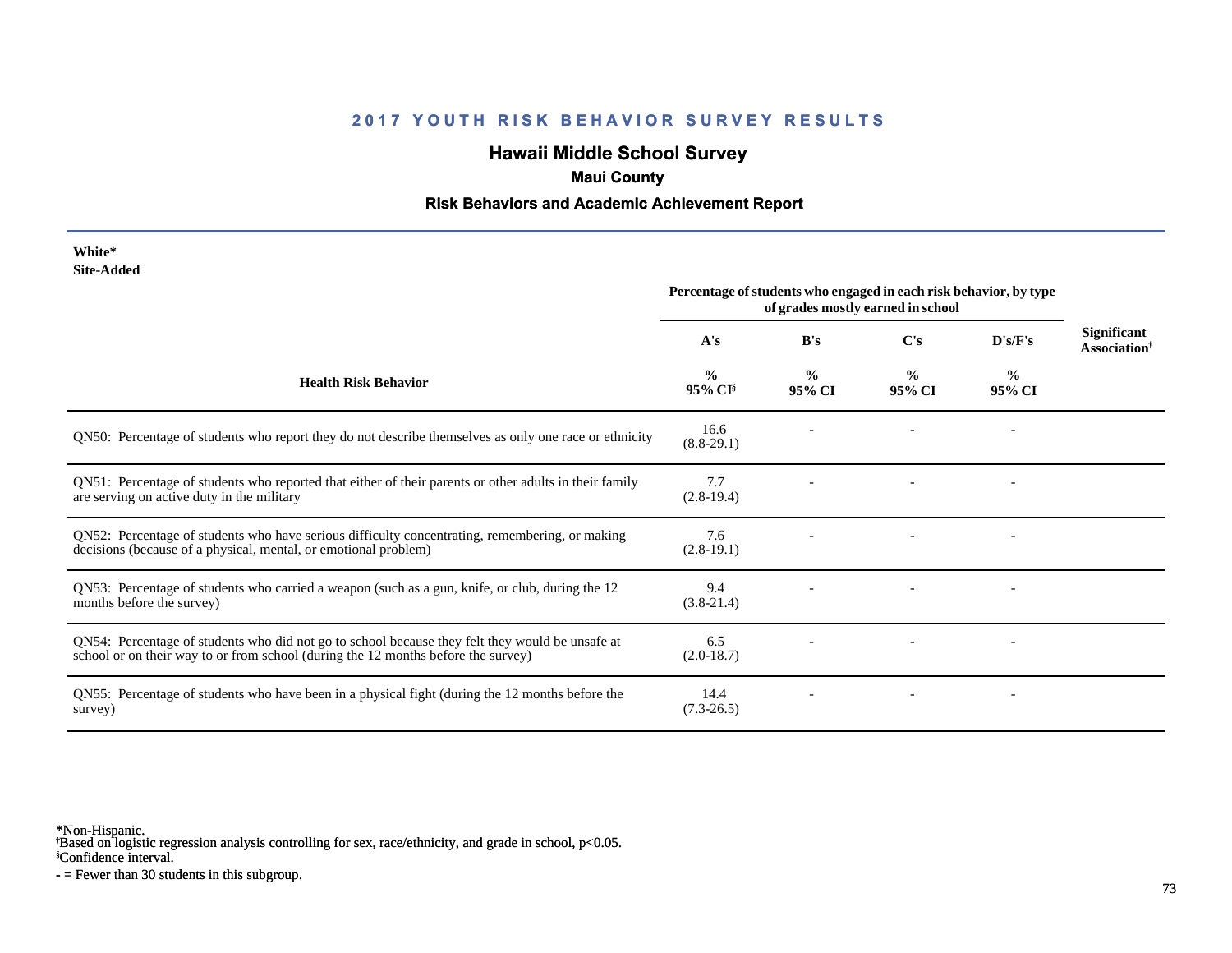# **Hawaii Middle School Survey**

## **Maui County**

#### **Risk Behaviors and Academic Achievement Report**

| White*<br><b>Site-Added</b>                                                                                                                                                                                                                                                                                                                                                                                                                                                 |                                                                                                        |                         |                         |                |                                                       |
|-----------------------------------------------------------------------------------------------------------------------------------------------------------------------------------------------------------------------------------------------------------------------------------------------------------------------------------------------------------------------------------------------------------------------------------------------------------------------------|--------------------------------------------------------------------------------------------------------|-------------------------|-------------------------|----------------|-------------------------------------------------------|
|                                                                                                                                                                                                                                                                                                                                                                                                                                                                             | Percentage of students who engaged in each risk behavior, by type<br>of grades mostly earned in school |                         |                         |                |                                                       |
|                                                                                                                                                                                                                                                                                                                                                                                                                                                                             | A's                                                                                                    | B's                     | C's                     | D's/F's        | <b>Significant</b><br><b>Association</b> <sup>†</sup> |
| <b>Health Risk Behavior</b>                                                                                                                                                                                                                                                                                                                                                                                                                                                 | $\frac{0}{0}$<br>95% CI <sup>§</sup>                                                                   | $\frac{0}{0}$<br>95% CI | $\frac{0}{0}$<br>95% CI | $\%$<br>95% CI |                                                       |
| QN57: Percentage of students who had someone force them to do sexual things that they did not want<br>to do (counting such things as kissing, touching, or being physically forced to have sexual intercourse)                                                                                                                                                                                                                                                              | 6.9<br>$(2.2-19.5)$                                                                                    |                         |                         |                |                                                       |
| QN58: Percentage of students who had someone they were dating or going out with purposely try to<br>control them or emotionally hurt them (counting such things as being told who they could and could<br>not spend time with, being humiliated in front of others, or being threatened if they did not do what<br>they wanted, during the 12 months before the survey, among students who were dating or going out<br>with someone during the 12 months before the survey) |                                                                                                        |                         |                         |                |                                                       |
| QN59: Percentage of students who had someone they were dating or going out with physically hurt<br>them on purpose (counting such things as being hit, slammed into something, or injured with an object<br>or weapon, during the 12 months before the survey, among students who were dating or going out with<br>someone during the 12 months before the survey)                                                                                                          |                                                                                                        |                         |                         |                |                                                       |
| QN60: Percentage of students who physically hurt someone they were dating or going out with<br>(counting such things as hitting them, slamming them into something, or injuring them with an object<br>or weapon, during the 12 months before the survey, among students who were dating or going out with<br>someone during the 12 months before the survey)                                                                                                               |                                                                                                        |                         |                         |                |                                                       |
| QN61: Percentage of students who had texted, e-mailed, or posted electronically a revealing or sexual<br>photo of themselves (during the 30 days before the survey)                                                                                                                                                                                                                                                                                                         | 4.8<br>$(1.1-17.9)$                                                                                    |                         |                         |                |                                                       |

\*Non-Hispanic.

† Based on logistic regression analysis controlling for sex, race/ethnicity, and grade in school, p<0.05.

§Confidence interval.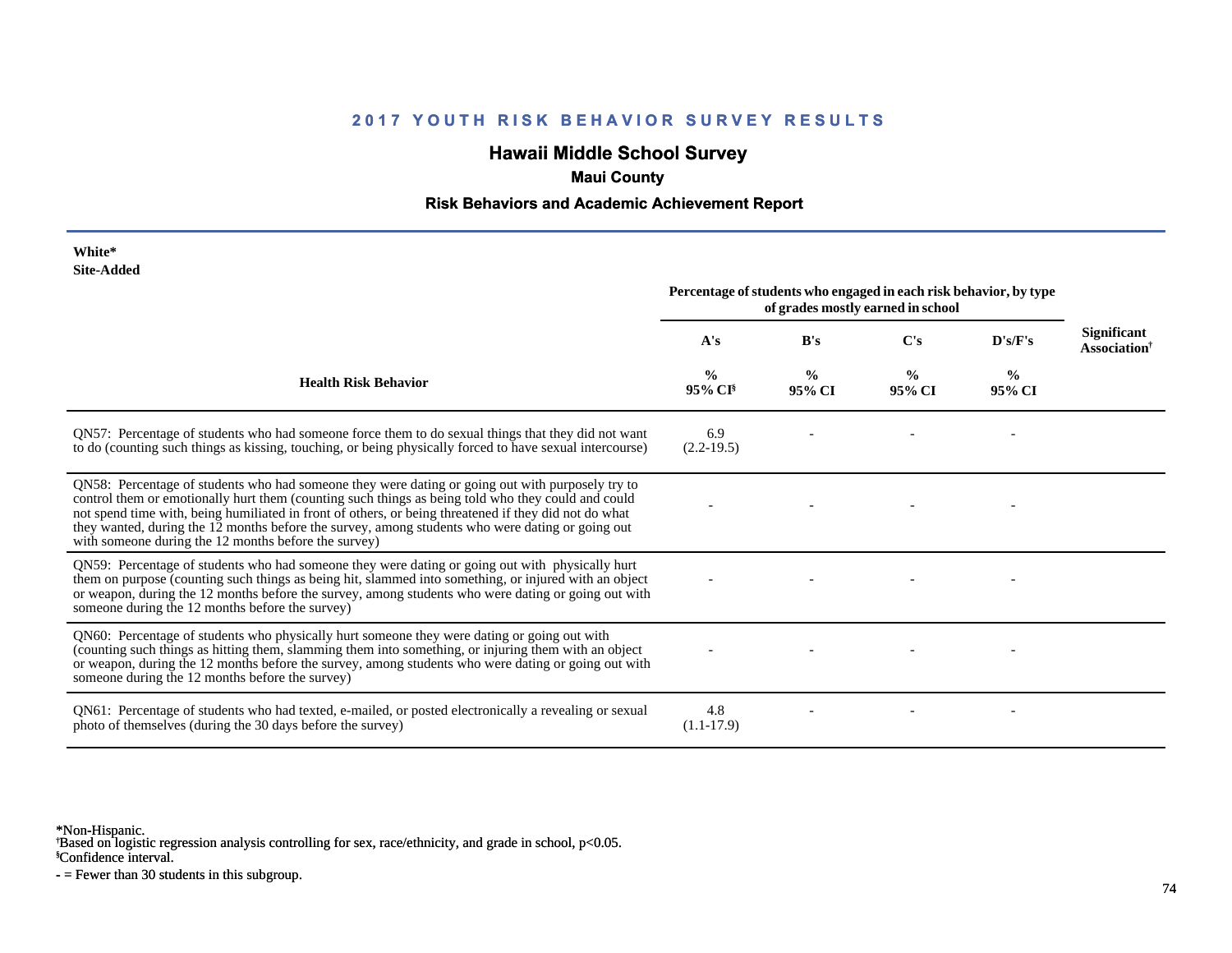# **Hawaii Middle School Survey**

# **Maui County**

#### **Risk Behaviors and Academic Achievement Report**

| White*     |
|------------|
| Site-Added |

|                                                                                                                                                                         | Percentage of students who engaged in each risk behavior, by type<br>of grades mostly earned in school |                         |                         |                          |                                                       |
|-------------------------------------------------------------------------------------------------------------------------------------------------------------------------|--------------------------------------------------------------------------------------------------------|-------------------------|-------------------------|--------------------------|-------------------------------------------------------|
|                                                                                                                                                                         | A's                                                                                                    | B's                     | C's                     | D's/F's                  | <b>Significant</b><br><b>Association</b> <sup>†</sup> |
| <b>Health Risk Behavior</b>                                                                                                                                             | $\frac{0}{0}$<br>$95\%$ CI <sup>§</sup>                                                                | $\frac{0}{0}$<br>95% CI | $\frac{0}{0}$<br>95% CI | $\frac{0}{0}$<br>95% CI  |                                                       |
| QN62: Percentage of students who ever electronically bullied someone (counting being bullied<br>through texting, Instagram, Facebook, or other social media)            | 3.9<br>$(0.9-14.8)$                                                                                    |                         |                         |                          |                                                       |
| QN63: Percentage of students who disagree or strongly disagree that harassment and bullying by other<br>students is a problem at their school                           | 8.7<br>$(3.8-18.8)$                                                                                    |                         |                         |                          |                                                       |
| QN64: Percentage of students who have ever done something to purposely hurt themselves without<br>wanting to die (such as cutting or burning themselves on purpose)     | 10.6<br>$(4.2 - 24.3)$                                                                                 |                         |                         | $\overline{\phantom{a}}$ |                                                       |
| QN65: Percentage of students who have ever felt so sad or hopeless almost every day for two weeks or<br>more in a row that they stopped doing some usual activities     | 19.6<br>$(10.9 - 32.6)$                                                                                |                         |                         |                          |                                                       |
| QN66: Percentage of students who reported their attempt to kill themselves resulted in an injury,<br>poisoning, or overdose that had to be treated by a doctor or nurse | 10.8<br>$(4.5-23.6)$                                                                                   |                         |                         |                          |                                                       |
| QN67: Percentage of students who had at least one drink of alcohol (during the 30 days before the<br>survey)                                                            | 6.1<br>$(1.9-17.4)$                                                                                    |                         |                         |                          |                                                       |
| QN68: Percentage of students who had five or more drinks of alcohol in a row (within a couple of<br>hours on at least one day during the 30 days before the survey)     | 0.0                                                                                                    |                         |                         |                          |                                                       |

\*Non-Hispanic.

† Based on logistic regression analysis controlling for sex, race/ethnicity, and grade in school, p<0.05.

§Confidence interval.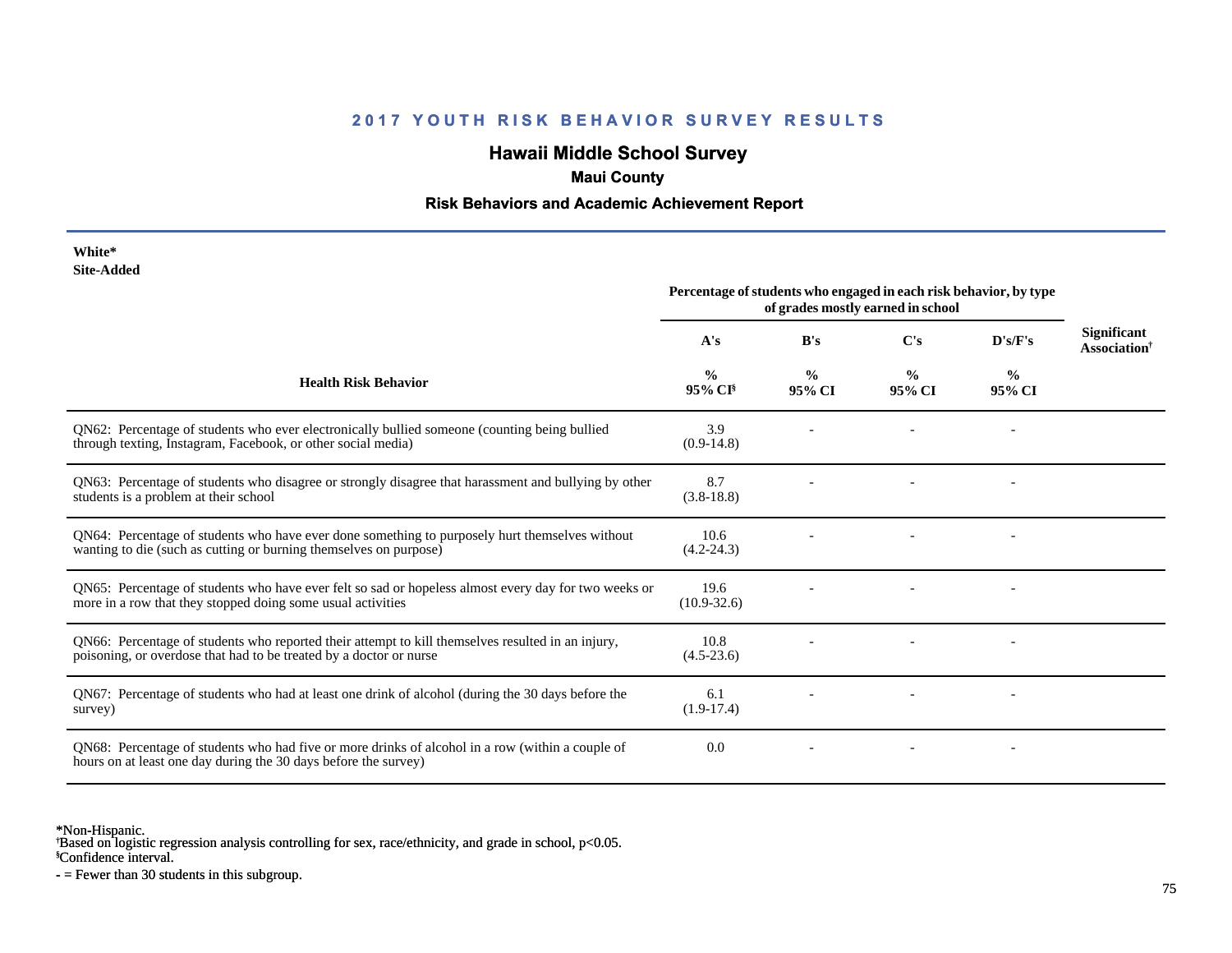# **Hawaii Middle School Survey**

### **Maui County**

#### **Risk Behaviors and Academic Achievement Report**

| White*     |
|------------|
| Site-Added |

| <b>DITE-MUTTLE</b>                                                                                                                                                                                                                                                                           | Percentage of students who engaged in each risk behavior, by type<br>of grades mostly earned in school |                         |                         |                         |                                                |
|----------------------------------------------------------------------------------------------------------------------------------------------------------------------------------------------------------------------------------------------------------------------------------------------|--------------------------------------------------------------------------------------------------------|-------------------------|-------------------------|-------------------------|------------------------------------------------|
|                                                                                                                                                                                                                                                                                              | A's                                                                                                    | B's                     | C's                     | $\bf{D's/F's}$          | Significant<br><b>Association</b> <sup>†</sup> |
| <b>Health Risk Behavior</b>                                                                                                                                                                                                                                                                  | $\frac{0}{0}$<br>95% CI <sup>§</sup>                                                                   | $\frac{0}{0}$<br>95% CI | $\frac{0}{0}$<br>95% CI | $\frac{0}{0}$<br>95% CI |                                                |
| QN69: Percentage of students who report their parents would feel it is a little bit wrong, wrong, or very<br>wrong for them to drink beer, wine, or hard liquor regularly                                                                                                                    | 96.5<br>$(86.3-99.2)$                                                                                  |                         |                         |                         |                                                |
| QN70: Percentage of students who currently used marijuana (one or more times during the 30 days<br>before the survey)                                                                                                                                                                        | 3.7<br>$(0.9-13.7)$                                                                                    |                         |                         |                         |                                                |
| QN71: Percentage of students who ever used methamphetamines (also called "speed," "crystal,"<br>"crank," or "ice")                                                                                                                                                                           | 1.4<br>$(0.2-9.9)$                                                                                     |                         |                         |                         |                                                |
| QN73: Percentage of students who ever injected any illegal drug (used a needle to inject any illegal<br>drug into their body, one or more times during their life)                                                                                                                           | 3.1<br>$(0.7-12.2)$                                                                                    |                         |                         |                         |                                                |
| QN76: Percentage of students who tried to lose weight or keep from gaining weight by going without<br>eating for 24 hours or more; taking any diet pills, powders, or liquids; vomiting or taking laxatives;<br>smoking cigarettes; or skipping meals (during the 30 days before the survey) | 7.1<br>$(2.6 - 17.7)$                                                                                  |                         |                         |                         |                                                |
| QN77: Percentage of students who most of the time or always went hungry because there was not<br>enough food in their home (during the 30 days before the survey)                                                                                                                            | 2.7<br>$(0.4-16.8)$                                                                                    |                         |                         |                         |                                                |

\*Non-Hispanic.

† Based on logistic regression analysis controlling for sex, race/ethnicity, and grade in school, p<0.05.

§Confidence interval.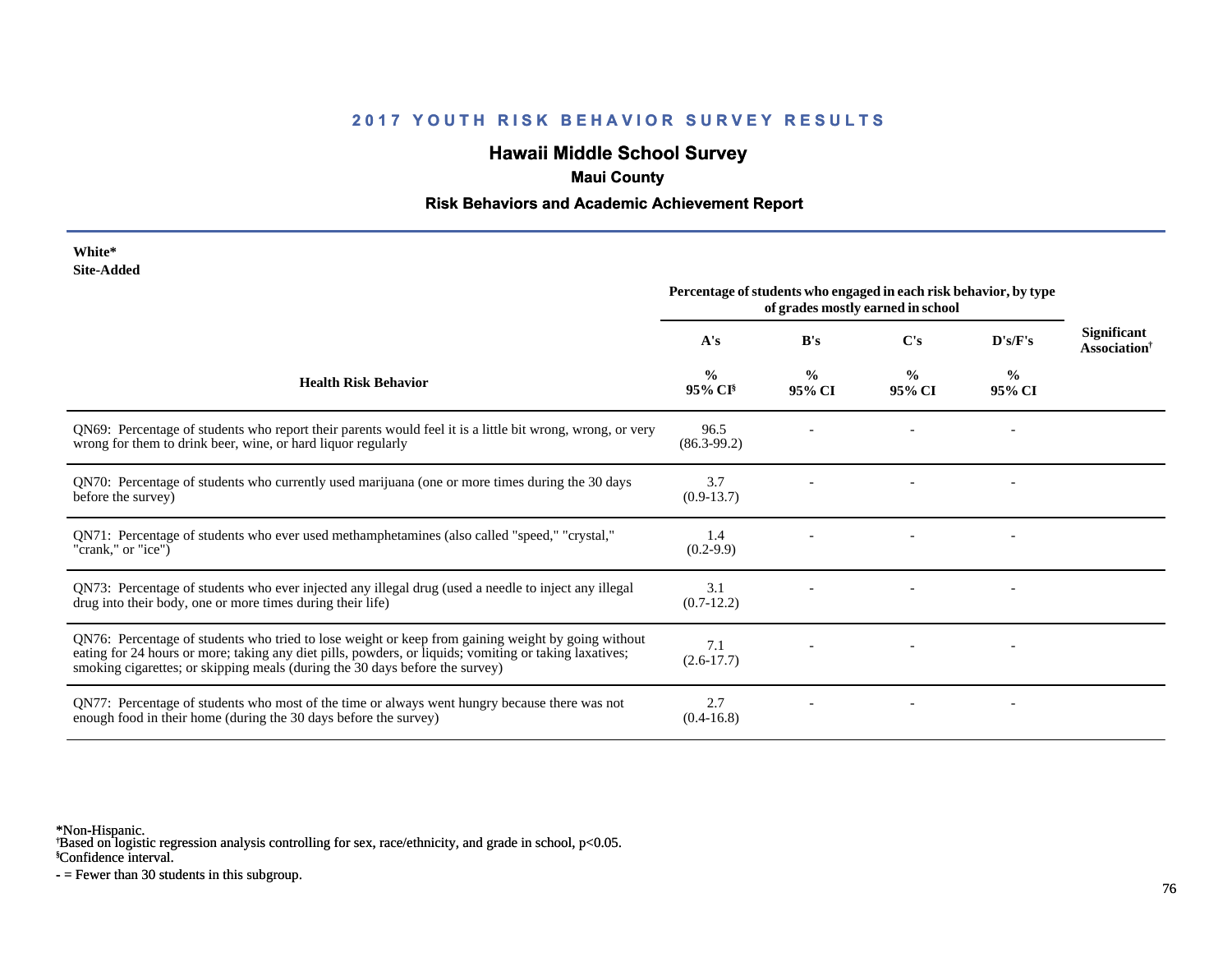# **Hawaii Middle School Survey**

# **Maui County**

#### **Risk Behaviors and Academic Achievement Report**

| White*     |
|------------|
| Site-Added |

|                                                                                                                                                                                                 | Percentage of students who engaged in each risk behavior, by type<br>of grades mostly earned in school |                         |                         |                          |                                                |
|-------------------------------------------------------------------------------------------------------------------------------------------------------------------------------------------------|--------------------------------------------------------------------------------------------------------|-------------------------|-------------------------|--------------------------|------------------------------------------------|
|                                                                                                                                                                                                 | A's                                                                                                    | B's                     | $\bf C's$               | D's/F's                  | <b>Significant</b><br>Association <sup>†</sup> |
| <b>Health Risk Behavior</b>                                                                                                                                                                     | $\frac{0}{0}$<br>95% CI                                                                                | $\frac{0}{0}$<br>95% CI | $\frac{0}{0}$<br>95% CI | $\frac{0}{0}$<br>95% CI  |                                                |
| QN78: Percentage of students who did exercises to strengthen or tone their muscles on three or more<br>days (such as push-ups, sit-ups, or weight lifting, during the 7 days before the survey) | 47.2<br>$(32.6 - 62.3)$                                                                                |                         |                         |                          |                                                |
| QN79: Percentage of students who walk or ride their bike to or from school (one or more days during<br>an average week when they are in school and weather allows them to do so)                | 27.9<br>$(17.3 - 41.8)$                                                                                |                         |                         |                          |                                                |
| QN80: Percentage of students who have been taught about AIDS or HIV infection in school                                                                                                         | 37.4<br>$(25.4 - 51.3)$                                                                                |                         |                         | $\overline{\phantom{a}}$ |                                                |
| QN81: Percentage of students who most of the time or always wear sunscreen (with an SPF of 15 or<br>higher when they are outside for more than one hour on a sunny day)                         | 35.1<br>$(23.6 - 48.7)$                                                                                |                         |                         |                          |                                                |
| QN82: Percentage of students who did not go to school because they were sick (on one or more days<br>during the 30 days before the survey)                                                      | 28.8<br>$(18.1 - 42.4)$                                                                                |                         |                         |                          |                                                |
| QN83: Percentage of students who saw a doctor or nurse (for a check-up or physical exam when they<br>were not sick or injured during the 12 months before the survey)                           | 58.0<br>$(46.2 - 69.0)$                                                                                |                         |                         |                          |                                                |
| QN84: Percentage of students who saw a dentist (for a check-up, exam, teeth cleaning, or other dental<br>work, during the 12 months before the survey)                                          | 72.5<br>$(57.4 - 83.7)$                                                                                |                         |                         |                          |                                                |

\*Non-Hispanic.

† Based on logistic regression analysis controlling for sex, race/ethnicity, and grade in school, p<0.05.

§Confidence interval.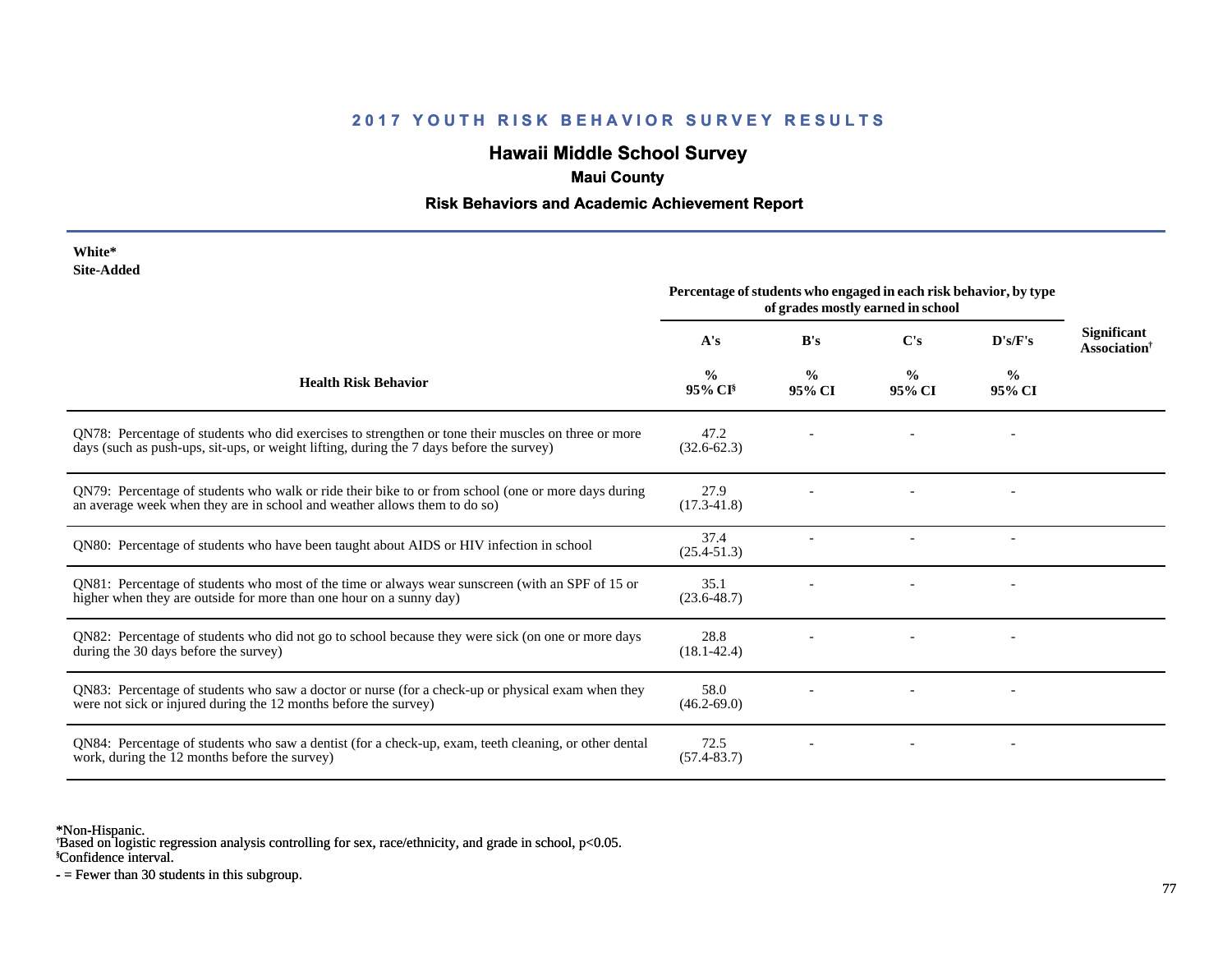# **Hawaii Middle School Survey**

### **Maui County**

#### **Risk Behaviors and Academic Achievement Report**

#### **White\* Site-Added**

|                                                                                                                                                                                                                                            | Percentage of students who engaged in each risk behavior, by type<br>of grades mostly earned in school |                         |                         |                          |                                                |
|--------------------------------------------------------------------------------------------------------------------------------------------------------------------------------------------------------------------------------------------|--------------------------------------------------------------------------------------------------------|-------------------------|-------------------------|--------------------------|------------------------------------------------|
|                                                                                                                                                                                                                                            | A's                                                                                                    | B's                     | $\bf C's$               | D's/F's                  | <b>Significant</b><br>Association <sup>†</sup> |
| <b>Health Risk Behavior</b>                                                                                                                                                                                                                | $\frac{0}{0}$<br>$95\%$ CI <sup>§</sup>                                                                | $\frac{0}{0}$<br>95% CI | $\frac{0}{0}$<br>95% CI | $\frac{6}{9}$<br>95% CI  |                                                |
| QN85: Percentage of students who had a toothache (during the 12 months before the survey)                                                                                                                                                  | 17.4<br>$(9.2 - 30.4)$                                                                                 |                         |                         |                          |                                                |
| QN86: Percentage of students who had been told by a doctor or nurse that they had asthma and who<br>still have asthma                                                                                                                      | 22.2<br>$(12.7 - 35.8)$                                                                                |                         |                         | $\overline{\phantom{a}}$ |                                                |
| QN88: Percentage of students who usually slept in the home of a friend, family member, or other<br>person because they had to leave their home or their parent or guardian cannot afford housing (during<br>the 30 days before the survey) | 2.0<br>$(0.3-13.4)$                                                                                    |                         |                         |                          |                                                |
| QN89: Percentage of students who reported there is at least one teacher or other adult in their school<br>that they can talk to if they have a problem                                                                                     | 72.9<br>$(59.1 - 83.3)$                                                                                |                         |                         |                          |                                                |
| QN90: Percentage of students who have a teacher or other adult at their school who really cares about<br>them                                                                                                                              | 60.7<br>$(44.5 - 74.8)$                                                                                |                         |                         |                          |                                                |
| QN91: Percentage of students who have an adult outside of school they can talk to about things that<br>are important to them                                                                                                               | 87.5<br>$(74.1 - 94.5)$                                                                                |                         |                         |                          |                                                |

\*Non-Hispanic.

† Based on logistic regression analysis controlling for sex, race/ethnicity, and grade in school, p<0.05.

§Confidence interval.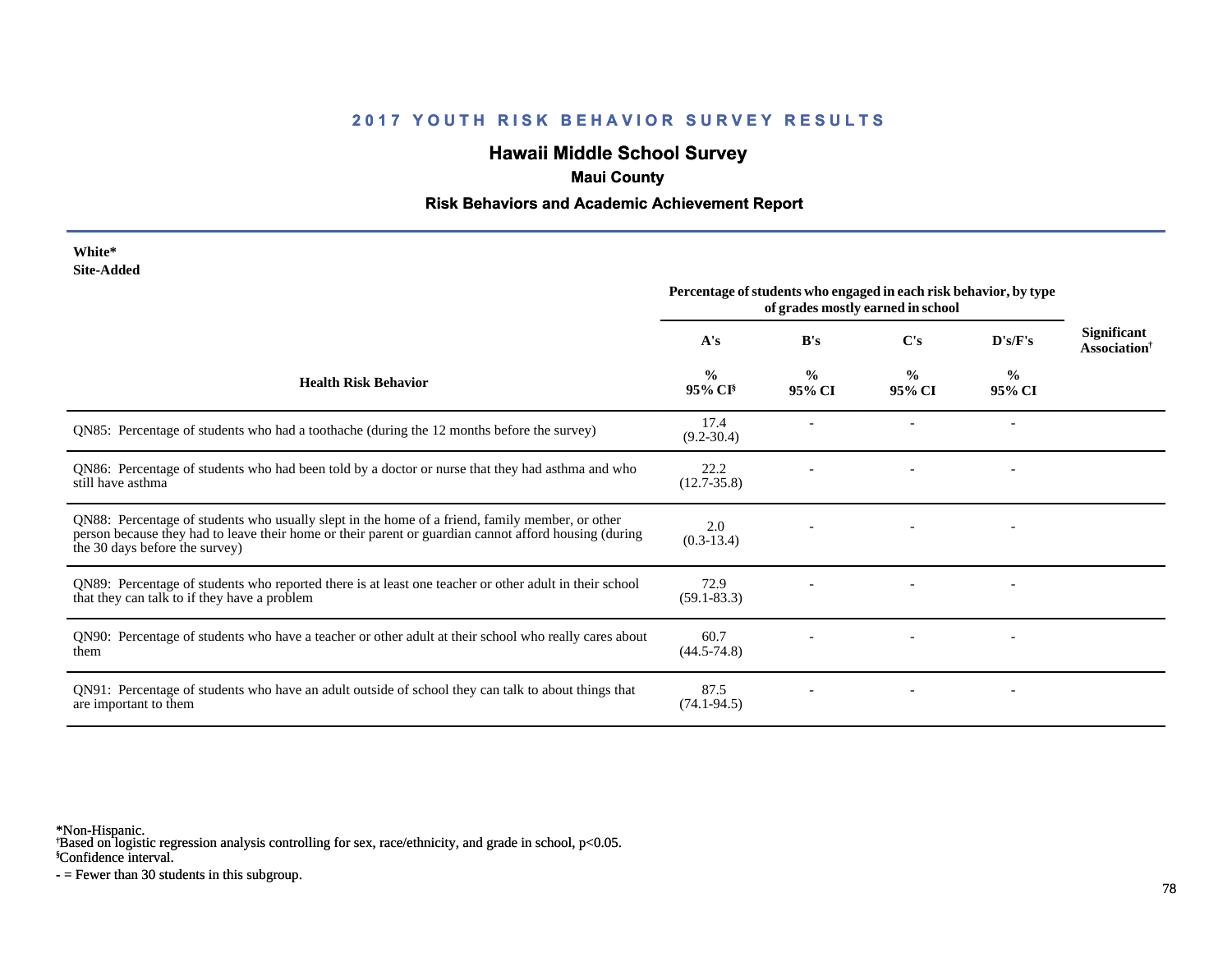# **Hawaii Middle School Survey**

### **Maui County**

#### **Risk Behaviors and Academic Achievement Report**

| White*     |  |
|------------|--|
| Site-Added |  |

| www.com                                                                                                                                                                                                         | Percentage of students who engaged in each risk behavior, by type<br>of grades mostly earned in school |                         |                         |                          |                                                       |
|-----------------------------------------------------------------------------------------------------------------------------------------------------------------------------------------------------------------|--------------------------------------------------------------------------------------------------------|-------------------------|-------------------------|--------------------------|-------------------------------------------------------|
|                                                                                                                                                                                                                 | A's                                                                                                    | B's                     | C's                     | D's/F's                  | <b>Significant</b><br><b>Association</b> <sup>†</sup> |
| <b>Health Risk Behavior</b>                                                                                                                                                                                     | $\frac{0}{0}$<br>$95\%$ CI <sup>§</sup>                                                                | $\frac{0}{0}$<br>95% CI | $\frac{0}{0}$<br>95% CI | $\frac{6}{9}$<br>95% CI  |                                                       |
| QN92: Percentage of students who have talked with at least one of their parents or another adult in<br>their family about the dangers of tobacco, alcohol, or drug use (during the 12 months before the survey) | 56.3<br>$(41.5 - 70.0)$                                                                                |                         |                         |                          |                                                       |
| QN93: Percentage of students who reported their parents or other adults in their family talked with<br>them about what they expect them to do or not to do when it comes to sex                                 | 35.9<br>$(22.7 - 51.6)$                                                                                |                         |                         |                          |                                                       |
| QN94: Percentage of students who ever talked with their parents or other adults in their family about<br>how to say no to having sex                                                                            | 20.8<br>$(11.9 - 33.6)$                                                                                |                         |                         |                          |                                                       |
| QN95: Percentage of students who most of the time or always get the kind of help they need (among<br>students who report having felt sad, empty, hopeless, angry, or anxious)                                   | 64.0<br>$(47.0 - 78.1)$                                                                                |                         |                         |                          |                                                       |
| QN96: Percentage of students who have ever ridden in a car driven by someone, including the student,<br>who was "high" or had been using alcohol or drugs                                                       | 36.4<br>$(23.5 - 51.6)$                                                                                |                         |                         |                          |                                                       |
| QN97: Percentage of students who ever use alcohol or drugs to relax, feel better about themselves, or<br>fit in                                                                                                 | 3.5<br>$(0.8-13.9)$                                                                                    |                         |                         |                          |                                                       |
| QN98: Percentage of students who ever use alcohol or drugs while they are alone                                                                                                                                 | 8.7<br>$(3.6-19.6)$                                                                                    |                         |                         | $\overline{\phantom{a}}$ |                                                       |

\*Non-Hispanic.

† Based on logistic regression analysis controlling for sex, race/ethnicity, and grade in school, p<0.05.

§Confidence interval.